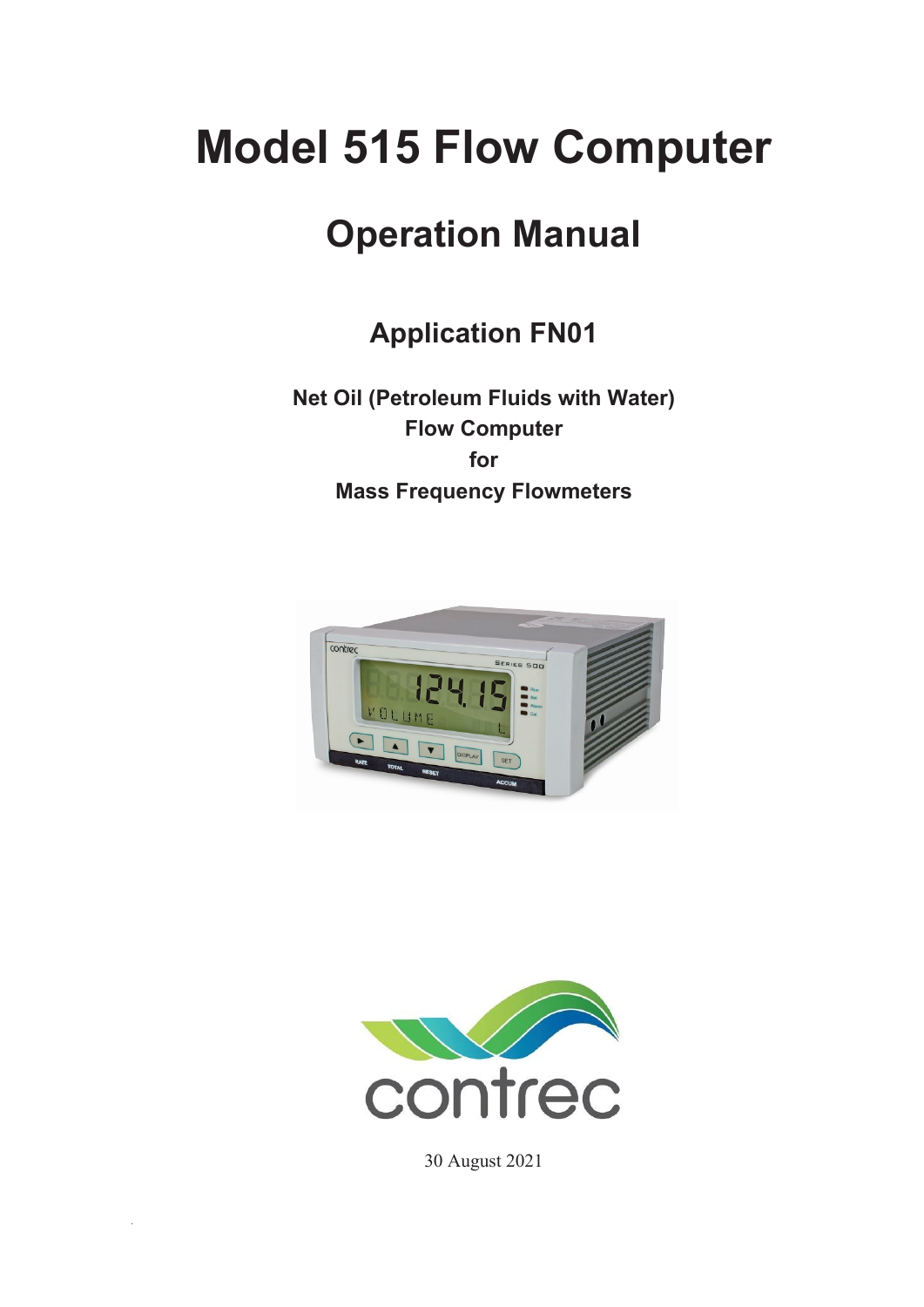#### **Model 515 Flow Computer - Operation Manual**

#### © Contrec Limited 2021

The instructions given herein cover the general description, installation, operation and maintenance of the subject equipment. Contrec Limited. reserves the right, without prior notice, to make engineering refinements that may not be reflected in this manual.

Should any questions arise which cannot be answered specifically by this manual, they should be directed to Contrec Limited for further detailed information and technical assistance.

Contrec Limited will not accept any liability for either direct or consequential damages resulting from the use or misapplication of the contents of this manual.

Part of the software embedded in this product is eCos - Embedded Configurable Operating System, a trademark of Red Hat. Portions created by Red Hat are Copyright © 1998, 1999, 2000 Red Hat, Inc. (http://www.redhat.com). All rights reserved

The software in this product was in part provided by Red Hat and any express or implied warranties, including, but not limited to, the implied warranties of merchantability and fitness for a particular purpose are disclaimed. In no event shall the author be liable for any direct, indirect, incidental, special, exemplary, or consequential damages (including, but not limited to, procurement of substitute goods or services; loss of use, data, or profits; or business interruption) however caused and on any theory of liability, whether in contract, strict liability, or tort (including negligence or otherwise) arising in any way out of the use of this software, even if advised of the possibility of such damage.

#### **Contrec Limited**

Riverside, Canal Road, Sowerby Bridge, West Yorkshire HX6 2AY UNITED KINGDOM Tel: +44 1422 829944 Email: sales@contrec.co.uk

#### **Website: www.contrec.co.uk**

**Contrec Systems Pty Ltd** 5 Norfolk Avenue Ringwood, Melbourne 3134 AUSTRALIA Tel: +61 4 413 505 114 Email: info@contrec.com.au

#### **Contrec - USA, LLC**

916 Belcher Drive Pelham AL 35124 USA Tel: +1 (205) 685 3000 Fax: +1 (205) 685 3001 Email: contrec@contrec-usa.com



**Publication No: 515-FN01-OM - 30 August 2021**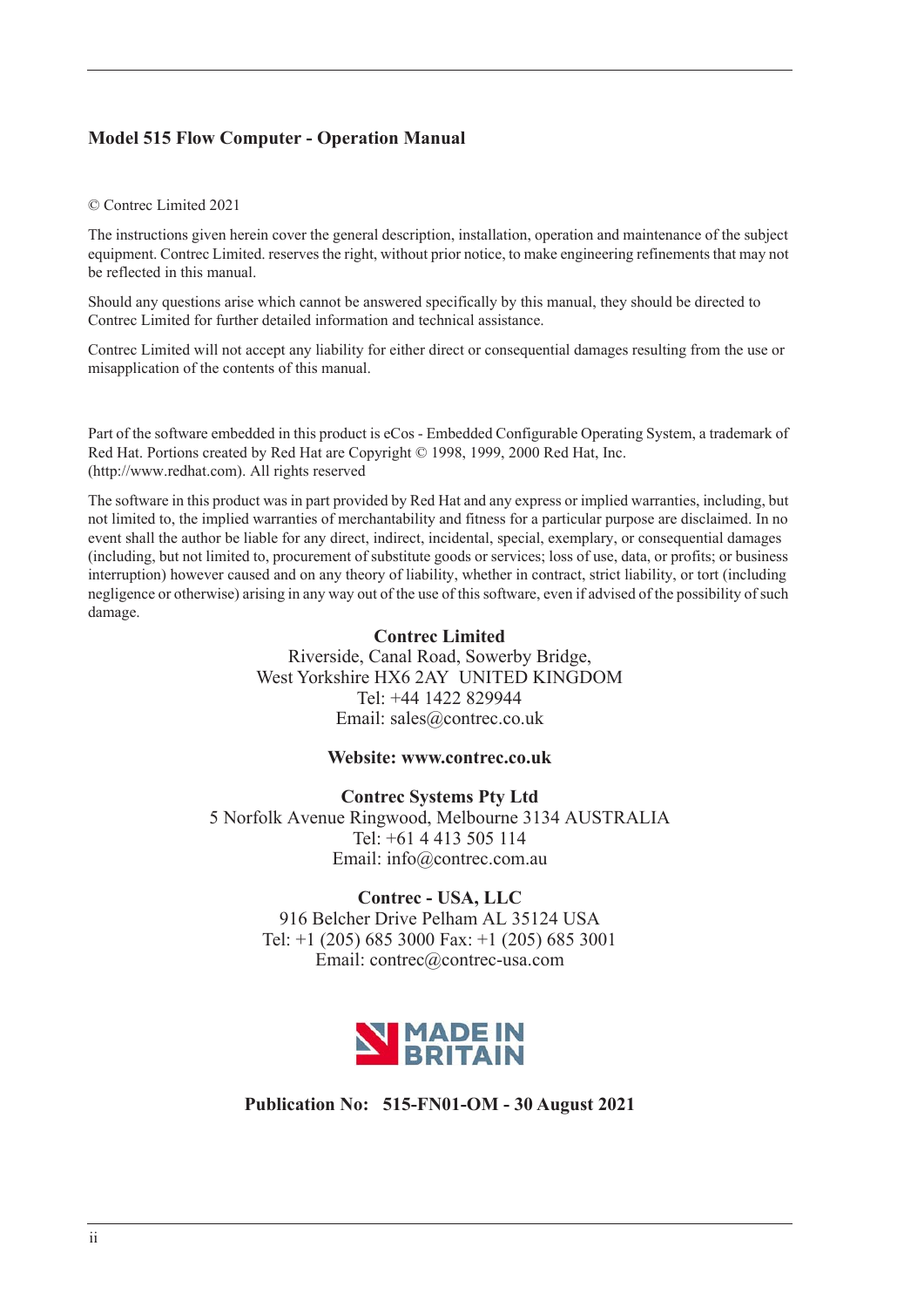

#### **The information in this safety notice is for the prevention of injury to personnel and damage to the instrument.**

#### **The manufacturer assumes no liability for injury or damage caused by misuse of the instrument or for modifications made to the instrument.**

This document must be consulted in all cases where the following "Caution" safety symbol is used :  $\bigwedge$ 

### **Qualified Personnel**

The instrument must be installed, operated and serviced by persons who have been properly trained and authorised. Personnel must read and understand this manual prior to installation and operation of the instrument. Refer to section 3 for further information regarding permitted maintenance operations. The safety of any system incorporating the equipment is the responsibility of the assembler of the system.

### **Static Hazard**

The 500 series flow computer uses high speed CMOS circuitry which is sensitive to static damage. The user should observe accepted safety practices for handling electronic devices, especially during servicing. Once the unit is installed, grounded and interconnected, the chances of static damage are greatly reduced.

#### **Voltage Hazard**

Before connecting power to the instrument, ensure that the supply voltage for the AC or DC input is suitable. The AC voltage rating is as stated on the instrument rating plate. Personnel should take all due care to avoid electric shock. **For safe operation it is essential to connect a mains safety earth to the A.C. power inlet.** Do not operate at altitudes above 2000m.

#### **Welding Hazard**

Do not perform electric welding in close proximity to the instrument or its interconnecting cables. If welding in these areas must be performed, disconnect all cables from the instrument. Failure to do so may result in damage to the unit.

#### **Moisture Hazard**

To avoid electrical faults and corrosion of the instrument, do not allow moisture to remain in contact with the instrument. Operate only in a clean, dry and pollutant-free environment.

#### **Operating & Storage Temperature**

Operating: If a heater is being used, **DO NOT** isolate the instrument in temperatures below  $-20^{\circ}$ C.

Storage: **DO NOT** store the equipment below -20°C.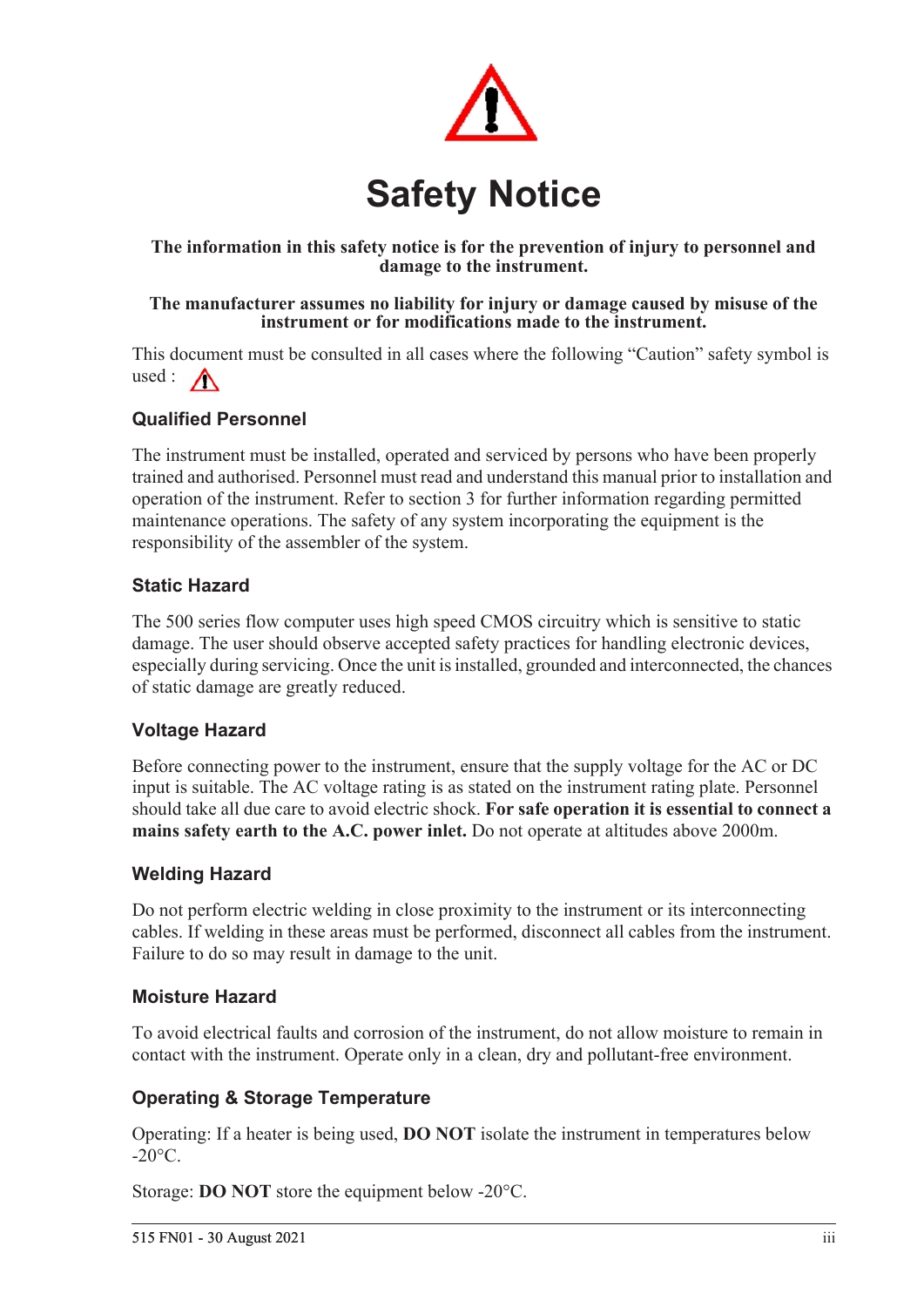#### **Disconnection Device**

When powered from a mains supply this unit requires the provision of a suitable mains isolation device, capable of interrupting both poles of the supply and meeting your local wiring regulations, to be suitably located and easily accessible near to the installed instrument. It must be marked as the disconnecting device for the equipment. It must be suitably rated with respect to the cross sectional area of the supply conductors.

#### **Instrument Disposal**

Contrec instrumentation should not be thrown into the general waste system.

If within EU member states, this instrument should be disposed of according to the guidelines set by the WEEE (Waste Electrical and Electronic Equipment) directive 2012/19/EU. If outside of the EU, this equipment should be responsibly disposed of according to local and national regulations for EEE (Electrical and Electronic Equipment).

By not discarding of this product along with other house hold waste you are preserving natural resources and reducing waste sent to landfill and incinerators.

Remove batteries and dispose of separately (see *Disposal of Batteries*) before disposal of Contrec instrumentation.

#### **Disposal of Batteries**

Batteries have an environmental impact. Safe and responsible disposal should be undertaken.

In all EU member states, as per Directive 2006/66/EC, batteries must not be thrown away with general waste. Contact your local environmental authority for information regarding disposal or recycling of used batteries, alternatively they can be returned directly to Contrec Ltd. for disposal.

Please Contact Contrec Ltd before returning batteries for disposal.

# **Explanation of IEC Symbols Used**

You should familiarise yourself with the following symbols which are used both within this manual and on the instrument itself.



 This document must be consulted in all cases where the following "Caution" safety symbol is used.







Protective Earth Terminal.



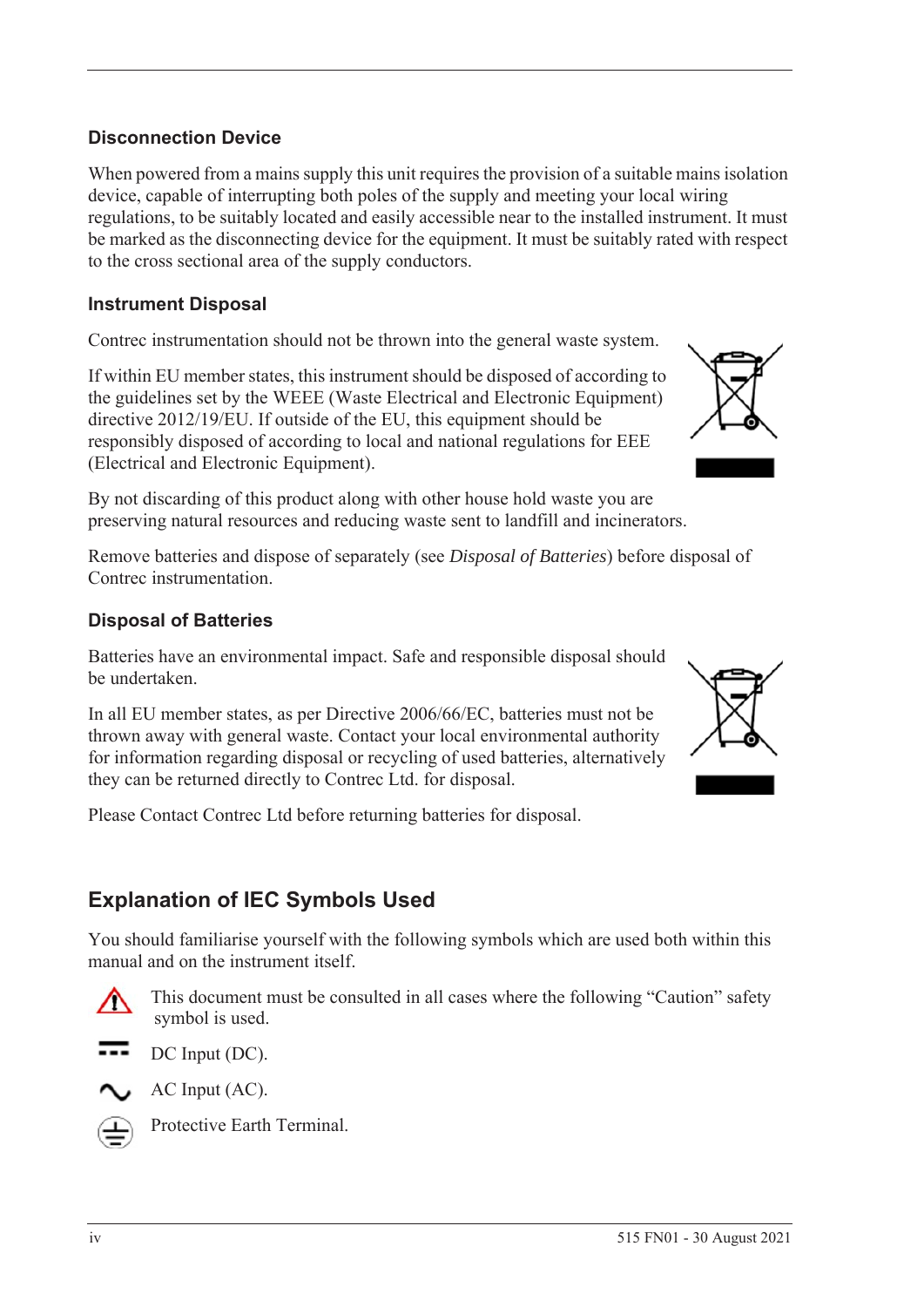| 1 Introduction                                                                                                                                                                                                                      |  |  |  |  |  |  |  |  |    |
|-------------------------------------------------------------------------------------------------------------------------------------------------------------------------------------------------------------------------------------|--|--|--|--|--|--|--|--|----|
| Features                                                                                                                                                                                                                            |  |  |  |  |  |  |  |  |    |
|                                                                                                                                                                                                                                     |  |  |  |  |  |  |  |  |    |
| Calculations de la communication de la communication de la communication de la communication de la communication                                                                                                                    |  |  |  |  |  |  |  |  |    |
|                                                                                                                                                                                                                                     |  |  |  |  |  |  |  |  |    |
| Displayed Information and a contract of the contract of the contract of the contract of the 4                                                                                                                                       |  |  |  |  |  |  |  |  |    |
|                                                                                                                                                                                                                                     |  |  |  |  |  |  |  |  |    |
| Communications experience and the contract of the contract of the contract of the contract of the contract of the contract of the contract of the contract of the contract of the contract of the contract of the contract of       |  |  |  |  |  |  |  |  |    |
| Isolated Outputs and a contract the contract of the contract of the contract of the contract of the S                                                                                                                               |  |  |  |  |  |  |  |  |    |
| Relay Outputs in the contract of the contract of the contract of the contract of the contract of the S                                                                                                                              |  |  |  |  |  |  |  |  |    |
|                                                                                                                                                                                                                                     |  |  |  |  |  |  |  |  |    |
| Analog Input Types and a contract the contract of the contract of the contract of the 5                                                                                                                                             |  |  |  |  |  |  |  |  |    |
| Limitations of Use the community of the community of the community of the community of the community of the community of the community of the community of the community of the community of the community of the community of      |  |  |  |  |  |  |  |  |    |
| Approvals and continuous continuous continuous continuous continuous continuous 6                                                                                                                                                   |  |  |  |  |  |  |  |  |    |
|                                                                                                                                                                                                                                     |  |  |  |  |  |  |  |  |    |
| 2 Specifications                                                                                                                                                                                                                    |  |  |  |  |  |  |  |  |    |
|                                                                                                                                                                                                                                     |  |  |  |  |  |  |  |  |    |
|                                                                                                                                                                                                                                     |  |  |  |  |  |  |  |  |    |
| 3 Installation & Maintenance                                                                                                                                                                                                        |  |  |  |  |  |  |  |  |    |
| . The second contract of the second contract of the second contract $\sim 11$<br><b>Installation Instructions</b>                                                                                                                   |  |  |  |  |  |  |  |  |    |
| Cleaning and Decontamination and the contract of the contract of the contract of the contract of the contract of the contract of the contract of the contract of the contract of the contract of the contract of the contract       |  |  |  |  |  |  |  |  | 11 |
| Panel Mounting research and contract the contract of the contract of the contract of the contract of the contract of the contract of the contract of the contract of the contract of the contract of the contract of the contr      |  |  |  |  |  |  |  |  | 11 |
| Electrical Connection and a construction of the contract of the contract of the contract of the contract of the                                                                                                                     |  |  |  |  |  |  |  |  | 12 |
| Rear Panel Connections and the contract of the contract of the contract of the contract of the contract of the contract of the contract of the contract of the contract of the contract of the contract of the contract of the      |  |  |  |  |  |  |  |  | 12 |
| Terminal Designations and a contract the contract of the contract of the contract of the contract of the contract of the contract of the contract of the contract of the contract of the contract of the contract of the contr      |  |  |  |  |  |  |  |  | 13 |
| Terminal Wiring Insulation and a contract of the contract of the contract of the contract of the contract of the contract of the contract of the contract of the contract of the contract of the contract of the contract of t      |  |  |  |  |  |  |  |  | 14 |
| Relay Wiring the common contract of the common contract of the common contract of the common contract of the common contract of the common contract of the common contract of the common contract of the common contract of th      |  |  |  |  |  |  |  |  | 14 |
| Mains Power Wiring <b>Experience Communication</b> Communication and Communication Communication Communication Communication Communication Communication Communication Communication Communication Communication Communication Comm |  |  |  |  |  |  |  |  | 14 |
| a constitución de la caractería de la caractería de la caractería de la caractería de la caractería de la cara<br>Inputs                                                                                                            |  |  |  |  |  |  |  |  | 15 |
| Frequency Input Connection and a construction of the contract of the contract of the contract of the contract of the contract of the contract of the contract of the contract of the contract of the contract of the contract       |  |  |  |  |  |  |  |  | 15 |
| Analog Input Connections and a contract the contract of the contract of the state of the state of the state of the state of the state of the state of the state of the state of the state of the state of the state of the sta      |  |  |  |  |  |  |  |  |    |
| Logic Input Connection and a contract the contract of the contract of the contract of the 18                                                                                                                                        |  |  |  |  |  |  |  |  |    |
|                                                                                                                                                                                                                                     |  |  |  |  |  |  |  |  | 19 |
| 4-20 mA Output Connection and a contract of the contract of the contract of the contract of the contract of the contract of the contract of the contract of the contract of the contract of the contract of the contract of th      |  |  |  |  |  |  |  |  | 19 |
| Pulse Output Connection and a constant of the contract of the contract of the contract of the connection                                                                                                                            |  |  |  |  |  |  |  |  | 20 |
| Control Relays (Alarms) and a control of the control of the control of the control of the control of the control of the control of the control of the control of the control of the control of the control of the control of t      |  |  |  |  |  |  |  |  | 21 |
| RC Network for Interference Suppression and a contract to the contract of the set of the set of the set of the                                                                                                                      |  |  |  |  |  |  |  |  | 22 |
| Communications<br>.<br>In the second complete the complete state of the complete state of the complete state of the second complete s                                                                                               |  |  |  |  |  |  |  |  | 23 |
| COM-1 RS-232 Port<br>.<br>The contract of the contract of the contract of the contract of the contract of the contract of the contract o                                                                                            |  |  |  |  |  |  |  |  | 23 |
|                                                                                                                                                                                                                                     |  |  |  |  |  |  |  |  | 23 |
| COM-2 RS-485 Port Option                                                                                                                                                                                                            |  |  |  |  |  |  |  |  | 24 |
| COM-2 Ethernet Port Option                                                                                                                                                                                                          |  |  |  |  |  |  |  |  |    |
| <b>Mains Connection</b><br>.<br>In the second complete state of the second complete state of the second complete state of the second complete                                                                                       |  |  |  |  |  |  |  |  | 24 |
| <b>Earthing and Shielding Executive Construction Construction Construction Construction</b>                                                                                                                                         |  |  |  |  |  |  |  |  | 24 |
| Disconnection Device<br>.<br>In decidence of the contract of the contract of the contract of the contract of the contract of the contract of                                                                                        |  |  |  |  |  |  |  |  | 24 |
| Maintenance Instructions<br>.<br>The contract of the contract of the contract of the contract of the contract of the contract of the contract of                                                                                    |  |  |  |  |  |  |  |  | 24 |
| Battery Replacement and a substitution of the contract of the contract of the contract of the contract of the contract of the contract of the contract of the contract of the contract of the contract of the contract of the       |  |  |  |  |  |  |  |  | 25 |
| Battery Type and a substitution of the state of the state of the state of the state of the state of the state of the state of the state of the state of the state of the state of the state of the state of the state of the s      |  |  |  |  |  |  |  |  | 25 |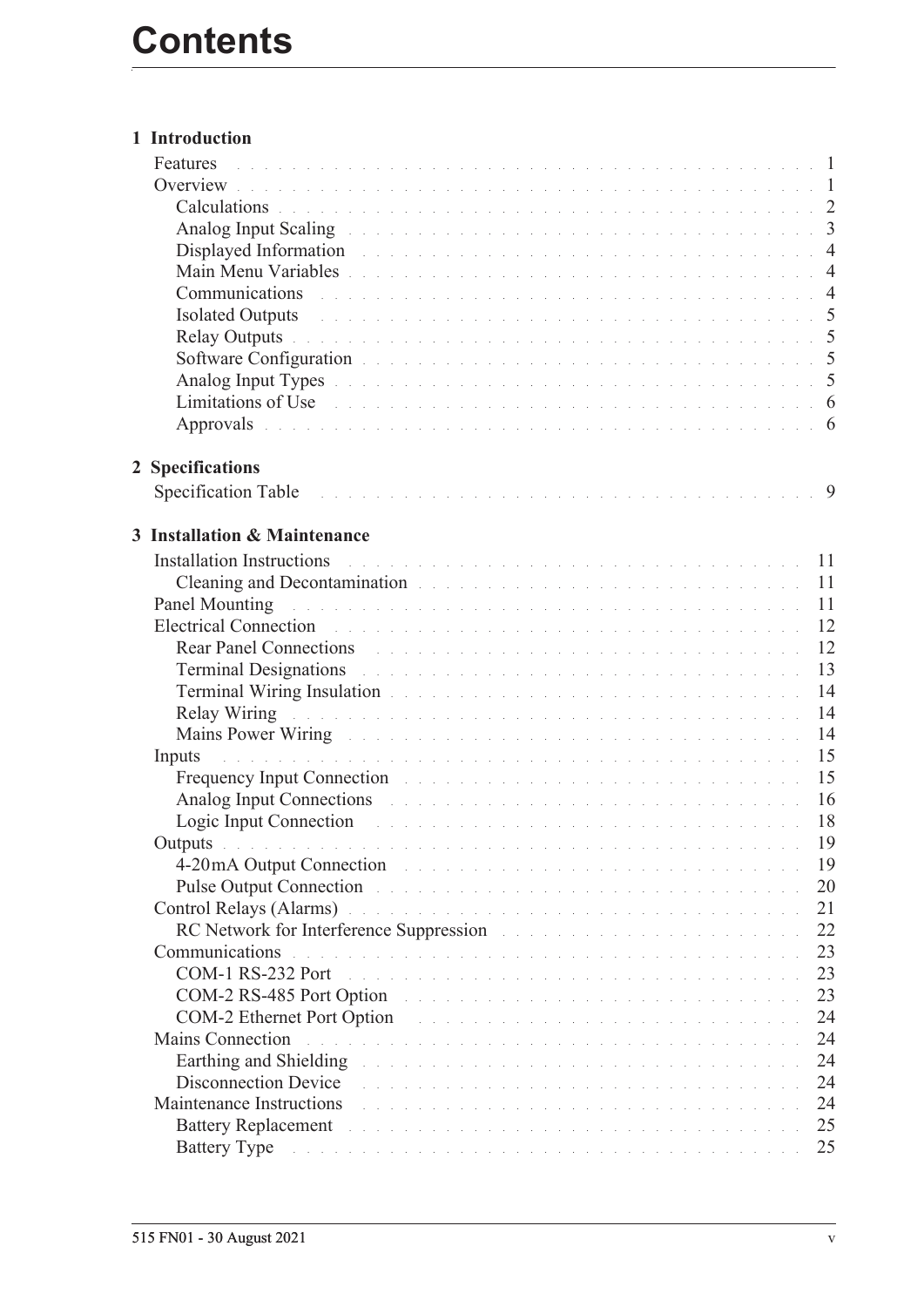# **[4 Operation](#page-36-0)**

| Normal Operation and a construction of the contract of the construction of the 27                                                                                                                                                                     |  |  |  |  |  |  |  |  |    |
|-------------------------------------------------------------------------------------------------------------------------------------------------------------------------------------------------------------------------------------------------------|--|--|--|--|--|--|--|--|----|
| Default Total de la commune de la commune de la commune de la commune de la commune de 27                                                                                                                                                             |  |  |  |  |  |  |  |  |    |
| Status LEDs <b>Election Community 22</b> Status 27                                                                                                                                                                                                    |  |  |  |  |  |  |  |  |    |
| Front Panel Keys and a construction of the construction of the construction of 28                                                                                                                                                                     |  |  |  |  |  |  |  |  |    |
|                                                                                                                                                                                                                                                       |  |  |  |  |  |  |  |  |    |
| Main Menu Items received and contract the contract of the contract of the 29                                                                                                                                                                          |  |  |  |  |  |  |  |  |    |
|                                                                                                                                                                                                                                                       |  |  |  |  |  |  |  |  |    |
|                                                                                                                                                                                                                                                       |  |  |  |  |  |  |  |  |    |
| Reference Density and a contract the contract of the contract of the contract of the 30                                                                                                                                                               |  |  |  |  |  |  |  |  |    |
| Data Logs de la componentación de la componentación de la componentación de 31                                                                                                                                                                        |  |  |  |  |  |  |  |  |    |
| Model Information and the contract of the contract of the contract of the contract of the contract of the contract of the contract of the contract of the contract of the contract of the contract of the contract of the cont                        |  |  |  |  |  |  |  |  |    |
|                                                                                                                                                                                                                                                       |  |  |  |  |  |  |  |  |    |
| <b>5 Instrument Calibration</b>                                                                                                                                                                                                                       |  |  |  |  |  |  |  |  |    |
| Introduction and a construction of the construction of the construction of the construction of the 35                                                                                                                                                 |  |  |  |  |  |  |  |  |    |
| Calibration View Mode residence in the contract of the contract of the State of the State of the State of the S                                                                                                                                       |  |  |  |  |  |  |  |  |    |
|                                                                                                                                                                                                                                                       |  |  |  |  |  |  |  |  |    |
| Changing the Instrument Settings and a contract of the contract of the settings of the settings of the contract of the settings of the settings of the settings of the settings of the settings of the settings of the setting                        |  |  |  |  |  |  |  |  |    |
| Program Backup & Reports and a contract to the contract of the contract of the 39                                                                                                                                                                     |  |  |  |  |  |  |  |  |    |
|                                                                                                                                                                                                                                                       |  |  |  |  |  |  |  |  |    |
|                                                                                                                                                                                                                                                       |  |  |  |  |  |  |  |  |    |
|                                                                                                                                                                                                                                                       |  |  |  |  |  |  |  |  |    |
|                                                                                                                                                                                                                                                       |  |  |  |  |  |  |  |  |    |
|                                                                                                                                                                                                                                                       |  |  |  |  |  |  |  |  |    |
| Units of Measurement the company of the company of the company of the company of the company of the company of                                                                                                                                        |  |  |  |  |  |  |  |  | 42 |
| Parameters and the contract of the contract of the contract of the contract of the contract of the contract of                                                                                                                                        |  |  |  |  |  |  |  |  | 43 |
| Inputs and a construction of the construction of the construction of the construction of the construction of the construction of the construction of the construction of the construction of the construction of the construct                        |  |  |  |  |  |  |  |  | 44 |
| Outputs de la commune de la commune de la commune de la commune de la commune de 49                                                                                                                                                                   |  |  |  |  |  |  |  |  |    |
| Alarms and a contract the contract of the contract of the contract of the 51                                                                                                                                                                          |  |  |  |  |  |  |  |  |    |
| Communications research and contract the contract of the contract of the set of the 53                                                                                                                                                                |  |  |  |  |  |  |  |  |    |
| Time Settings and Data Logging The Community of the Settings and Data Logging Theory of the Community of the S                                                                                                                                        |  |  |  |  |  |  |  |  |    |
| General Setup Parameters and a contract the contract of the contract of the state of the 57                                                                                                                                                           |  |  |  |  |  |  |  |  |    |
|                                                                                                                                                                                                                                                       |  |  |  |  |  |  |  |  |    |
| Test Menu di contra la construcción de la contra la contra la construcción de $60$                                                                                                                                                                    |  |  |  |  |  |  |  |  | 61 |
| System Messages research and a resonance of the contract of the contract of the state of the state of the state of the state of the state of the state of the state of the state of the state of the state of the state of the                        |  |  |  |  |  |  |  |  | 61 |
|                                                                                                                                                                                                                                                       |  |  |  |  |  |  |  |  | 63 |
| Warning Messages and a contract the contract of the contract of the contract of the contract of the contract of                                                                                                                                       |  |  |  |  |  |  |  |  |    |
| <b>6 Communications</b>                                                                                                                                                                                                                               |  |  |  |  |  |  |  |  |    |
|                                                                                                                                                                                                                                                       |  |  |  |  |  |  |  |  | 65 |
| Hardware Interconnection and the contract of the contract of the contract of the contract of the contract of the contract of the contract of the contract of the contract of the contract of the contract of the contract of t                        |  |  |  |  |  |  |  |  | 65 |
| Protocols<br>and the contract of the contract of the contract of the contract of the contract of the contract of the contract of                                                                                                                      |  |  |  |  |  |  |  |  | 67 |
| Simple ASCII Protocol<br>.<br>In the second complete state of the second complete state of the second complete state of the second complete                                                                                                           |  |  |  |  |  |  |  |  | 67 |
|                                                                                                                                                                                                                                                       |  |  |  |  |  |  |  |  | 67 |
| <b>Requests Format</b><br>.<br>In the second contract of the second contract of the second contract of the second contract of the second cont                                                                                                         |  |  |  |  |  |  |  |  | 69 |
| Instrument Responses and a contract the contract of the contract of the contract of the contract of the contract of the contract of the contract of the contract of the contract of the contract of the contract of the contra                        |  |  |  |  |  |  |  |  | 72 |
| Corrupted or Invalid Requests and a substitution of the contract of the contract of the contract of the contract of the contract of the contract of the contract of the contract of the contract of the contract of the contra<br>Modbus RTU Protocol |  |  |  |  |  |  |  |  | 73 |
| .<br>In decision de la característica de la característica de la característica de la característica de la caracter                                                                                                                                   |  |  |  |  |  |  |  |  | 75 |
| List of Data Registers and a conservation of the conservation of the conservation of the conservation of the conservation of the conservation of the conservation of the conservation of the conservation of the conservation<br>Printer Protocol     |  |  |  |  |  |  |  |  | 79 |
| de la caractería de la caractería de la caractería de la caractería de la caractería de la caractería                                                                                                                                                 |  |  |  |  |  |  |  |  |    |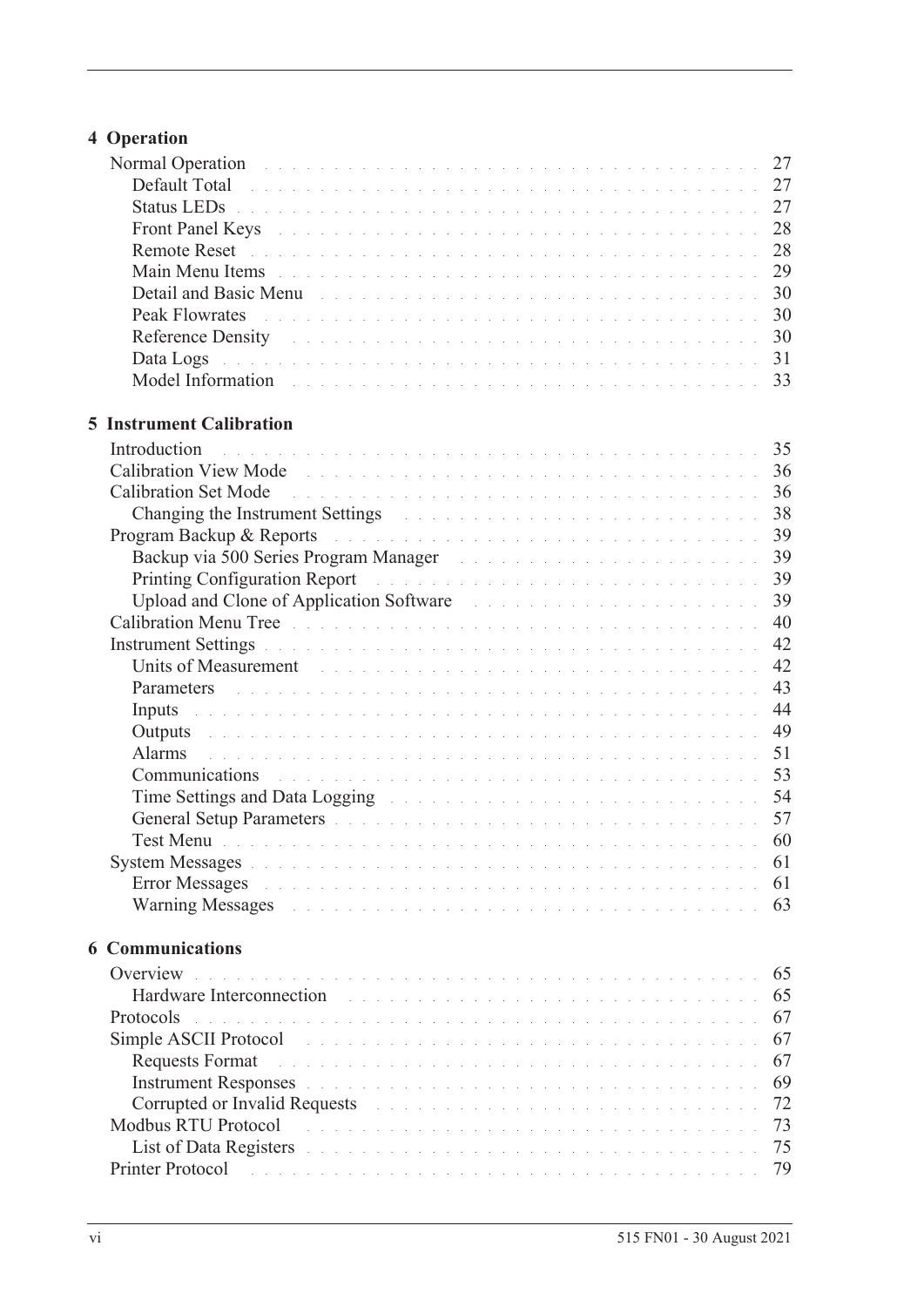| Types of Printouts and a contract the contract of the contract of the contract of the SO                                                                                                                                       |  |
|--------------------------------------------------------------------------------------------------------------------------------------------------------------------------------------------------------------------------------|--|
| <b>Appendix A Glossary</b>                                                                                                                                                                                                     |  |
| <b>Appendix B Model Numbers</b>                                                                                                                                                                                                |  |
| Product Codes de la communicación de la communicación de la communicación de la ST                                                                                                                                             |  |
|                                                                                                                                                                                                                                |  |
| Application Information Code enterity and the contract of the contract of the 88                                                                                                                                               |  |
| Appendix C Ethernet Port & Setup                                                                                                                                                                                               |  |
| Ethernet Port de la communication de la communication de la communication de la communication de la communication de la communication de la communication de la communication de la communication de la communication de la co |  |
| Connecting 515 Ethernet to Networks/Routers and a substitution of the state of the 190                                                                                                                                         |  |
| Connecting DataMod via Ethernet and a substitution of the state of the state of the 191                                                                                                                                        |  |
| Index resources a construction of the contract of the construction of the 93                                                                                                                                                   |  |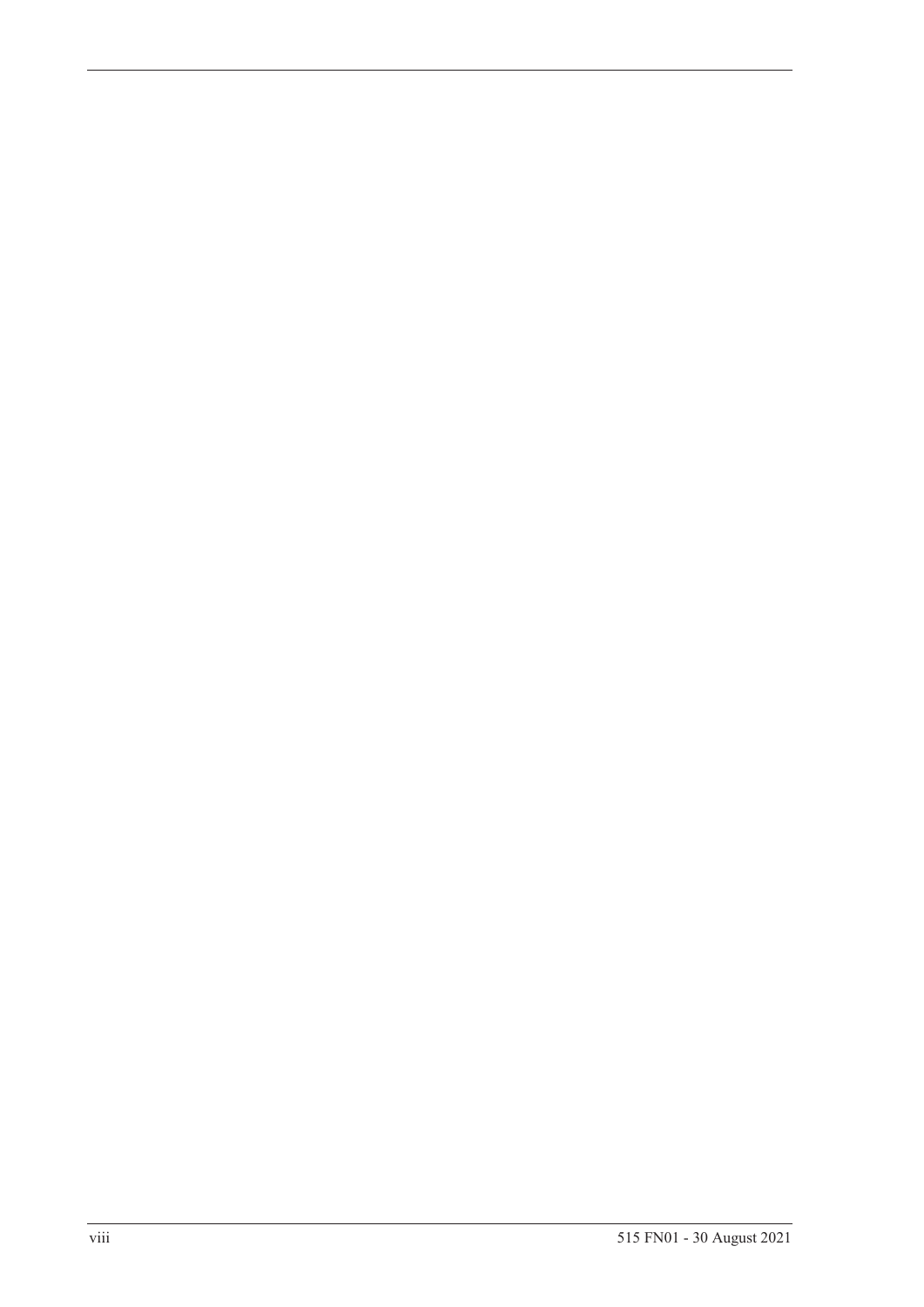# **List of Figures**

| 1  | Calculation of Water Cut entering the service contract of the service of the service of the service of the service of the service of the service of the service of the service of the service of the service of the service of      |    |
|----|-------------------------------------------------------------------------------------------------------------------------------------------------------------------------------------------------------------------------------------|----|
| 2  | <b>Typical Application Diagram</b> and the contract of the contract of the contract of the contract of the contract of the contract of the contract of the contract of the contract of the contract of the contract of the contract |    |
| 3  | 500 Series Instrument Panel Mounting and a contract of the series of the 11                                                                                                                                                         |    |
| 4  | Rear Panel Connections - Original entrepreneur and the contract of the state of the 12                                                                                                                                              |    |
| 5  | Rear Panel Connections - New RS485 Version                                                                                                                                                                                          | 12 |
| 6  | Rear Panel Connections - New Ethernet Version                                                                                                                                                                                       | 13 |
| 7  | Externally Powered Voltage Transmitter Marshall and Alexandre and Alexandre and Alexandre and                                                                                                                                       | 16 |
| 8  | Internally Powered Voltage Transmitter Marshall and Alexandre and Alexandre and Alexandre and Alexandre and Alexandre and Alexandre and Alexandre and Alexandre and Alexandre and Alexandre and Alexandre and Alexandre and Al      | 16 |
| 9  |                                                                                                                                                                                                                                     | 17 |
| 10 | Internally Powered Current Loops and a contract to the contract of the contract of                                                                                                                                                  | 17 |
| 11 |                                                                                                                                                                                                                                     | 18 |
| 12 | Logic Inputs Connection Diagram and a substitution of the set of the set of the set of the set of the set of the set of the set of the set of the set of the set of the set of the set of the set of the set of the set of the      | 19 |
| 13 | Output 4-20mA Connection Diagram and a connection of the connection of the Diagram and a connection of the connection of the connection of the connection of the connection of the connection of the connection of the connect      | 20 |
| 14 | Output Pulse Connection Diagram and a connection of the Connection of the Diagram                                                                                                                                                   | 20 |
| 15 | Relay Connection Diagram Albert and Albert and Albert and Albert and Albert and Albert and Albert and Albert and Albert and Albert and Albert and Albert and Albert and Albert and Albert and Albert and Albert and Albert and      | 21 |
| 16 |                                                                                                                                                                                                                                     | 23 |
| 17 | Logged Data Display Methods and the contract of the contract of the contract of the contract of the contract of the contract of the contract of the contract of the contract of the contract of the contract of the contract o      | 32 |
| 18 |                                                                                                                                                                                                                                     | 40 |
| 19 |                                                                                                                                                                                                                                     | 41 |
| 20 | RS-232 Cable Connections to a Computer entertainment of the state of the state of the state of the state of the state of the state of the state of the state of the state of the state of the state of the state of the state       | 65 |
| 21 | RS-485 Connections                                                                                                                                                                                                                  | 66 |
| 22 | DataMod - Modbus Connection Settings and a connection of the settings of the settings of the settings of the settings of the settings of the settings of the settings of the settings of the settings of the settings of the s      | 91 |
|    |                                                                                                                                                                                                                                     |    |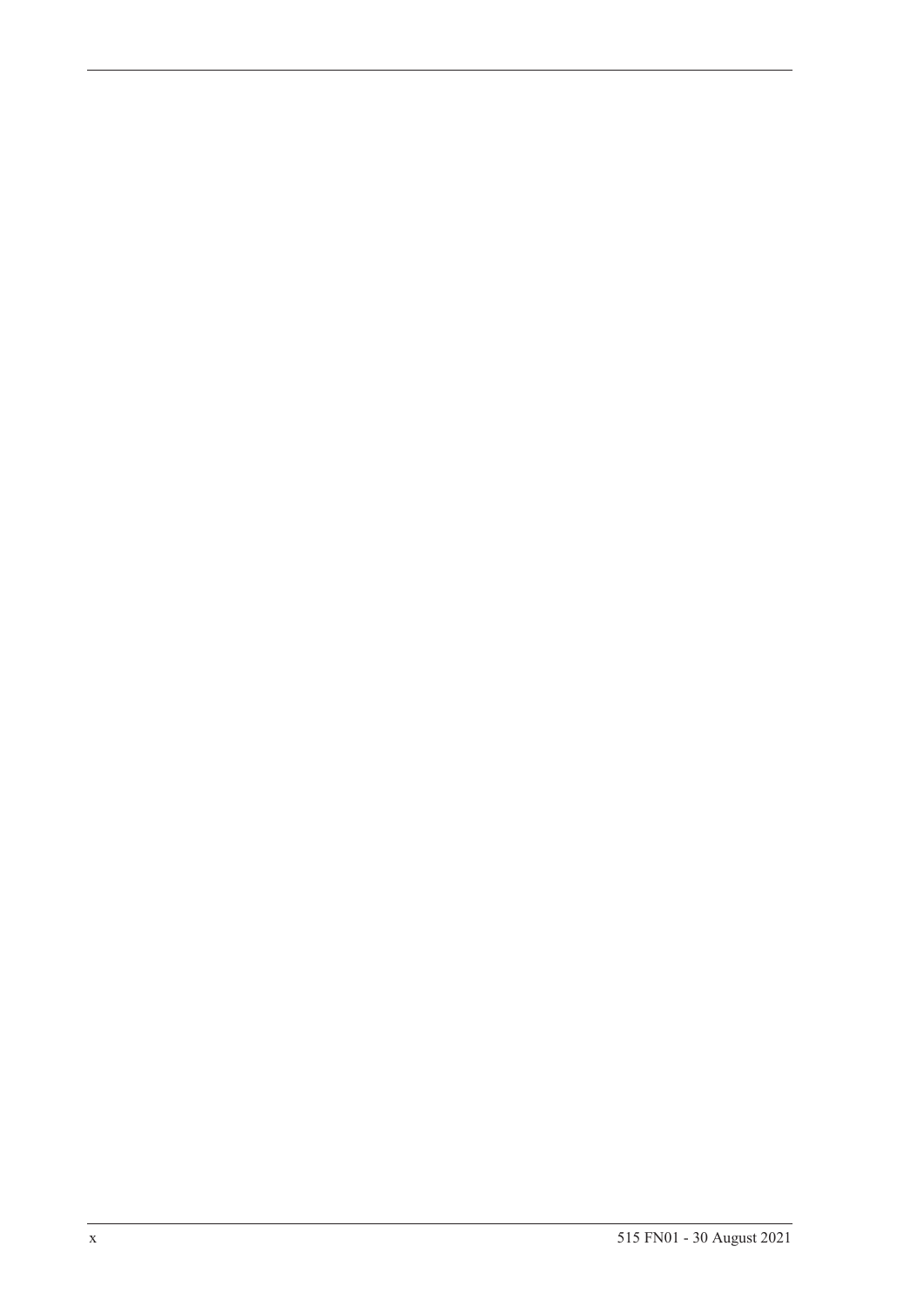# <span id="page-10-0"></span>**Chapter 1 Introduction**

# <span id="page-10-1"></span>**Features**

- **•** Calculates the Net Oil content in petroleum production fluids containing water
- **•** Uses temperature and density inputs for volume correction and water cut calculations
- **•** Selection of Detail or Basic main menu to suit operator and application
- **•** Selection of second language and user tags
- RTC logging with over 1000 entries.
- **•** Programmable pulse width and scaling of pulse output
- **•** 4-20 mA retransmission
- **•** RS232 and RS485 or Ethernet (optional) serial ports
- **•** Modbus RTU, Printer and other serial port protocols
- **•** Front panel adjustment of 8-24 V DC output voltage
- **•** Backlit display

# <span id="page-10-2"></span>**Overview**

The 515 FN01 application calculates the net oil content in petroleum production fluids containing water. The net oil volume is corrected to a reference temperature according to ASTM D1250-04. The instrument uses the frequency signal from a mass flowmeter along with temperature and density analog inputs.

Reference densities for the oil and water are used in conjunction with live density and temperature values to determine the water cut.

The instrument is compatible with a wide range of flowmeter frequency outputs, including millivolt signals, reed switches, Namur proximity switches and pulse trains via its smart front-panel program selection.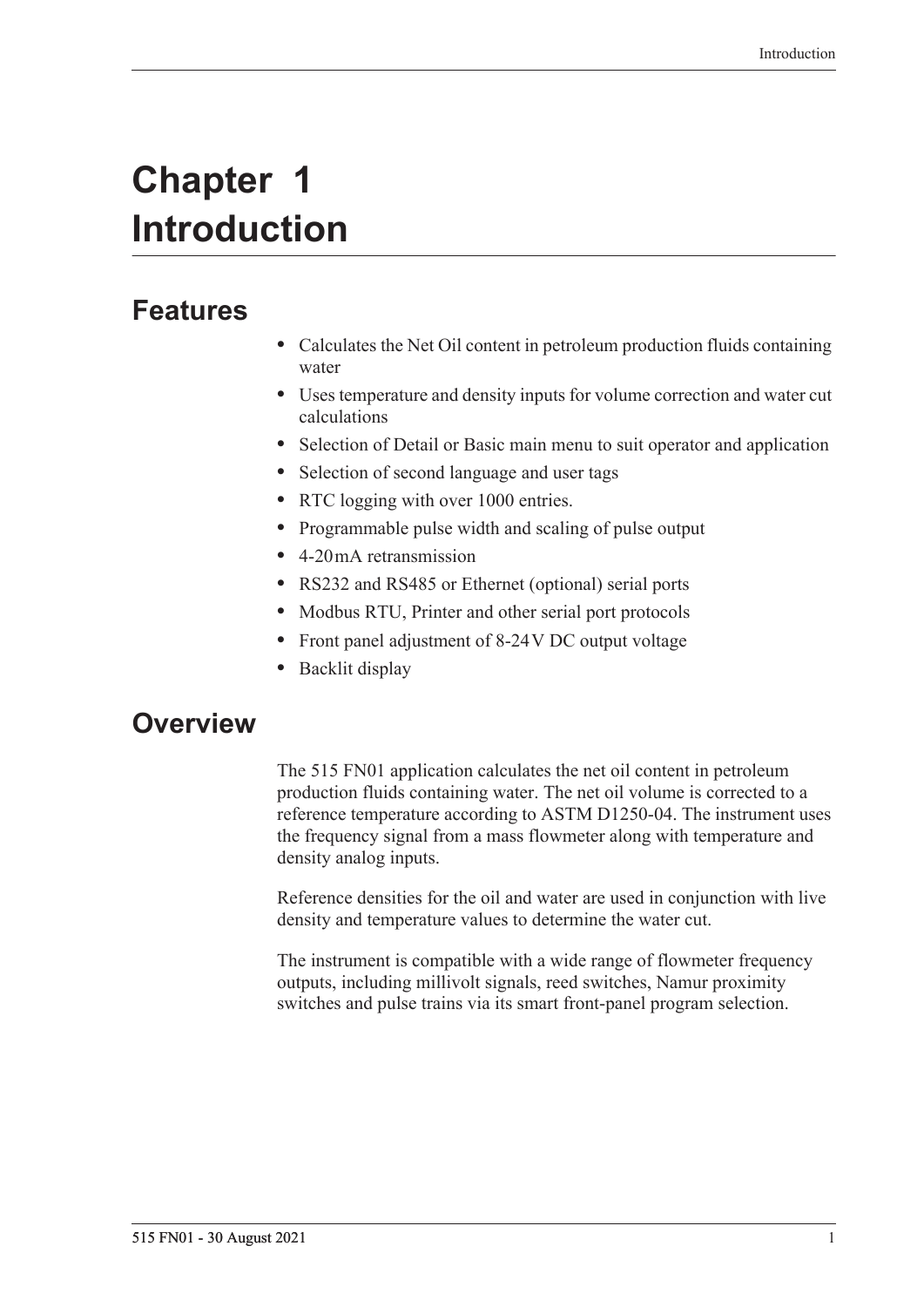#### <span id="page-11-0"></span>**Calculations**

The following equations identify the derivation of some of the displayed variables. If your interest is more in the operation of the instrument, you can skip this section and allow the instrument to take care of the calculations.

The mass total and flowrate are derived from accurately measured frequency and the number of received pulses.

*mass = pulses / k-factor mass flow = frequency / k-factor*

The oil volume correction calculations are based on the ASTM D1250-04 standard for the following products:

- **•** Crude Oils
- **•** Lube Oils
- **•** Refined Products

The water density correction calculation is a quadratic equation with two coefficients as follows:

$$
\rho_t = \rho_{ref} (1 - A\delta t - B\delta t^2)
$$

where:

| $\rho_{t}$          | $=$ water density at observed temperature (flowing conditions)                            |
|---------------------|-------------------------------------------------------------------------------------------|
| $\rho_{\text{ref}}$ | = water density at reference conditions                                                   |
| $\delta t$          | = temperature difference between flow and reference conditions ( $t_{flow}$ - $t_{ref}$ ) |
| A                   | $=$ water density constant A in PPM/Deg                                                   |
| B                   | = water density constant B in PPM/Deg <sup>2</sup>                                        |
|                     |                                                                                           |

If neither coefficient is used (i.e. A and  $B = 0$ ) there will be no water density correction. If only coefficient A is used (i.e.  $B = 0$ ) then linear density correction will be applied.

The instrument's primary function is to determine the net oil volume. It is also required to calculate the proportion of oil to water in the emulsion fluid. The water cut is the percentage of produced water contained in the production fluid. The equation to determine the water cut is as follows:

$$
W_c = \frac{\rho_e - \rho_o}{\rho_w - \rho_o}
$$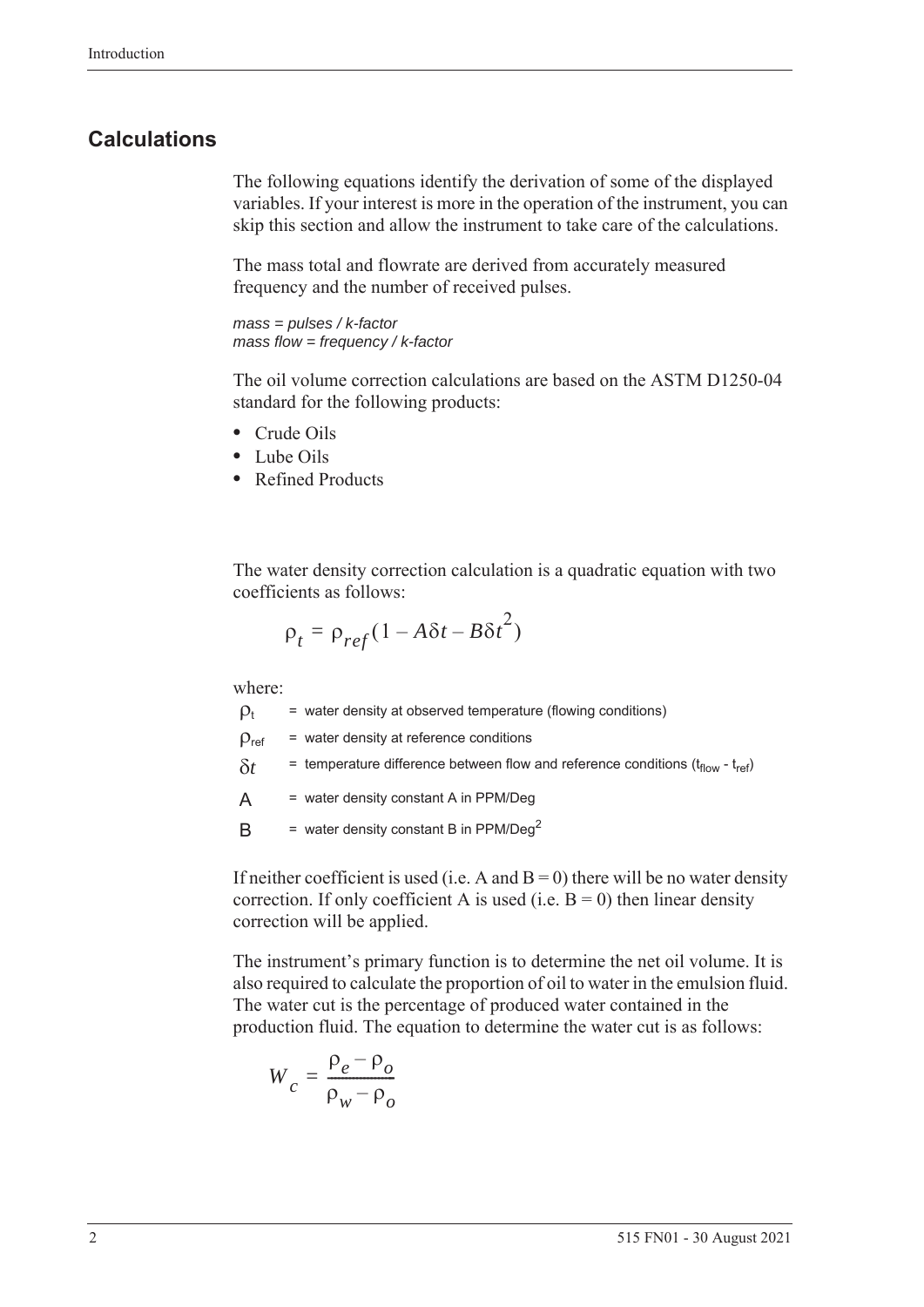where:  $W_c$  = water cut  $\rho_e$  = emulsion density  $\rho_{0}$  = oil density  $\rho_w$  = water density

The operator is required to enter the individual oil and water reference densities relevant to the current lot of emulsion being measured. The figure below illustrates how the instrument uses the densities of each to determine the water cut.



*Figure 1 Calculation of Water Cut*

<span id="page-12-1"></span>To calculate the water cut the instrument expects the combined fluid density will always remain between the two product densities and therefore will raise an exception if:

- the oil density is equal to the water density
- the fluid density is above upper density line
- the fluid density is below lower density line.

## <span id="page-12-0"></span>**Analog Input Scaling**

The analog inputs in this instrument are scaled by the following general formula:

$$
f(A) = Pmin + (Pmax - Pmin) \cdot A^*
$$

where:

 $P_{min}$  = minimum point (equivalent to offset)

 $P_{max}$  = maximum point ( $P_{max} - P_{min}$  is equivalent to span)

*A\** = normalised signal (0 to 1) with correction applied for a flow input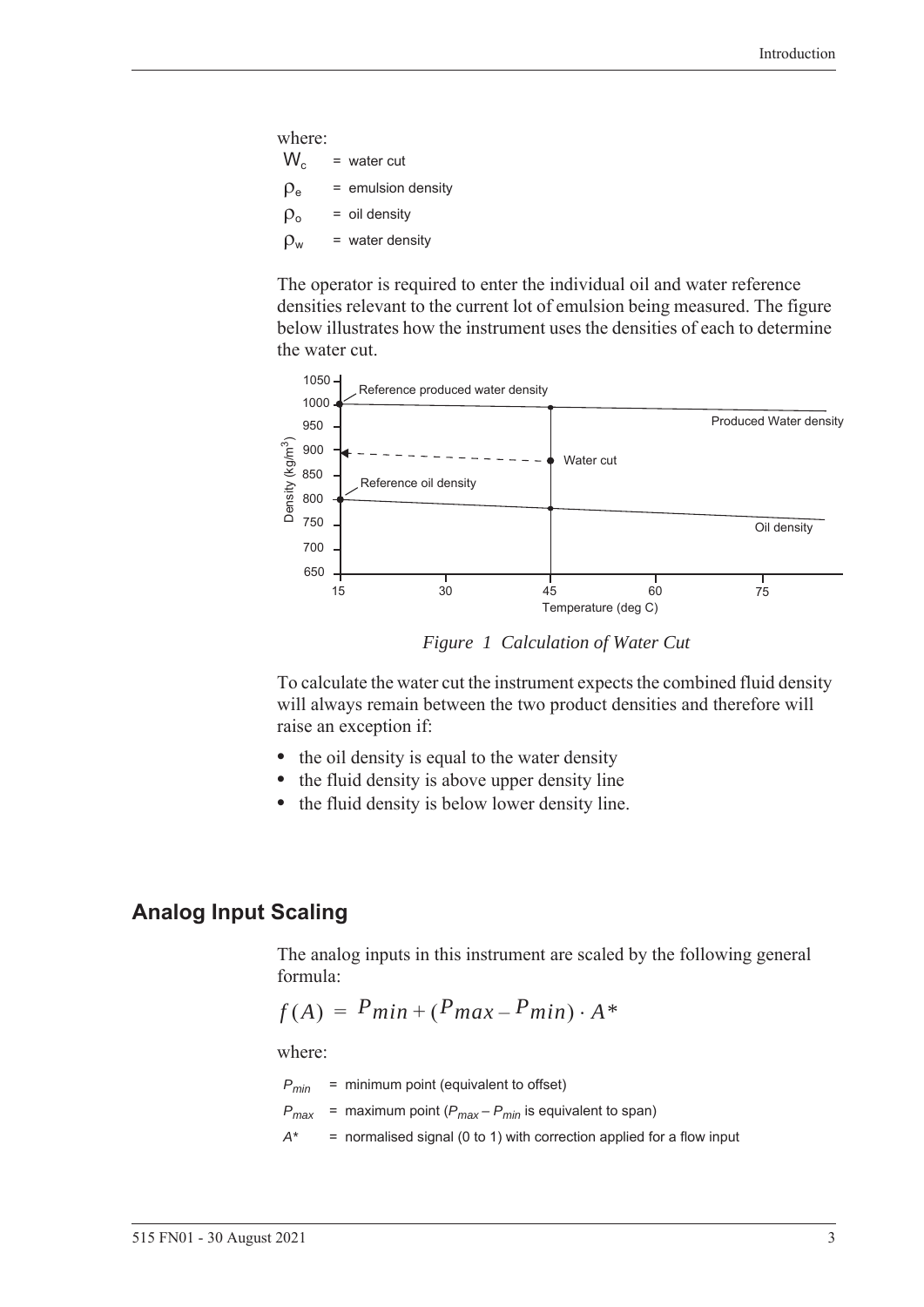# <span id="page-13-0"></span>**Displayed Information**

The front panel display shows the current values of the input variables and the results of the calculations.

The instrument can be supplied with a real-time clock for data logging of over 1000 entries of the variables as displayed on the main menu.

### <span id="page-13-1"></span>**Main Menu Variables**

| <b>Main Menu</b><br>Variables | <b>Default</b><br><b>Units</b> | Variable<br><b>Type</b> |
|-------------------------------|--------------------------------|-------------------------|
| Net Oil Volume                | m <sup>3</sup>                 | Total                   |
| Net Oil Flowrate              | $m^3/m$ in                     | Rate                    |
| Gross Volume                  | m <sup>3</sup>                 | Total                   |
| <b>Gross Flowrate</b>         | $m^3/m$ in                     | Rate                    |
| Gross Mass                    | kg                             | Total                   |
| <b>Gross Mass Flowrate</b>    | kg/min                         | Rate                    |
| <b>Flow Temperature</b>       | Deg C                          | Rate                    |
| <b>Flow Density</b>           | kg/m <sup>3</sup>              | Rate                    |
| Flow Density of Oil           | kg/m <sup>3</sup>              | Rate                    |
| Flow Density of Water         | kg/m <sup>3</sup>              | Rate                    |
| <b>Flow Water Cut</b>         | $\%$                           | Rate                    |

#### **Units of Measurement**

In the 500 Series instruments there is a wide range of available units of measurement to be selected from. These can be viewed and selected either during initial Software Configuration via the 500 Series Program Manager (see below) or from within the instrument's calibration settings (if access has been granted) as per **[Units of Measurement](#page-51-2)** on page 42.

### <span id="page-13-2"></span>**Communications**

There are two communication ports available as follows:

- **•** COM-1 RS-232 port
- **•** COM-2 RS-485 port (optional) or Ethernet (optional)

All types of ports can be used for remote data reading, while RS-232 and RS-485 serial ports can be used for printouts and for uploading and downloading of the application software to the instrument.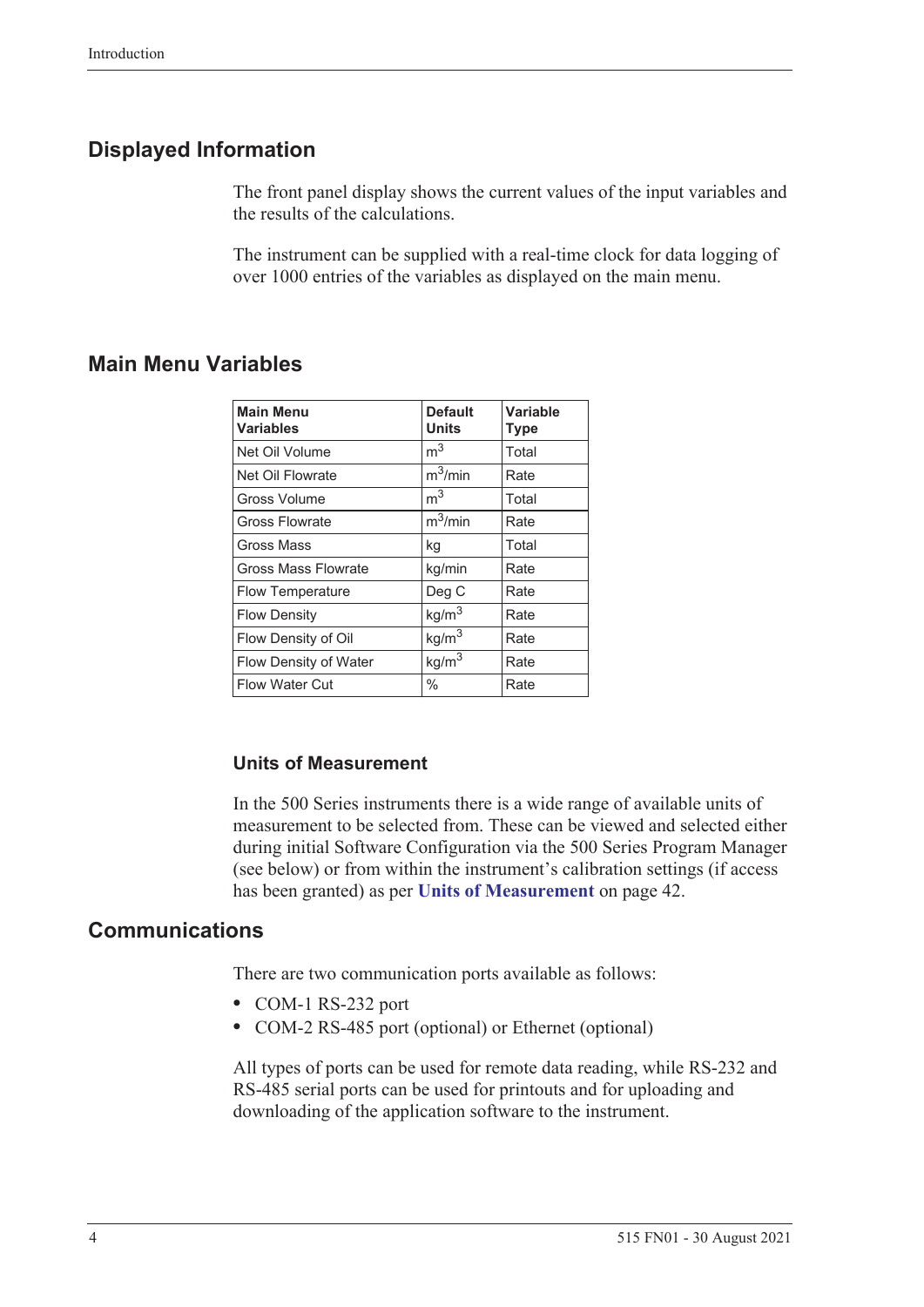## <span id="page-14-0"></span>**Isolated Outputs**

The opto-isolated outputs can re-transmit any main menu variable. The type of output is determined by the nature of the assigned variable. Totals are output as pulses and rates are output as 4-20 mA signals. One output is standard, a second output is available as an option.

# <span id="page-14-1"></span>**Relay Outputs**

The relay alarms can be assigned to any of the main menu variables of a rate type. The alarms can be fully configured including hysteresis. Two relays are standard with two additional relays available as an option.

# <span id="page-14-2"></span>**Software Configuration**

The instrument can be programmed to suit the particular application needs and the flexible I/O can be assigned as required. Program settings can be changed either via the front panel (depending on assigned access levels) or via the 500 Series Program Manager (500-PM software).

The 500-PM software is a free comprehensive configuration tool and resource centre that can be used to further tailor an instrument to suit specific application needs including units of measurement, custom tags and text, access levels and more.

The software is a Windows based program that is freely available from the download section of the Contrec website. The program can be used to create a custom version of an existing application to be saved for backup purposes and/or to generate a PDF of configuration report for record keeping.

The instrument stores all set-up parameters, totals and logged data in nonvolatile memory with at least 30 years retention.

# <span id="page-14-3"></span>**Analog Input Types**

Any analog input can be set to accept a 4-20 mA, 0-5 V or 1-5 V signal, while any inputs assigned to a temperature sensor can also be set to accept a PT100 or PT500 signal.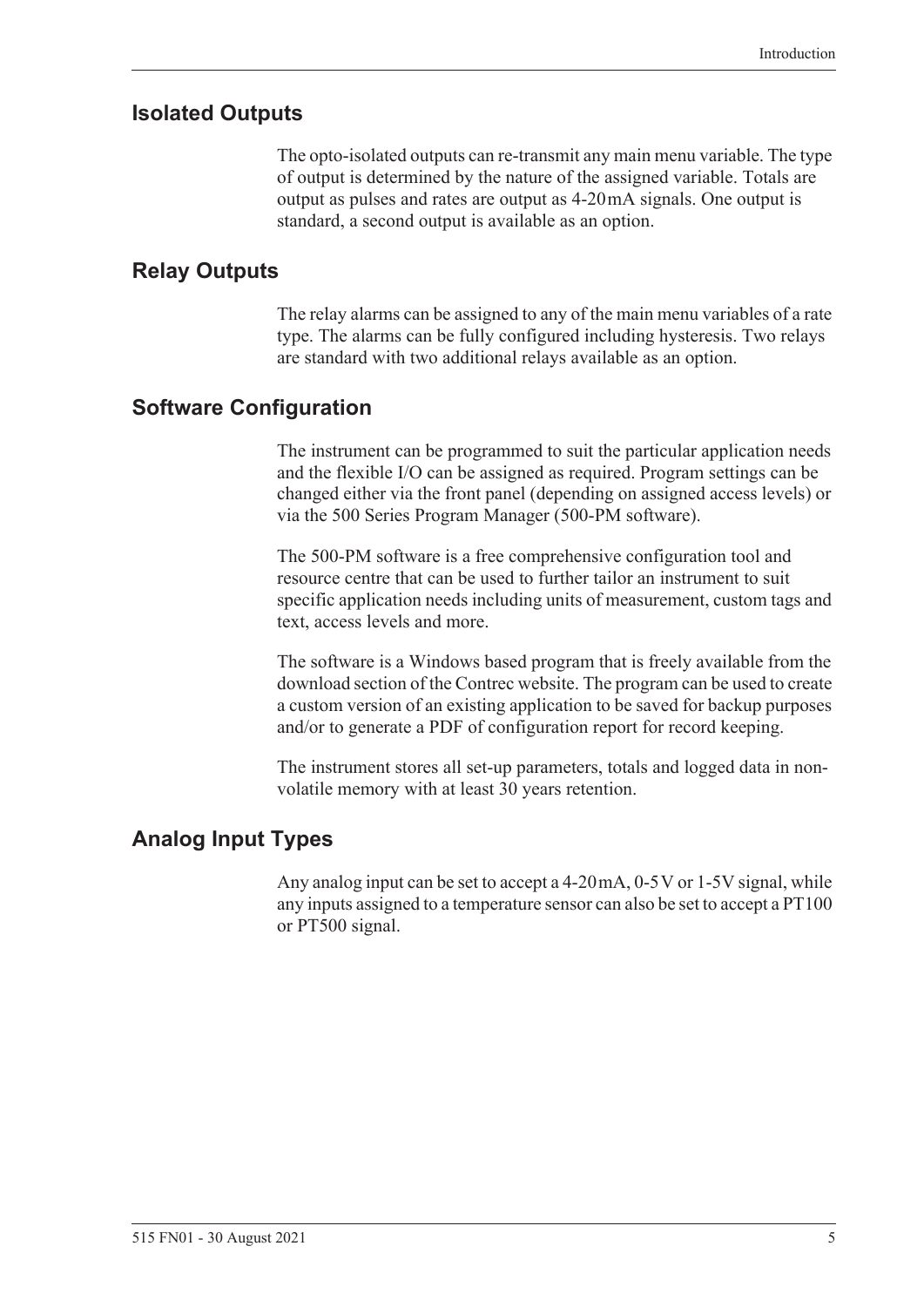

*Figure 2 Typical Application Diagram*

# <span id="page-15-0"></span>**Limitations of Use**

### <span id="page-15-2"></span>**Volume Correction**

The volume correction calculations are based on the ASTM D1250-04 standard and are valid for the following ranges:

#### ASTM D1250-04

| • Density:            | Crude     | 611.2 1163.5 kg/m <sup>3</sup> @ 15° C<br>$0.6112$ 1.164 SG @ 60° F |
|-----------------------|-----------|---------------------------------------------------------------------|
| • Density:            | Lube Oils | 801.3 1163.5 kg/m <sup>3</sup> @ 15° C<br>$0.8013$ 1.164 SG @ 60° F |
| • Density:            | Refined   | 611.2 1163.5 kg/m <sup>3</sup> @ 15° C<br>$0.6112$ 1.164 SG @ 60° F |
| • Temperature (flow): |           | $-50.0$ $150^{\circ}$ C<br>$-58.0$ 302° F                           |

Operation outside these limits will raise an exception.

# <span id="page-15-1"></span>**Approvals**

This instrument conforms to the EMC-Directive of the Council of European Communities 2014/30/EU, the LVD safety directive 2014/35/EU and the following standards:

- **•** *EN61326:2013* Electrical equipment for measurement, control and laboratory use – EMC requirements: Industrial Environment.
- **•** *EN61010:2010* Safety requirements for electrical equipment for measurement, control, and laboratory use.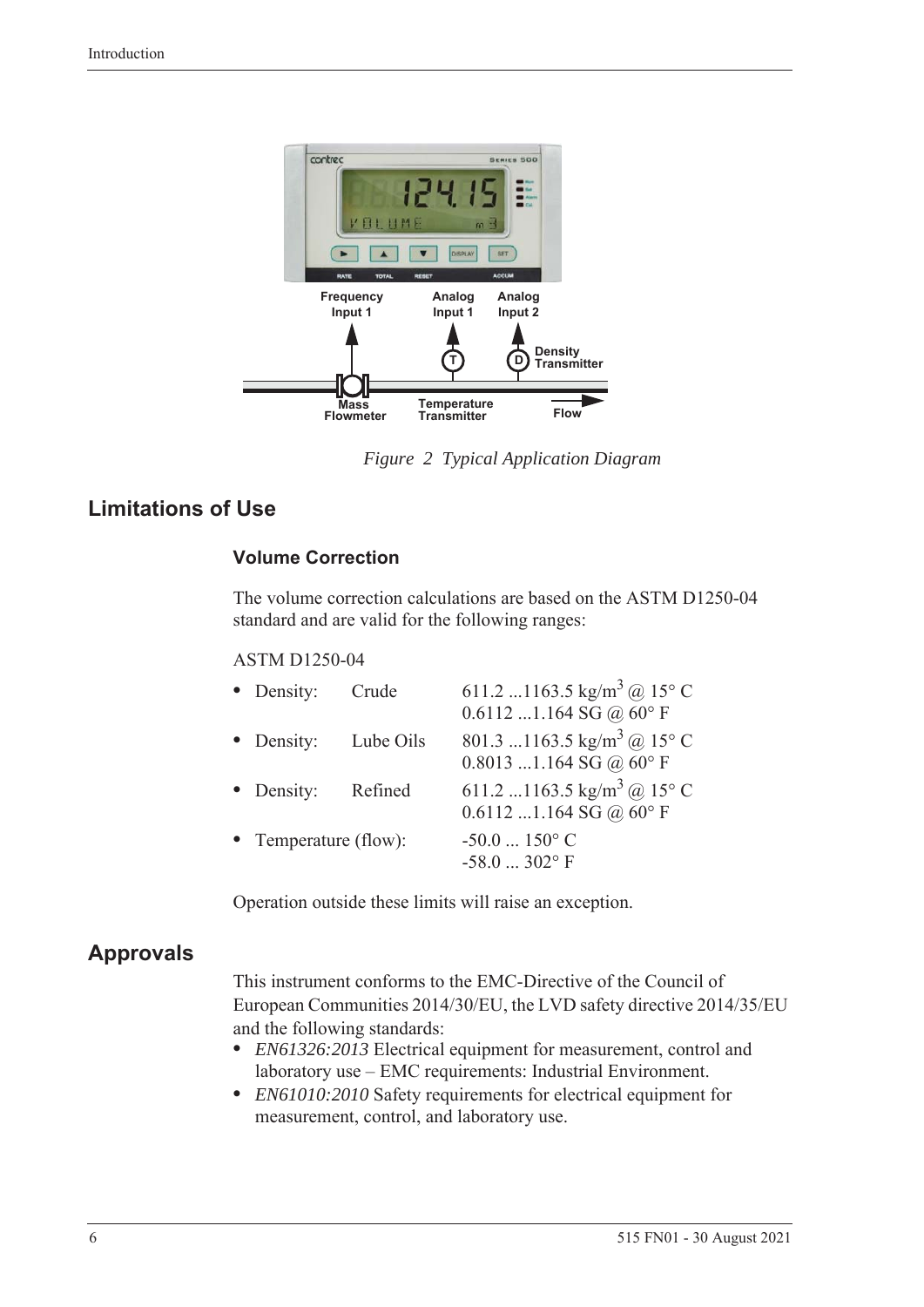In order to comply with these standards, the wiring instructions in **[Chapter](#page-20-5)  [3 - Installation & Maintenance](#page-20-5)** must be followed.

#### **FCC Declaration**

This equipment has been tested and found to comply with the limits for a Class A digital device, pursuant to Part 15 of the FCC Rules. These limits are designed to provide reasonable protection against harmful interference when the equipment is operated in a commercial environment. This equipment generates, uses, and can radiate radio frequency energy and, if not installed and used in accordance with the instruction manual, might cause harmful interference to radio communications. Operation of this equipment in a residential area is likely to cause harmful interference, in which case the user will be required to correct the interference at his own expense.

Properly shielded and grounded cables and connectors must be used in order to meet FCC emission limits. Contrec Ltd is not responsible for any radio or television interference caused by using other than recommended cables and connectors or by unauthorized changes or modifications to this equipment. Unauthorized changes or modifications could void the user's authority to operate the equipment.

This device complies with Part 15 of the FCC Rules. Operation is subject to the following two conditions: (1) this device might not cause harmful interference, and (2) this device must accept any interference received, including interference that might cause undesired operation.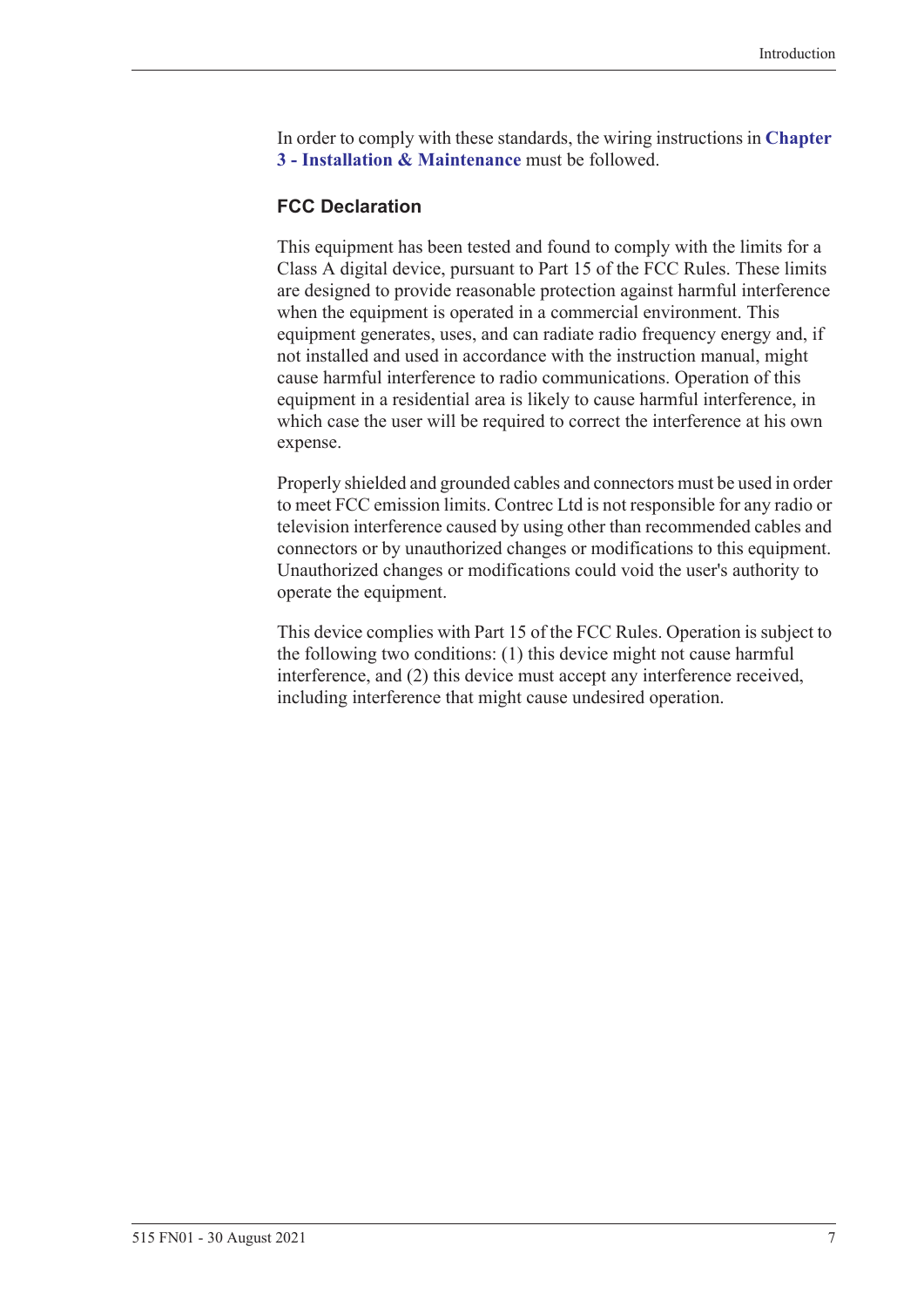Introduction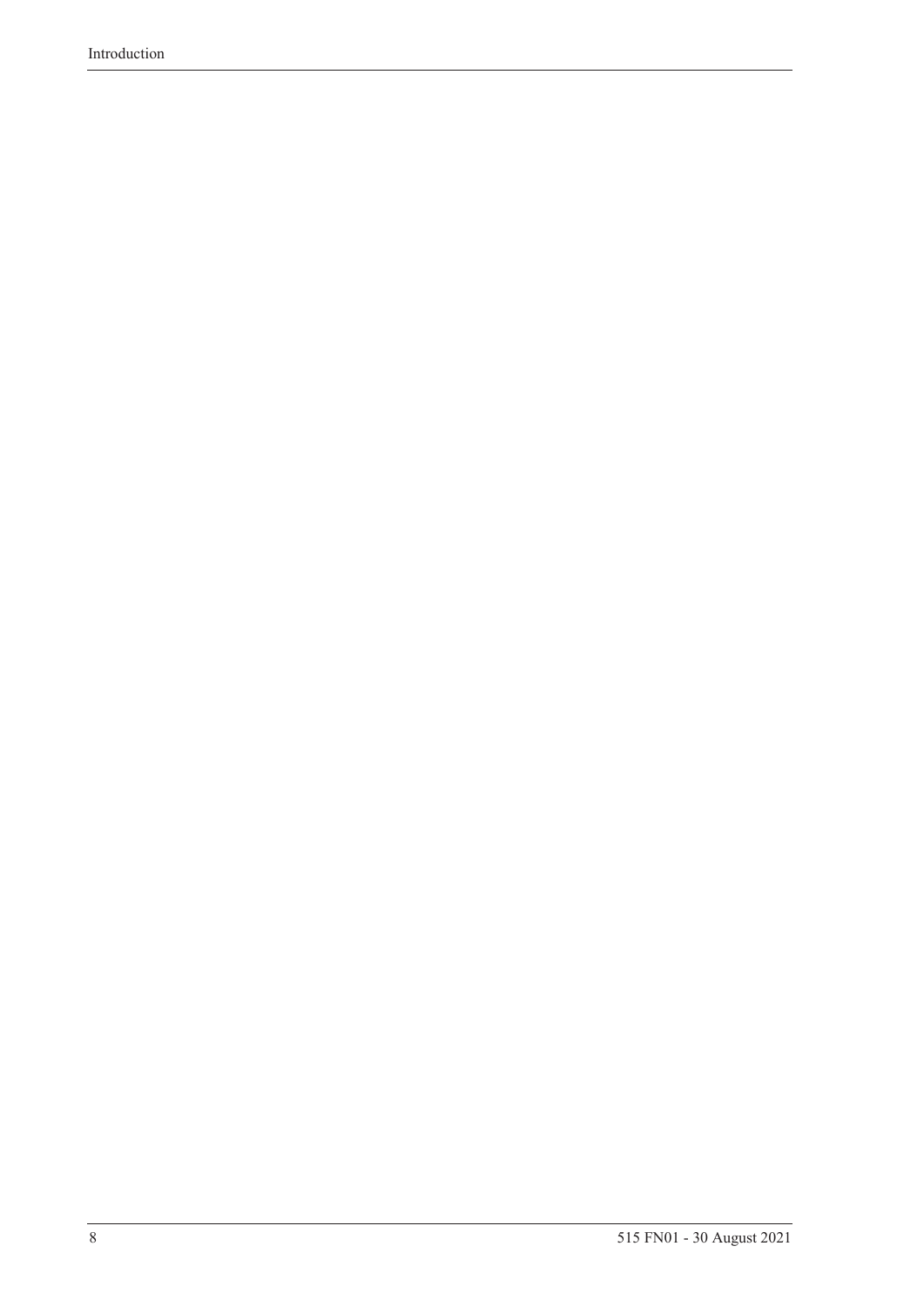# <span id="page-18-0"></span>**Chapter 2 Specifications**

# <span id="page-18-1"></span>**Specification Table**

# **Operating Environment**

| <b>Temperature</b>                  | +5°C to +40°C (standard - no coating)<br>-20°C to +60°C (with conformal coating)<br>-30°C to +60°C (ExD housing with heater) |
|-------------------------------------|------------------------------------------------------------------------------------------------------------------------------|
| <b>Humidity</b>                     | 0 to 95% non condensing (conformal<br>coating)<br>5% to 85% non condensing (no coating)                                      |
| <b>Power Supply</b>                 | 100-240 V AC (+/-10%) 50-60 Hz (+/-<br>10%) or 12-28 V DC                                                                    |
| <b>Consumption</b>                  | 10W (max) Overvoltage category II                                                                                            |
| <b>Protection</b>                   | Sealed to IP65 (Nema 4X) when panel<br>mounted                                                                               |
| <b>Dimensions</b><br>(panel option) | 147 mm (5.8") width<br>74 mm (2.9") height<br>170mm (6.6") depth (behind the panel)                                          |

# **Display**

| <b>Type</b>        | Backlit LCD with 7-digit numeric display<br>and 11-character alphanumeric display |
|--------------------|-----------------------------------------------------------------------------------|
| <b>Digits</b>      | 15.5mm (0.6") high                                                                |
| <b>Characters</b>  | 6 $mm(0.24")$ high                                                                |
| <b>LCD Backup</b>  | Last data visible for 15 min after power<br>down                                  |
| <b>Update Rate</b> | 0.3 second                                                                        |

### **Non-volatile Memory**

**Retention** > 30 years **Data Stored** Setup, Totals and Logs

#### **Approvals**

| <b>Interference</b> | $C \in \mathbb{C}$ compliance                                            |
|---------------------|--------------------------------------------------------------------------|
| <b>Enclosure</b>    | IECEx, ATEX and CSA approved<br>enclosures available for hazardous areas |

# **Real Time Clock (Optional)**

| <b>Battery Type</b> | 3 volts Lithium button cell<br>- For Issue 7 option card, type CR2450N<br>manufactured by Renata only<br>- For conformal coated 'C' version, type<br>BR2032 manufactured by Panasonic only<br>- For non-conformal coated versions, type |
|---------------------|-----------------------------------------------------------------------------------------------------------------------------------------------------------------------------------------------------------------------------------------|
|                     | BR2032 and CR2032 manufactured by<br>Panasonic or Sony                                                                                                                                                                                  |
| <b>Battery Life</b> | 5 years (typical)                                                                                                                                                                                                                       |

|                                      | <b>Frequency Input (General)</b>                                                |  |  |  |  |  |
|--------------------------------------|---------------------------------------------------------------------------------|--|--|--|--|--|
| Range                                | 0 to 10kHz for Pulse input type                                                 |  |  |  |  |  |
|                                      | 0 to 5 kHz for Coil & NPS input types                                           |  |  |  |  |  |
| Overvoltage                          | 30V maximum                                                                     |  |  |  |  |  |
| <b>Update Time</b>                   | $0.3$ sec                                                                       |  |  |  |  |  |
| <b>Cutoff frequency</b> Programmable |                                                                                 |  |  |  |  |  |
| Configuration                        | Pulse, coil or NPS input                                                        |  |  |  |  |  |
| <b>Non-linearity</b>                 | Up to 10 correction points                                                      |  |  |  |  |  |
|                                      |                                                                                 |  |  |  |  |  |
| <b>Pulse</b>                         |                                                                                 |  |  |  |  |  |
| <b>Signal Type</b>                   | CMOS, TTL, open collector, reed switch                                          |  |  |  |  |  |
| <b>Threshold</b>                     | Signals switch below 1.3 & above 2 volts                                        |  |  |  |  |  |
| Coil                                 |                                                                                 |  |  |  |  |  |
| <b>Signal Type</b>                   | Turbine and sine wave                                                           |  |  |  |  |  |
| <b>Sensitivity</b>                   | 15mV minimum amplitude (typical)                                                |  |  |  |  |  |
|                                      |                                                                                 |  |  |  |  |  |
| <b>NPS</b>                           |                                                                                 |  |  |  |  |  |
| <b>Signal Type</b>                   | NPS sensor to Namur standard                                                    |  |  |  |  |  |
|                                      |                                                                                 |  |  |  |  |  |
| <b>Analog Input (General)</b>        |                                                                                 |  |  |  |  |  |
| Overcurrent                          | 100mA absolute maximum rating<br>(30mA for 4-20mA inputs)                       |  |  |  |  |  |
| <b>Update Time</b>                   | $< 1.0$ sec                                                                     |  |  |  |  |  |
| Configuration                        | RTD, 4-20mA, 0-5V and 1-5V input                                                |  |  |  |  |  |
| <b>Non-linearity</b>                 | Up to 20 correction points (some inputs)                                        |  |  |  |  |  |
|                                      |                                                                                 |  |  |  |  |  |
| <b>RTD Input</b>                     |                                                                                 |  |  |  |  |  |
| <b>Sensor Type</b>                   | PT100 & PT500 to IEC 751                                                        |  |  |  |  |  |
| <b>Connection</b>                    | Four Wire                                                                       |  |  |  |  |  |
| Range                                | -200 $^{\circ}$ C to 350 $^{\circ}$ C<br>-200°C to 800°C (PT100 extended range) |  |  |  |  |  |
| <b>Accuracy</b>                      | 0.1°C typical<br>0.2°C typical (PT100 extended range)                           |  |  |  |  |  |
|                                      |                                                                                 |  |  |  |  |  |
| 4-20mA Input                         |                                                                                 |  |  |  |  |  |
| Impedance                            | 100 Ohms (to common signal ground)                                              |  |  |  |  |  |
| <b>Accuracy</b>                      | 0.05% full scale $(20^{\circ}C)$                                                |  |  |  |  |  |
|                                      | 0.1% (full temperature range, typical)                                          |  |  |  |  |  |
| 0-5 or 1-5 Volts Input               |                                                                                 |  |  |  |  |  |
| Impedance                            |                                                                                 |  |  |  |  |  |
|                                      | 10MOhms (to common signal ground)                                               |  |  |  |  |  |

0.1% (full temperature range, typical)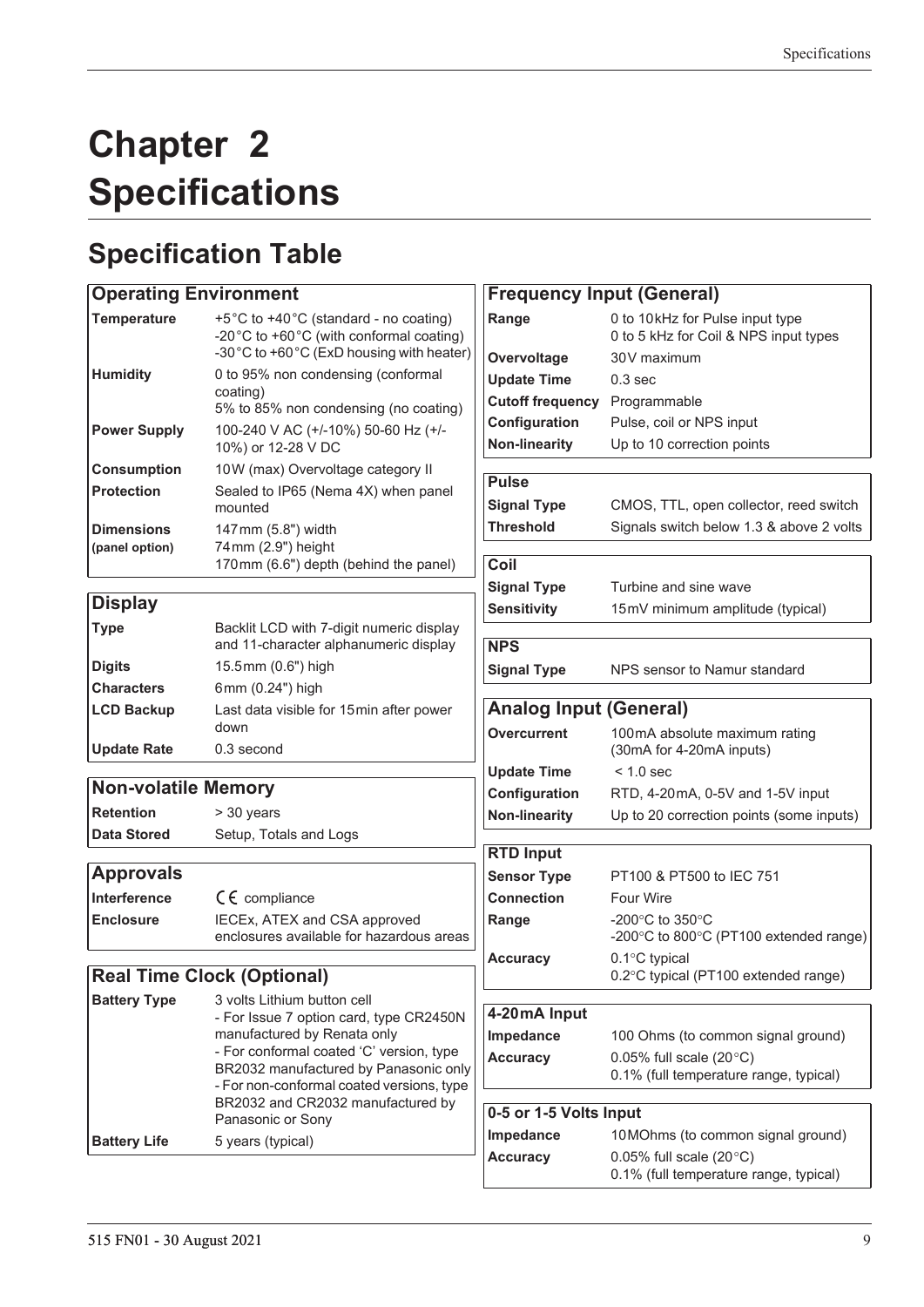| Logic Inputs        |                                        |
|---------------------|----------------------------------------|
| Signal Type         | CMOS, TTL, open collector, reed switch |
| <b>Overvoltage</b>  | 30V maximum                            |
|                     |                                        |
| <b>Relay Output</b> |                                        |

| $\overline{\phantom{a}}$ Reiay Output |                                                                       |
|---------------------------------------|-----------------------------------------------------------------------|
| <b>No. of Outputs</b>                 | 2 relays plus 2 optional relays                                       |
| <b>Voltage</b>                        | 250 volts AC, 30 volts DC maximum<br>(solid state relays use AC only) |
| <b>Current</b>                        | 3A maximum - mechanical relays<br>1.5A maximum - solid state relays   |

### **Communication Ports**

| COM-1 RS-232 port<br>COM-2 RS-485 or Ethernet port (optional) |
|---------------------------------------------------------------|
| 2400 to 19200 baud                                            |
| Odd, even or none                                             |
| 1 or $2$                                                      |
| 8                                                             |
| ASCII, Modbus RTU, Modbus TCP/IP<br>(Ethernet Port), Printer  |
|                                                               |

# **Transducer Supply**

| <b>Voltage</b>    | 8 to 24 volts DC, programmable  |
|-------------------|---------------------------------|
| ∣Current∶         | 70mA @ 24V, 120mA @ 12V maximum |
| <b>Protection</b> | Power limited output            |

# **Isolated Output**

| <b>No. of Outputs</b> | 2 configurable outputs         |
|-----------------------|--------------------------------|
| <b>Configuration</b>  | Pulse/Digital or 4-20mA output |

## **Pulse/Digital Output**

| <b>Signal Type</b> | Open collector                                             |
|--------------------|------------------------------------------------------------|
| <b>Switching</b>   | 200 mA, 30 volts DC maximum                                |
| <b>Saturation</b>  | 0.8 volts maximum                                          |
| <b>Pulse Width</b> | Programmable: 10, 20, 50, 100, 200 or<br>500 <sub>ms</sub> |
|                    |                                                            |

| $ 4-20$ mA Output |                                        |  |  |  |
|-------------------|----------------------------------------|--|--|--|
| Supply            | 9 to 30 volts DC external              |  |  |  |
| <b>Resolution</b> | $0.05\%$ full scale                    |  |  |  |
| <b>Accuracy</b>   | $0.05\%$ full scale (20 $\degree$ C)   |  |  |  |
|                   | 0.1% (full temperature range, typical) |  |  |  |

*Important: Specifications are subject to change without notice.*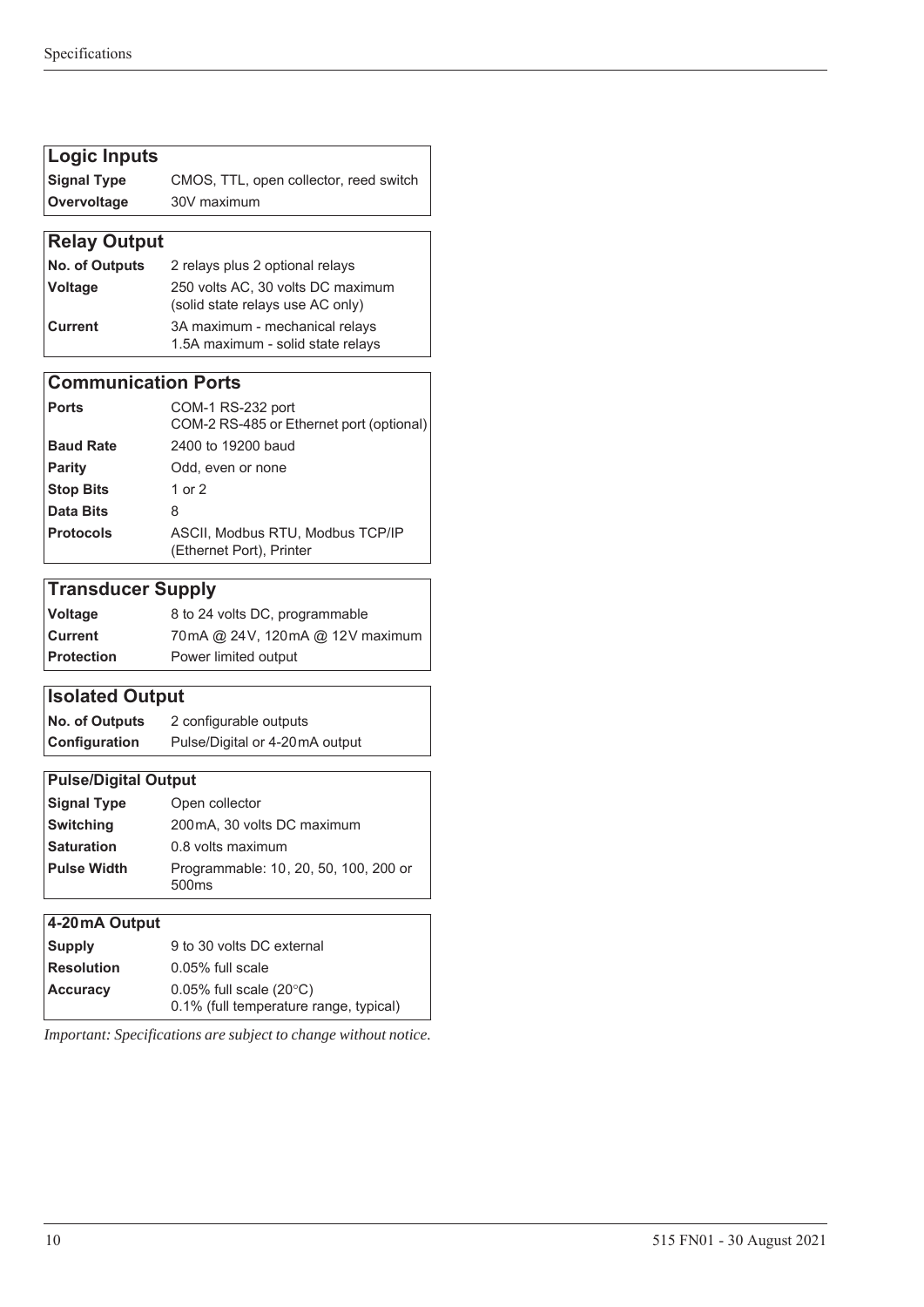# <span id="page-20-5"></span><span id="page-20-0"></span>**Chapter 3 Installation & Maintenance**

# <span id="page-20-1"></span>**Installation Instructions**



The safety of any system incorporating the equipment is the responsibility of the assembler of the system and should be installed such that there is no risk of impact damage.

This instrument is intended for fixed installation only, e.g. within a panel or cabinet, and is not intended for desktop use. It is not suitable for outdoor use unless fitted into an appropriate outdoor enclosure with a minimum type 3, IP54, rating. The instrument has a 'Pollution degree II' rating.

# <span id="page-20-2"></span>**Cleaning and Decontamination**

For general maintenance or to clean an instrument suitable for return to a service centre for repair or inspection, use only a damp cloth and mild detergent. Do not use abrasive cleaners or high pressure water jets. An instrument must be decontaminated before returning.

# <span id="page-20-3"></span>**Panel Mounting**

The instrument should be located in an area with a clean, dry atmosphere that is also relatively free of shock and vibration.

The standard mounting procedure is panel mounting in a cutout that is 139 mm wide by 67 mm high. Two side clips secure the unit into the panel.

[Figure 3](#page-20-4) shows the panel mounting requirements for the 500 Series Instrument.



<span id="page-20-4"></span>*Figure 3 500 Series Instrument Panel Mounting*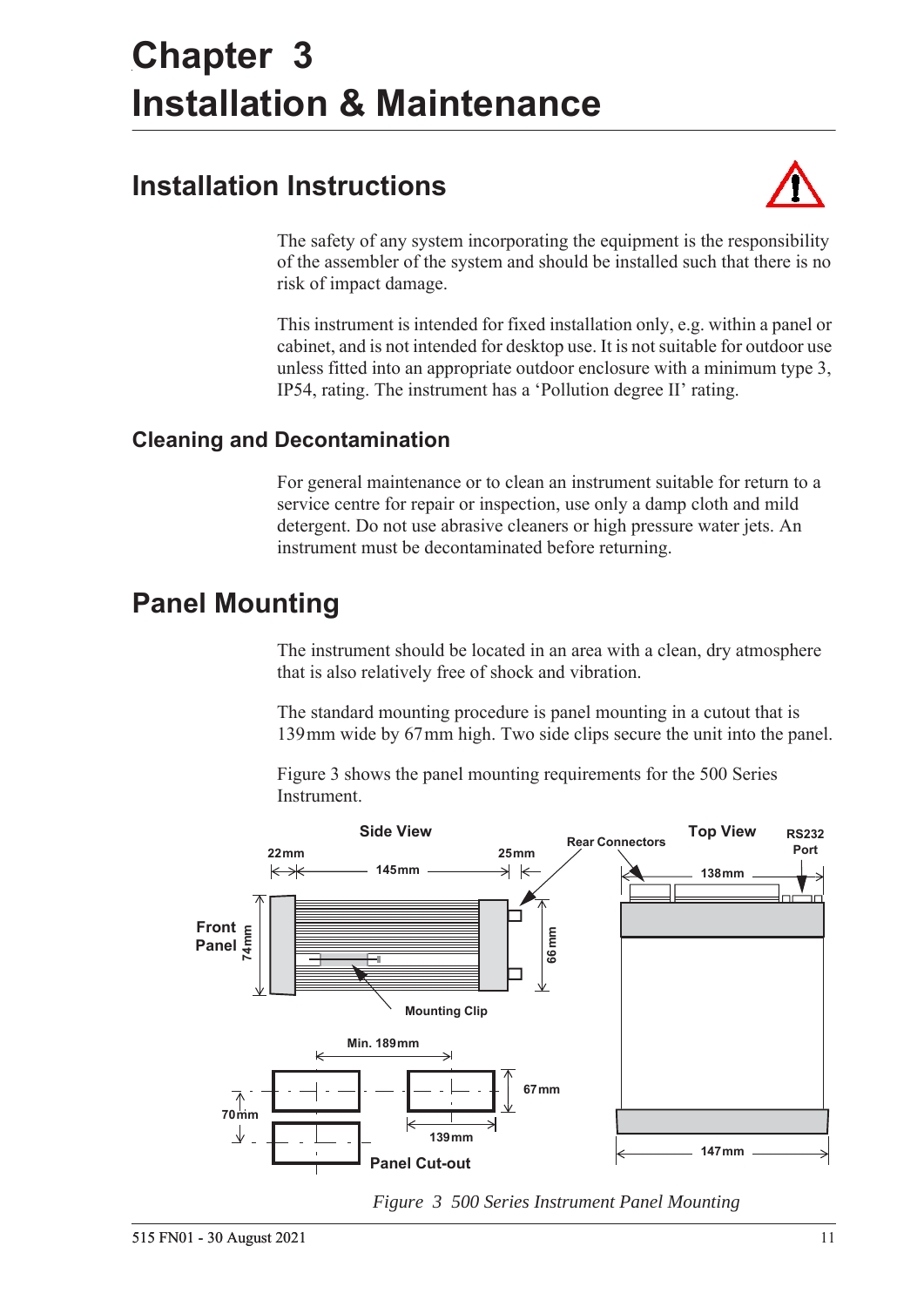# <span id="page-21-0"></span>**Electrical Connection**

# <span id="page-21-1"></span>**Rear Panel Connections**

N.B. Depending on the specification and age of the instrument, there are different versions of the upper output card. Ensure the instrument is wired as per the correct terminal designation printed on the rear of the instrument bezel and below.

[Figure 4](#page-21-2) shows the connections on the rear panel of the instrument where relays 1 to 4 (terminals 32-35) share a single Relay Common (terminal 31).



N.B. The 5 way relay terminal block is GREEN.

*Figure 4 Rear Panel Connections - Original*

<span id="page-21-2"></span>[Figure 5](#page-21-3) shows the connections on the rear panel of the instrument where relays 1 and 2 (terminals 32-33) share Relay Common 1-2 (terminal 31) and relays 3 and 4 (terminals 34-35) share Relay Common 3-4 (terminal 36.

N.B. The 6 way relay terminal block is ORANGE.



<span id="page-21-3"></span>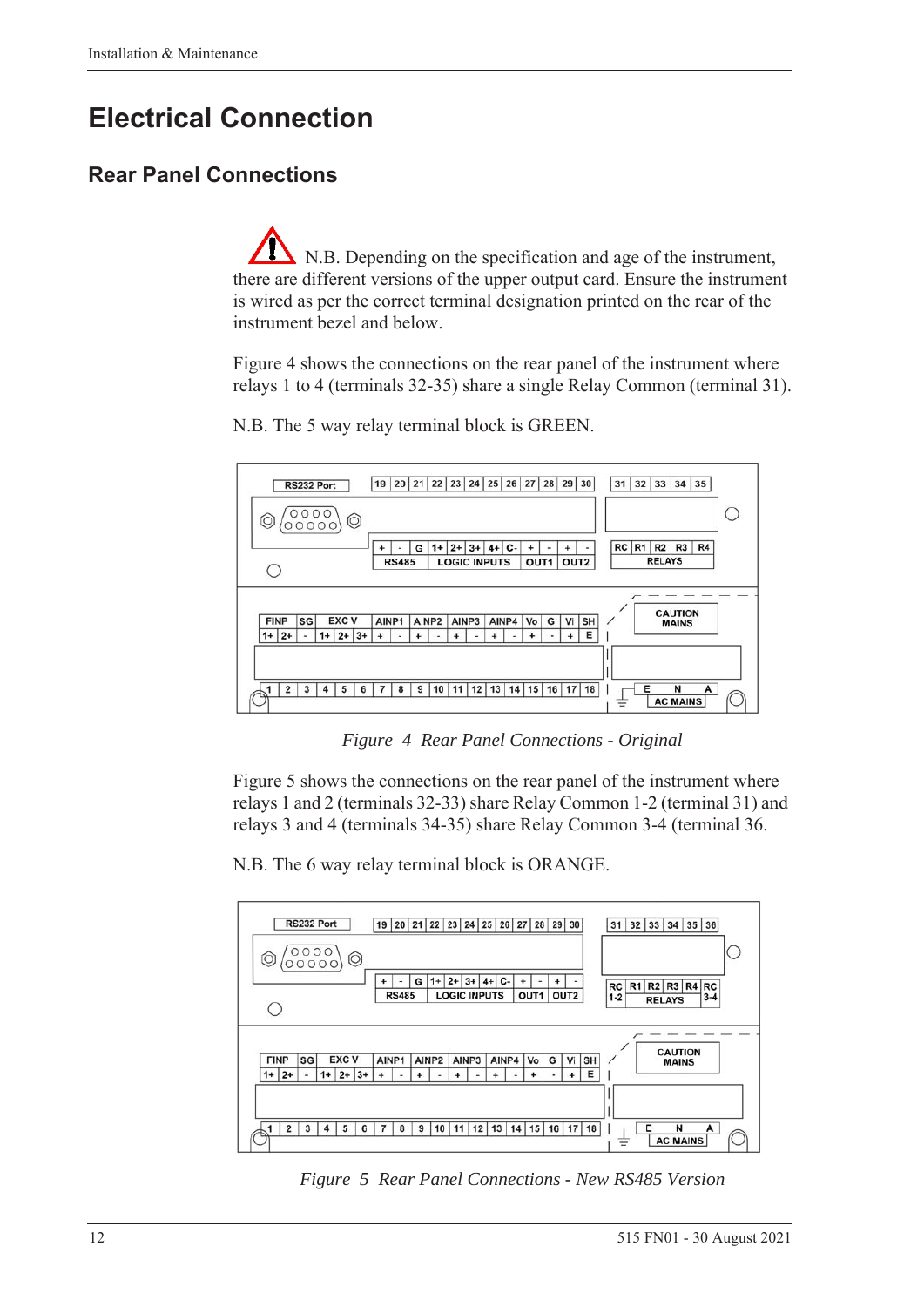[Figure 6](#page-22-1) shows the new option card with the optional Ethernet port in place of RS-485 port (terminals 19-21).



<span id="page-22-1"></span>*Figure 6 Rear Panel Connections - New Ethernet Version*

# <span id="page-22-0"></span>**Terminal Designations**

| <b>Terminal Label</b> |                    |                          | <b>Designation</b>        | <b>Comment</b>                    | <b>Terminal Label</b> |                  |                                    | <b>Designation</b> | <b>Comment</b>                                |
|-----------------------|--------------------|--------------------------|---------------------------|-----------------------------------|-----------------------|------------------|------------------------------------|--------------------|-----------------------------------------------|
|                       | <b>FINP</b>        | $1+$                     | Frequency Input 1+        | Mass Flow Input                   | 19                    | <b>RS485</b>     | $\ddot{}$                          | RS485 (+)          | Optional RS485 port may                       |
| 2                     | <b>FINP</b>        | $2+$                     | Frequency Input 2+        | Not used                          | 20                    | COM-2            |                                    | RS485 (-)          | be replaced by Ethernet                       |
| 3                     | SG                 | $\blacksquare$           | Signal ground             |                                   | 21                    | port             | G                                  | RS485 ground       | port.                                         |
| 4                     | EXC V              | $1+$                     | Excitation Term 1+        | Not used                          | 22                    |                  | $1+$                               | Switch 1           |                                               |
| 5                     | EXC V              | $2+$                     | <b>Excitation Term 2+</b> | For AINP1 RTD Input               | 23                    |                  | $2+$                               | Switch 2           |                                               |
| 6                     | EXC V              | $3+$                     | Excitation Term 3+        | Not used                          | 24                    | <b>LOGIC</b>     | $3+$                               | Switch 3           | <b>Remote Reset</b>                           |
| $\overline{7}$        | AINP1              | $\ddot{}$                | Analog Input ch $1 (+)$   | Temperature Input                 | 25                    | <b>INPUTS</b>    | $4+$                               | Switch 4           | CAL Switch - In field                         |
| 8                     |                    |                          | Analog Input ch 1 (-)     |                                   |                       |                  |                                    |                    | access protection                             |
| 9                     | AINP <sub>2</sub>  | $\ddot{}$                | Analog Input ch $2 (+)$   | Density Input                     | 26                    |                  | $C-$                               | Signal ground      |                                               |
| 10                    |                    |                          | Analog Input ch 2 (-)     |                                   | $\overline{27}$       | OUT <sub>1</sub> | $\ddot{}$                          | Output ch $1 (+)$  |                                               |
| 11                    |                    | $\ddot{}$                | Analog Input ch $3 (+)$   | Not used                          | 28                    |                  |                                    | Output $ch 1$ (-)  |                                               |
| 12                    | AINP3              | $\overline{\phantom{a}}$ | Analog Input ch 3 (-)     |                                   | 29                    | OUT <sub>2</sub> | $\ddot{}$                          | Output ch $2 (+)$  |                                               |
| $\overline{13}$       |                    | $\ddot{}$                | Analog Input ch $4 (+)$   |                                   | 30                    |                  |                                    | Output $ch 2$ (-)  |                                               |
| 14                    | AINP4              | $\overline{\phantom{a}}$ | Analog Input ch 4 (-)     | Not used                          | 31                    |                  | <b>RC</b>                          | Relay Common 1-2   | Term 31 - Common 1-4<br>on legacy option card |
| 15                    | Vo                 | $\ddot{}$                | 8-24 volts DC output      | Overload protected                | 32                    |                  | R <sub>1</sub>                     | Relay 1            |                                               |
| 16                    | G                  | $\overline{\phantom{a}}$ | <b>DC</b> Ground          |                                   | 33                    |                  | R <sub>2</sub>                     | Relay 2            |                                               |
| 17                    | Vi                 | $\ddot{}$                | DC power input            | DC power in 12-28V                | 34                    | <b>RELAYS</b>    | R3                                 | Relay 3            |                                               |
| 18                    | <b>SH</b>          | E                        | Shield terminal           |                                   | 35                    |                  | R4                                 | Relay 4            |                                               |
| Ε                     |                    | E                        | Mains ground              |                                   |                       |                  |                                    |                    | Term 36 only available on                     |
| N                     | AC<br><b>MAINS</b> | N                        | Mains neutral             | AC power in 100-<br><b>240VAC</b> | 36                    |                  | RC <sub>1</sub>                    | Relay common 3-4   | new style option card                         |
| A                     |                    | Mains active<br>Α        |                           |                                   |                       |                  | RS232 COM-1 port 9-pin serial port |                    |                                               |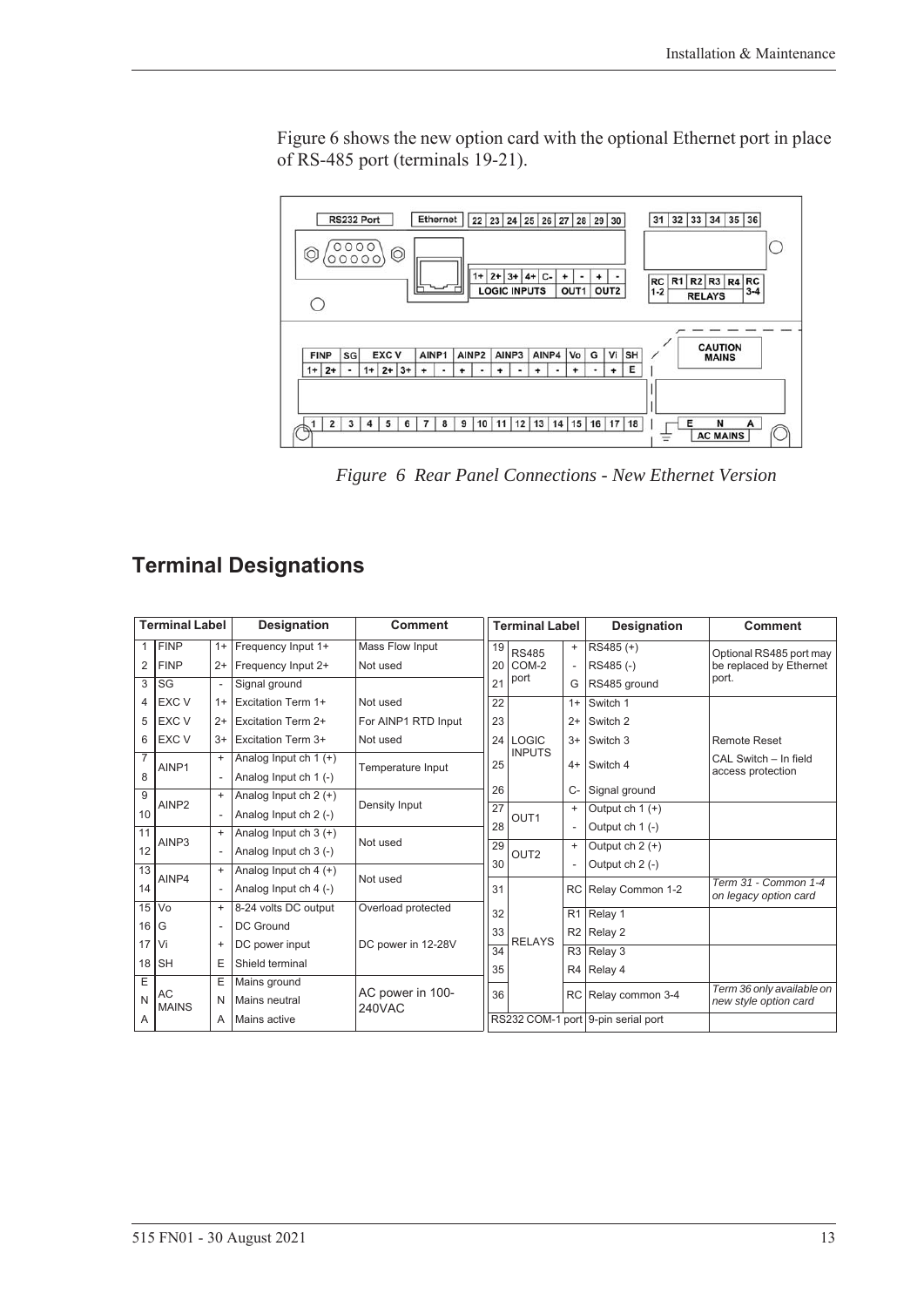# <span id="page-23-0"></span>**Terminal Wiring Insulation**

Terminals 1-30 are all rated at <35Vdc and wiring with basic insulation is adequate.

Use copper conductors only.

# <span id="page-23-1"></span>**Relay Wiring**

Relay terminals are 31-35 or 31-36 depending on the version of option card fitted. When controlling circuits operate at mains voltages, or voltages >35Vdc, it is necessary to use UL/CSA approved cabling with supplementary insulation and a current capacity suitable for the connected circuit. Use copper conductors only. The maximum current must be <5A as stated in sec 2.

Where circuits >35Vdc are connected UL/CSA approved cabling with supplementary insulation. 0.75mm<sup>2</sup>, 6A current capacity is sufficient.

## <span id="page-23-2"></span>**Mains Power Wiring**

Only use UL/CSA approved cabling with supplementary insulation and copper conductors. A minimum cable cross section area of 0.75mm² (18 AWG) is required. However, this must be selected with respect to the installed over-current protection device and in accordance with the local relevant Electrical Code of Practice as dictated by the Authority Having Jurisdiction (AHJ).

The terminal designations (L/N/E) are clearly indicated just above the mains input connector on the rear panel of the instrument.





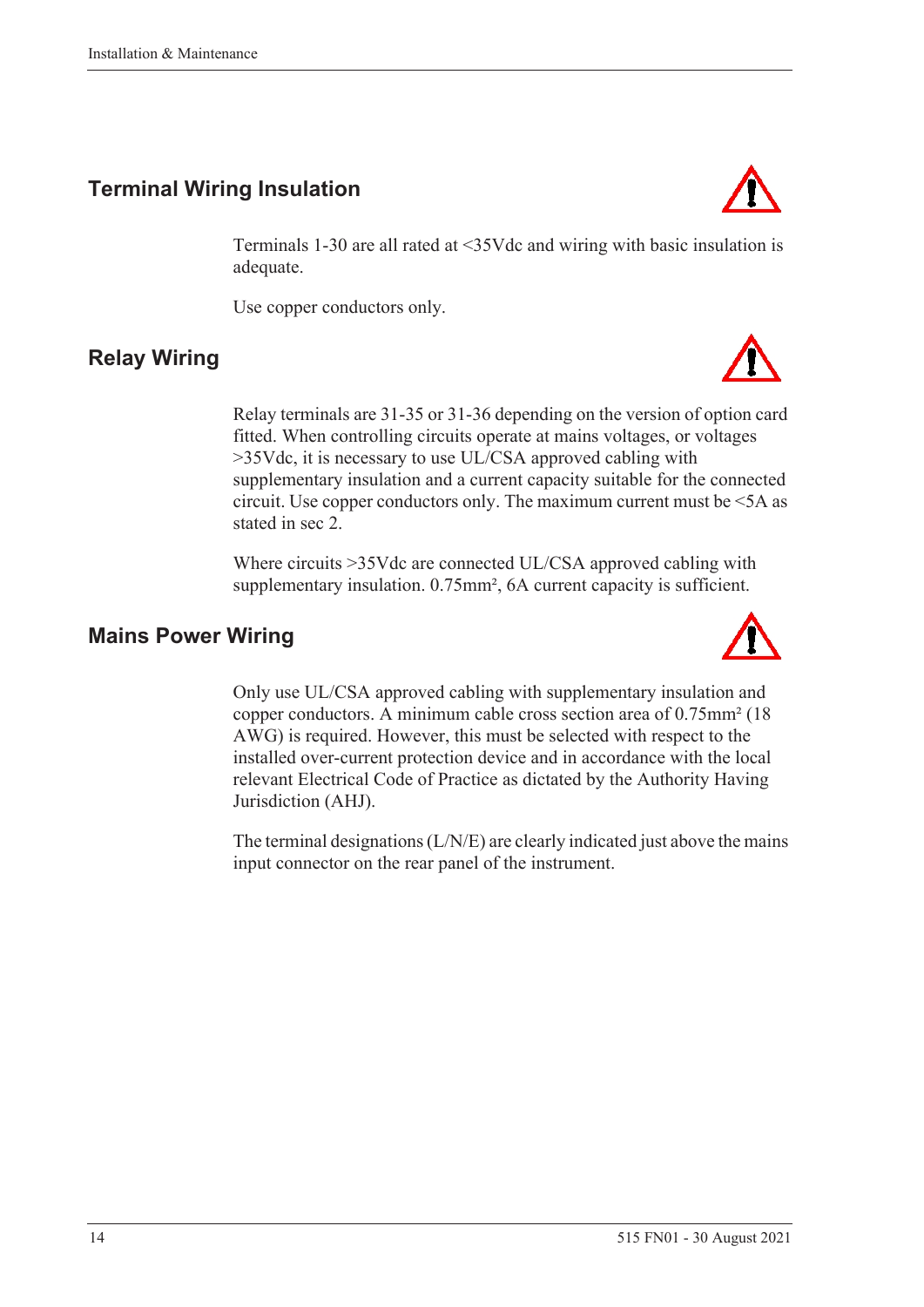# <span id="page-24-0"></span>**Inputs**

## <span id="page-24-1"></span>**Frequency Input Connection**

Connect pulse or frequency input signals from devices such as: TTL, CMOS, open collector, reed relay switch, coil and Namur proximity switch, as shown below. For better signal integrity, it is recommended to use shielded cable. Refer to **[Terminal Designations](#page-22-0)** on page 13 for specific terminal numbers for this application.

Squarewave, CMOS or TTL



Open Collector





Reed Relay Switch



Coils - with 15 mV minimum amplitude (typical).



Namur Proximity Switch

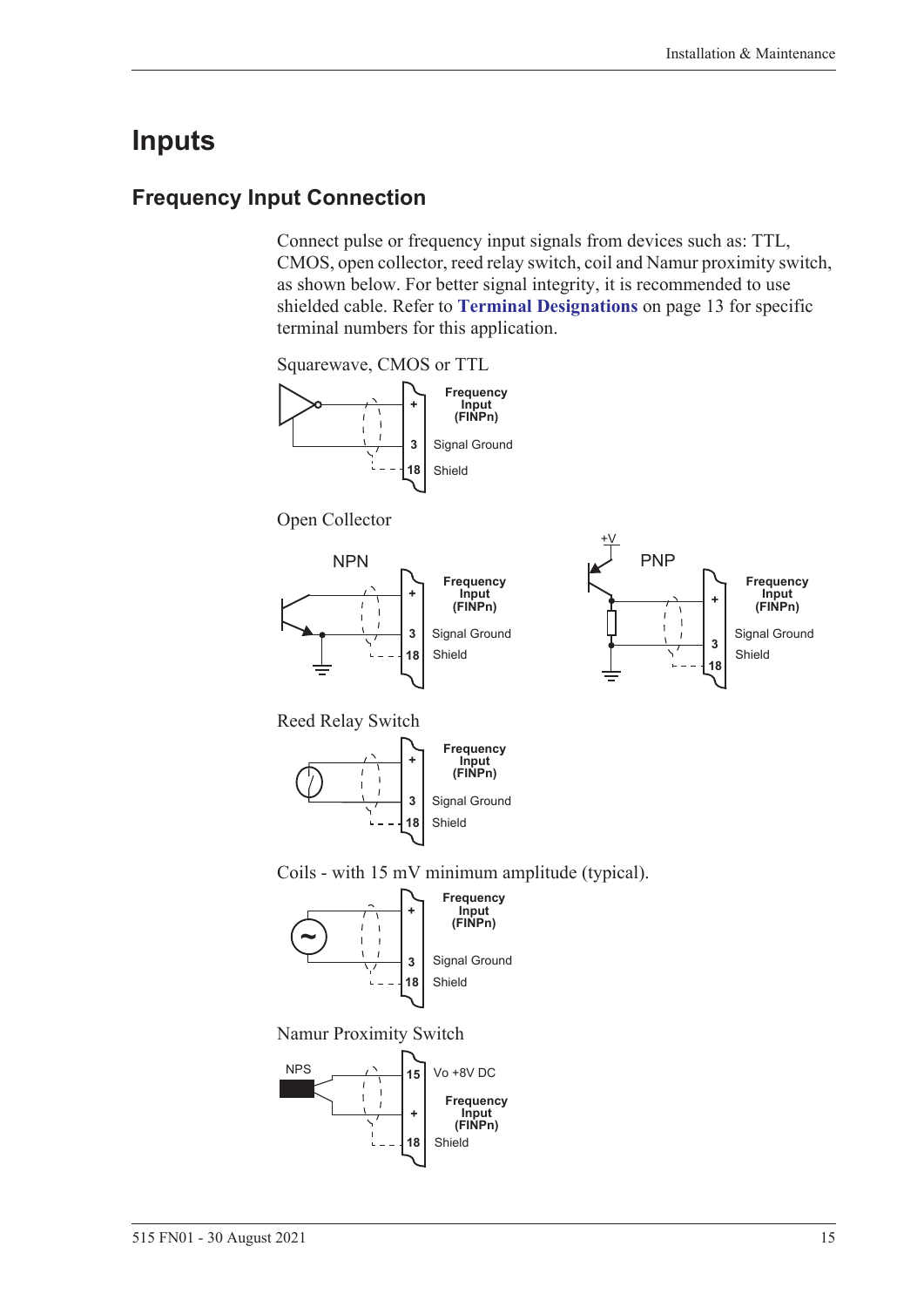# <span id="page-25-0"></span>**Analog Input Connections**

All analog inputs can accept DC signals ranging from 0-5V, 1-5V and current signals from 4 to 20 mA.

Analog Input 1 (AINP1) can also accept an RTD input (PT100 or PT500) as well as the standard  $0-5V$ ,  $1-5V$  and  $4$  to  $20mA$  input.

#### **CAUTION**

Applying levels of input current above the absolute maximum rating (100mA or 30mA for 4-20mA inputs) may cause permanent damage to the input circuitry.

#### **0-5 and 1-5 Volt Inputs**

For externally powered voltage transmitters, connect each transmitter to a pair of input terminals as shown in [Figure 7](#page-25-1). Refer to **[Terminal](#page-22-0)  [Designations](#page-22-0)** on page 13 for specific terminal numbers for this application.





<span id="page-25-1"></span>Connect internally powered voltage transmitters as shown in [Figure 8.](#page-25-2)



<span id="page-25-2"></span>*Figure 8 Internally Powered Voltage Transmitter*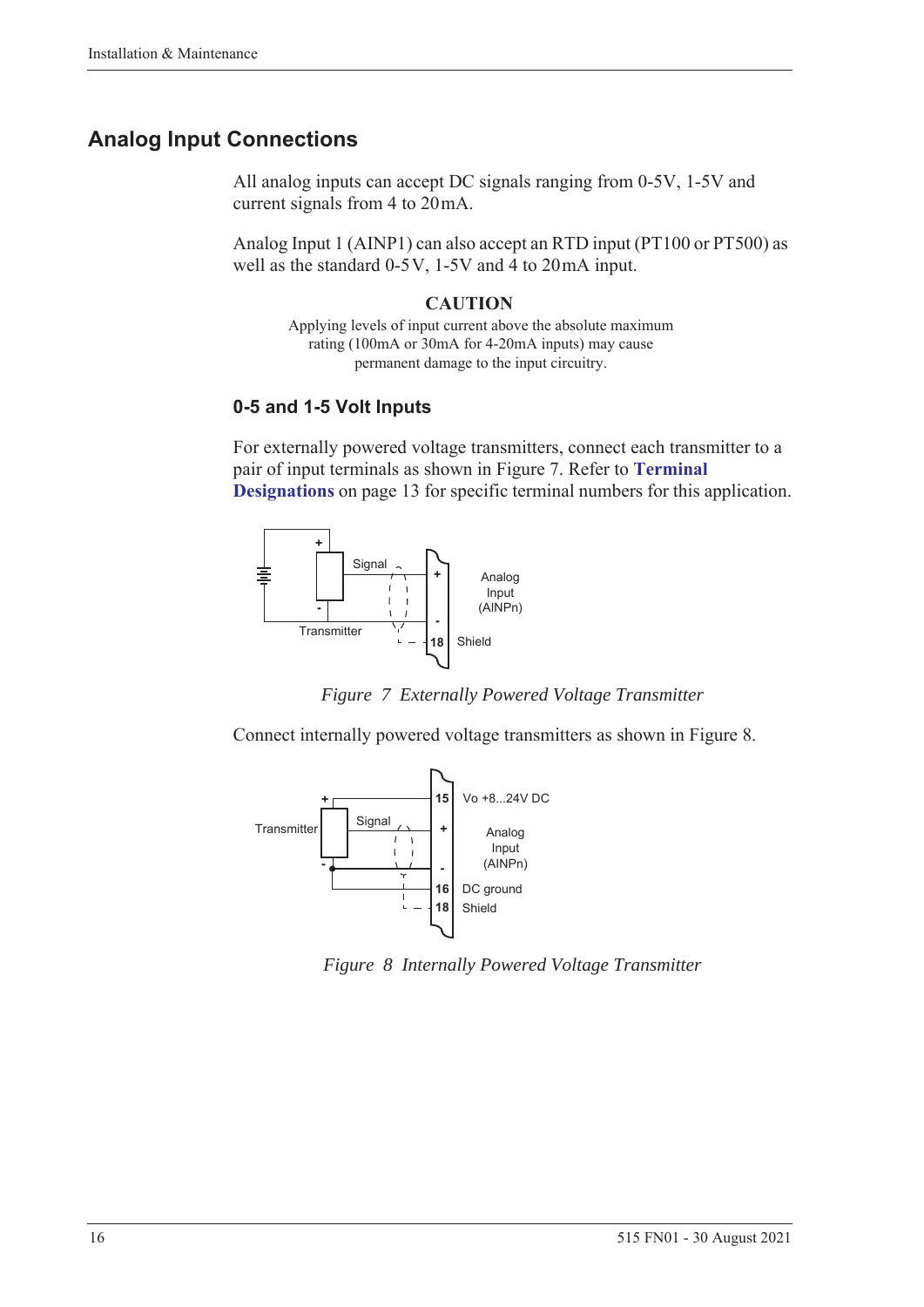#### **4-20 mA Inputs**

For an externally powered current loop, connect the transmitter to the input terminals as shown in [Figure 9.](#page-26-0) Refer to **[Terminal Designations](#page-22-0)** on page 13 for specific terminal numbers for this application.



*Figure 9 Externally Powered Current Loop*

<span id="page-26-0"></span>The internal overload-protected power supply has sufficient power for three current loops at 24 V DC (more current loops can be supplied by using a reduced voltage setting). Connect internally powered current loops as shown in [Figure 10.](#page-26-1)

<span id="page-26-1"></span>

**RTD Input**

The instrument uses 4-wire RTDs to provide optimum accuracy and stability. It is not necessary to have equal cable lengths for the 4-wire RTDs, but they should be no longer than 50 metres. It is also recommended to use shielded twisted pairs.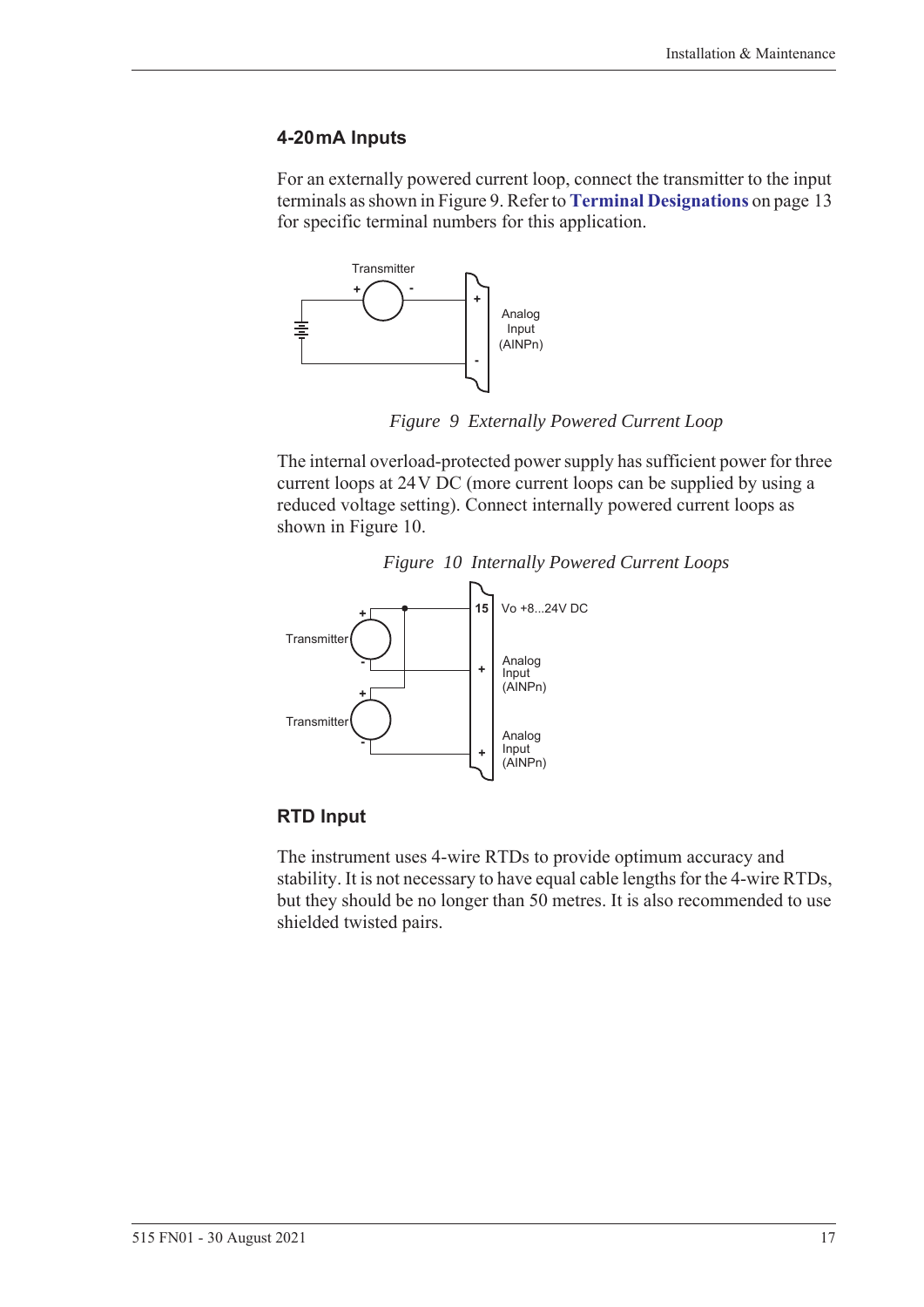

Connect RTD inputs as shown in [Figure 11.](#page-27-1)

*Figure 11 RTD Connection*

<span id="page-27-1"></span>Only Analog Input 1 (AINP1) is available for RTD connection.

Excitation terminal 2 (pin 5) must be used in conjunction with AINP1.

It is possible to use two-wire or three-wire RTDs. However, four wires must be taken to the RTD, with the signal and current wires joined as close to the RTD as possible.

**Note:** The RTD has no polarity and can be connected in either direction. However, the excitation and the positive analog input must be connected to one side of the RTD. Similarly, the Signal Ground and the negative analog input must be connected to the other side of the RTD.

## <span id="page-27-0"></span>**Logic Input Connection**

These input(s) are designed to be connected to CMOS, TTL, open collector signals or a voltage free contact switch. A minimum activation time of 300ms is required to guarantee reading of an input.

It is possible to read the status of all the logic inputs via a Modbus register even if they are not used for a control purpose in the application.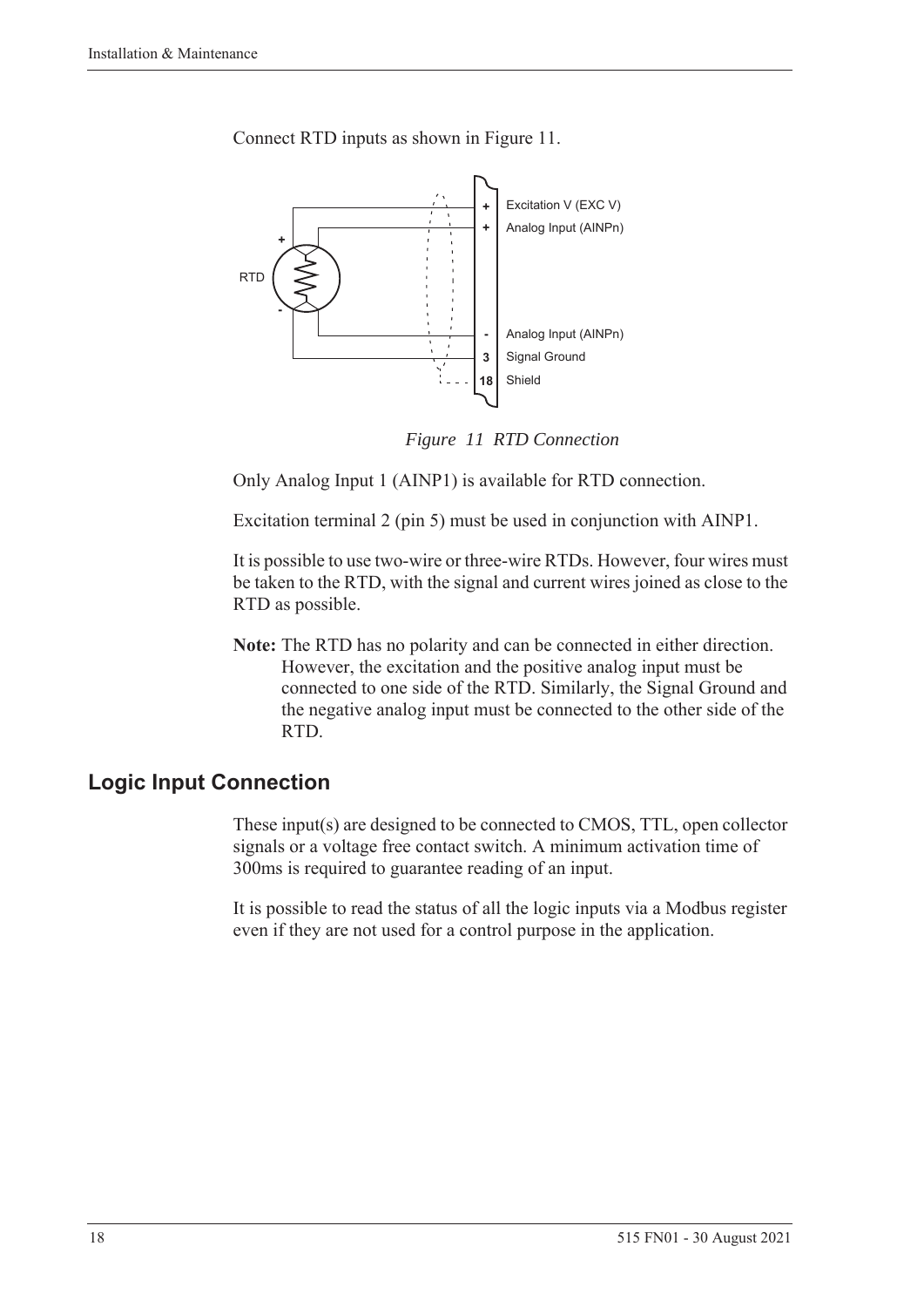A remote push-button key can be connected to the Logic Inputs as shown below in [Figure 12.](#page-28-2)



<span id="page-28-2"></span>*Figure 12 Logic Inputs Connection Diagram*

# <span id="page-28-0"></span>**Outputs**

The advanced option for the instrument provides two opto-isolated output ports. Either or both can be used for 4-20 mA or pulse outputs.

#### **CAUTION**

Due to the dual-purpose nature of the outputs, take care not to set the output as an open collector pulse type signal when connected to a 4-20mA loop circuit.

## <span id="page-28-1"></span>**4-20 mA Output Connection**

[Figure 13](#page-29-1) shows the connections for a 4-20 mA output. Output channel 1 uses terminals  $27 (+)$  and  $28 (-)$ , output channel 2 uses terminals  $29 (+)$  and 30 (-).

Maximum Load Resistance =  $(Supply-9) / 0.02$  ohms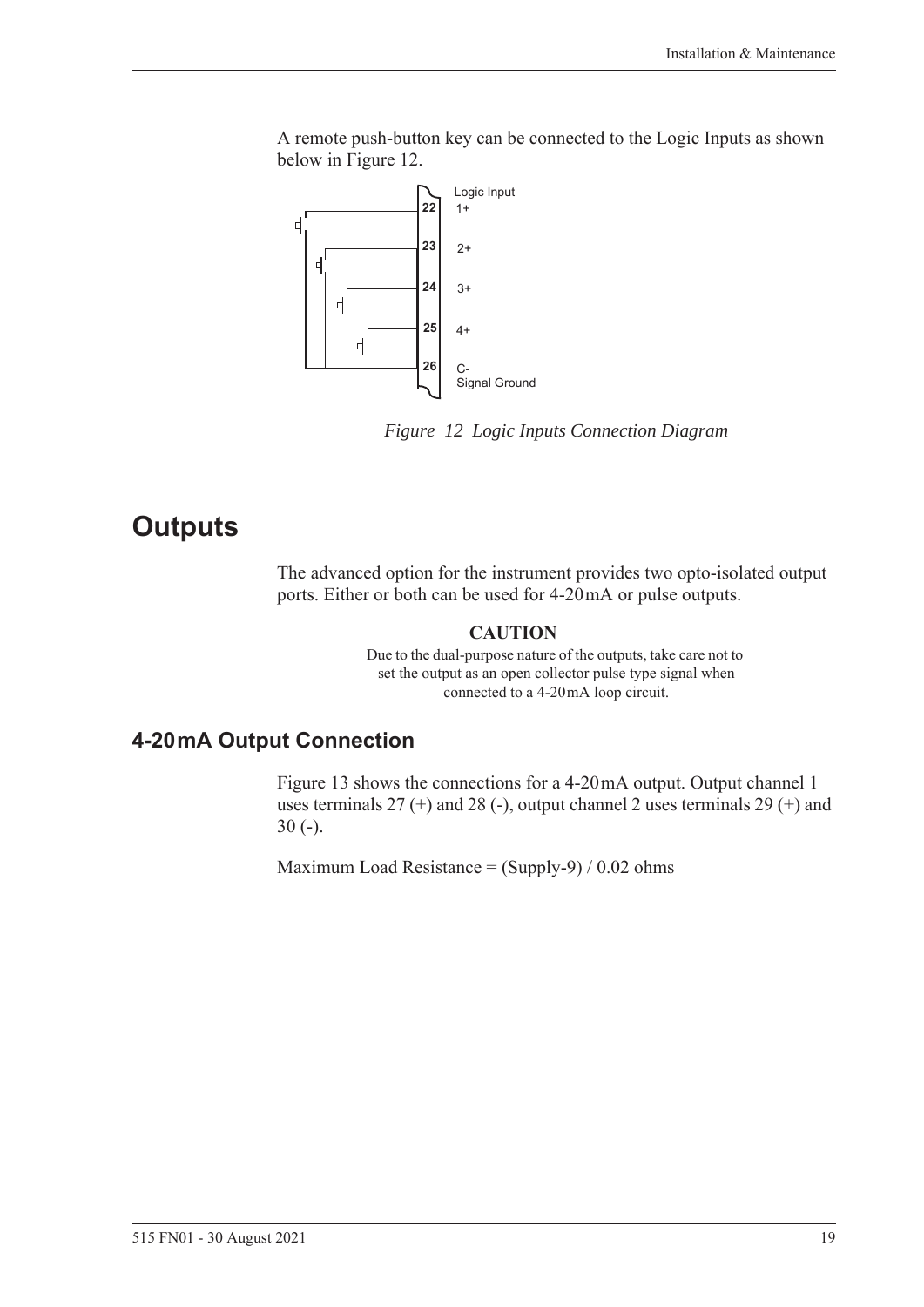

*Figure 13 Output 4-20 mA Connection Diagram*

# <span id="page-29-0"></span>**Pulse Output Connection**

<span id="page-29-1"></span>[Figure 14](#page-29-2) shows a connection example for a pulse output. Output channel 1 uses terminals 27 (+) and 28 (-). Output channel 2 uses terminals 29 (+) and 30 (-).



<span id="page-29-2"></span>*Figure 14 Output Pulse Connection Diagram*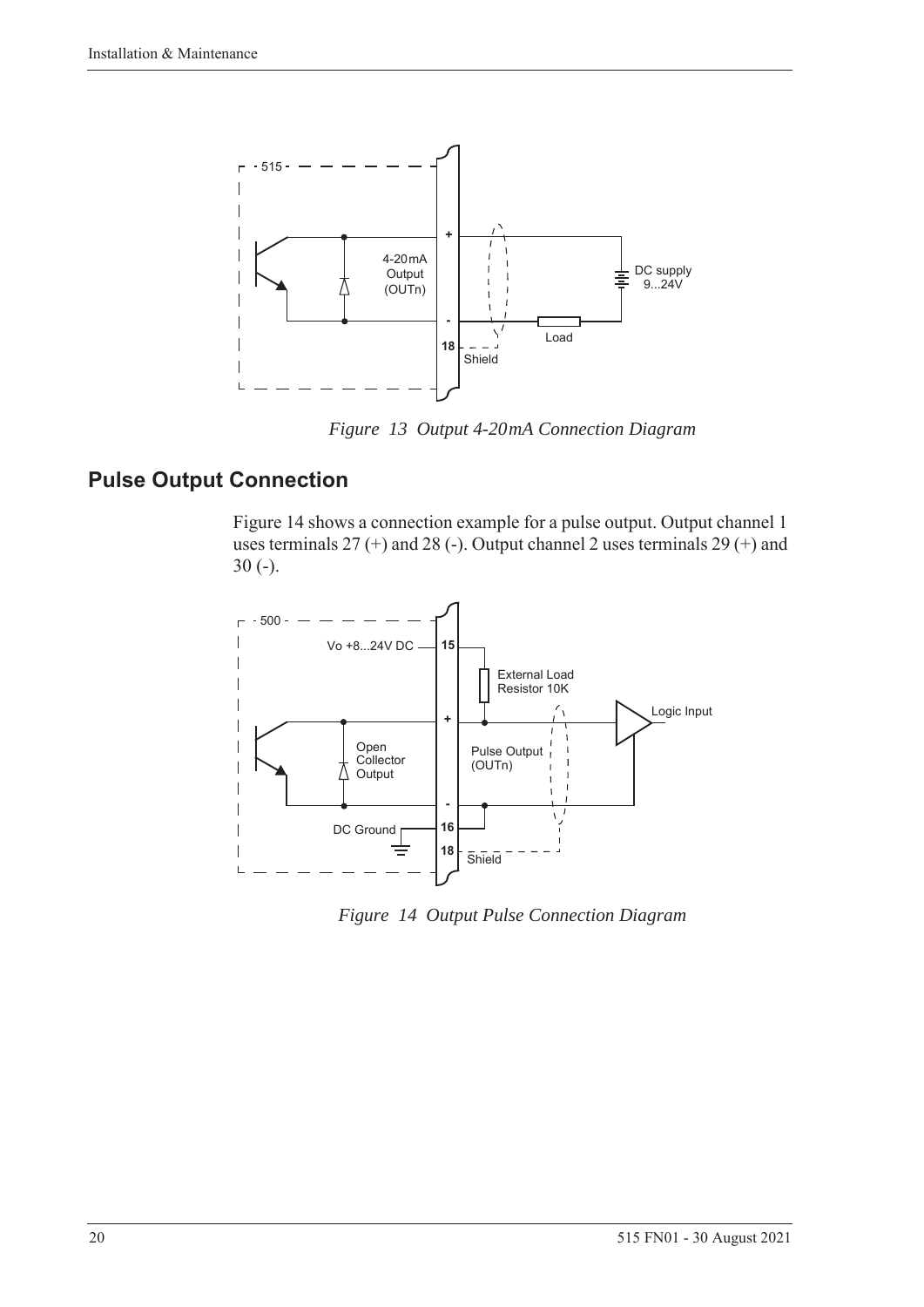# <span id="page-30-0"></span>**Control Relays (Alarms)**

The standard instrument has two alarm relays, which can be used to drive external devices such as external relays, LEDs, and audible alarms. The advanced option has four alarm relays.

The operation of each alarm relay can be set to various modes as described in **Alarms** [on page 51.](#page-60-1) On the newer option card the separate common terminal for relays 1 and 2 and another common terminal for relays 3 and 4 allow for different signal or supply types to be connected to the control or alarm devices, as shown in [Figure 15.](#page-30-1)

There is also an equipment failure alarm option. This alarm can have normally closed (open) contacts which open (close) when the instrument displays any error message as listed in **[Error Messages](#page-70-2)** on page 61, or if there is a loss of power to the instrument.

The output characteristics of the relays are:

| Maximum Voltage | 30 volts DC or 250 volts AC |
|-----------------|-----------------------------|
| Maximum Current | 3A for EMR, 1.5A for SSR    |

500  $\overline{Relav}$ RC Relay 1-2 Common **1-2** Alarm/Load Supply MOV **R1** Relay 2  $\overline{\phantom{a}}$ Alarm/Load MOV  $\overline{\phantom{a}}$ **R2**  $\otimes$  $\overline{\phantom{a}}$ Relay 3  $\overline{\phantom{a}}$  $\overline{\phantom{a}}$ Alarm/Load MOV  $\overline{\phantom{a}}$ **R3** Relay 4 Alarm/Load MOV  $\overline{\phantom{a}}$ **R4** Supply  $\overline{\phantom{a}}$ **RC**  $\overline{\phantom{a}}$ Relay 3-4 Common**3-4**

**Note:** Solid state relays (SSR) use AC voltage only.

<span id="page-30-1"></span>*Figure 15 Relay Connection Diagram*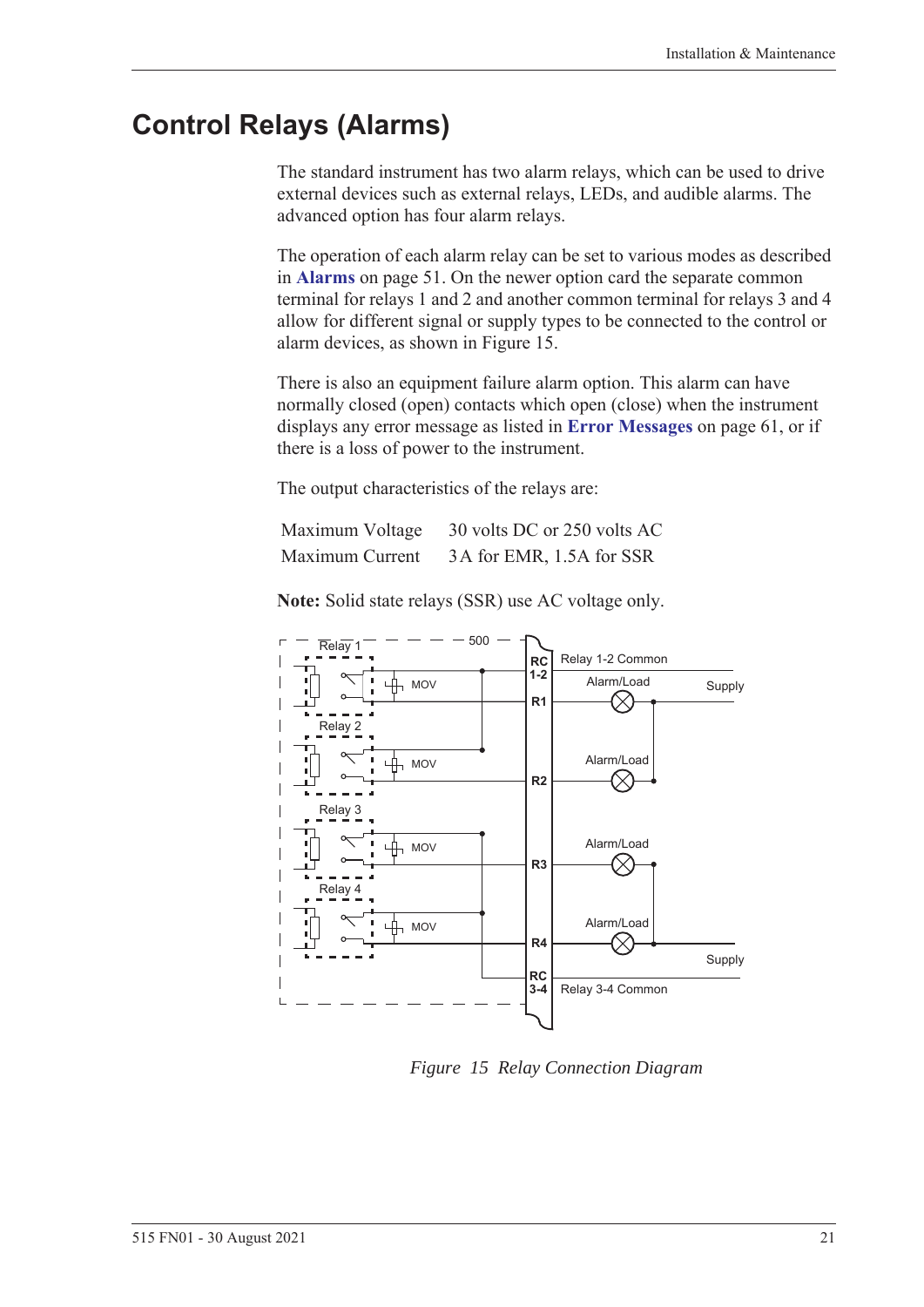# <span id="page-31-0"></span>**RC Network for Interference Suppression**

When driving inductive loads with the relay outputs, it is recommended to use RC suppression networks (often called "Snubbers"), fitted at the load end, for the following reasons:

- **•** To limit the amount of electrical noise caused by arcing across the contacts, which may, in extreme cases, cause the microprocessor to act erratically or cause other unwanted interference with connected signals.
- **•** To protect the relay contacts against premature wear through pitting or SSR (where specified) against premature failure.

RC suppression networks consist of a capacitor and series resistor and are commonly available in the electrical industry. The values of R and C are dependent entirely on the load. However, if the user is unsure of the type of snubber to use, values of  $0.25 \mu$ F and  $100 \Omega$  will usually suffice. Note that only UL and mains approved RC suppression networks should be used.

The basic principle of the operation is that the capacitor prevents a series of sparks arcing across the contact as the contact breaks. The series resistor limits the current through the contact when the contact first makes.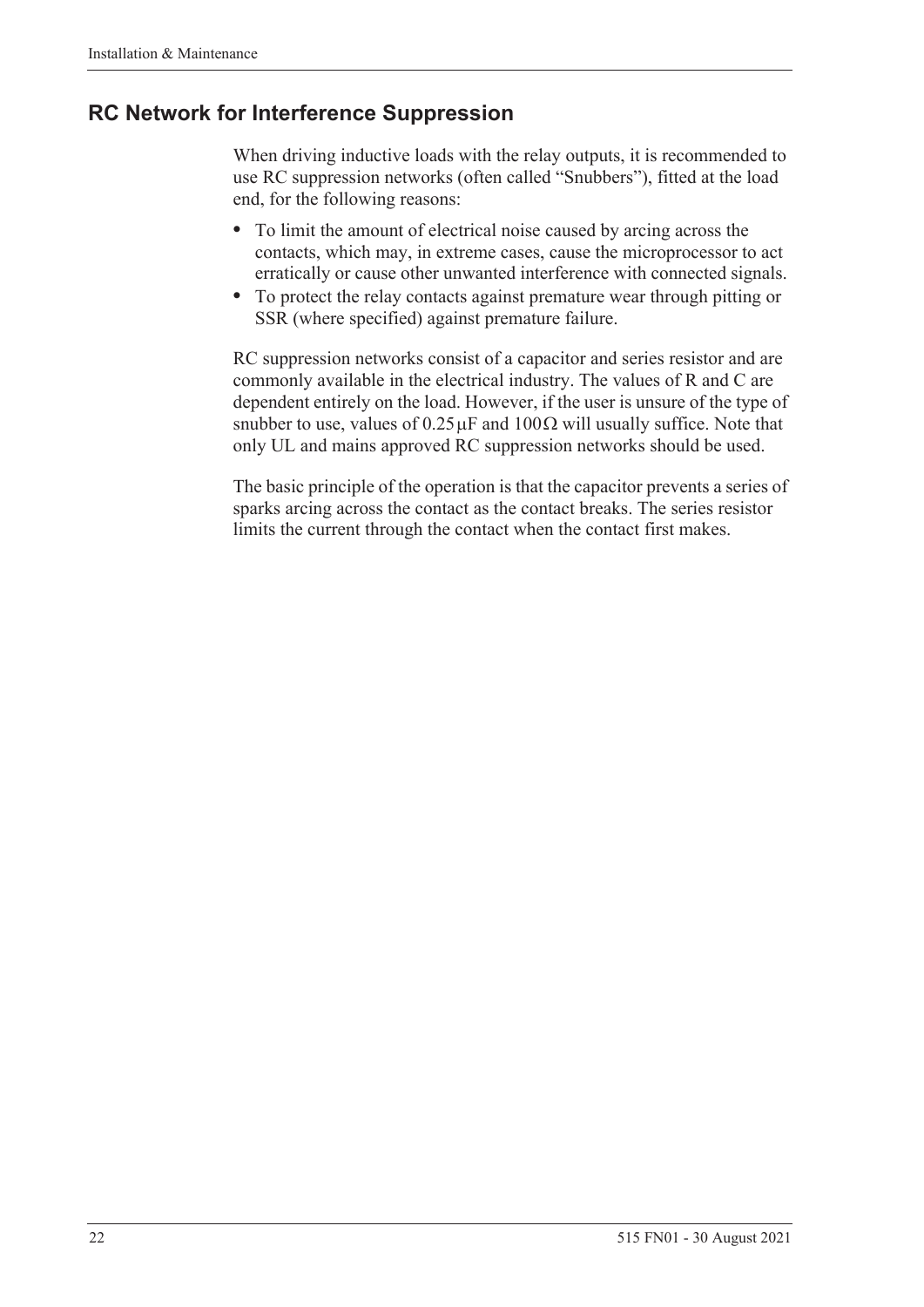# <span id="page-32-0"></span>**Communications**

The communication protocols are described in **Protocols** [on page 67](#page-76-3).

## <span id="page-32-1"></span>**COM-1 RS-232 Port**

The COM-1 RS-232 port has a 9-pin DB female connector and has the following pinout:

| $(6)$ (7) (8) (9)<br>$(2)$ $(3)$ $(4)$ $(5)$ |                      |  |  |  |
|----------------------------------------------|----------------------|--|--|--|
| Pin 1                                        | Not used             |  |  |  |
| Pin <sub>2</sub>                             | Transmit (TxD)       |  |  |  |
| Pin <sub>3</sub>                             | Receive (RxD)        |  |  |  |
| Pin 4                                        | Not used             |  |  |  |
| Pin <sub>5</sub>                             | Ground               |  |  |  |
| Pin 6                                        | Not used             |  |  |  |
| Pin 7                                        | Handshake line (CTS) |  |  |  |
| Pin 8                                        | RTS Out              |  |  |  |
| Pin 9                                        | Not used             |  |  |  |

**Note:** The instrument does not require a null-modem cable for connection to a personal computer. Refer to **[Hardware Interconnection](#page-74-4)** on [page 65](#page-74-4) for cable termination requirements.

# <span id="page-32-2"></span>**COM-2 RS-485 Port Option**

Up to 32 units can be connected to a common RS-485 bus. Each unit has a unique address that the host computer uses to identify each instrument. [Figure 16](#page-32-3) shows the connection of several instruments to a computer using the RS-485 port.



<span id="page-32-3"></span>*Figure 16 RS-485 Interface Connections*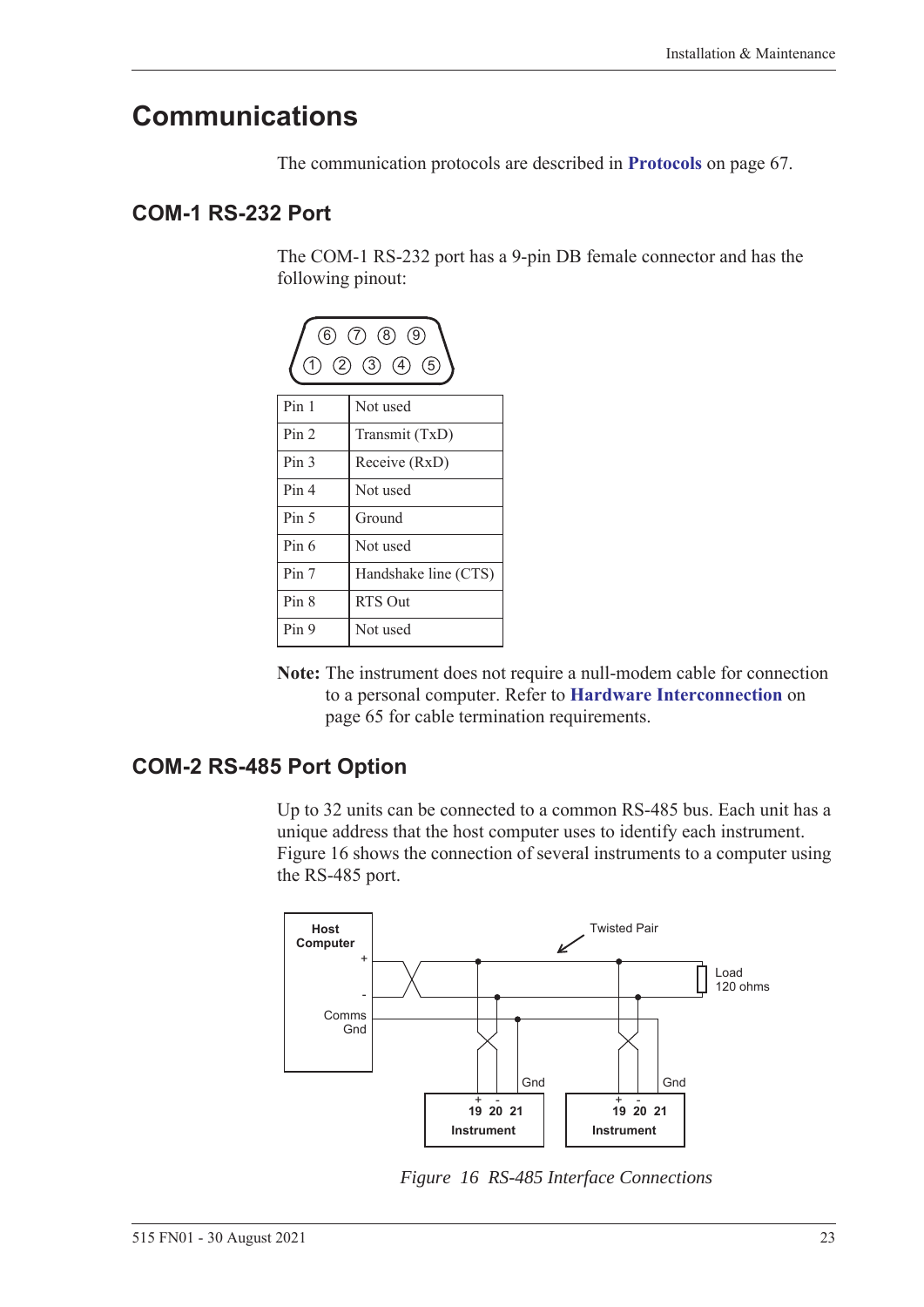# <span id="page-33-0"></span>**COM-2 Ethernet Port Option**

An Ethernet module is an available option, in place of the RS-485 port, if Modbus TCP/IP connection is required. In the programming communication settings, COM-2 should be set to RTU (Modbus), 19200 Baud rate, even parity and 1 stop bit.

# <span id="page-33-1"></span>**Mains Connection**

# <span id="page-33-2"></span>**Earthing and Shielding**

A case earthing point is provided via the mains inlet. Note that this earthing point is for the case only and there is electrical isolation between this point and all electronic circuits. For EMC purposes, or when the instrument is connected to mains, this point must be connected to a good earth.

It is a good practice to use shielded cable for all signal connections to the instrument. Care must be taken to separate signal cables from power cables to minimize interference.

Overall earth should be connected at the instrument end only. This connection should be as short as possible and connected to the earthing point on the rear terminal at pin 18.

## <span id="page-33-3"></span>**Disconnection Device**

When powered from a mains supply this unit requires the provision of a suitable mains isolation device, capable of interrupting both poles of the supply and meeting your local wiring regulations, to be suitably located and easily accessible near to the installed instrument. It must be marked as the disconnecting device for the equipment. It must be suitably rated with respect to the cross sectional area of the supply conductors.

# <span id="page-33-4"></span>**Maintenance Instructions**

Occasionally it may be necessary to open the unit in order to change the Real Time Clock battery. No other service operations are permitted. In order to perform these operations and maintain safety it is essential to follow the instructions below. If mounted in an ExD enclosure, before proceeding, refer to the ExD manual for further information. This work may need to be scheduled and carried out in accordance with the local electrical Code of Practice.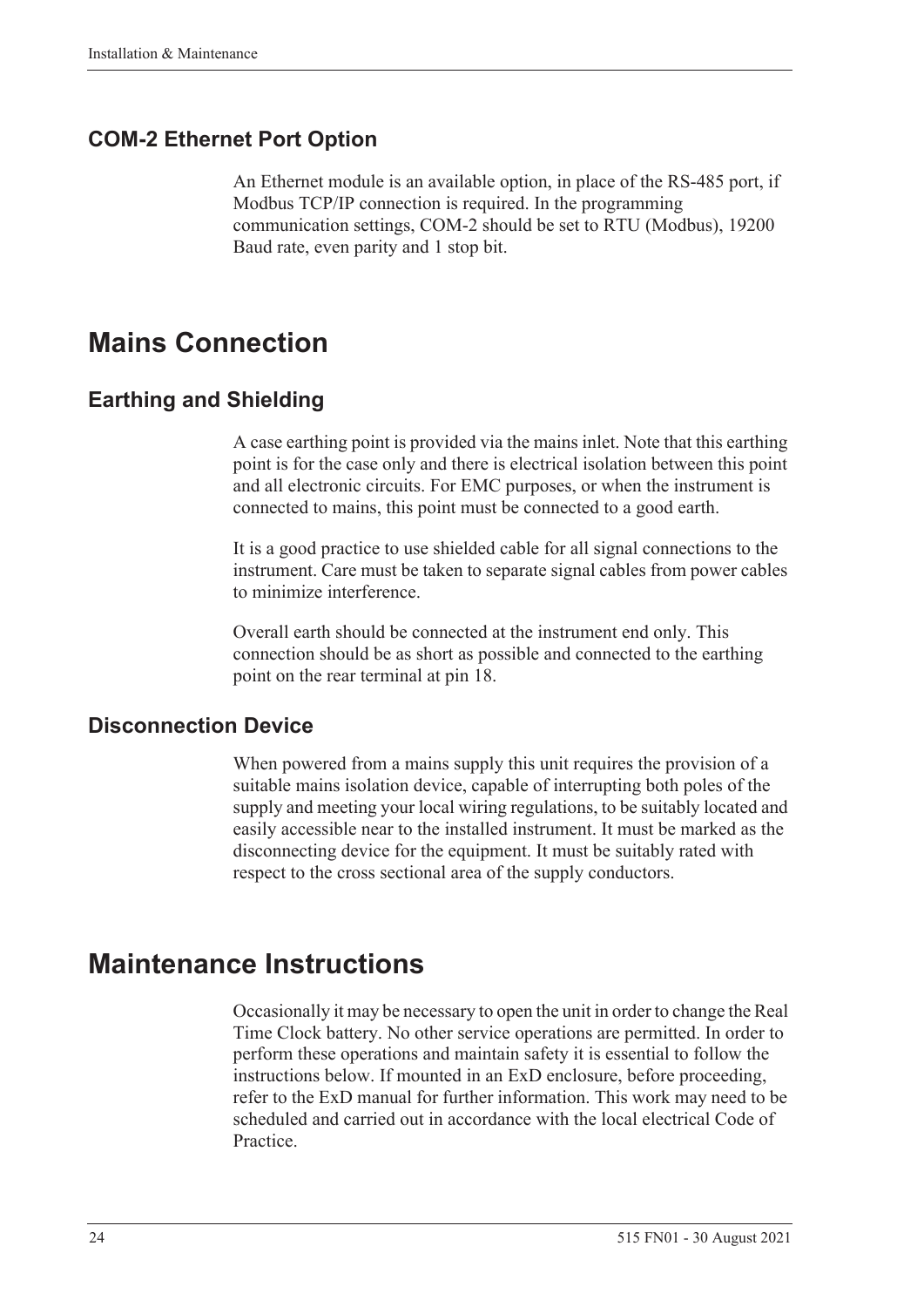# <span id="page-34-0"></span>**Battery Replacement**

#### **INSTRUMENT MUST BE POWERED DOWN**



1. Remove the top row of terminal blocks (19-36) Ethernet and RS232 cables if applicable.

2. Remove the two pan head machine screws on each side of the rear panel.

3. Withdraw the option card from the instrument.

4. Firmly press the battery holder tab to release the coin cell battery.

5. Identify the part number of the coin cell which is clearly marked on one side of the cell.

6. Firmly press the replacement coin cell into the holder

7. Reverse steps 1-3 for re assembly.

# <span id="page-34-1"></span>**Battery Type**

#### **Only the battery type and manufacturer stated below should be used.**



1. Instruments manufactured with issue 7 option card – CR2450N, Manufacturer RENATA ONLY\*

2. Conformal coated "C" version - Type BR2032, manufacturer Panasonic ONLY.

3. Non Conformally coated versions :- BR2032, CR2032, Sony or Panasonic ONLY.

\*Issue 7 option card can be identified with 6 way (31-36) ORANGE relay connector.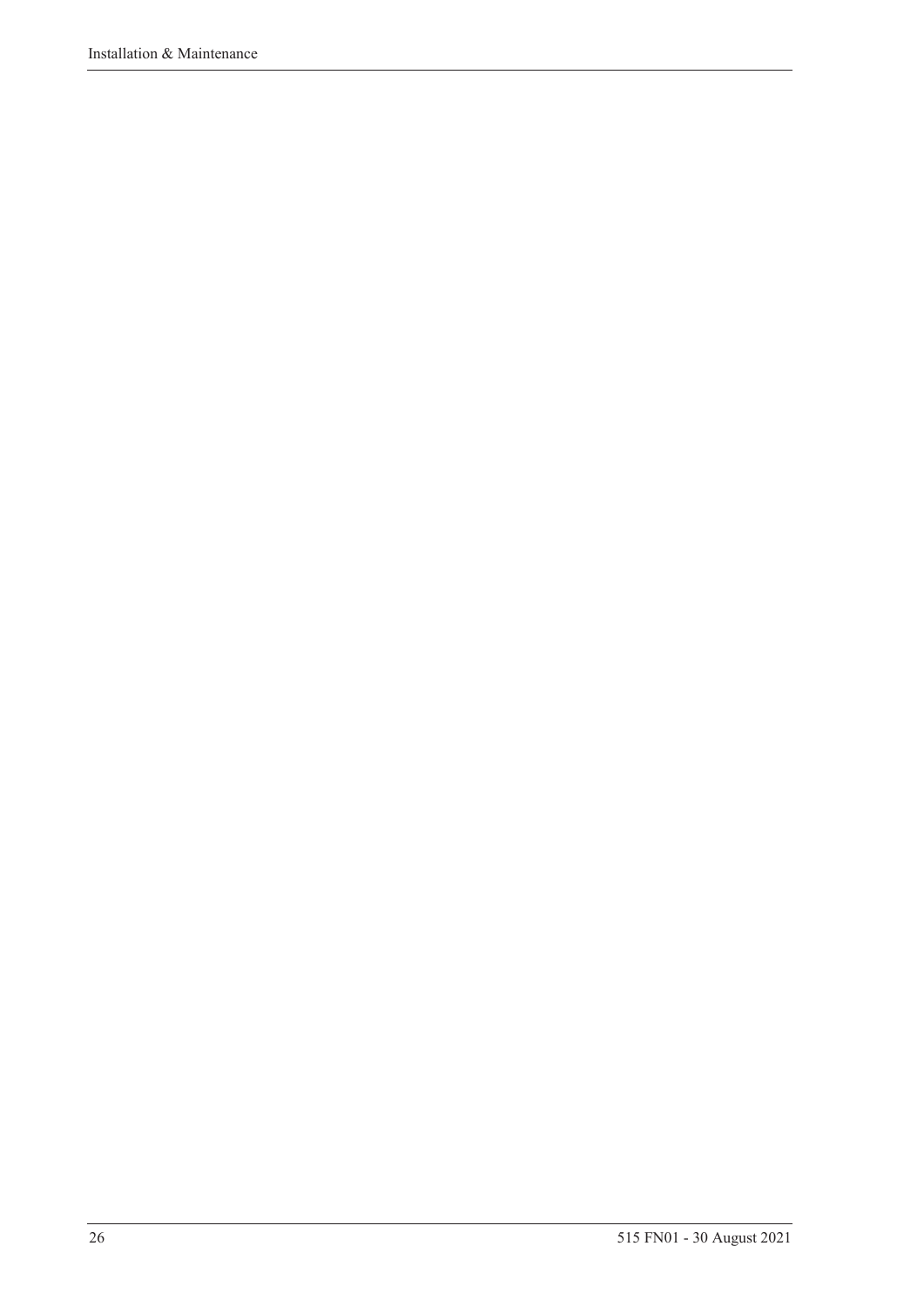# **Chapter 4 Operation**

# **Normal Operation**

In normal operation mode, you press the buttons on the front panel to display the values recorded and calculated by the instrument. There are four categories of information that the instrument can display:

- **•** Totals
- **•** Rates
- **•** Process variables
- **•** Instrument settings

For each total, there is an associated rate as follows:

| Total          | Rate                       |
|----------------|----------------------------|
| Net Oil Volume | Net Oil Flowrate           |
| Gross Volume   | <b>Gross Flowrate</b>      |
| Gross Mass     | <b>Gross Mass Flowrate</b> |

## **Default Total**

In some applications, one set of variables is of more interest than others, and for this reason a default total and its associated rate can be assigned during instrument calibration. This default total can be used in two ways:

- **•** The default variables come first in the sequence of totals and rates that are displayed with the front panel keys.
- **•** If the display timeout option is enabled and no buttons are pressed for the selected period (usually 30 seconds) the display returns to the default total.

#### **Status LEDs**

The status LEDs illuminate to show the following conditions:

| Run   |
|-------|
| Set   |
| Alarm |
| :al   |

- **Run** The host computer is downloading the application software.
- **Set** The instrument is in Calibrate Set mode.
- **Alarm** The instrument has an error, as indicated on the display panel.
- **Cal** The instrument is in Calibrate View mode.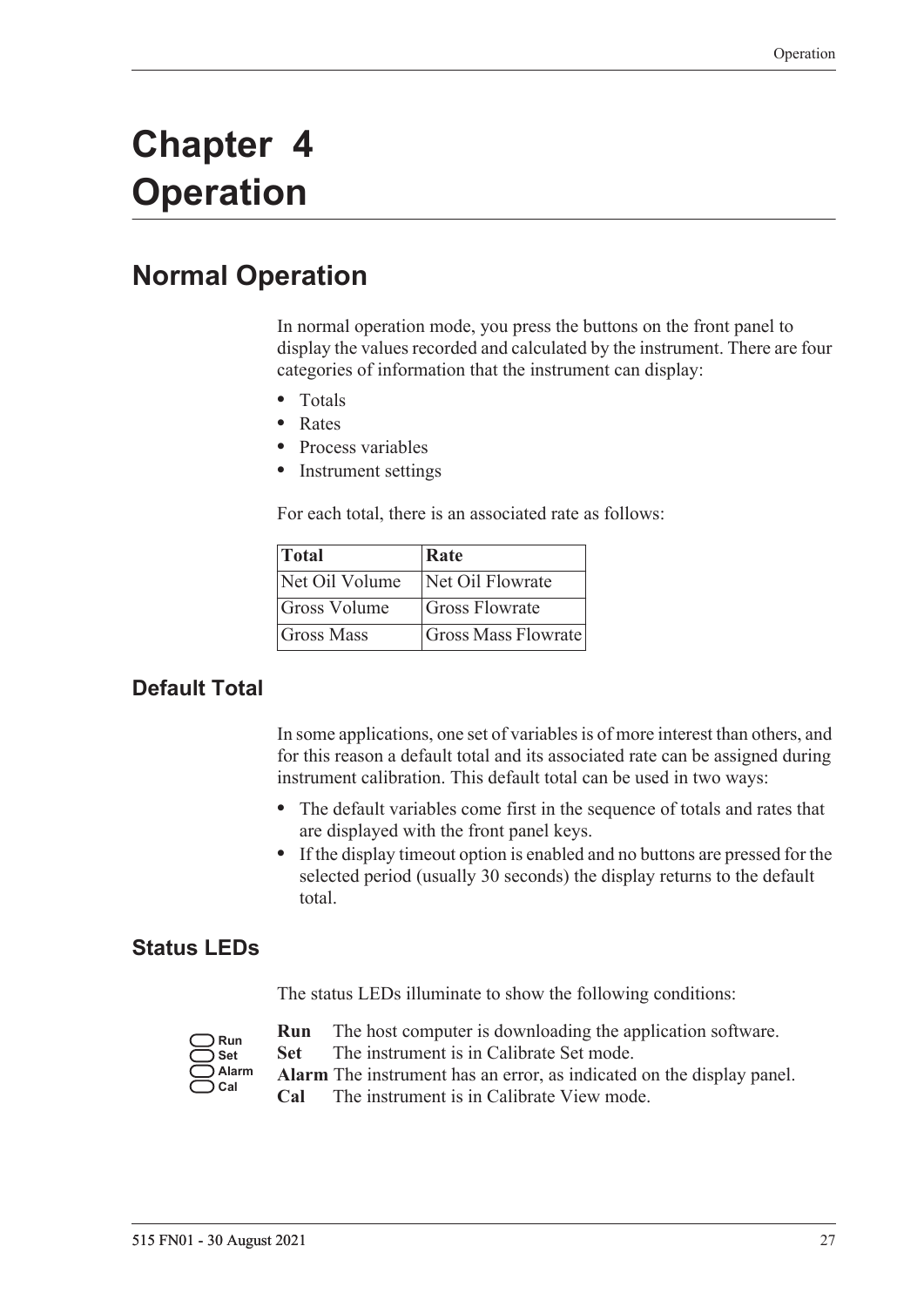## **Front Panel Keys**

For most actions with the front panel keys, you can hold a key to scroll through the values or options, instead of repeatedly pressing the key.

**RATE** Press the **RATE** key to display the rate that is associated with the currently displayed total. If an item other than a rate or total is displayed, press the RATE key to display the "default rate". When a rate is displayed, press or hold the **RATE** key to display the other rate variables in turn.

**TOTAL** Press the TOTAL key to display the total that is associated with the currently displayed rate. If an item other than a rate or total is displayed, press the **TOTAL** key to display the "default total". When a total is displayed, press or hold the **TOTAL** key to display the other total variables in turn.

**RESET** Use the **RESET** key to clear all resettable totals or to initiate a printout if the printer option has been selected. The printout is activated with a single press while the Total Reset function has different operation modes that are selectable during instrument calibration as follows:

- NONE The user cannot reset the non-accumulated totals.
- INSTANT When the user presses the **RESET** key, the instrument resets all non-accumulated totals.
- DELAYED When the user holds the **RESET** key for two seconds, the instrument resets all non-accumulated totals.

The instrument makes three beeps when it resets the totals and two beeps when a printout is started.

**DISPLAY** Press the **DISPLAY** key to step or scroll through the main menu items.

**ACCUM** Hold the **ACCUM** key to display the accumulated value for the currently displayed total or to display the peak value for the currently displayed flowrate. See below for further details of peak flowrates.

## **Remote Reset**

The Remote Reset on logic input 3 (LINP3) has the same function as the front **RESET** key, as described above.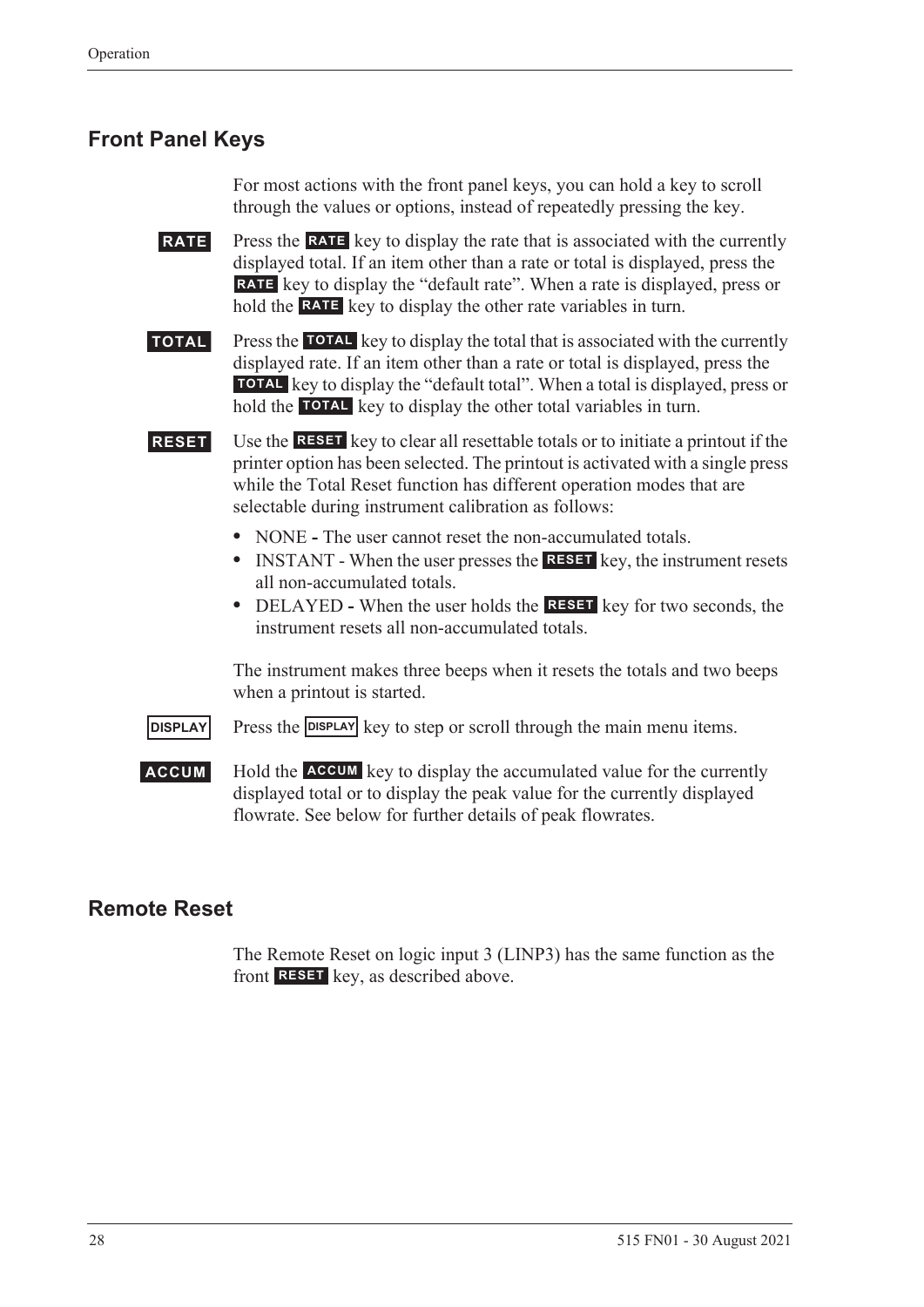## **Main Menu Items**

|                 |                                                                        | $\frac{1}{2}$ Key is used to step of service through the fist.                                                 |
|-----------------|------------------------------------------------------------------------|----------------------------------------------------------------------------------------------------------------|
| <b>DISPLAY</b>  | <b>Description</b>                                                     | <b>Options</b>                                                                                                 |
| $NET-V$         | Net oil volume                                                         | Hold the ACCUM key to display accumulated total                                                                |
| NET-F           | Net oil volume flowrate                                                | Hold the <b>ACCUM</b> key to display peak value                                                                |
| $GRS-V$         | Gross volume                                                           | Hold the ACCUM key to display accumulated total                                                                |
| <b>GRS-F</b>    | Gross volume flowrate                                                  | Hold the <b>ACCUM</b> key to display peak value                                                                |
| <b>MR55</b>     | Gross mass                                                             | Hold the ACCUM key to display accumulated total                                                                |
| <b>MA55-F</b>   | Gross mass flowrate                                                    | Hold the <b>ACCUM</b> key to display peak value                                                                |
| TEMP            | Flow temperature                                                       |                                                                                                                |
| <b>JEN5</b>     | Flow density                                                           |                                                                                                                |
| $IENS - 0$      | Flow density of oil                                                    | Hold the SET key to display (or edit) Reference<br>Oil Density if applicable (see below)                       |
| DENS-W          | Flow density of water                                                  | Hold the SET) key to display (or edit) Reference<br>Water Density if applicable (see below)                    |
| $W - LUT$       | Flow water cut                                                         |                                                                                                                |
| REPORT PRINT    | Only shown in Detail<br>Menu if a printer<br>protocol is used          | Hold the $\overline{\text{set}}$ key to print log report as defined in<br>the TM/LOG section of calibration.   |
| LOGGED DATA     | Only shown in Detail<br>Menu if real-time clock<br>option is installed | Hold the <b>SET</b> ) key to display data logs as<br>described in Data Logs on page 31.                        |
| MODEL INFO      | Only shown in Detail<br>Menu                                           | Hold the <b>SET</b> ) key to display the Model<br>information as described in Model Information<br>on page 33. |
| <b>CAL MENU</b> | Only shown in Detail<br>Menu                                           | Hold the SET) key to enter Calibration View<br>mode as described in Calibration View Mode on<br>page 36.       |

The main menu in this instrument consists of the following items. The **DISPLAY** key is used to step or scroll through the list.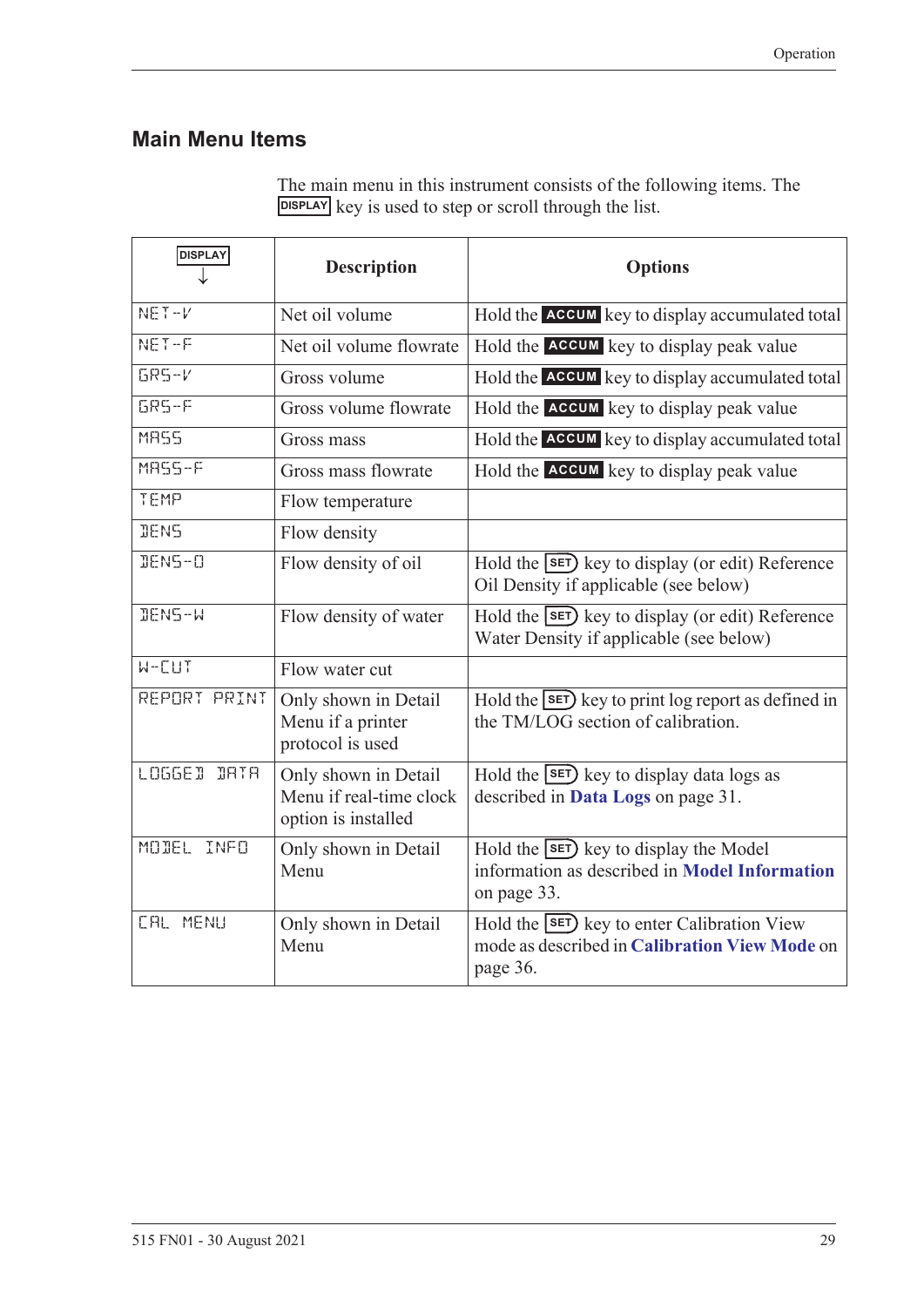## **Detail and Basic Menu**

The 515 instrument has the option to switch the main menu from the full Detail menu to a Basic menu. The Detail menu includes all of the main menu variables and the HOLD SET sub menu items as listed above. In the Basic menu only the application or operator essential main menu variables are shown. The main menu variables to be shown in the basic menu need to be selected in the 500 Series Program Manager (500-PM Software) prior to the application software being downloaded to the instrument. The 500-PM Software is Windows based configuration and resource tool for the 500 Series and is freely available from the www.contrec.co.uk website.

To switch between the Detail and Basic menu, while in the main menu, press and hold the **DISPLAY** and **SET**) keys together for 5 seconds. When switching to the Detail menu the display will briefly show: d 15 PL A Y DETAIL MENU. When switching to the Basic menu the display will briefly show: d 15PLAY BASIC MENU.

When the application software is first installed, the default is the Detail menu. From that point, the menu type is saved and restored on power cycle. The menu type will need to be Detail to access the CAL MENU

#### **Peak Flowrates**

The peak value for the currently displayed flowrate can be viewed by holding the **ACCUM** key. The peak value is the average over a 15 minute period since the last reset of totals or powering on of the instrument. Dashes are shown for this value after a reset or power on until the first averaging period has passed.

## **Reference Density**

The reference (base) densities of the oil and water portions of the fluid are required for the calculations to determine the individual live densities, volume correction and water-cut percentage.

If the base densities of the products in the petroleum fluid being measured are changed frequently it is beneficial that the reference density parameters can be accessed directly from the main menu.

To display (or edit) the current reference for either the oil or the water product, hold the **SET** key while viewing the current flowing density for that product. The display of the reference density will change from view mode to edit mode after 2 seconds if access has been enabled in calibration. Once in edit mode the **Set** indicator will illuminate and the density value is changed in exactly the same way as in calibration set mode. **SET**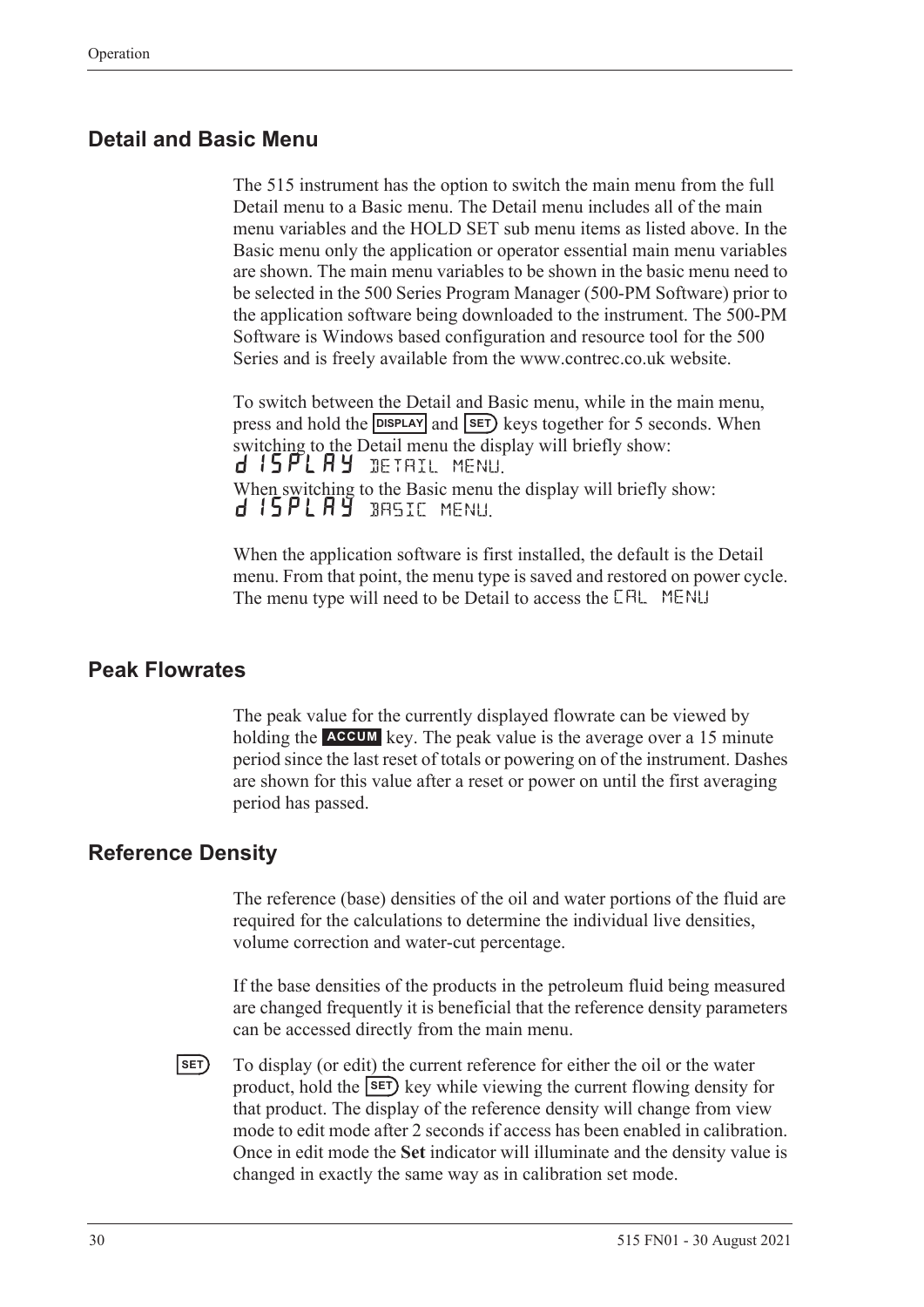#### <span id="page-40-0"></span>**Data Logs**

The instrument will log the main-menu variables if real-time clock option is installed. The logs are at fixed intervals of hours, days, weeks, months and years. The instrument can store a total of more than 1000 log entries.

If the number of log entries exceeds the programmed number for a particular time interval, the oldest log entry is overwritten by the newest one for that time interval.

Also note that the totals are saved as accumulated totals.

The log entries are recorded at the following times:

| HOUR | 00 minutes each hour                                        |
|------|-------------------------------------------------------------|
| DAY  | 00 hours and 00 minutes each day                            |
| WEEK | 00 hours and 00 minutes each Monday                         |
|      | MONTH 00 hours and 00 minutes on the first day of the month |
| YEAR | 00 hours and 00 minutes on the first day of the year.       |

#### **View Data Logs**

Use the following procedure to view the data that has been logged by the instrument:

- **1.** Press the **DISPLAY** key to scroll through the menu to the LOGGE D DATA prompt.
- **2.** Hold the  $\overline{\text{SET}}$  key.

The system displays the hourly log. The timebase and number of the log are shown, for example LH-001.

**3.** While holding the **DISPLAY** key use the **RESET** key to print the data for the displayed log if the printer option has been selected.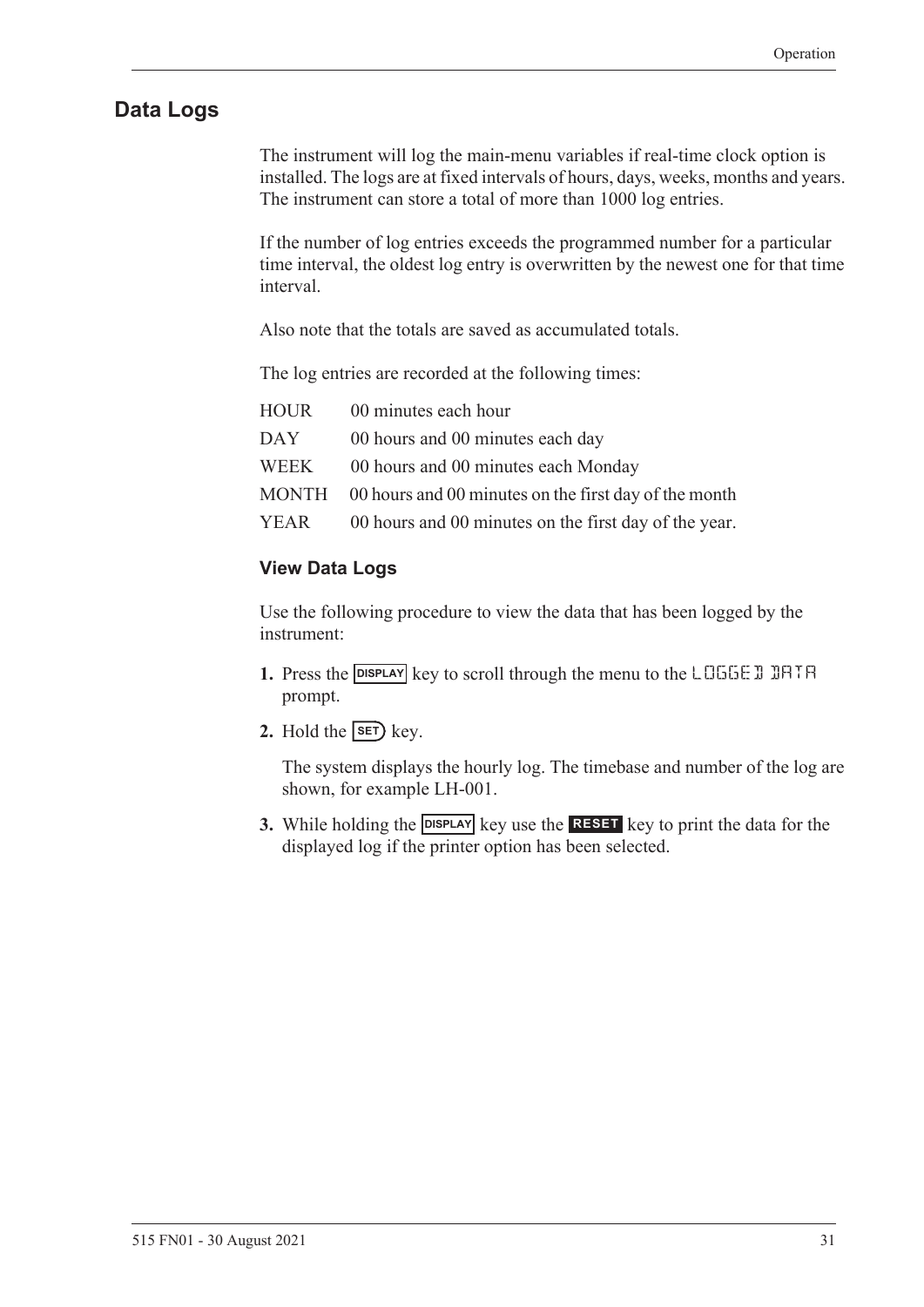The following example shows the hourly log number 006 at 15:00 (3:00 pm) on 16 January 2019. The day and month alternate with the year in the bottom right hand corner.



[Figure 17](#page-41-0) shows how to display the logged data.



<span id="page-41-0"></span>*Figure 17 Logged Data Display Methods*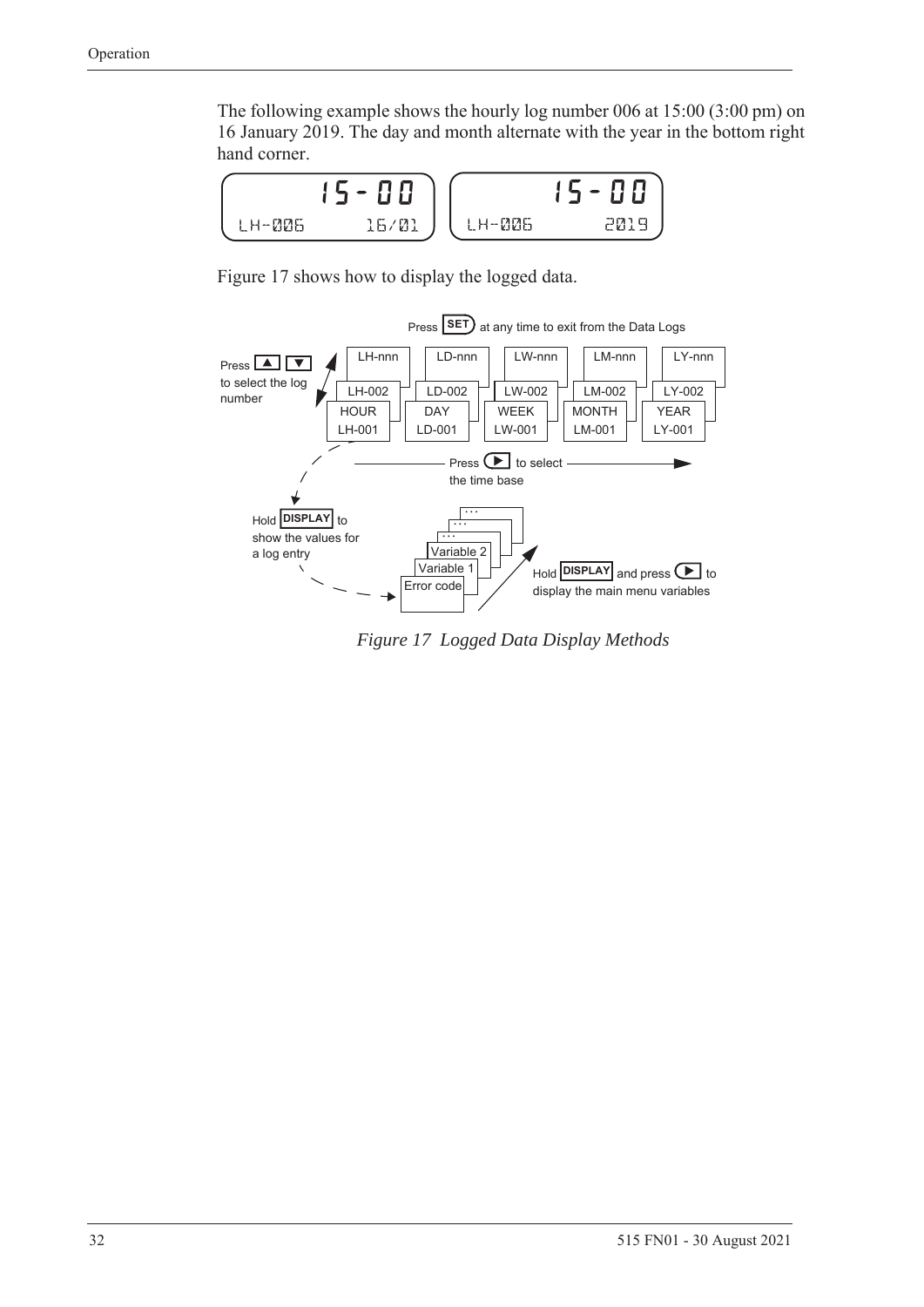# <span id="page-42-1"></span><span id="page-42-0"></span>**Model Information**

The model information items display the hardware, software and application versions of the instrument. This information is mainly for service personnel.

| <b>DISPLAY</b>                     | <b>Description</b>                                                                                                                                                                                                                                                                                                      |
|------------------------------------|-------------------------------------------------------------------------------------------------------------------------------------------------------------------------------------------------------------------------------------------------------------------------------------------------------------------------|
| $2 - 1 - 5 -$<br>SIS MODEL         | The hardware model code. Refer to Product Codes on<br>page 87 for more information.                                                                                                                                                                                                                                     |
| $F - Ed - -$<br>FNØ1 INPUT         | The Application number and the assignment of the inputs.<br>Refer to Application Information Code on page 88 for<br>more information.                                                                                                                                                                                   |
| 3.0.000<br>SØØ-PM VERS             | The version of 500-Series Program Manager from which<br>the application software was compiled.                                                                                                                                                                                                                          |
| 026357<br>CUSTOM VERS              | The Customer version code for this installation. Refer to<br>Custom Version Codes on page 88 for more information.                                                                                                                                                                                                      |
| 123456<br>RBE123 5/N               | The instrument serial number and unit tag. The serial<br>number is on the top line and unit tag is on the bottom left.<br>Both items are entered when the instrument application<br>software is initially loaded. If the unit tag is not used the<br>default tag, UNIT, will be used.                                   |
| $15 - 15$<br>EDITED 27/08<br>2019  | The time and date when the calibration of the instrument<br>was last edited. The format of the time and date is the same<br>as for the data logs. This example shows $16:15$ (4:15pm)<br>on the 27th August 2019. This function is available only if<br>the instrument has the real time clock option.                  |
| [LA55-3<br>FLASH V-019             | The instrument Class and Flash (bootloader) version.                                                                                                                                                                                                                                                                    |
| 5<br>POWER EYELE                   | The number of power cycles that have occurred since the<br>application software was installed.                                                                                                                                                                                                                          |
| RESET<br>WIT                       | The number of 'watchdog timer' (WDT) resets that have<br>occurred since the application software was installed. The<br>WDT Reset count is only shown if a WDT Reset has<br>occurred.                                                                                                                                    |
| HOLd.PSE<br><b>CONFIG</b><br>PRINT | If the printer protocol is assigned to one of the<br>communication ports, the prompt to print the full program<br>configuration report will be shown. Hold Reset to start the<br>printing of the configuration report. The report will be in<br>a similar format to the report generated by the 500<br>Program Manager. |

Press **SET**) at any time to exit from the Model information.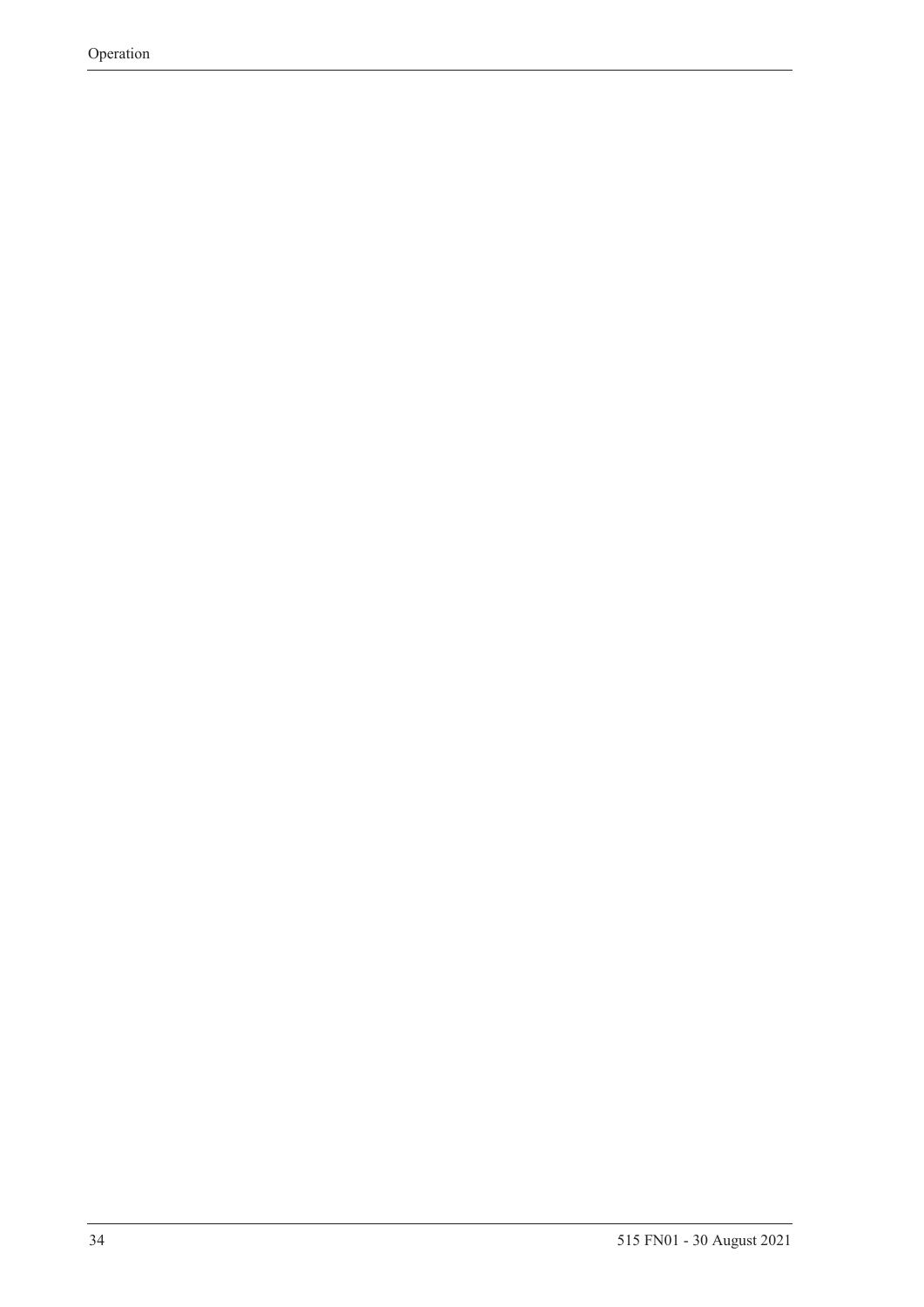# **Chapter 5 Instrument Calibration**

# **Introduction**

The 500 Series instrument calibration settings can be programmed via the front panel, according to program access levels explained below, or via the 500 Series Program Manager - a freely available Windows based configuration and resource tool.

After an instrument has been configured by either means to suit the application requirements, the settings can be recorded or application software backups or instrument clones created as explained further in **[Program Backup & Reports](#page-48-0)** on page 39.

You can view or change the settings of the instrument according to the access level for each parameter, as set by the 500 Series Program Manager. There are five levels of access to the parameters as follows:

- **• Not visible** you cannot display or edit the parameter.
- **• Display only** you can display the parameter, but you cannot change the setting.
- **• Programmable** you can change the setting of the parameter in Calibration Set mode.
- **• Password protected** you can change the setting of the parameter in Calibration Set mode only if you enter the correct password.
- **• CAL switch protected**  you can change the setting of the parameter in Calibration Set mode only if you enter by using the CAL switch on Logic Input 4 to accept the password.
- **Note:** When you enter Calibration Set mode, the instrument prompts to enter a password. Any value will allow to change the settings of the "programmable" parameters, but the correct password must be entered to change the password-protected parameters. Likewise, the CAL switch (Logic Input 4) must be used to accept the password to change the CAL switch protected parameters.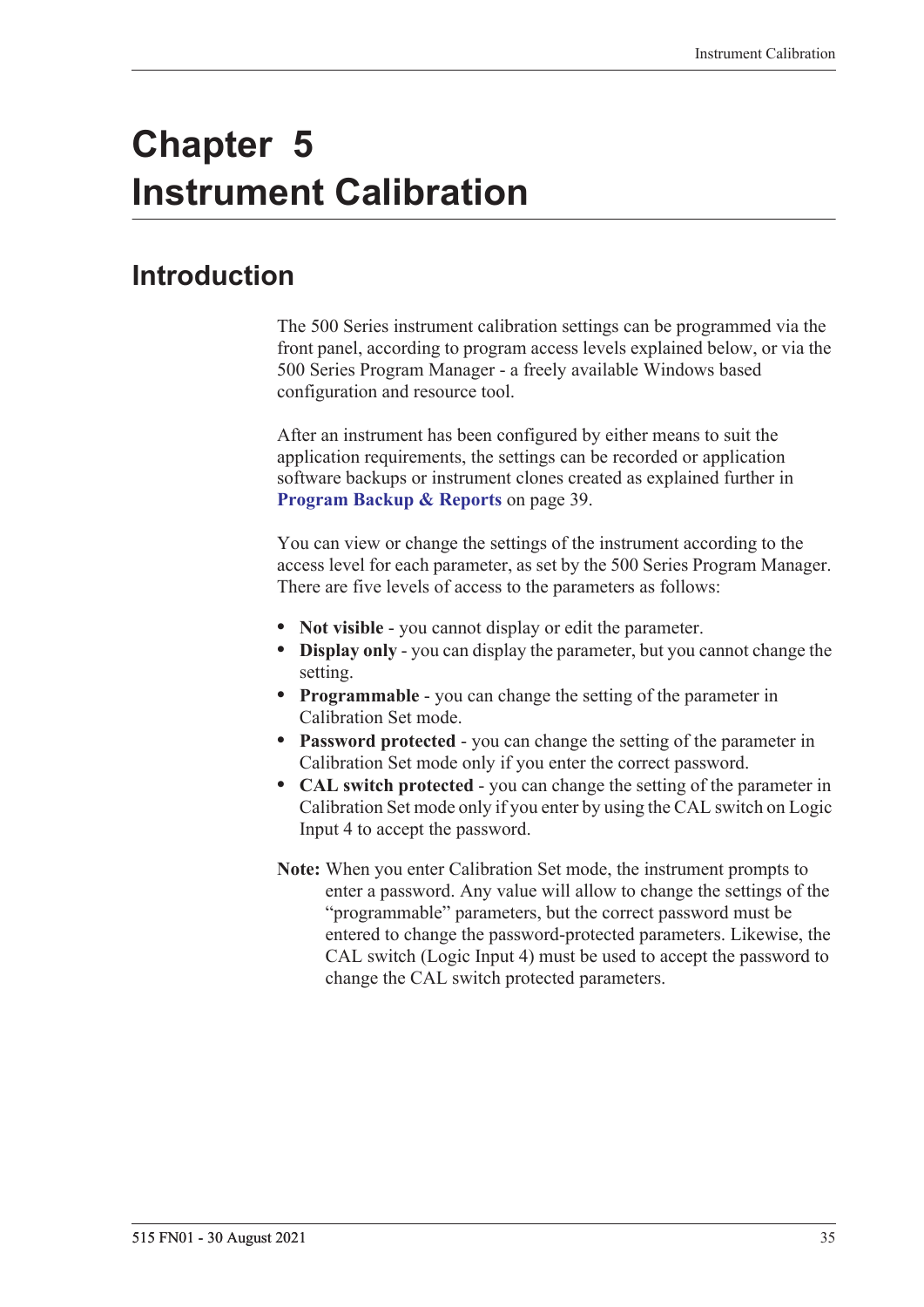# <span id="page-45-0"></span>**Calibration View Mode**

Use the following procedure to view the calibration settings of the instrument:

- 1. Press **DISPLAY** to scroll to the **CAL** MENLI prompt.
- **2.** Hold the  $\overline{\text{SET}}$  key.

| Run   |
|-------|
| Set   |
| Alarm |
| Cal   |

The instrument beeps once, illuminates the **Cal** indicator and shows CAL on the display panel.

- Press  $\left( \blacktriangleright \right)$  to scroll through the flashing menu headings.
- Press **SET**) to scroll through submenu items.
- Hold **DISPLAY** to return to the main calibration menu.
- **3.** To exit from the Calibration View mode, press  $\Box$  to scroll to the END option and press **SET**).

The instrument returns to Normal Operation mode.

# **Calibration Set Mode**

In Calibration Set mode, you can change the settings of the "programmable" parameters. You must enter the system password to change the setting of the "password-protected" parameters and you must use the CAL switch on Logic Input 4 to access the "Cal switch protected" parameters.

Use the following procedure to enter Calibration Set mode:

- **1.** Press **DISPLAY** to scroll to the **CAL** MENLI prompt.
- **2.** Hold the  $\overline{\text{SET}}$  key.



The instrument beeps once, illuminates the **Cal** indicator and shows CAL on the display panel.

- **3.** Press  $\left( \blacktriangleright \right)$  to select any flashing menu heading except END.
- **4.** Hold the **SET** key for two seconds, or if "Cal switch protected" items exist the CAL switch can be closed for two seconds.

The instrument prompts for a password to be entered if the password is non-zero, otherwise the password prompt is skipped.

- **5.** If the password prompt is shown, press  $\boxed{\blacktriangle}$  or  $\boxed{\blacktriangledown}$  to change the value of the current digit. To select the next digit, press  $\left( \blacktriangleright \right)$ .
- **6.** Press **SET** or use the CAL switch on Logic Input 4 (if "Cal switch protected" items exist) to accept the password and proceed.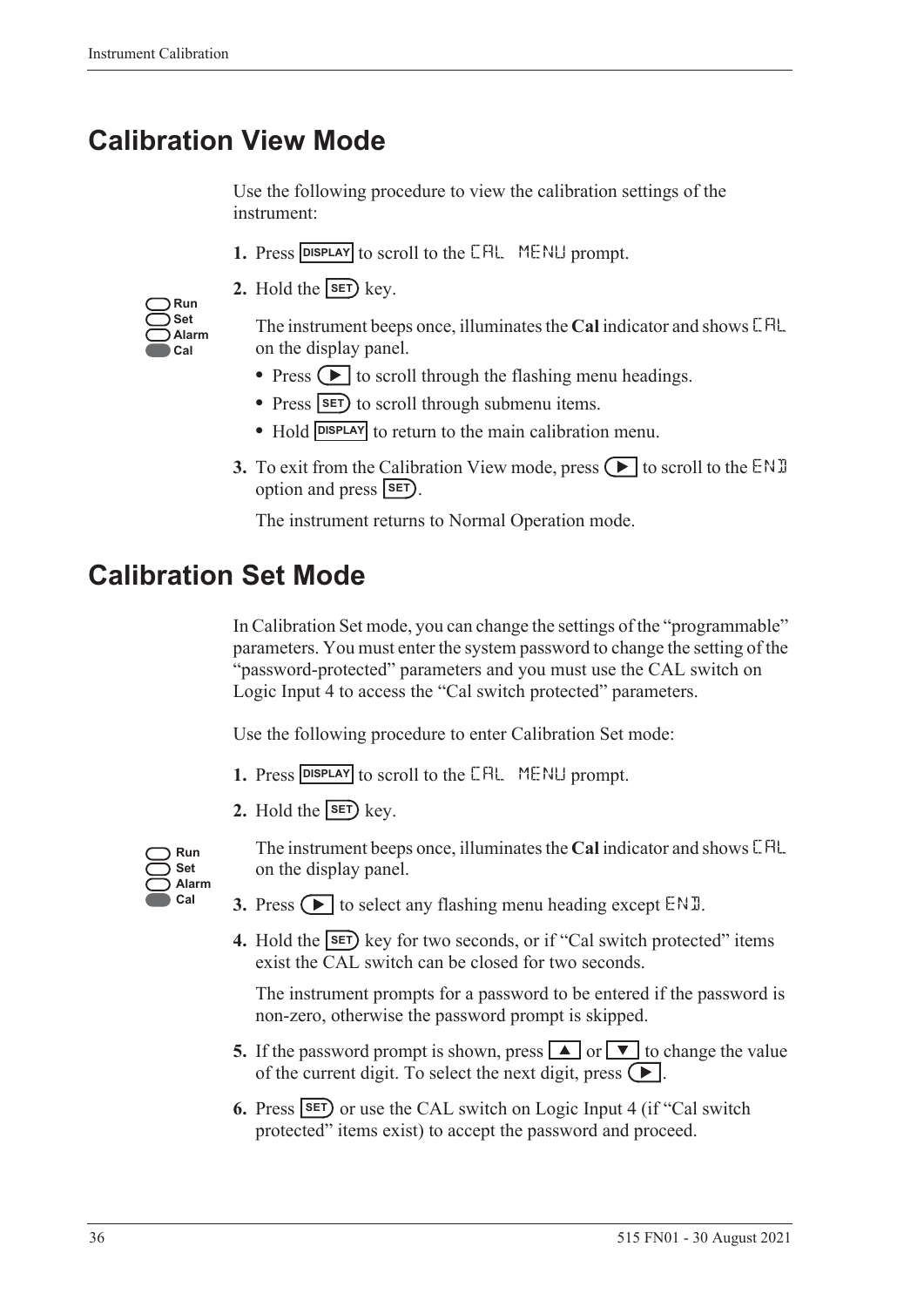- **7.** Proceed and observe the access confirmations.
	- **•** If the CAL switch is used and the password is correct, the instrument makes two beeps and displays message:  $-Ed$  it -  $TS$  pw mode

and enables you to change "programmable", "password protected" and "CAL switch protected" parameters.

**•** If the CAL switch is used but the password has been skipped or is incorrect, the instrument makes one beep and displays message: -EDIT- CAL\_SW MODE

and enables you to change "programmable" and "CAL switch protected" parameters.

• If the **SET**) key is pressed and the password is correct the instrument makes two beeps and displays the message:

 $-Ed$  it - PASSW MODE

and enables you to change the "programmable" and "passwordprotected" parameters.

• If the **SET**) key is pressed but the password has been skipped or is incorrect, the instrument makes one beep and displays the message: -EDIT- PROG MODE

and enables you to change only the "programmable" parameters.



The instrument illuminates both the **Cal** and **Set** indicators.

- **8.** Edit the instrument parameters as required. The programmable values are indicated by the flashing display.
	- To change a numerical value, press **A** to increase a value, or press  $\blacktriangledown$  to decrease a value. Press a key momentarily to change the value one number at a time. Hold a key to scroll through the numbers. To proceed to next digit, press  $( \blacktriangleright ).$
	- To change an option setting, press **A** or  $\bullet$  to scroll through the options.
- **9.** Press **SET** to accept the currently displayed value and proceed to the next parameter. You can press **DISPLAY** to briefly view the current edit mode:  $\div$  E d I E – XXXXXX MODE, as described in step 6 above. Continue to hold the **DISPLAY** key to return to the main calibration menu.
- **10.**To exit from Calibrate Set mode, press  $\left( \blacktriangleright \right)$  to scroll through the main calibration menu to  $ENI$ , then press  $SET$ . Otherwise, to quick exit from any menu, you can press and hold **SET** for two seconds or, if "Cal switch protected" items exist, the CAL switch can be closed for two seconds.

**Run Set Alarm Cal**

The instrument makes two beeps and cancels the **Cal** and **Set** indicators.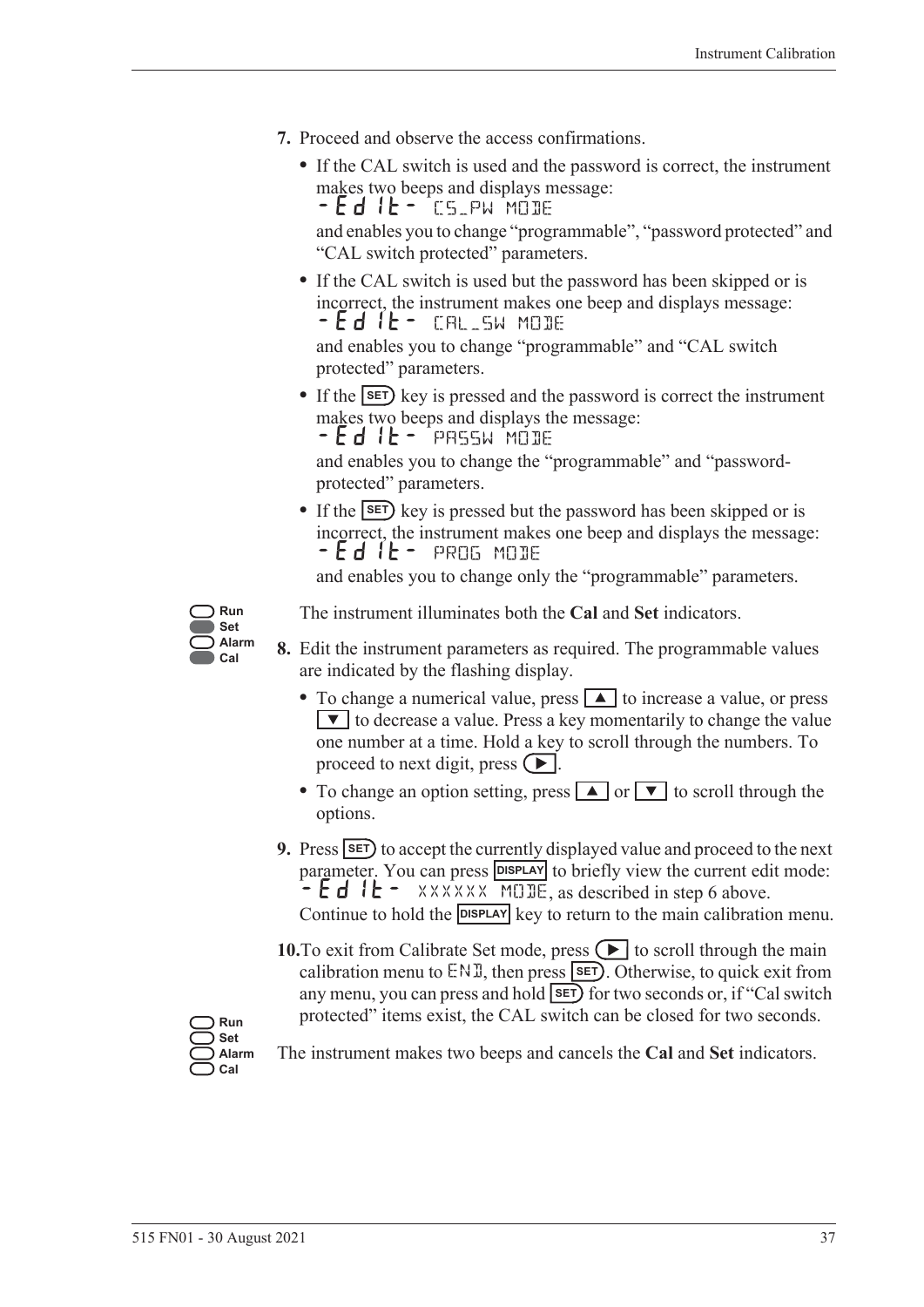## **Changing the Instrument Settings**

In Calibration Set mode, the display flashes the item that can be changed. For option settings, the display flashes the complete option. For a numeric parameter, the display flashes one digit at a time, you can change the value of the flashing digit as required, then move the flashing cursor to change another digit.

**Note:** When you change the setting of a parameter, the instrument records the result as soon as you move to another parameter, or exit from the Calibration Set mode.

#### **Changing Option Settings**

When you display an option that can be changed, the entire option flashes on the display, such as the choices of ODD, EVEN or NONE for the communications parity bit checking. Press  $\boxed{\blacktriangle}$  or  $\boxed{\blacktriangledown}$  to change the option. You can "scroll" through the options in either direction to make a selection as shown below.



#### **Changing Numeric Settings**

The display flashes the digit that can be changed.

第第89.123

Press  $\left( \blacktriangleright \right)$  to select the digit that you wish to change.

Press  $\boxed{\blacktriangle}$  or  $\boxed{\blacktriangledown}$  to increase or decrease the value of the selected digit.

#### **Changing the Decimal Point**

To change the position of the decimal point, press  $\Box$  to move the flashing selection until the decimal point flashes. Press  $\boxed{\blacktriangle}$  or  $\boxed{\blacktriangledown}$  to move the decimal point to the right or left as required.

#### **Units of Measurement**

The calibration of some parameters is based on the units that are defined for the relevant variables. These units of measurement can been viewed in the UNITS menu in the Instrument Settings section below.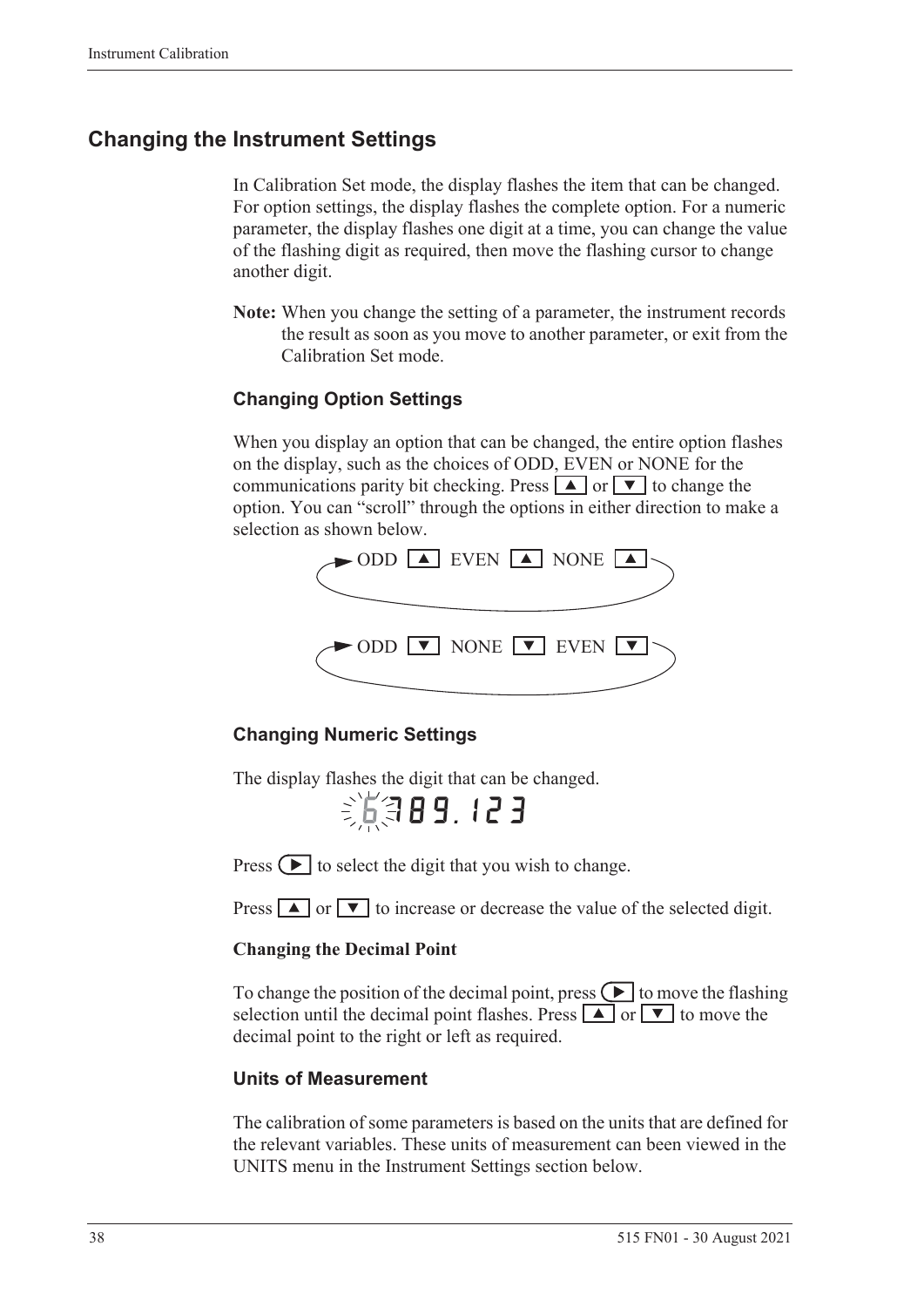# <span id="page-48-0"></span>**Program Backup & Reports**

## **Backup via 500 Series Program Manager**

As well as programming the 500 Series instruments via the front panel (according to program access levels), the 500 Series Program Manager (500- PM) can be used to create a custom version of the application software and program parameters preset prior to downloading the application software. Backups of customised applications can be saved as download-able APX or APL files and the full configuration reports printed or saved as PDF. The 500- PM is a Windows based programming tool and resource centre and is freely available from the Contrec www.contrec.co.uk website.

Instruments are often supplied from the factory with the default application software, but it is by using 500-PM software that program access levels are set, USER text and messages customised and print headers and footers entered.

#### **Printing Configuration Report**

To assist in keeping an audit trail of the program settings and changes made via the front panel, the 515 instrument provides the ability to print the configuration to a local printer if one has been connected and assigned to one of the 515 communication ports.

The prompt to hold the Reset key to print the configuration report HOLd:P5E config print is found at the end of the Model Info menu, described in **[Model Information](#page-42-1)** [on page 33](#page-42-1). The report can be lengthy and adequate printer paper must be available (Note: This feature is available starting from version 3.0.377).

## **Upload and Clone of Application Software**

To assist in maintaining a backup for important applications and installations, the 500-Series Program Utility software (500-LT, version 3.0.377 or higher) can be used to upload the instruments application software with all of the current program settings.

The 500-LT (PM Lite) program is a Windows based computer program which can be downloaded for free from the Contrec www.contrec.co.uk website and is part of the package when the Contrec 500 Series Program Manager is installed. The 500-LT provides the option to 'Upload Application' or 'Upload Report Only'. To use either upload functionality, the 515 port being used must have printer (PRN) protocol assigned to it.

Once uploaded to the 500-LT, the report can be viewed or printed. The Upload Application is automatically saved as an APL file. The file can be used then or reopened later to download to another 515 instrument (of the same or higher class) to create a clone of the original instrument.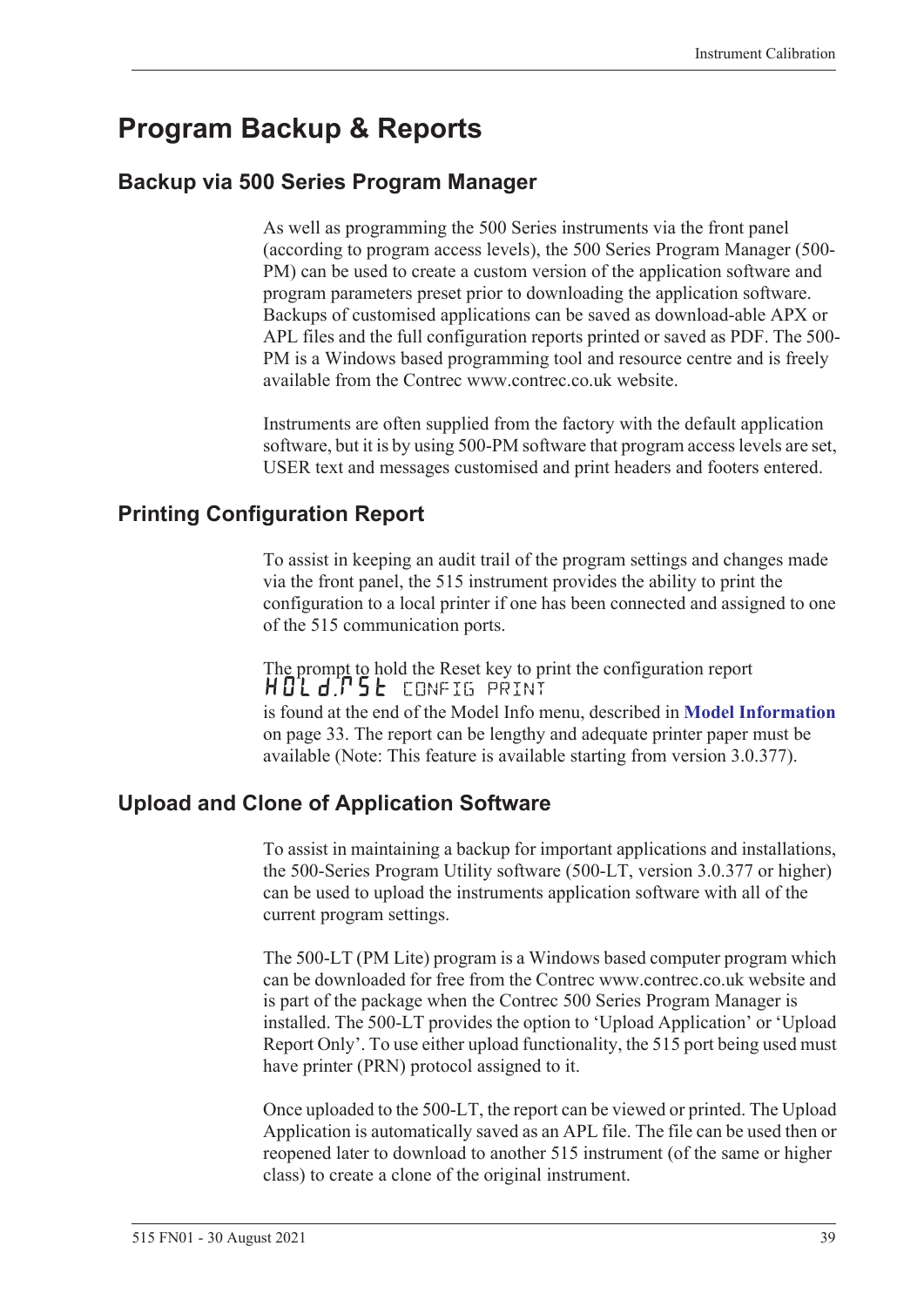# **Calibration Menu Tree**

[Figure 18](#page-49-0) and [Figure 19](#page-50-0) show the keys for moving around the calibration menu tree in Calibration View or Set mode.



<span id="page-49-0"></span>*Figure 18 Calibration Menu Tree Sheet 1*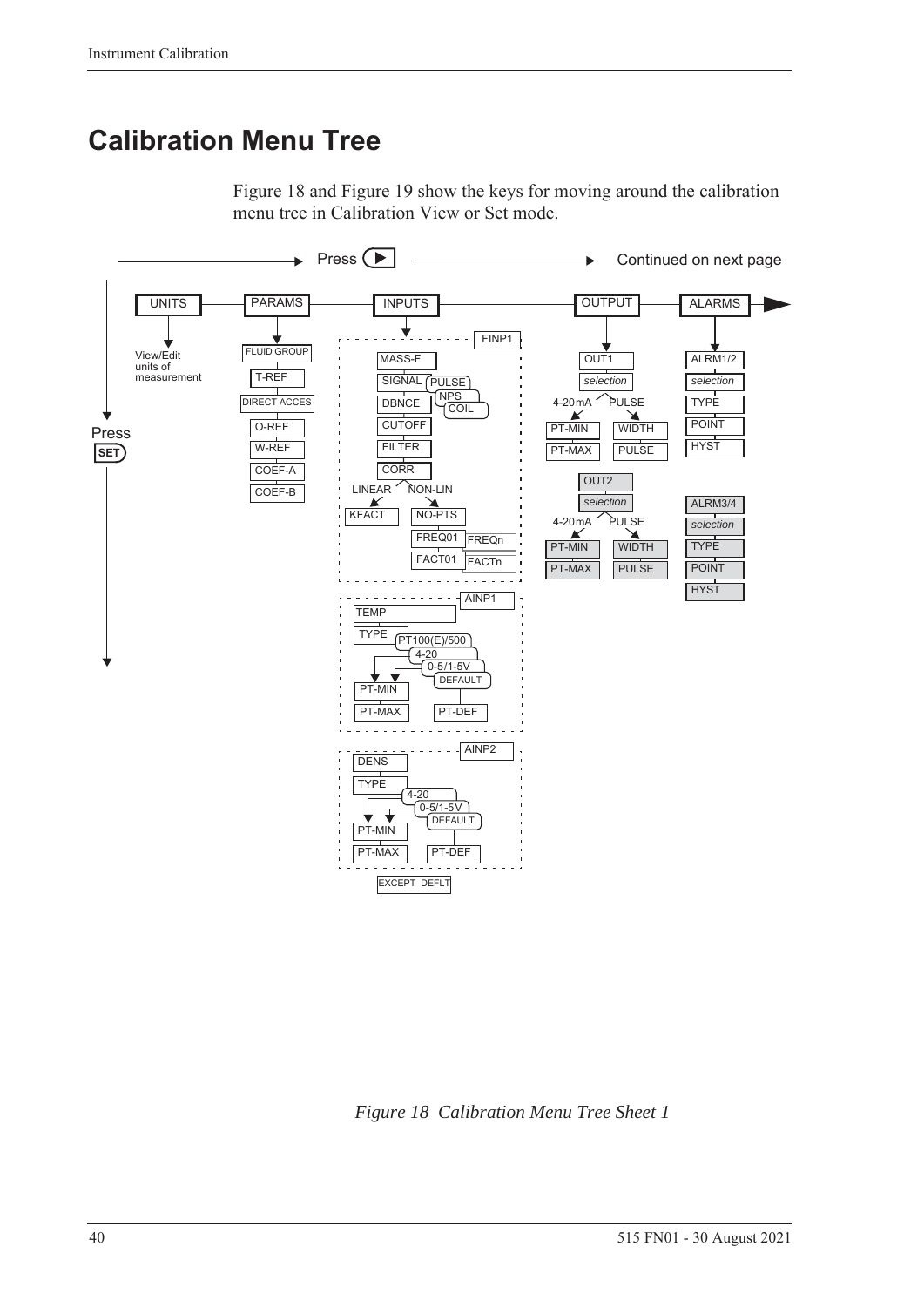

The shaded boxes indicate hardware options

Hold **DISPLAY** at any point to return to the main calibration menu.

Press  $\Box$  at any I/O assignment position to move to the next I/O assignment in the submenu (eg pressing  $\left( \blacktriangleright \right)$  on ALRM1 will move you to ALRM2 if it exists)

<span id="page-50-0"></span>*Figure 19 Calibration Menu Tree Sheet 2*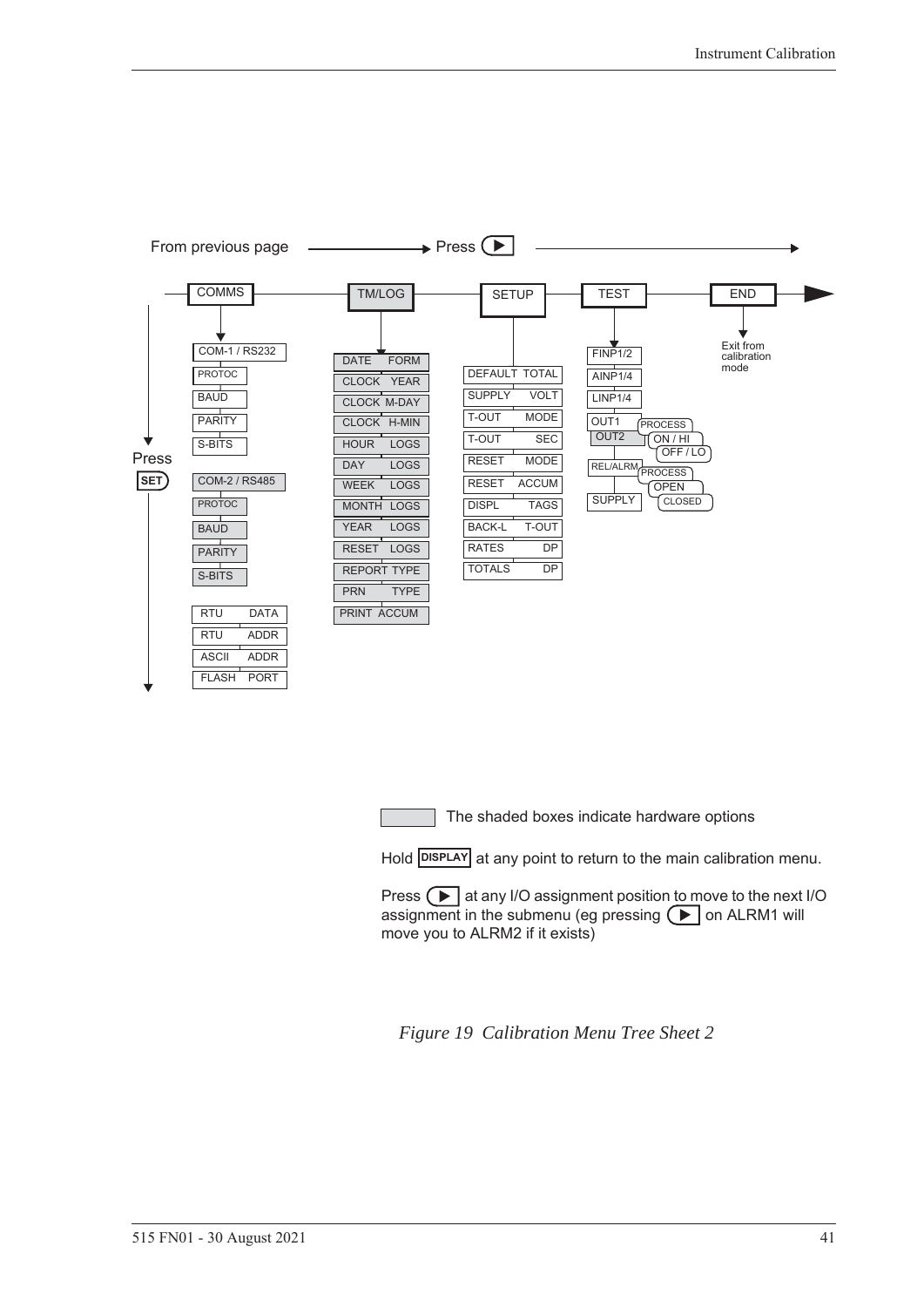# **Instrument Settings**

## **Units of Measurement**

The Units menu allows the units to be viewed and edited, if accessibility has previously been selected/enabled, without the reloading of new application software. Any change in units will result in a full reset to initially downloaded settings. Therefore, any required changes to units of measurement should be made before changing any other settings.

| <b>SET</b>              | $\blacktriangleright$ $\rightarrow$ UNITS params inputs outputs alarms comms tm/log setup test end                                                                                                                                                                              |  |
|-------------------------|---------------------------------------------------------------------------------------------------------------------------------------------------------------------------------------------------------------------------------------------------------------------------------|--|
| ITEMn<br>unit           | The units for main menu or calibration items can be viewed by pressing<br>the $s$ $F$ $k$ ey.                                                                                                                                                                                   |  |
|                         | The units of measurement are password protected or will be protected by<br>the CAL switch if any instrument setting has an access level of 'CAL<br>Switch Protected'. To edit the units the correct password must be entered<br>or CAL switch used on entry to EDIT mode.       |  |
|                         | Press $\boxed{\blacktriangle}$ or $\boxed{\blacktriangledown}$ to select the required units.                                                                                                                                                                                    |  |
| <b>ACCEPT</b><br>LINIT5 | The Accept Units prompt will only appear if one or more of the units<br>have been changed.                                                                                                                                                                                      |  |
|                         | <b>IMPORTANT:</b> Accepting the change of units will initiate a master<br>reset. All calibration parameters will revert to their default value (i.e.<br>those values included in the downloaded instrument software). All totals<br>and any logged information will be cleared. |  |
|                         | Press $\Box$ or $\nabla$ to select YES, then press the <b>SET</b> ) key. The instrument<br>makes three beeps to confirm the reset command.                                                                                                                                      |  |
|                         | The message -RESET- PLEASE WAIT will be displayed as the<br>instrument exits calibration mode and completes a full re-boot sequence.                                                                                                                                            |  |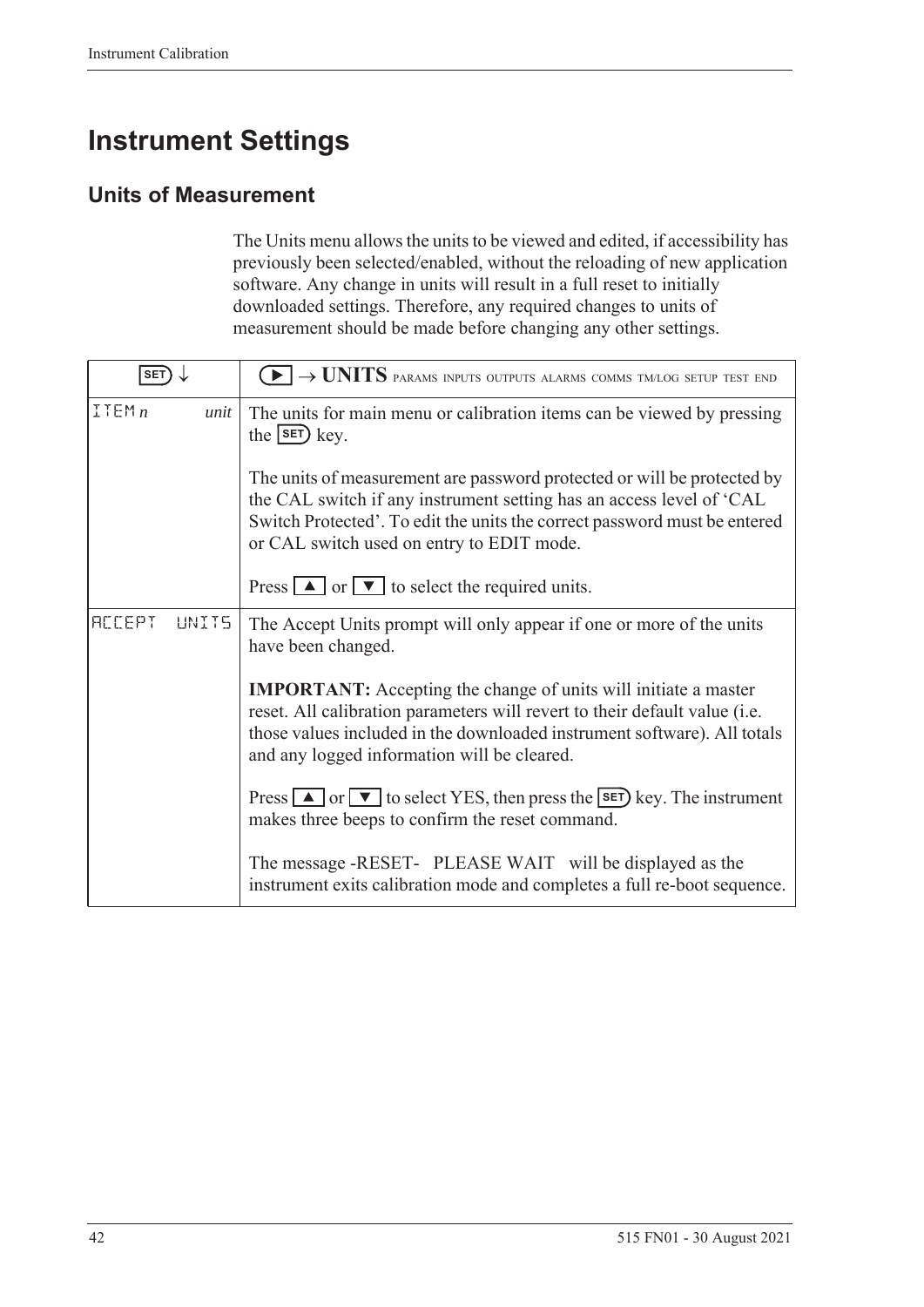# **Parameters**

| SET)                                | $\textcolor{blue}{\blacktriangleright} \rightarrow$ units PARAMS inputs outputs alarms comms tm/log setup test end                                                                                                                                                                                                                 |  |  |
|-------------------------------------|------------------------------------------------------------------------------------------------------------------------------------------------------------------------------------------------------------------------------------------------------------------------------------------------------------------------------------|--|--|
| OIL<br>GROUP                        | Select the oil group to ASTM D1250-04 as follows:<br><b>CRUDE</b><br>- for crude oils<br><b>LUBE</b><br>- for lubricating oils<br><b>REFINED</b><br>- for refined products such as gasoline, jet fuel,<br>fuel/heating oil, diesel.                                                                                                |  |  |
|                                     | The instrument uses the oil group, the reference temperature and density<br>to calculate the temperature correction of the oil volume.<br>Press $\boxed{\blacktriangle}$ or $\boxed{\blacktriangledown}$ to select the fluid group.                                                                                                |  |  |
| T-REF<br>unit                       | Reference (base) temperature is required for the correction to reference<br>conditions (net calculations).                                                                                                                                                                                                                         |  |  |
|                                     | Commonly used options are: 15 deg C, 20 deg C or 60 deg F.                                                                                                                                                                                                                                                                         |  |  |
| <b>IIRECT</b><br><b>ACCES</b>       | If the Direct Access is enabled, the operator is able to enter edit mode for<br>the Reference Density directly from the main menu by holding the [SET]<br>key while viewing the density variable. If disabled the parameter can only<br>be changed from within calibration set mode. Select the direct access<br>mode as required. |  |  |
|                                     | Press $\Box$ or $\nabla$ to select ENABLE or DISABLE.                                                                                                                                                                                                                                                                              |  |  |
| <b>Modbus Accessible Parameters</b> |                                                                                                                                                                                                                                                                                                                                    |  |  |
|                                     | The following PARAMS menu items are also accessible via Modbus communications. For<br>Modbus register listing, refer to Instrument Configuration Parameters on page 78.                                                                                                                                                            |  |  |
| $0 - REF$<br>unit                   | Enter the reference (base) density of the oil at the reference temperature.<br>The reference oil density is required for the volumetric temperature<br>correction (net calculations).                                                                                                                                              |  |  |
| W-REF<br>unit                       | Enter the reference (base) density of the water at the reference<br>temperature. The reference water density is required for the volumetric<br>temperature correction (net calculations).                                                                                                                                          |  |  |
| COEF-R<br>unit                      | Enter the Water Coefficient A used as a constant for the temperature<br>compensation of water density. The value should be entered in units of<br>PPM (parts per million) with respect to reference temperature units. Refer<br>to Calculations on page 2 for more information.                                                    |  |  |
| $CDEF - B$<br>unit                  | Enter the Water Coefficient B used as a constant for the temperature<br>compensation of water density. The value should be entered in units of<br>PPM (parts per million) with respect to reference temperature units. Refer<br>to Calculations on page 2 for more information.                                                    |  |  |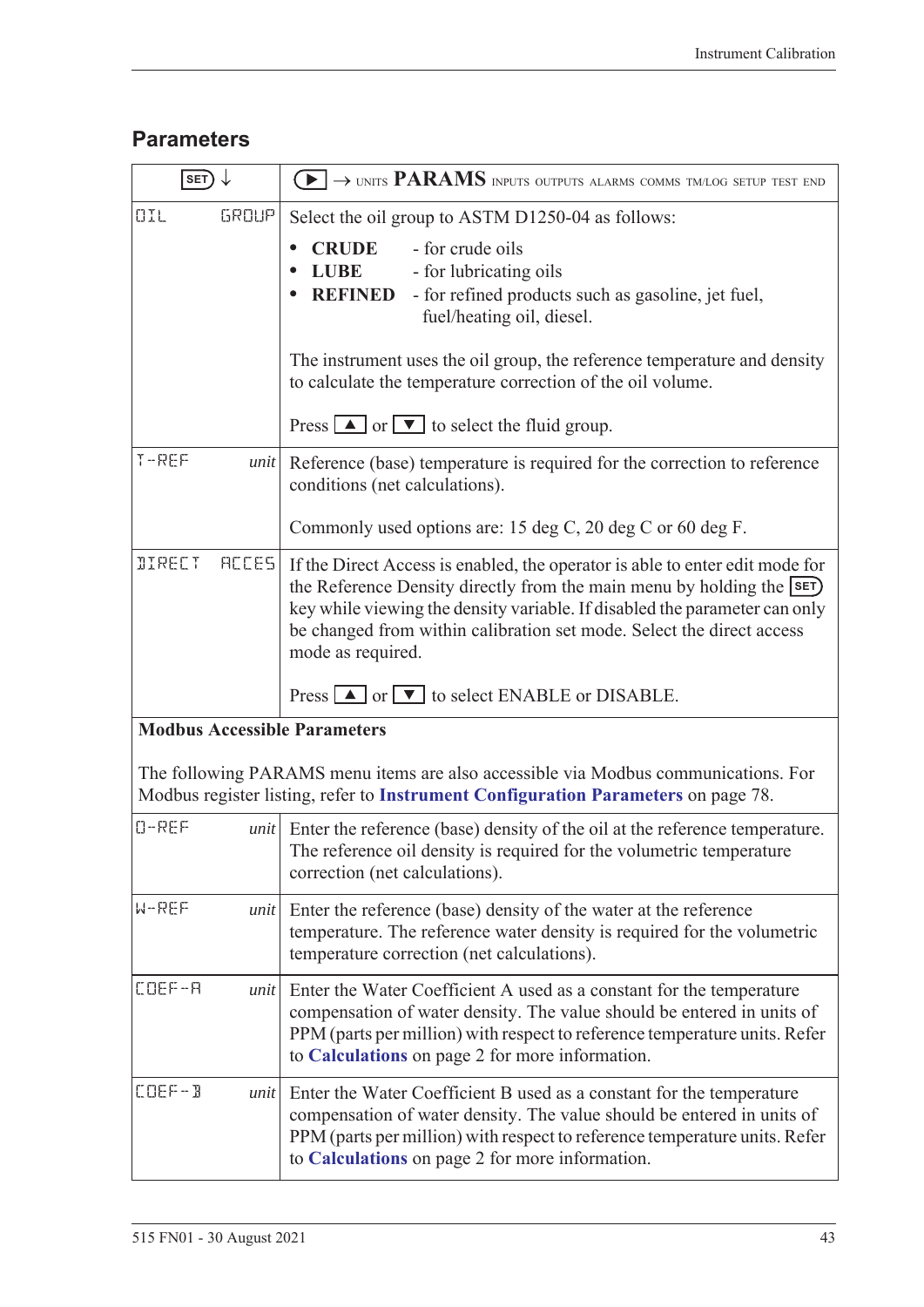# **Inputs**

| SET           |                          | $\rightarrow$ UNITS PARAMS INPUTS OUTPUTS ALARMS COMMS TM/LOG SETUP TEST END                                                                                                                                                                                                                                                         |  |  |
|---------------|--------------------------|--------------------------------------------------------------------------------------------------------------------------------------------------------------------------------------------------------------------------------------------------------------------------------------------------------------------------------------|--|--|
|               | <b>Frequency Input 1</b> |                                                                                                                                                                                                                                                                                                                                      |  |  |
| <b>SIGNAL</b> | FINP1                    | Frequency input 1 signal type.                                                                                                                                                                                                                                                                                                       |  |  |
|               |                          | Press $\boxed{\blacktriangle}$ or $\boxed{\blacktriangledown}$ to select COIL, NPS or PULSE.                                                                                                                                                                                                                                         |  |  |
| <b>IBNCE</b>  | FINP1                    | Switches and relays have metal contacts to make and break circuits. The<br>contact bounce introduces random signals into the circuit. The instrument<br>has a debounce circuit to eliminate this problem.                                                                                                                            |  |  |
|               |                          | <b>Note:</b> When the debounce circuit is enabled, the maximum input<br>frequency for large amplitude signals is limited to approximately<br>500 Hz. For low amplitude signals, the maximum frequency can be<br>approximately 200Hz.                                                                                                 |  |  |
|               |                          | Press $\Box$ or $\Box$ to select ENABLE or DISABLE.                                                                                                                                                                                                                                                                                  |  |  |
| CUTOFF        | FINP1                    | The Cut-off is the lowest frequency for which the instrument continues<br>to calculate a rate from the flowmeter.                                                                                                                                                                                                                    |  |  |
|               |                          | The value for the cut-off is specified as the frequency of the flowmeter in<br>Hertz.                                                                                                                                                                                                                                                |  |  |
|               |                          | Be careful when setting low cut-off values because the display update<br>time for the flow rate becomes very long. For example if the cut-off is set<br>to 0.01 Hz, and the measured flow stops, the instrument continues to<br>display the flow rate for 100 seconds before it can determine that the flow<br>has actually stopped. |  |  |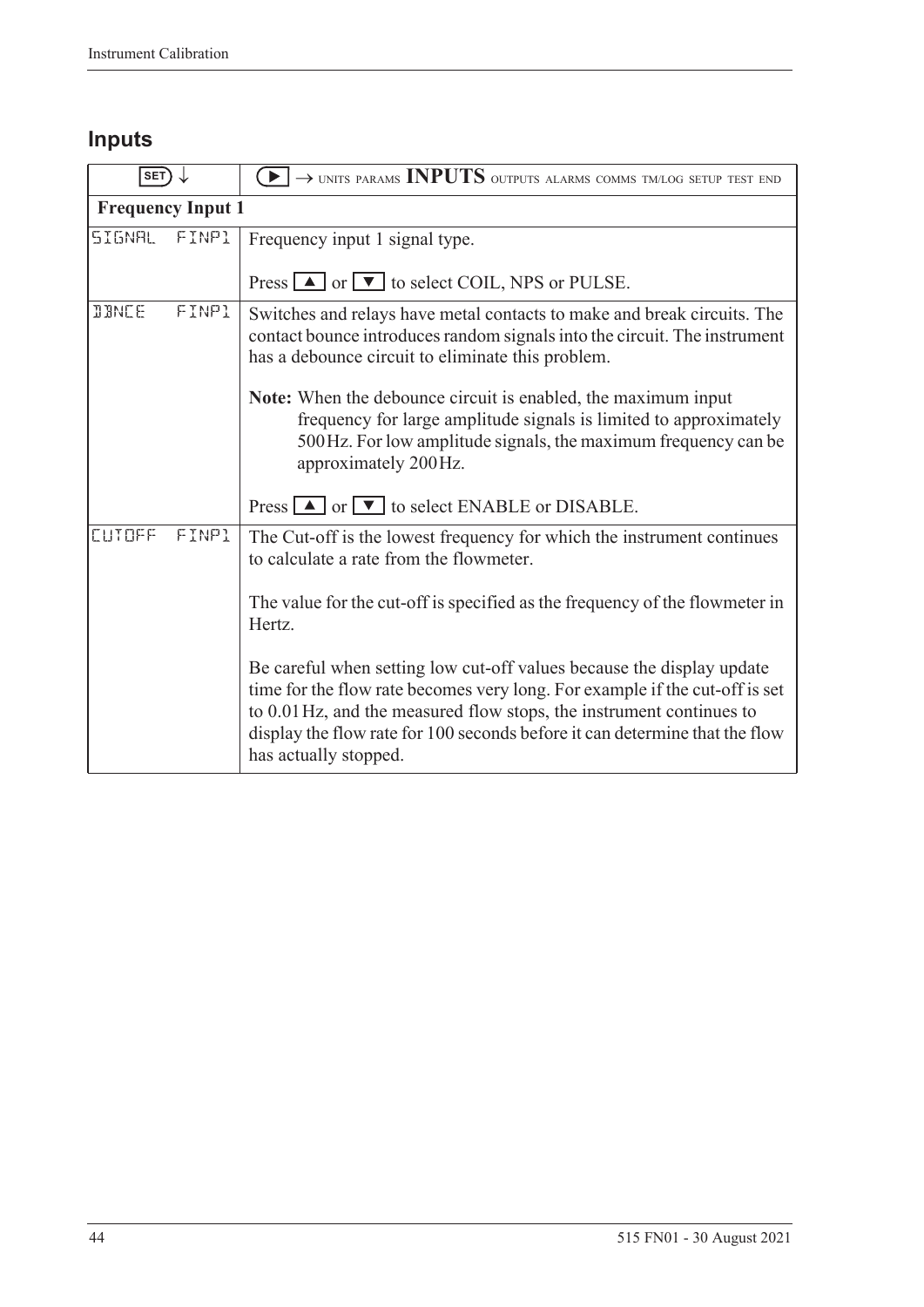| SET)        |       | $\leftarrow$ $\rightarrow$ units params INPUTS outputs alarms comms tm/log setup test end                                                                                                                                                                                                                                                                                                                             |                                                                                                                                |                                       |
|-------------|-------|-----------------------------------------------------------------------------------------------------------------------------------------------------------------------------------------------------------------------------------------------------------------------------------------------------------------------------------------------------------------------------------------------------------------------|--------------------------------------------------------------------------------------------------------------------------------|---------------------------------------|
| FILTER      | FINP1 | Input fluctuations caused by pulsating flow tend to create distortion in the<br>input readings of the rate. The instrument has a digital filter that averages<br>out these fluctuations.<br>As a guide to the degree of filtering to use, the following table shows the<br>response time (in seconds) to reach 90% and 99% of a step change in<br>input.<br>The value A is the filter constant that the user can set. |                                                                                                                                |                                       |
|             |       | Filter setting A                                                                                                                                                                                                                                                                                                                                                                                                      | Seconds to reach 90%<br>of full swing                                                                                          | Seconds to reach 99%<br>of full swing |
|             |       | $\overline{0}$                                                                                                                                                                                                                                                                                                                                                                                                        | $\boldsymbol{0}$                                                                                                               | $\boldsymbol{0}$                      |
|             |       | $\overline{2}$                                                                                                                                                                                                                                                                                                                                                                                                        | $\overline{2}$                                                                                                                 | $\overline{4}$                        |
|             |       | $\overline{4}$                                                                                                                                                                                                                                                                                                                                                                                                        | $\overline{4}$                                                                                                                 | $\overline{8}$                        |
|             |       | 6                                                                                                                                                                                                                                                                                                                                                                                                                     | $\overline{5}$                                                                                                                 | 10                                    |
|             |       | 10                                                                                                                                                                                                                                                                                                                                                                                                                    | $\overline{8}$                                                                                                                 | 15                                    |
|             |       | 15                                                                                                                                                                                                                                                                                                                                                                                                                    | $\overline{12}$                                                                                                                | 23                                    |
|             |       | 20                                                                                                                                                                                                                                                                                                                                                                                                                    | 14                                                                                                                             | 27                                    |
|             |       | $\overline{25}$                                                                                                                                                                                                                                                                                                                                                                                                       | $\overline{18}$                                                                                                                | 34                                    |
|             |       | $\overline{35}$                                                                                                                                                                                                                                                                                                                                                                                                       | $\overline{25}$                                                                                                                | 48                                    |
|             |       | 45                                                                                                                                                                                                                                                                                                                                                                                                                    | 32                                                                                                                             | 62                                    |
|             |       | $\overline{60}$                                                                                                                                                                                                                                                                                                                                                                                                       | $\overline{42}$                                                                                                                | 82                                    |
|             |       | $\overline{75}$                                                                                                                                                                                                                                                                                                                                                                                                       | $\overline{52}$                                                                                                                | 102                                   |
|             |       | 90                                                                                                                                                                                                                                                                                                                                                                                                                    | 62                                                                                                                             | 122                                   |
|             |       | 99                                                                                                                                                                                                                                                                                                                                                                                                                    | $\overline{68}$                                                                                                                | 134                                   |
|             |       | there is no filtering.                                                                                                                                                                                                                                                                                                                                                                                                | The input filter range is from 0 to 99. A setting of $0$ (zero) means that                                                     |                                       |
| <b>CORR</b> | FINP1 | If the input sensor has non-linear characteristics, select NON-LINEAR<br>to apply correction factors to the input signal.<br>Use $\Box$ or $\nabla$ to select LINEAR or NON-LINEAR.                                                                                                                                                                                                                                   |                                                                                                                                |                                       |
| KFACT1      | unit  | This parameter is available for viewing and editing only when the<br>correction type is set to Linear.                                                                                                                                                                                                                                                                                                                |                                                                                                                                |                                       |
|             |       |                                                                                                                                                                                                                                                                                                                                                                                                                       | The K-factor of the flowmeter is the number of pulses from the flowmeter<br>per unit of mass. The K-factor cannot be 0 (zero). |                                       |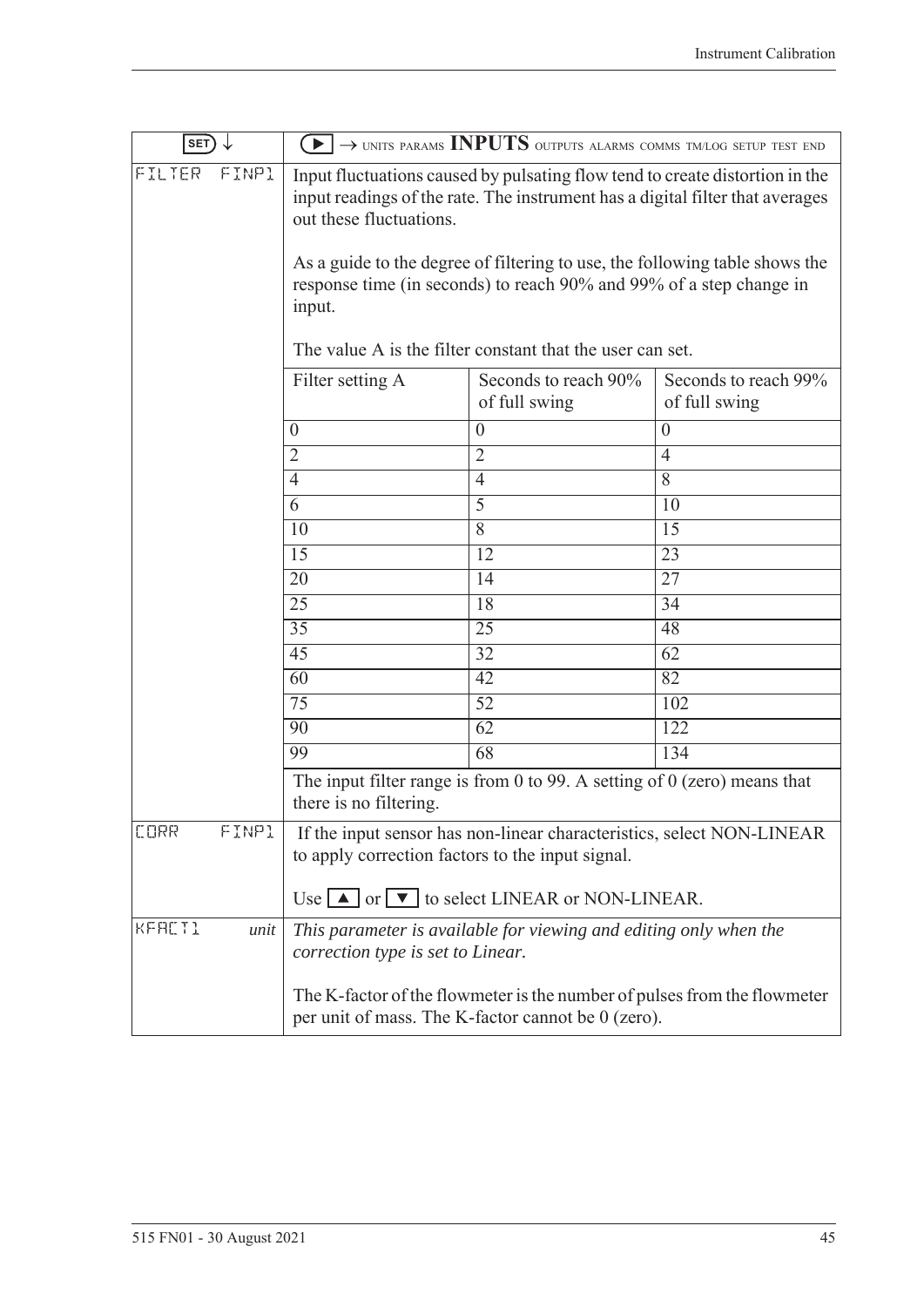| <b>SET</b>                                     | $\rightarrow$ units params INPUTS outputs alarms comms tm/log setup test end                                                                                                                                                                                                                       |
|------------------------------------------------|----------------------------------------------------------------------------------------------------------------------------------------------------------------------------------------------------------------------------------------------------------------------------------------------------|
| NO-PIS<br>FINP1                                | This parameter is available for viewing and editing only when the<br>correction type is set to Non-linear.                                                                                                                                                                                         |
|                                                | Enter the number of non-linearity correction points.                                                                                                                                                                                                                                               |
|                                                | Press $\boxed{\blacktriangle}$ or $\boxed{\blacktriangledown}$ to select a number between 1 and 10 for the number<br>of correction points.                                                                                                                                                         |
| FRED01<br>FINP1<br>to<br>$F$ RE $\mathbb{G}_n$ | This parameter is available for viewing and editing only when the<br>correction type is set to Non-linear.                                                                                                                                                                                         |
|                                                | Enter the frequency for this correction point.                                                                                                                                                                                                                                                     |
|                                                | The instrument uses linear interpolation between the correction points<br>except that the correction factor for FREQ01 is used from 0Hz up to<br>FREQ01. Similarly, the instrument maintains the correction factor for the<br>highest frequency setting up to the maximum input frequency.         |
|                                                | The following diagram shows the scaling factors at different frequencies<br>for a hypothetical flowmeter. The heavy black line represents the actual<br>scaling factor of the flowmeter. The light black line is the approximation<br>that the instrument uses.<br><b>Scaling</b><br><b>Factor</b> |
|                                                | <b>FACT02</b>                                                                                                                                                                                                                                                                                      |
|                                                | FACT03<br><b>FACT0</b><br><b>FACT05</b>                                                                                                                                                                                                                                                            |
|                                                | FACT04                                                                                                                                                                                                                                                                                             |
|                                                |                                                                                                                                                                                                                                                                                                    |
|                                                | <b>Frequency</b>                                                                                                                                                                                                                                                                                   |
|                                                | FREQ02<br>FREQ04<br>FREQ01<br>FREQ03<br>FREQ05                                                                                                                                                                                                                                                     |
|                                                | Enter the lowest correction factor frequency as FREQ01 and proceed up<br>to the highest frequency. You can hold the <b>DISPLAY</b> key to skip the<br>non-linear points and go to the next item.                                                                                                   |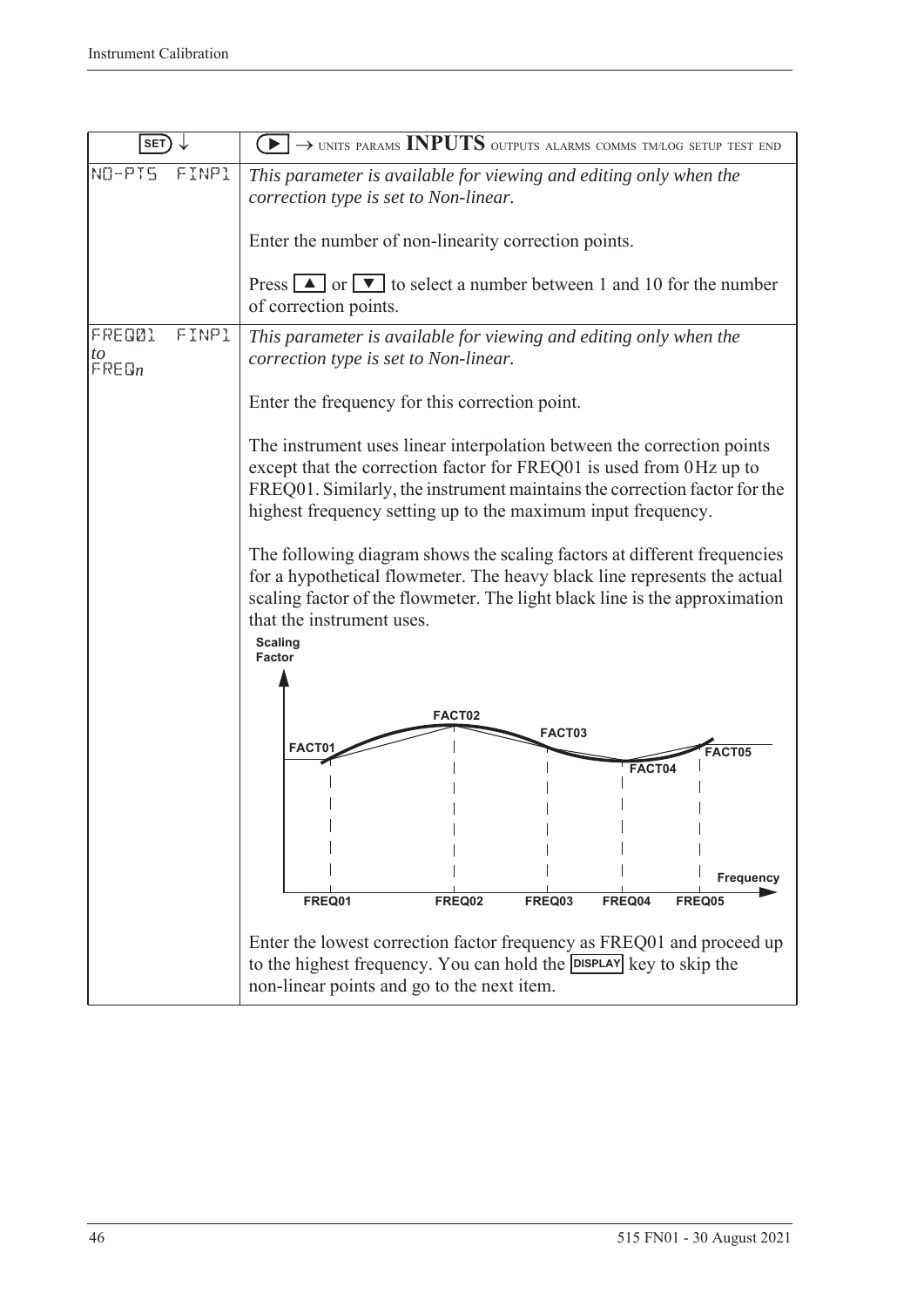| SET)                                 | $\rightarrow$ UNITS PARAMS INPUTS OUTPUTS ALARMS COMMS TM/LOG SETUP TEST END                                                                                                                                                                                         |
|--------------------------------------|----------------------------------------------------------------------------------------------------------------------------------------------------------------------------------------------------------------------------------------------------------------------|
| FACT01<br>FINP1<br>to<br>F H L T n   | This parameter is available for viewing and editing only when the<br>correction type is set to Non-linear.                                                                                                                                                           |
|                                      | Enter the scaling factor for this correction point in the same units of<br>measure as the single K-factor above.                                                                                                                                                     |
|                                      | The correction factor cannot be $0$ (zero).                                                                                                                                                                                                                          |
| <b>Analog Input 1</b>                |                                                                                                                                                                                                                                                                      |
| <b>INPUE</b><br>TEMP<br><b>AINP1</b> | For this application, Analog Input Channel 1 is assigned to Temperature.                                                                                                                                                                                             |
| <b>AINP1</b><br>TYPE                 | Select the type of analog input source.                                                                                                                                                                                                                              |
|                                      | Press $\Box$ or $\nabla$ to select 0-5V, 1-5V, 4-20mA, PT100, PT100-E,<br>PT500 or DEFAULT.                                                                                                                                                                          |
|                                      | Note: PT100-E allows for extended temperature range (-200 to 800 °C).                                                                                                                                                                                                |
| PT-DEF<br><b>AINP1</b>               | The Default Point is a fixed value that the instrument uses when the Input<br>Type is set to DEFAULT or Default Value On Exception has been<br>chosen. You can use the Default value instead of a sensor signal for<br>testing purposes, or if the sensor is faulty. |
|                                      | You can set the Default value during instrument commissioning so that it<br>is available immediately if you select the Default input type at a later<br>date.                                                                                                        |
|                                      | Enter the value in the engineering units of assigned variable.                                                                                                                                                                                                       |
| <b>AINP1</b><br>PT-MIN<br>PT-MRX     | The Minimum Point and Maximum Point parameters are only for 0-5V,<br>$1-5V$ and 4-20mA inputs.                                                                                                                                                                       |
|                                      | Enter the value of the measured parameter that corresponds to the<br>minimum input signal level. The minimum point is commonly referred to<br>as the base value.                                                                                                     |
|                                      | Enter the value of the measured parameter that corresponds to the<br>maximum input signal level. The maximum point is the same as the base<br>value (set at the minimum point) plus the span value.                                                                  |
|                                      | For example, if the source signal is $4mA$ for a temperature of $10^{\circ}$ C, enter<br>10 for the minimum point. If the source signal is 20 mA for a temperature<br>of $2000^{\circ}$ C, enter 2000 as the maximum point.                                          |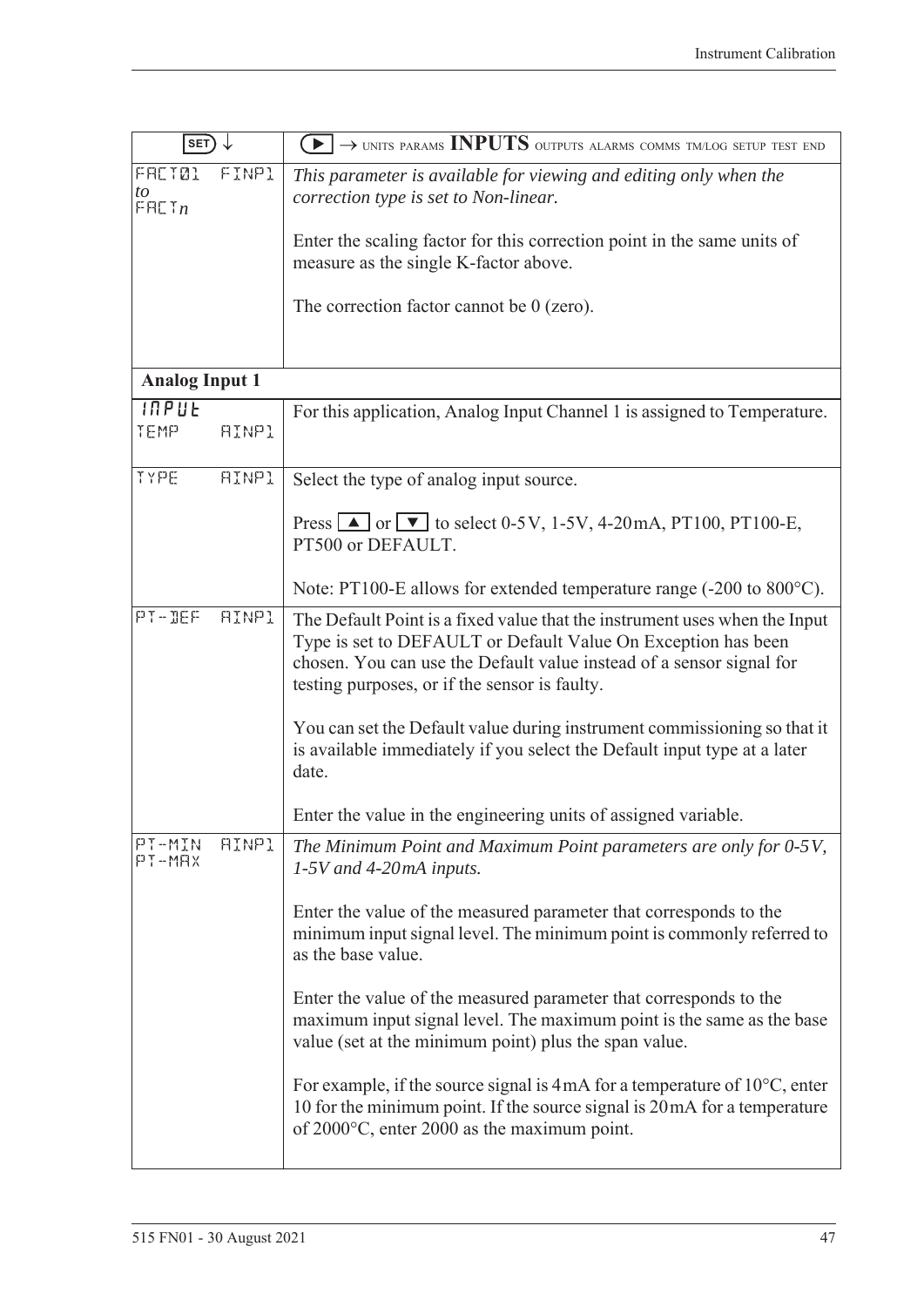| <b>SET</b>                  |                       | $\rightarrow$ UNITS PARAMS INPUTS OUTPUTS ALARMS COMMS TM/LOG SETUP TEST END                                                                                                                                                                                                                                                                    |  |
|-----------------------------|-----------------------|-------------------------------------------------------------------------------------------------------------------------------------------------------------------------------------------------------------------------------------------------------------------------------------------------------------------------------------------------|--|
|                             | <b>Analog Input 2</b> |                                                                                                                                                                                                                                                                                                                                                 |  |
| <b>INPUE</b><br><b>JENS</b> | <b>AINP2</b>          | For this application, Analog Input Channel 2 is assigned to Density.                                                                                                                                                                                                                                                                            |  |
| TYPE                        | <b>AINP2</b>          | Select the type of analog input source.                                                                                                                                                                                                                                                                                                         |  |
|                             |                       | Press $\Delta$ or $\nabla$ to select 0-5V, 1-5V, 4-20mA or DEFAULT.                                                                                                                                                                                                                                                                             |  |
| PT-DEF                      | <b>AINP2</b>          | The Default Point is a fixed value that the instrument uses when the Input<br>Type is set to DEFAULT or Default Value On Exception has been<br>chosen. You can use the Default value instead of a sensor signal for<br>testing purposes, or if the sensor is faulty.                                                                            |  |
|                             |                       | You can set the Default value during instrument commissioning so that it<br>is available immediately if you select the Default input type at a later<br>date.                                                                                                                                                                                   |  |
|                             |                       | Enter the value in the engineering units of assigned variable.                                                                                                                                                                                                                                                                                  |  |
| PT-MIN<br>PT-MAX            | <b>AINP2</b>          | The Minimum Point and Maximum Point parameters are only for 0-5V,<br>$1-5V$ and 4-20mA inputs.                                                                                                                                                                                                                                                  |  |
|                             |                       | Enter the value of the measured parameter that corresponds to the<br>minimum input signal level. The minimum point is commonly referred to<br>as the base value.                                                                                                                                                                                |  |
|                             |                       | Enter the value of the measured parameter that corresponds to the<br>maximum input signal level. The maximum point is the same as the base<br>value (set at the minimum point) plus the span value.                                                                                                                                             |  |
| EXCEPT                      | <b>JEFLT</b>          | If Default Value On Exception is enabled, the instrument will use the<br>default value for the analog input that raised the exception. This will<br>allow calculations to continue, however the exception message will<br>continue to be displayed until the error is rectified or the input type is set<br>to DEFAULT in calibration set mode. |  |
|                             |                       | Press $\Box$ or $\nabla$ to select ENABLE or DISABLE.                                                                                                                                                                                                                                                                                           |  |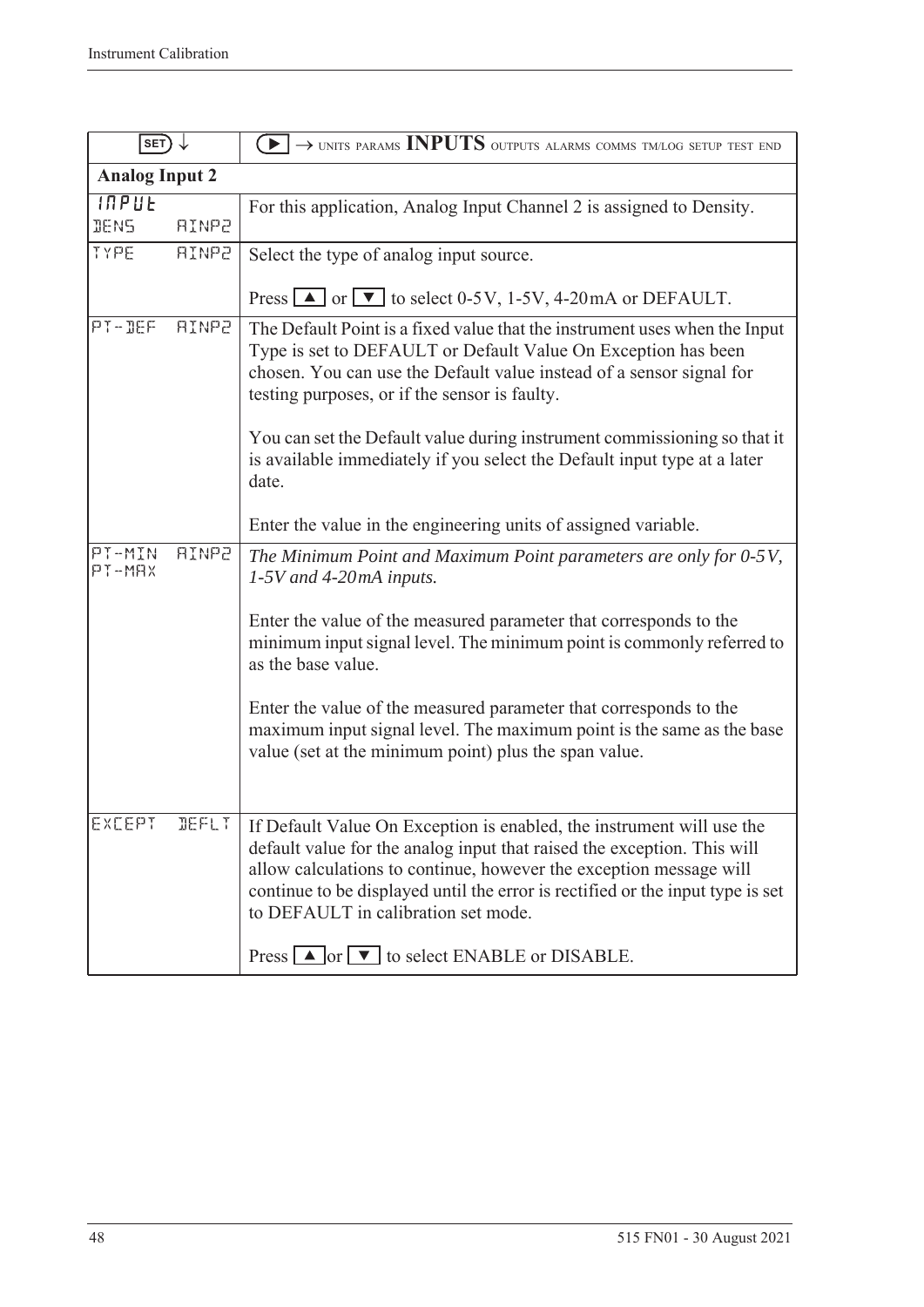# **Outputs**

| $ $ SET $)\downarrow$ |                | $\left(\blacktriangleright\right)\rightarrow$ units params inputs $\text{OUTPUTS}$ alarms comms tm/log setup test end                                                                                                                  |
|-----------------------|----------------|----------------------------------------------------------------------------------------------------------------------------------------------------------------------------------------------------------------------------------------|
| PULSE<br>or<br>4-20   | [[]]           | You can assign any of the "main menu" variables to an output. The nature<br>of the output depends on the assigned variable. Totals are output as pulses<br>and rates are output as 4-20mA passive signals.                             |
|                       |                | Press $\Delta$ or $\nabla$ to select the variable that is required as an output. The<br>top of the display shows the type of output signal that is assigned to the<br>variable.                                                        |
|                       |                | <b>CAUTION</b>                                                                                                                                                                                                                         |
|                       |                | Due to the dual-purpose nature of the outputs, take care not to<br>set the output as an open collector pulse type signal when<br>connected to a 4-20mA loop circuit.                                                                   |
| WIDTH                 | $\Box \Box Tn$ | The Output Pulse Width is available for viewing and editing only when<br>the assigned variable is a total (pulse output) type.                                                                                                         |
|                       |                | Pulse output is usually used to drive remote counters. Set the pulse width<br>(in milliseconds) as required by the remote counter.                                                                                                     |
|                       |                | Press $\blacksquare$ or $\blacksquare$ to set to: 10, 20, 50, 100, 200 or 500 ms.                                                                                                                                                      |
| PULSE                 | QUTn           | The Output Pulse Factor is available for viewing and editing only when<br>the assigned variable is a total (pulse output) type.                                                                                                        |
|                       |                | The Output Pulse Factor is the scaling factor for the retransmission of the<br>measured total quantity.                                                                                                                                |
|                       |                | For example, if "volume" is chosen as an output variable and engineering<br>unit is cubic metres, then a pulse factor of 1.000 generates one pulse for<br>$1 m3$ . Similarly, a pulse factor of 3.000 generates one pulse for $3 m3$ . |
|                       |                | For more information, see Output Pulse Factor on page 50.                                                                                                                                                                              |
|                       |                | The output pulse factor cannot be $0$ (zero).                                                                                                                                                                                          |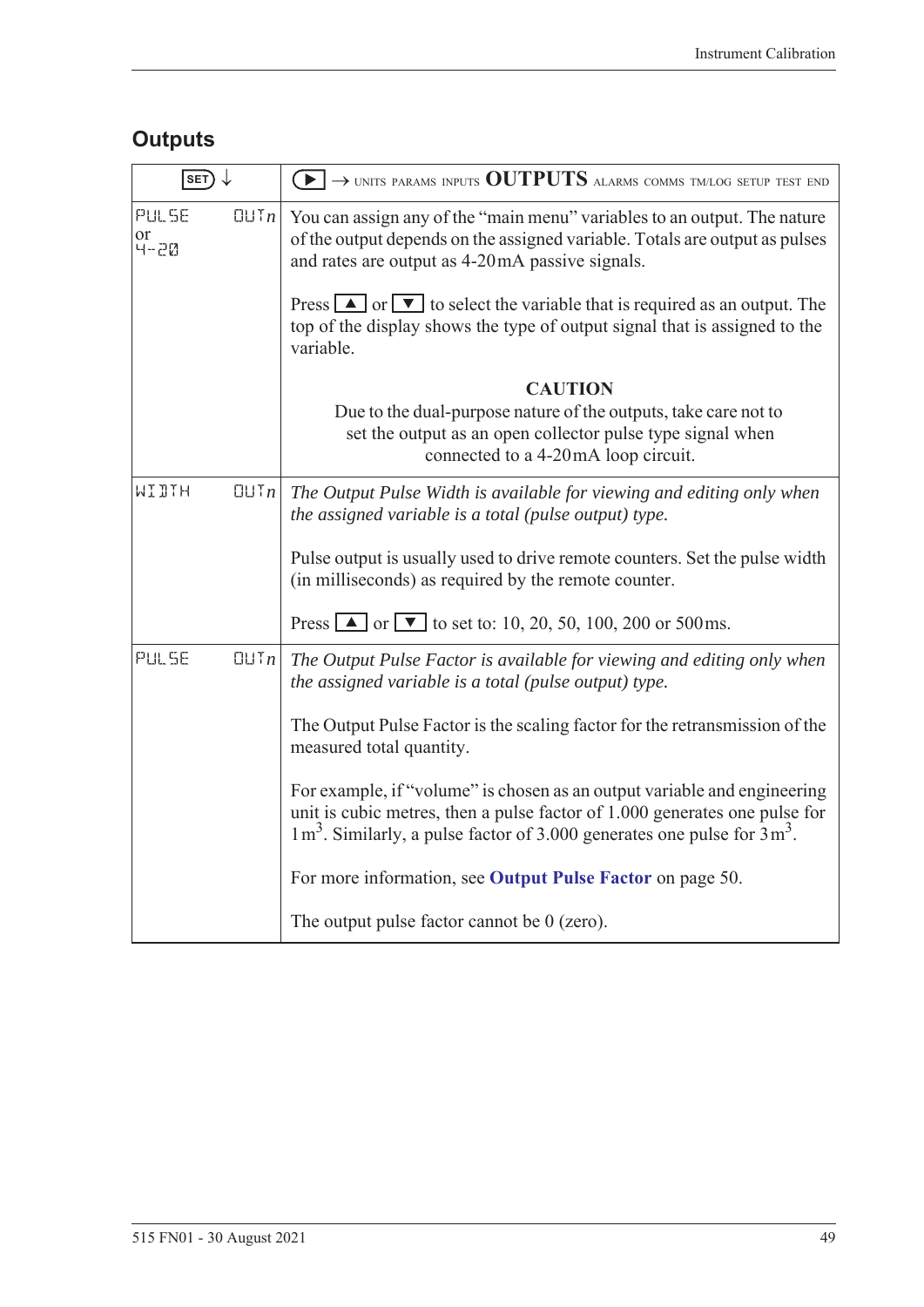| <b>SET</b>       |                                   | $\rightarrow$ units params inputs OUTPUTS alarms comms tm/log setup test end                                                                                                                                                                                                                                                                                                                    |
|------------------|-----------------------------------|-------------------------------------------------------------------------------------------------------------------------------------------------------------------------------------------------------------------------------------------------------------------------------------------------------------------------------------------------------------------------------------------------|
| PT-MIN<br>PT-MAX | $[[] \cup [n]$<br>$[[] \cup T_n]$ | The Output Minimum Point and Maximum Point are available for<br>viewing and editing only when the assigned variable is a rate (4-20mA<br>output) type.                                                                                                                                                                                                                                          |
|                  |                                   | The output minimum value corresponds to the 4mA point and the output<br>maximum value corresponds to the 20mA point.                                                                                                                                                                                                                                                                            |
|                  |                                   | Setting the output range differently from the input range enables the<br>instrument to amplify the input signal. You can drive a chart recorder that<br>"zooms in" on a specified range of values instead of displaying the full<br>operating range of the transducer.                                                                                                                          |
|                  |                                   | For example, if "volume flow" is chosen as an output variable and<br>engineering unit is cubic metres per minute, then setting the minimum<br>point to 30 and the maximum point to 100 would reflect the volumetric<br>flow rate range of 30 to $100 \text{m}^3/\text{min}$ . At rates above the maximum and<br>below the minimum points, the output remains at 20 mA and 4 mA<br>respectively. |

#### <span id="page-59-0"></span>**Output Pulse Factor**

Increasing the output pulse width reduces the maximum frequency at which a total variable can be retransmitted. Pulses will be missed if the output cannot "keep up" with the rate of total counts. You can use the output pulse factor to ensure that this maximum is not reached.

The maximum pulse output frequency is determined by:

 $\frac{1000}{(2 \times \text{pulse width in ms})} \text{Hz}$ 

The minimum pulse factor required is determined by:

max rate of total max rate of total<br>max pulse output frequency

For example: To calculate the required pulse factor to avoid losing counts in retransmission if a total counts at a maximum rate of 75 units/sec (Hz) and the required pulse width of a remote counter is at least 50ms:

The maximum pulse output frequency is:  $\frac{1000}{2 \times 50}$  = 10Hz The minimum pulse factor for that frequency is:  $\frac{75}{10}$  $\frac{75}{10}$  = 7.5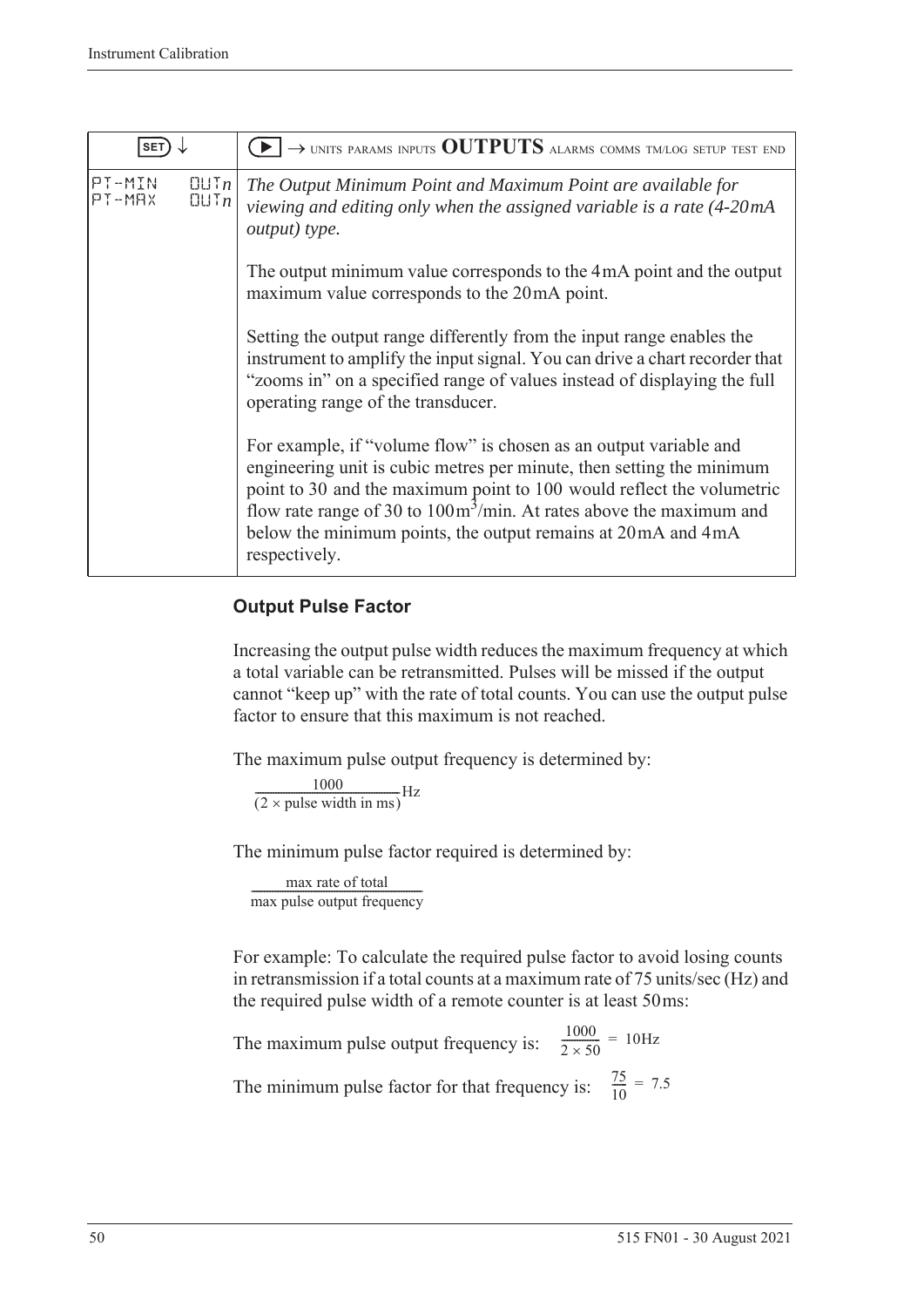## **Alarms**

The alarm relay(s) can be assigned to rate variables such as flowrate, or set as an equipment failure alarm.

The alarm switches "on" whenever an alarm condition exists. The alarm switches "off" when the alarm condition no longer exists. However, you may need to configure external alarm devices that require acknowledgement for cancelling an alarm.

#### **Equipment Failure Alarm**

Any alarm relay can be assigned as an equipment failure alarm. This alarm setting can have normally closed (open) contacts that open (close) when the instrument displays any error message as listed in **[Error Messages](#page-70-0)** on page [61.](#page-70-0)

| SET)  |       | $\rightarrow$ units params inputs outputs $ALARNING$ comms tm/log setup test end                                                                                                                                                                                                                                                                                                                                                                                                                                                                                                                                                            |
|-------|-------|---------------------------------------------------------------------------------------------------------------------------------------------------------------------------------------------------------------------------------------------------------------------------------------------------------------------------------------------------------------------------------------------------------------------------------------------------------------------------------------------------------------------------------------------------------------------------------------------------------------------------------------------|
| RELAY | HLRMn | Select a rate variable to assign to the alarm relay.<br>Note: If the alarm type is set to "equipment alarm", this relay assignment<br>setting is ignored.<br>Press $\boxed{\blacktriangle}$ or $\boxed{\blacktriangledown}$ to select the variable that is required as an alarm.                                                                                                                                                                                                                                                                                                                                                            |
| TYPE  | HLRMn | The options available for alarm types are as follows:<br>HI-NO — High Alarm, Normally Open contacts<br>$\bullet$<br>HI-NC — High Alarm, Normally Closed contacts<br>LO-NO — Low Alarm, Normally Open contacts<br>$\bullet$<br>LO-NC — Low Alarm, Normally Closed contacts<br>$\bullet$<br>BD-NO — Band Alarm, Normally Open contacts<br>$\bullet$<br>BD-NC — Band Alarm, Normally Closed contacts<br>$\bullet$<br>AL-NO — Equipment Alarm, Normally Open contacts<br>$\bullet$<br>AL-NC — Equipment Alarm, Normally Closed contacts<br>Press $\boxed{\blacktriangle}$ or $\boxed{\blacktriangledown}$ to select the type of alarm required. |
| POINT | HLRMn | The Alarm Setpoint is available for viewing and editing for any alarm<br>type except 'equipment alarms'.<br>The Alarm Setpoint is the value (in engineering units of assigned<br>variable) at which the alarm condition occurs and therefore the alarm is<br>on.<br>Each alarm is completely independent, e.g. a High alarm does NOT need<br>to have a higher setpoint than the a Low alarm.                                                                                                                                                                                                                                                |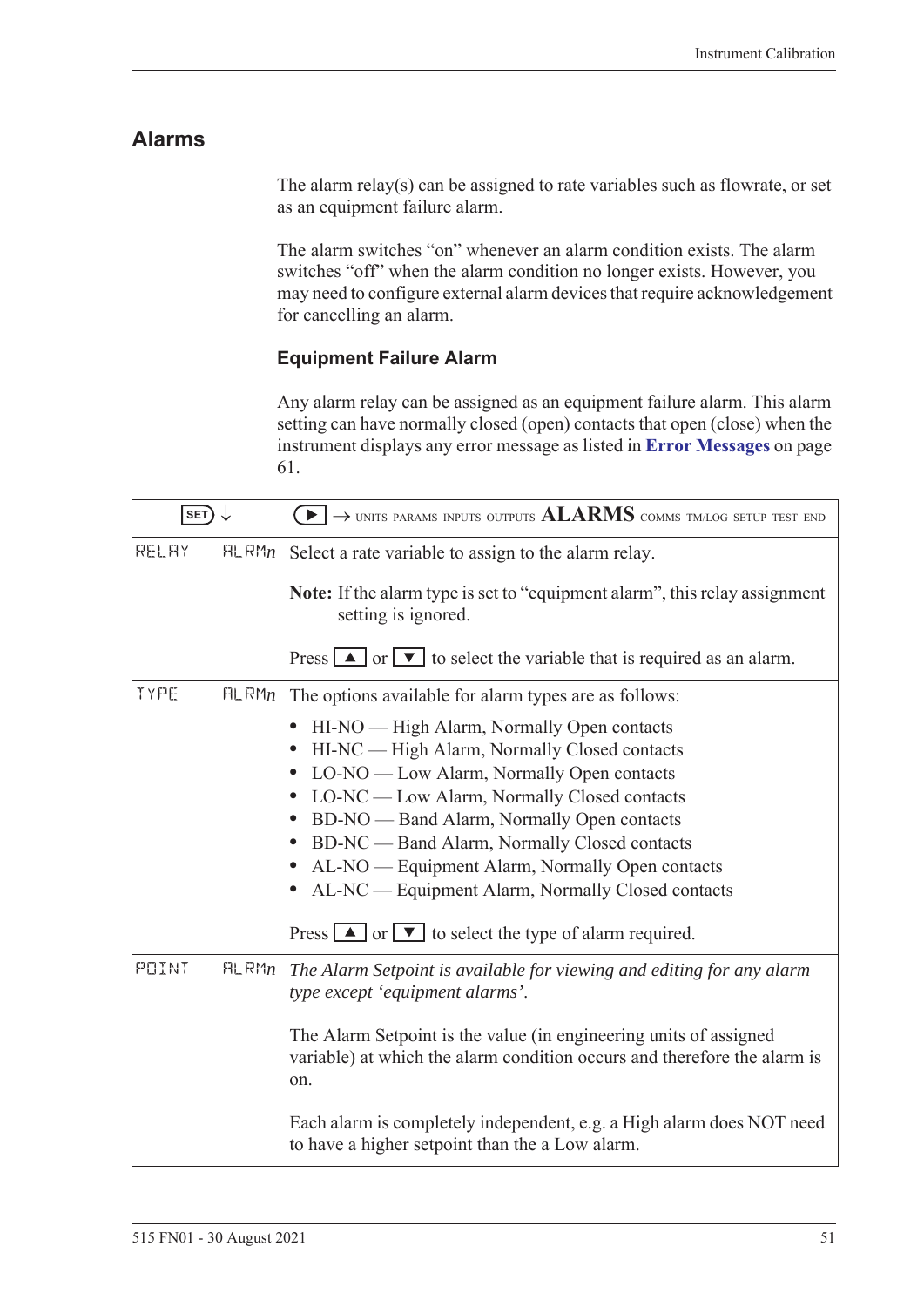| SET                  | $\rightarrow$ units params inputs outputs $ALARMS$ comms tm/log setup test end                                                                                                                                                                                                                                                                                                           |
|----------------------|------------------------------------------------------------------------------------------------------------------------------------------------------------------------------------------------------------------------------------------------------------------------------------------------------------------------------------------------------------------------------------------|
| <b>HY5T</b><br>FLRMn | The Alarm Hysteresis is available for viewing and editing for any alarm<br>type except 'equipment alarms'.                                                                                                                                                                                                                                                                               |
|                      | Alarm hysteresis loops occur when the alarm toggles continuously on and<br>off when the process variable is close to the setpoint.                                                                                                                                                                                                                                                       |
|                      | For a high alarm, the alarm activates when the value of the variable rises<br>above the alarm setpoint and deactivates when the value falls below the<br>alarm setpoint minus the amount of the hysteresis setting (if any).                                                                                                                                                             |
|                      | For a low alarm, the alarm activates when the value of the variable falls<br>below the alarm setpoint and deactivates when the value rises above the<br>alarm setpoint plus the amount of the hysteresis setting (if any).                                                                                                                                                               |
|                      | For a band alarm, the alarm activates whenever the value of the variable<br>is outside the setpoint plus or minus the amount of the hysteresis.                                                                                                                                                                                                                                          |
|                      | For example, with a high alarm setpoint of 200, and a hysteresis setting<br>of zero, a value oscillating between 197 and 202 will cause the alarm to<br>toggle on at 200 and toggle off below 200. However, if the hysteresis is<br>set to 5, the value of the variable must fall below 195 to cancel the alarm.<br>The alarm will reactivate only when the value again rises above 200. |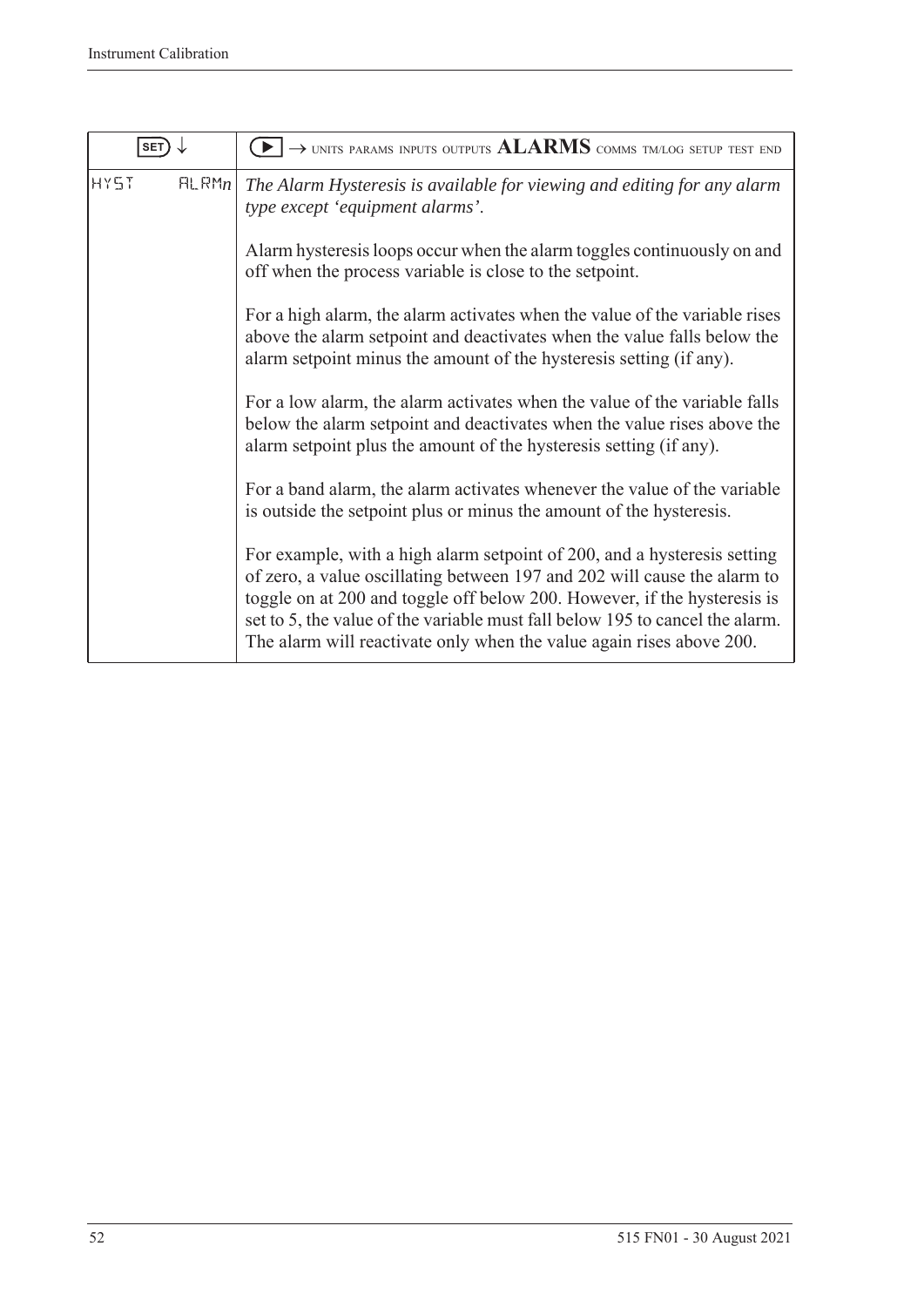## **Communications**

The instrument has the following communication ports:

- **• COM-1 RS-232 Port** A 9-pin female connector on the rear panel of the instrument.
- **• COM-2 RS-485 or Ethernet Port** (optional) Terminals or socket on the rear panel. Ethernet connection requires COM-2 setting to be: RTU (Modbus), 19200 Baud rate, even parity and 1 stop bit.
- **• COM-3 Port** A special communications port that is only applicable to some applications.

| SET)        |           | $\textcolor{blue}{\blacktriangleright} \rightarrow$ units params inputs outputs alarms $\textcolor{blue}{\mathbf{COMMS}}$ tmlog setup test end                                                                                                    |
|-------------|-----------|---------------------------------------------------------------------------------------------------------------------------------------------------------------------------------------------------------------------------------------------------|
| PROTOC      | $CDM - n$ | The Communications Protocols can be assigned to the communication<br>ports as follows (a protocol cannot be assigned to more than one port at<br>a time):                                                                                         |
|             |           | <b>ASCII</b><br>- Simple ASCII<br>- Modbus RTU<br><b>RTU</b>                                                                                                                                                                                      |
|             |           | - Printer Protocol<br><b>PRN</b>                                                                                                                                                                                                                  |
|             |           | <b>NONE</b><br>- If a port is not being used, set the protocol to NONE.                                                                                                                                                                           |
|             |           | Printer Protocol (PRN) is only available if the option with Real Time<br>Clock is installed.                                                                                                                                                      |
|             |           | For the selected port, press $\boxed{\blacktriangle}$ or $\boxed{\blacktriangledown}$ to select the desired protocol.                                                                                                                             |
| <b>BRUD</b> | $CDM - n$ | The Baud setting is the speed of the communication port in data bits per<br>second.                                                                                                                                                               |
|             |           | The baud rate of the instrument must match the baud rate of the<br>communication device that the instrument is connected to.                                                                                                                      |
|             |           | Use $\blacksquare$ or $\blacksquare$ to select 2400, 4800, 9600 or 19200 baud.                                                                                                                                                                    |
| PARITY      | $CDM - n$ | The Parity bit helps to detect data corruption that might occur during<br>transmission.                                                                                                                                                           |
|             |           | The parity bit setting of the instrument must match the parity bit setting<br>of the communication device that the instrument is connected to.                                                                                                    |
|             |           | Press $\Box$ or $\nabla$ to select EVEN, ODD, or NONE.                                                                                                                                                                                            |
| $5 - B115$  | $CDM - n$ | The Stop bit indicates the end of a transmission. Stop bits can be 1 or 2<br>bit periods in length. The stop bit setting of the instrument must match<br>the stop bit setting of the communication device that the instrument is<br>connected to. |
|             |           | Press $\boxed{\blacktriangle}$ or $\boxed{\blacktriangledown}$ to select 1 or 2 stop bits.                                                                                                                                                        |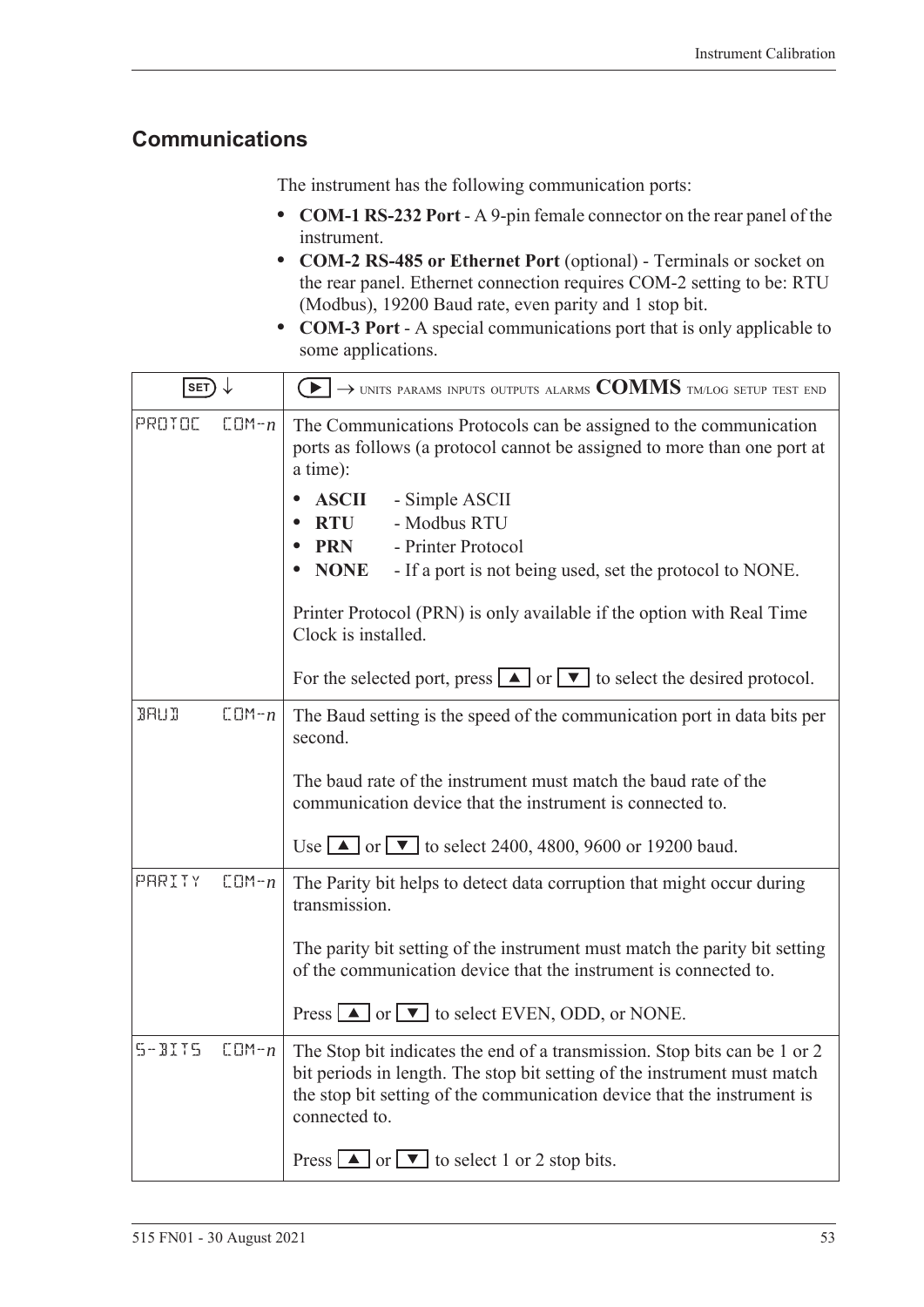| SET)         |             | $\rightarrow$ units params inputs outputs alarms $\text{COMMS}$ tm/log setup test end                                                                                                                |
|--------------|-------------|------------------------------------------------------------------------------------------------------------------------------------------------------------------------------------------------------|
| RTU          | <b>IRTR</b> | The Modbus RTU data format for the 2-register (4-byte) values can be<br>set as either floating point or long integer values.                                                                         |
|              |             | Use $\Box$ or $\nabla$ to select FLOAT or INTEGER.                                                                                                                                                   |
| RTU          | <b>ATTR</b> | The Modbus RTU protocol address must be in the range of 1 to 247.<br>When multiple instruments (slaves) are connected to one communication<br>device (master), each assigned address must be unique. |
|              |             | <b>Note:</b> The master device uses the RTU address $0$ (zero) for broadcasting<br>to all connected slave units.                                                                                     |
| <b>RSCII</b> | AIIR        | The ASCII protocol address identifies each communicating device.                                                                                                                                     |
|              |             | The address must be in the range of 1 to 255. When multiple instruments<br>(slaves) are connected to one computer (master), each assigned address<br>must be unique.                                 |
| FLASH        | PORT        | The Flash Driver Port assignment defines the communication port for<br>downloading software into the instrument.                                                                                     |
|              |             | The default setting of this assignment is the RS-232 port. The Ethernet<br>port, if fitted, can not be used as the Flash port.                                                                       |
|              |             | Press $\Box$ or $\nabla$ to select RS-232 (COM-1), RS-485 (COM-2) or<br>NONE.                                                                                                                        |

## **Time Settings and Data Logging**

#### **Instrument Clock**

**Note:** The real-time clock is part of the advanced option package.

The instrument has a real-time clock for recording logged events. The clock displays the time and the date. The date format can be set to European format (day/month/year) or American format (month/day/year). The time clock uses the 24-hour format.

The clock will continue to operate for up to 5 years (typically) on the internal battery if there is no power connected to the instrument. Therefore, after an interruption to the power supply, the instrument recommences normal operation although there will be no data recorded during the period without a power supply.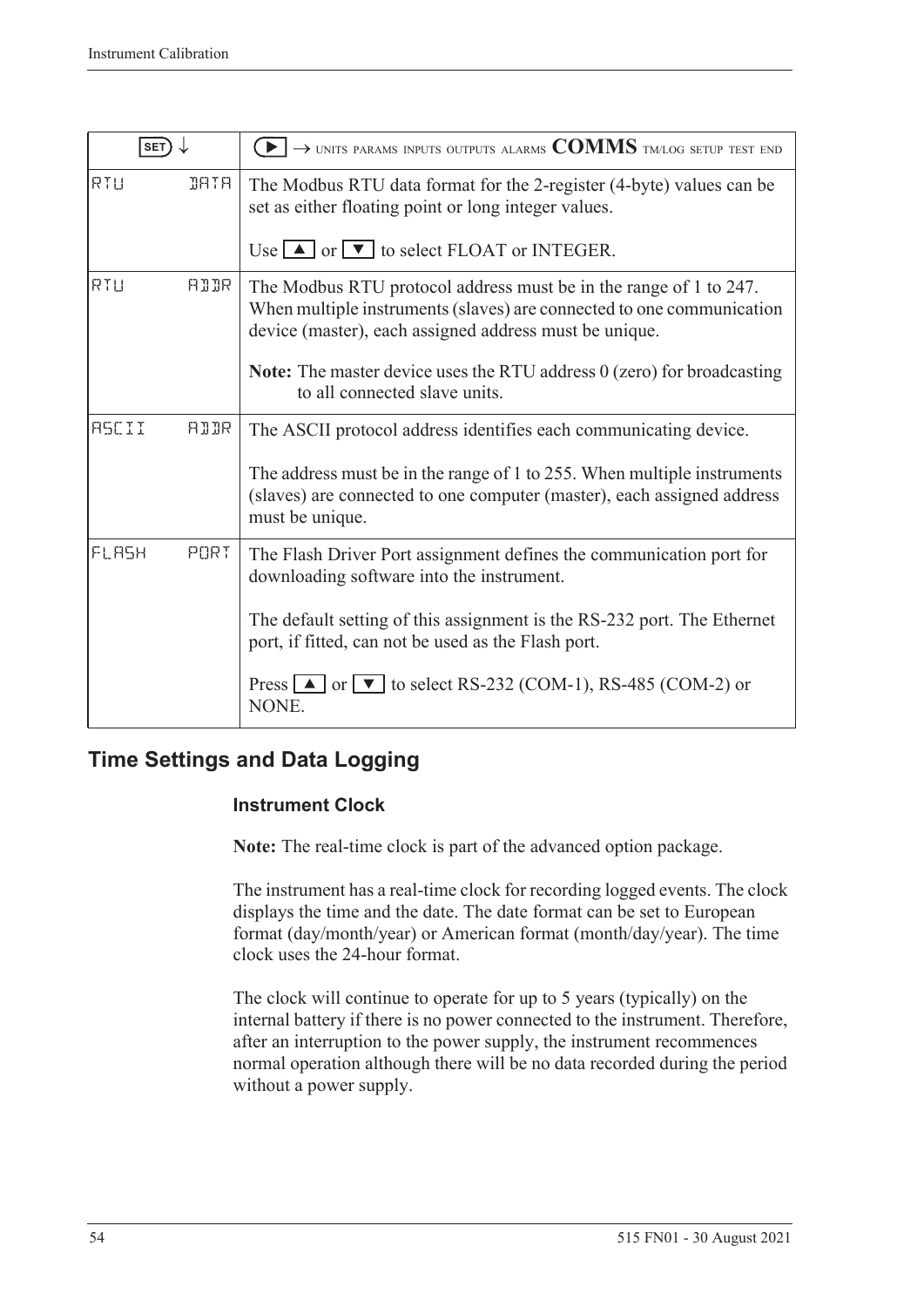**Note:** If there is an interruption to the power supply and the battery has failed, the instrument displays an error message when the power supply is restored. In this case, you should set the current time and date so that the instrument continues to log data at the correct times.

#### **Data Logging**

The instrument will log the main-menu variables if real-time clock option is installed. The logs are at fixed intervals of hours, days, weeks, months and years. The instrument can store a total of 1530 log entries which are distributed over the log intervals as follows:

- 800 hourly logs
- 400 daily logs
- **•** 200 weekly logs
- 100 monthly logs
- **•** 30 yearly logs

If the number of log entries exceeds the programmed number for a particular time interval, the oldest log entry is overwritten by the newest one for that time interval.

Also note that the totals are saved as accumulated totals.

The log parameters (below) also determine the number of records to be included in a report printout if the printing option is used.

| <b>SET</b>   |           | $\rightarrow$ units params inputs outputs alarms comms $TM/LOG$ setup test end                                                                                                          |
|--------------|-----------|-----------------------------------------------------------------------------------------------------------------------------------------------------------------------------------------|
| <b>IRTE</b>  | FORM      | Clock Date Format                                                                                                                                                                       |
|              |           | The European date format is: dd/mm/yyyy or (Day-Month).                                                                                                                                 |
|              |           | The American date format is: mm/dd/yyyy or (Month-Day).                                                                                                                                 |
|              |           | Press $\boxed{\blacktriangle}$ or $\boxed{\blacktriangledown}$ to select DAY-M or M-DAY                                                                                                 |
| <b>CLOCK</b> | YEAR      | The Clock Year defines the current year for the real-time clock.                                                                                                                        |
| <b>CLOCK</b> | $M - JHY$ | The Clock M-DAY setting defines the current month and date for the<br>real-time clock. This parameter is programmed in Month-Day format for<br>both European and American date formats. |
| <b>CLOCK</b> | H-MIN     | The Clock H-MIN setting is the current time in hours and minutes for the<br>real-time clock.                                                                                            |
| HOUR         | LOGS.     | Set the number of Hourly Logs to appear on the printed log report.                                                                                                                      |
|              |           | The hourly log entry occurs at 00 minutes each hour.                                                                                                                                    |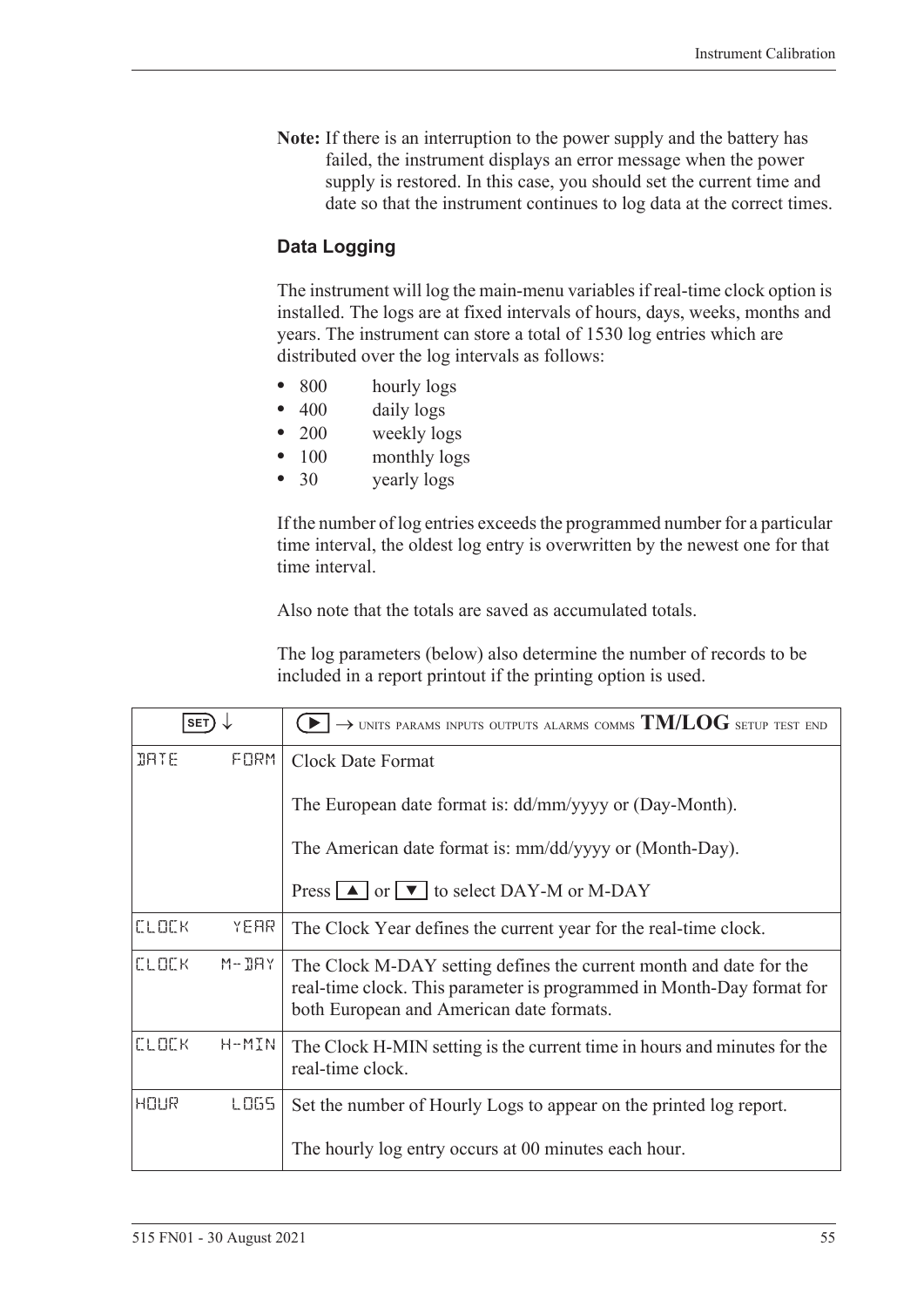| SET)        |             | $\rightarrow$ units params inputs outputs alarms comms $\mathrm{TM/LOG}$ setup test end                                                                                                                                                                                                                                 |
|-------------|-------------|-------------------------------------------------------------------------------------------------------------------------------------------------------------------------------------------------------------------------------------------------------------------------------------------------------------------------|
| <b>JAY</b>  | <b>LOGS</b> | Set the number of Daily Logs to appear on the printed log report.                                                                                                                                                                                                                                                       |
|             |             | The daily log entry occurs at 00 hours and 00 minutes each day.                                                                                                                                                                                                                                                         |
| <b>WEEK</b> | <b>LOGS</b> | Set the number of Weekly Logs to appear on the printed log report.                                                                                                                                                                                                                                                      |
|             |             | The weekly log entry occurs at 00 hours and 00 minutes each Monday.                                                                                                                                                                                                                                                     |
| MONTH       | LO65        | Set the number of Monthly Logs to appear on the printed log report.                                                                                                                                                                                                                                                     |
|             |             | The monthly log entry occurs at 00 hours and 00 minutes on the first day<br>of the month.                                                                                                                                                                                                                               |
| YEAR        | <b>LOGS</b> | Set the number of Yearly Logs to appear on the printed log report.                                                                                                                                                                                                                                                      |
|             |             | The yearly log entry occurs at 00 hours and 00 minutes on the first day of<br>the year.                                                                                                                                                                                                                                 |
| RESET       | <b>LOGS</b> | Reset the logged data. You may need to reset (clear) the logged data if<br>you change the time/log settings.                                                                                                                                                                                                            |
|             |             | Press $\Box$ or $\nabla$ to select YES, then press the <b>SET</b> ) key. The instrument<br>makes three beeps to confirm the reset command.                                                                                                                                                                              |
| REPORT      | TYPE        | The Printer Protocol Report Type determines the nature of the printout<br>from the REPORT PRINT - HOLD.SET prompt in the main menu. The<br>following report types available in this instrument are:                                                                                                                     |
|             |             | <b>REP-01</b><br><b>Hourly Logs Report</b><br>Daily Logs Report<br><b>REP-02</b><br><b>REP-03</b><br><b>Weekly Logs Report</b><br><b>REP-04</b><br>Monthly Logs Report<br><b>REP-05</b><br><b>Yearly Logs Report</b><br><b>REP-06</b><br>Previous Day's 24 Hour Report (0Hr - 23Hr, minimum<br>48 hourly logs required) |
|             |             | Press $\boxed{\blacktriangle}$ or $\boxed{\blacktriangledown}$ to select Report Type.                                                                                                                                                                                                                                   |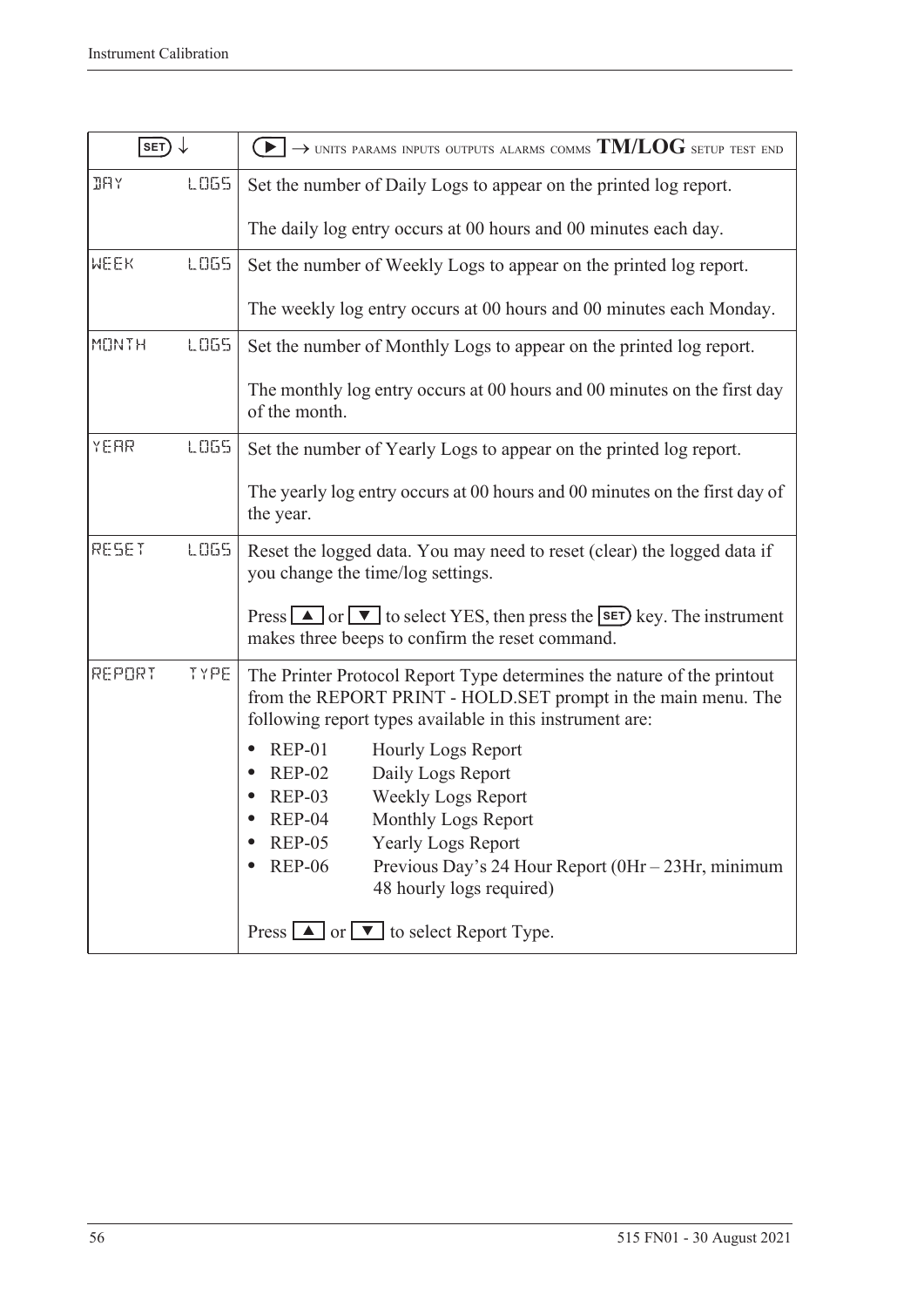| <b>SET</b> |                   | $\rightarrow$ units params inputs outputs alarms comms $\mathrm{TM/LOG}$ setup test end                                                                            |
|------------|-------------------|--------------------------------------------------------------------------------------------------------------------------------------------------------------------|
| PRN        | TYPE <sup>1</sup> | The Printer Protocol Printer Type allows the nature of the printer being<br>used to be specified. The following printer types available in this<br>instrument are: |
|            |                   | <b>PRN-01</b><br>Generic computer printer                                                                                                                          |
|            |                   | <b>PRN-02</b><br>Generic roll printer (prints first line first)                                                                                                    |
|            |                   | Slip printer TM295<br><b>PRN-03</b><br>$\bullet$                                                                                                                   |
|            |                   | <b>PRN-04</b><br>Label (roll) printer - Citizen CMP30L<br>٠                                                                                                        |
|            |                   | Press $\boxed{\blacktriangle}$ or $\boxed{\blacktriangledown}$ to select Printer Type.                                                                             |
| PRINT      | <b>REEUM</b>      | Select whether the accumulated totals are printed in addition to the non-<br>accumulated totals for printer protocol.                                              |

# <span id="page-66-0"></span>**General Setup Parameters**

| <b>SET</b>                   | $\rightarrow$ UNITS PARAMS INPUTS OUTPUTS ALARMS COMMS TM/LOG SETUP TEST END                                                                                 |
|------------------------------|--------------------------------------------------------------------------------------------------------------------------------------------------------------|
| DEFAULT TOTAL                | The instrument displays the default Total when the user presses the<br>TOTAL key.                                                                            |
|                              | If the display time out is enabled, the instrument displays the default Total<br>when there is no user action for the period of the display time out period. |
|                              | Press $\Box$ or $\Box$ to select the default total display.                                                                                                  |
| <b>SUPPLY</b><br><b>VOLT</b> | The instrument provides a power-limited supply for external transducers.                                                                                     |
|                              | Press $\boxed{\blacktriangle}$ or $\boxed{\blacktriangledown}$ to set the transducer supply voltage between 8 and 24<br>volts DC as required.                |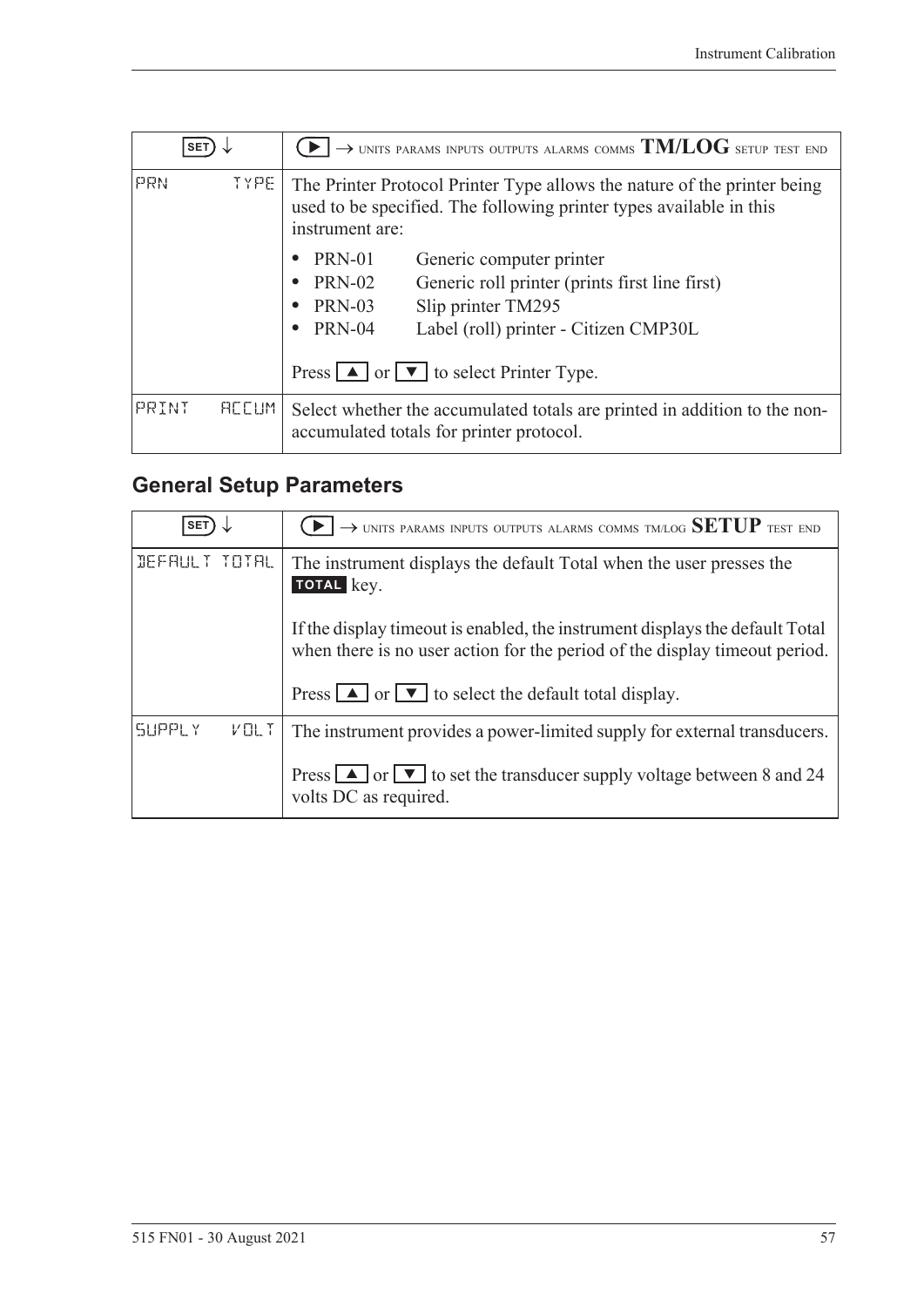| SET)                    | $\rightarrow$ units params inputs outputs alarms comms tmlog $\operatorname{SETUP}$ test end                                                                                         |
|-------------------------|--------------------------------------------------------------------------------------------------------------------------------------------------------------------------------------|
| $T - 11T$<br>MODE       | If the Display Timeout mode is enabled, and there is no user activity for<br>the defined timeout period, the display panel returns to the default<br>display.                        |
|                         | This function is useful for the following reasons:                                                                                                                                   |
|                         | to return the display to a preferred variable after the user has finished<br>$\bullet$<br>reading other information,                                                                 |
|                         | to cancel the calibration mode and return to the default display if the<br>user does not exit from the calibration mode for any reason.                                              |
|                         | Press $\Box$ or $\nabla$ to select the display timeout function as follows:                                                                                                          |
|                         | <b>DISABLE</b> - Timeout is completely disabled.<br>$\bullet$<br><b>EN DISP</b> - Timeout is enabled during Normal mode and Calibration<br>$\bullet$<br>View mode.                   |
|                         | <b>EN EDIT</b> - Timeout is enabled during Calibration Set mode.<br>$\bullet$<br><b>EN ALL</b> - Timeout is enabled for all modes.                                                   |
| $T - 11T$<br><b>SEC</b> | The Display Timeout period defines the delay for the Display Timeout<br>mode if it is enabled.                                                                                       |
|                         | The display timeout period can be from 5 to 99 seconds.                                                                                                                              |
| RESET<br>MODE           | The Totals Reset mode can be configured to reset the non-accumulated<br>totals to zero.                                                                                              |
|                         | Press $\boxed{\blacktriangle}$ or $\boxed{\blacktriangledown}$ to select the reset mode as follows:                                                                                  |
|                         | <b>NONE</b> - The user cannot reset the non-accumulated totals.<br><b>INSTANT</b> - When the user presses the <b>RESET</b> key, the instrument<br>resets all non-accumulated totals. |
|                         | <b>DELAYED</b> - When the user presses the <b>RESET</b> key and holds it for<br>two seconds, the instrument resets all non-accumulated totals.                                       |
| RESET<br><b>REEUM</b>   | The Reset Accumulated Totals function clears all of the accumulated<br>totals and the non-accumulated totals.                                                                        |
|                         | Press $\Box$ or $\nabla$ to select YES, then press the <b>SET</b> ) key. The instrument<br>makes three beeps to confirm the reset command.                                           |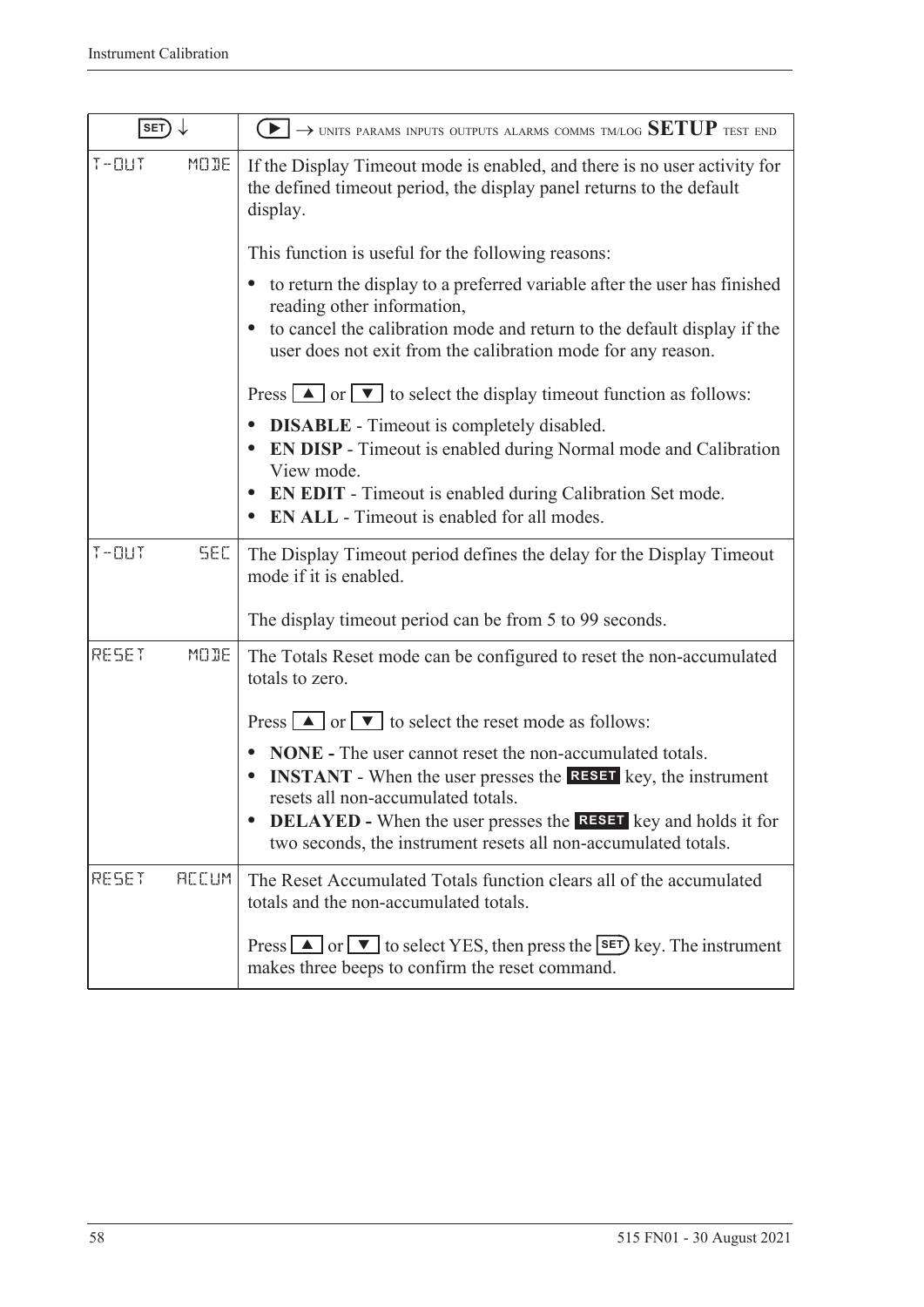| <b>SET</b>   |      | $\rightarrow$ units params inputs outputs alarms comms tm/log SETUP test end                                                                                                                                                                                                                                                                                                                       |
|--------------|------|----------------------------------------------------------------------------------------------------------------------------------------------------------------------------------------------------------------------------------------------------------------------------------------------------------------------------------------------------------------------------------------------------|
| <b>IISPL</b> | TRG5 | The Display Tags option determines whether the instrument displays the<br>default display tags or the user-defined tags. The display tag setting also<br>defines whether the instrument displays the default error and warning<br>messages, or the user-defined messages.<br><b>Note:</b> The user-defined tags can be entered into the instrument only by<br>the manufacturer or the distributor. |
|              |      | Press $\Box$ or $\nabla$ to select the Display Tags option as follows:<br><b>DEFAULT</b> - the instrument displays the default (English) tags<br><b>USER</b> - the instrument displays the user-defined tags.                                                                                                                                                                                      |
| BACK-L T-OUT |      | If the backlight timeout is enabled, and there is no user activity (any keys<br>pressed) for a period of 10 seconds, the display backlight switches off to<br>save power. The backlight switches on when a key is pressed. Select the<br>backlight timeout mode as required.<br>Press $\Box$ or $\nabla$ to select ENABLE or DISABLE.                                                              |
| RATES        | ηp   | This parameter sets the maximum number of decimal places for<br>displaying or printing main menu rates.                                                                                                                                                                                                                                                                                            |
| TOTALS       | ηp   | This parameter sets the maximum number of decimal places for<br>displaying or printing main menu totals.                                                                                                                                                                                                                                                                                           |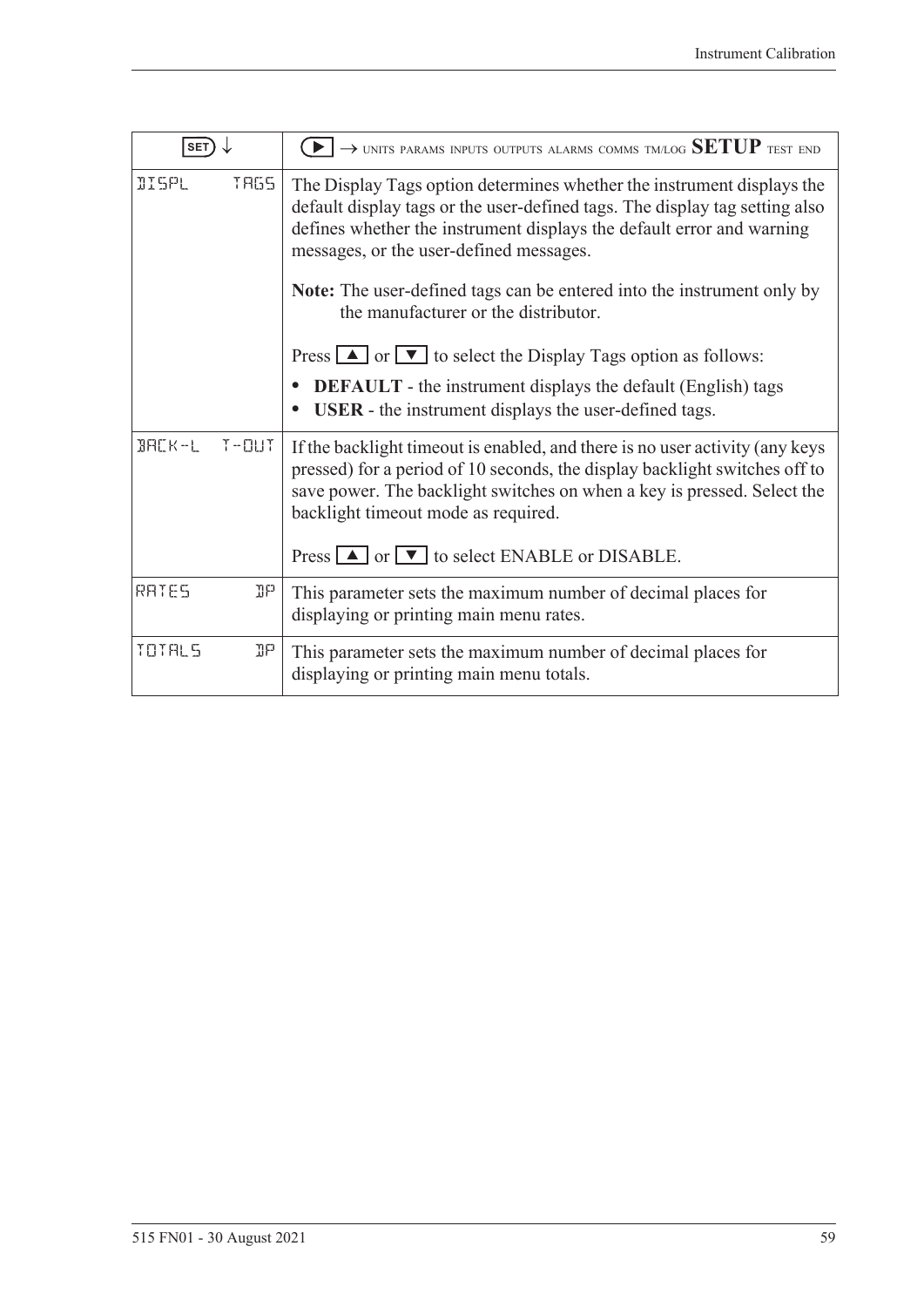# **Test Menu**

The Test menu enables you to view the inputs and outputs to and from the instrument.

In Calibration Set mode, (by entering the system password) you can control the outputs and the alarms as described in the table below.

| SET)                     |                | $\rightarrow$ units params inputs outputs alarms comms tm/log setup $\mathrm{TEST}$ end                                                                                                                                                                                                   |
|--------------------------|----------------|-------------------------------------------------------------------------------------------------------------------------------------------------------------------------------------------------------------------------------------------------------------------------------------------|
| FINPn                    | H <sub>z</sub> | The frequency of the input to $FINPn$ is displayed in Hertz.                                                                                                                                                                                                                              |
| $\text{HIMP}_n$          | units          | The units are displayed according to the calibration setup for the analog<br>input. If unused or set to Default the input is 4-20mA and displayed in<br>mA.                                                                                                                               |
| $L$ INP $n$              | <b>STRTE</b>   | You can view the state of the logic inputs. If the input is an open contact<br>or inactive it will display HI. If the input is a closed contact or active it<br>will display LO.                                                                                                          |
| QUTn                     | <b>STRTE</b>   | You can control the state of the outputs. Press the $\Box$ or $\nabla$ keys to set<br>the output state as follows:                                                                                                                                                                        |
|                          |                | <b>PROCESS</b> - the output depends on the current values of the inputs<br>and the calculations that the instrument performs.                                                                                                                                                             |
|                          |                | For a pulse output, such as a total, the output produces a pulse train as<br>follows:                                                                                                                                                                                                     |
|                          |                | ON - a pulse train with a pulse width as set in the Outputs menu.<br>OFF - no output.                                                                                                                                                                                                     |
|                          |                | For a 4-20 mA output, such as a rate, the output is as follows:                                                                                                                                                                                                                           |
|                          |                | $HI - the output is set to 20mA.$                                                                                                                                                                                                                                                         |
|                          |                | $LO$ - the output is set to 4mA.<br>$\bullet$                                                                                                                                                                                                                                             |
| HLRMn<br>or<br>$REL - n$ | <b>STATE</b>   | You can control the state of the relays (alarms). Press the $\Box$ or $\nabla$<br>keys to set the selected relay as follows:                                                                                                                                                              |
|                          |                | <b>PROCESS</b> - the relay operates according to the current values of the<br>٠<br>inputs and the relay settings as programmed.<br><b>OPEN</b> - the relay output contacts are set to "open".<br>$\bullet$<br><b>CLOSED</b> - the relay output contacts are set to "closed".<br>$\bullet$ |
| <b>SUPPLY</b>            | V              | You can display the actual DC output supply voltage, which may help<br>with troubleshooting.                                                                                                                                                                                              |
|                          |                | If the actual supply voltage is lower than the preset value (refer to<br>General Setup Parameters on page 57) it may indicate that the output is<br>overloaded.                                                                                                                           |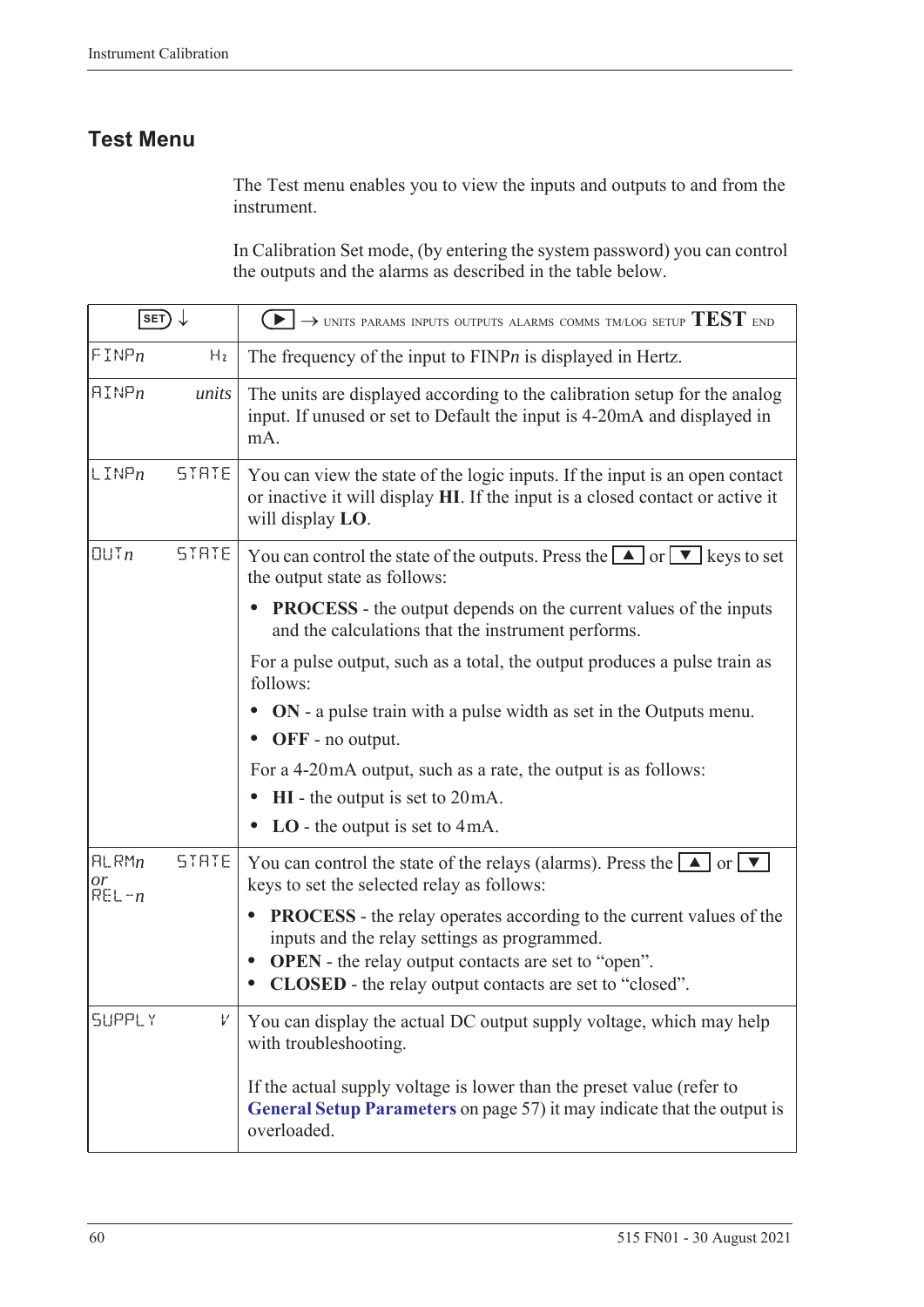# **System Messages**

The instrument displays messages for defined events and fault conditions.

The manufacturer or distributor can enter user-defined text for the messages. This user-defined text is displayed, instead of the default (English) messages, when the Display Tags option in the Setup menu is set to USER.

## <span id="page-70-0"></span>**Error Messages**

#### **Failure of Analog Input Sensor**

If there is a failure of an analog input sensor for a process parameter such as temperature or pressure etc, the instrument sets the value of that parameter to 0 and displays the relevant error message. The input sensor and connections need to be inspected and may require replacement.

The instrument also sets the results of calculations that depend on the failed input(s) to 0. For example, if the temperature sensor fails, the instrument displays a temperature reading of 0 and the calculated energy flow as 0.

#### **Default Value on Exception**

If Default Value On Exception has been enabled in the INPUTS section of calibration, the default value will automatically be used so that all calculations can continue. The error message will still continue to scroll across the display until the fault is corrected at which point the calculations will revert to using the live input.

#### **Override Error Condition**

While a fault is being rectified on an analog input for a process parameter, an operator with calibration access can set the Analog Input Signal Type to DEFAULT and the Analog Input Default Point to a typical process value. If there are no other faults, the instrument continues to operate by using the default value.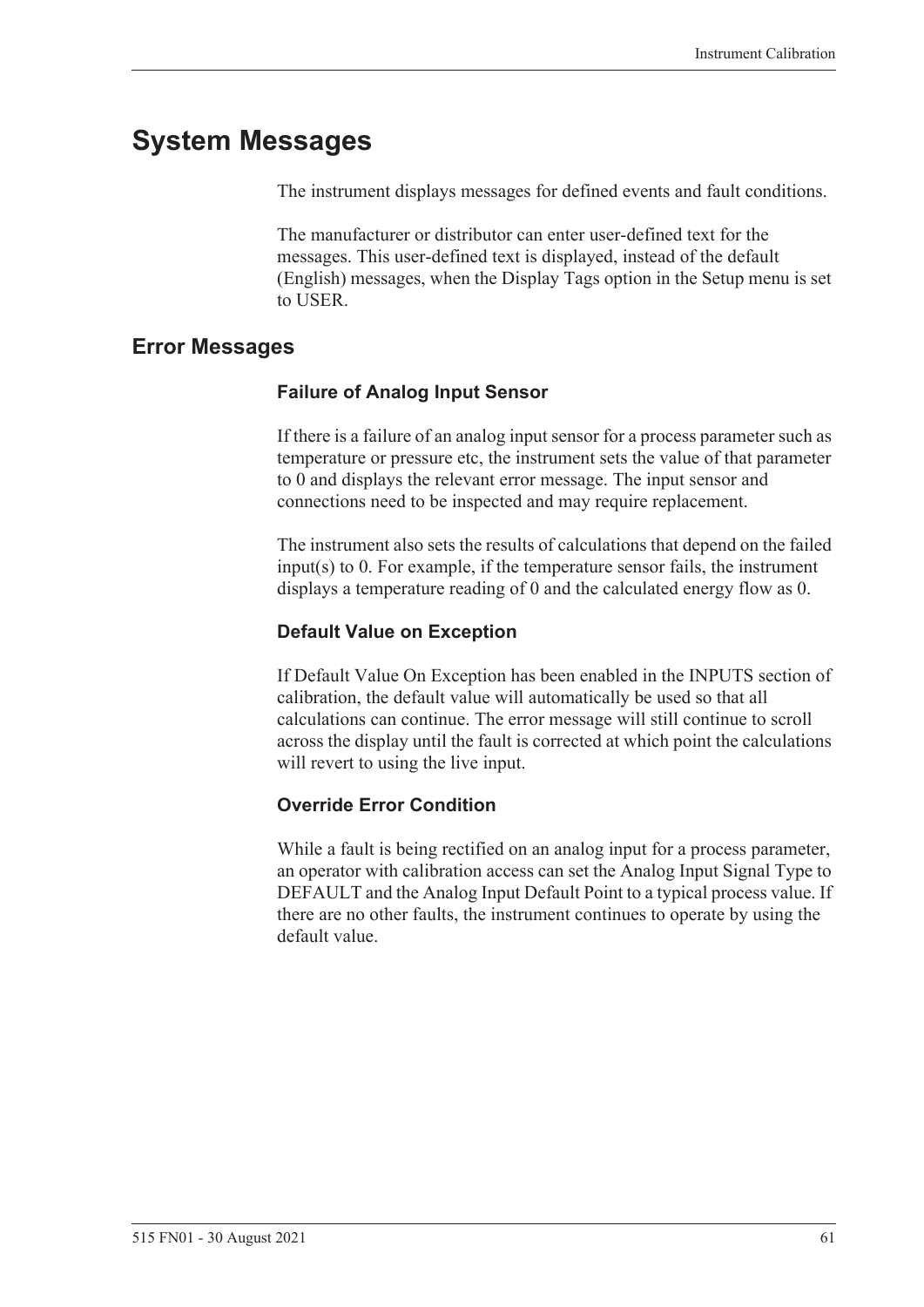| <b>Error</b><br><b>Messages</b>      | <b>Status</b><br>Code | <b>Description</b>                                                                                                                                                                                                                                                                                                                                                                          |
|--------------------------------------|-----------------------|---------------------------------------------------------------------------------------------------------------------------------------------------------------------------------------------------------------------------------------------------------------------------------------------------------------------------------------------------------------------------------------------|
| CPU Card<br>Failure                  | 20                    | There are failed components on the CPU card and technical support<br>is required.                                                                                                                                                                                                                                                                                                           |
| Power Supply<br>is Low               | 21                    | The input and/or output power supply voltage is too low, ensure<br>that:<br>(a) input power supply voltage is within the specified range<br>(b) output power supply is not overloaded.                                                                                                                                                                                                      |
| New/Failed<br>Battery - Set<br>Time  | 22                    | The real-time clock has lost the correct time because the battery has<br>failed, or there is a new battery. Set the current time and date (in the<br>TM/LOG menu) to clear the error message and to continue data<br>logging at the correct times.<br>Note: The instrument can continue operating with a failed battery,<br>but the correct time will be lost if there are interruptions to |
|                                      |                       | the power supply.                                                                                                                                                                                                                                                                                                                                                                           |
| Temperature<br><b>Sensor Failure</b> | 01                    | The temperature sensor (analog input 1) has failed. To deactivate<br>the error, the Analog Input Signal Type can be set to DEFAULT to<br>use a programmed default value instead of the sensor signal.                                                                                                                                                                                       |
| Density Sensor<br>Failure            | 02                    | The density sensor (analog input 2) has failed. To deactivate the<br>error, the Analog Input Signal Type can be set to DEFAULT to use<br>a programmed default value instead of the sensor signal.                                                                                                                                                                                           |
| Invalid<br>Reference<br>Parameter    | 06                    | The reference parameter is outside of the allowed range. The<br>reference density and temperature (specified in the Parameters<br>menu) should be programmed within the defined calculation limits<br>for the chosen fluid.                                                                                                                                                                 |
| Temperature is<br>Out of Limit       | 11                    | The fluid temperature is outside the allowed limit. The temperature<br>should be within the ASTM D1250-04 requirements.                                                                                                                                                                                                                                                                     |
| Density is Out<br>of Range           | 10                    | The fluid density is outside the allowed water cut calculation range.                                                                                                                                                                                                                                                                                                                       |

The system displays error messages as described in the following table: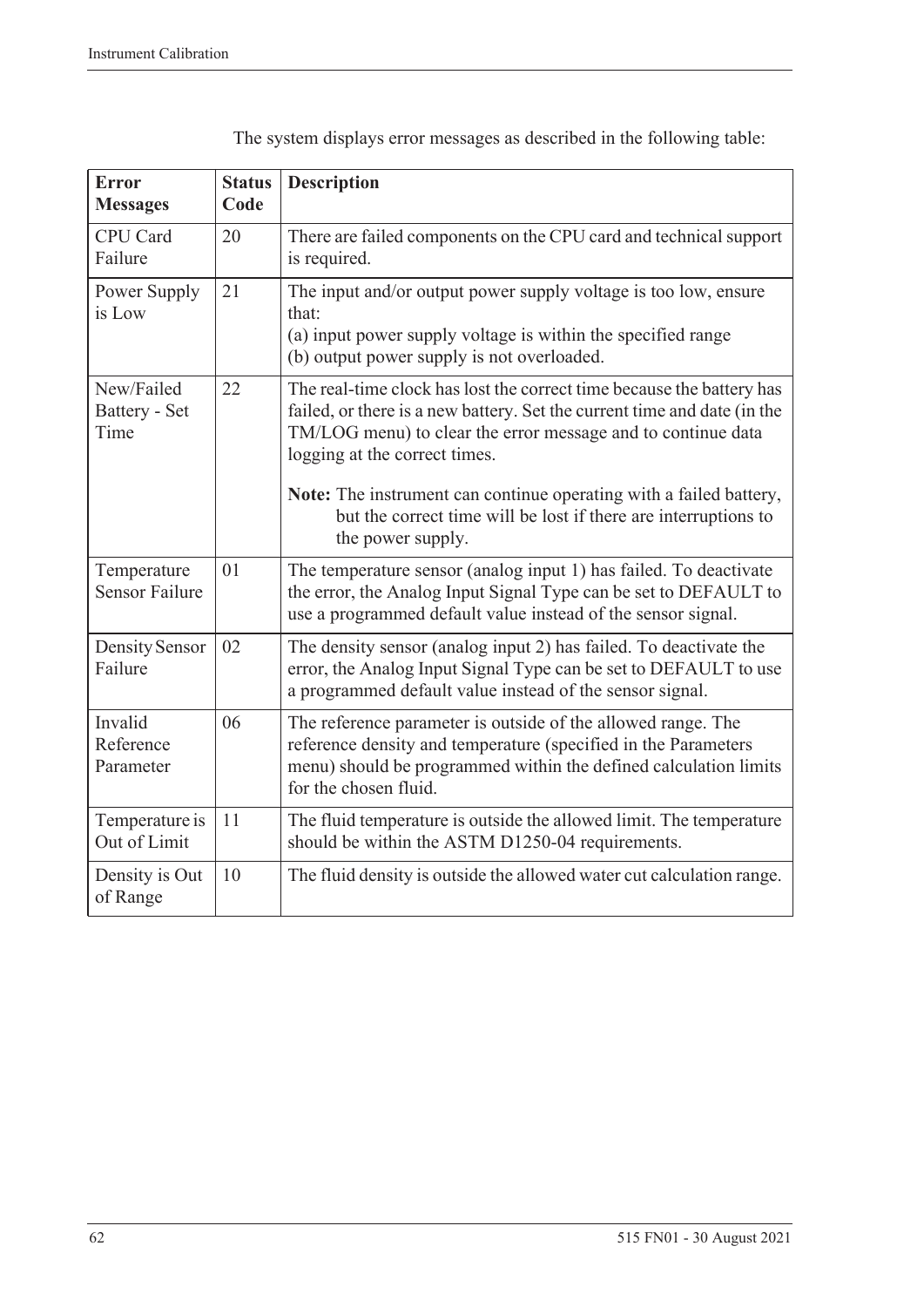# <span id="page-72-0"></span>**Warning Messages**

| <b>Warning Messages</b>           | <b>Description</b>                                                                                                                                                         |
|-----------------------------------|----------------------------------------------------------------------------------------------------------------------------------------------------------------------------|
| Value Has Been Set to<br>Default  | You have entered an invalid value for a parameter. Therefore, the<br>instrument has set the default value.                                                                 |
| Over Total Limit -<br>Maximum Set | You have exceeded the maximum number of logging entries for the<br>combined time bases. The instrument has set the current log setting to<br>the remaining maximum number. |
| Already Assigned to<br>Other Port | You have tried to assign a particular protocol type to more than one<br>serial communication port. The instrument has set the protocol to<br>NONE.                         |

The system displays warning messages as described in the following table: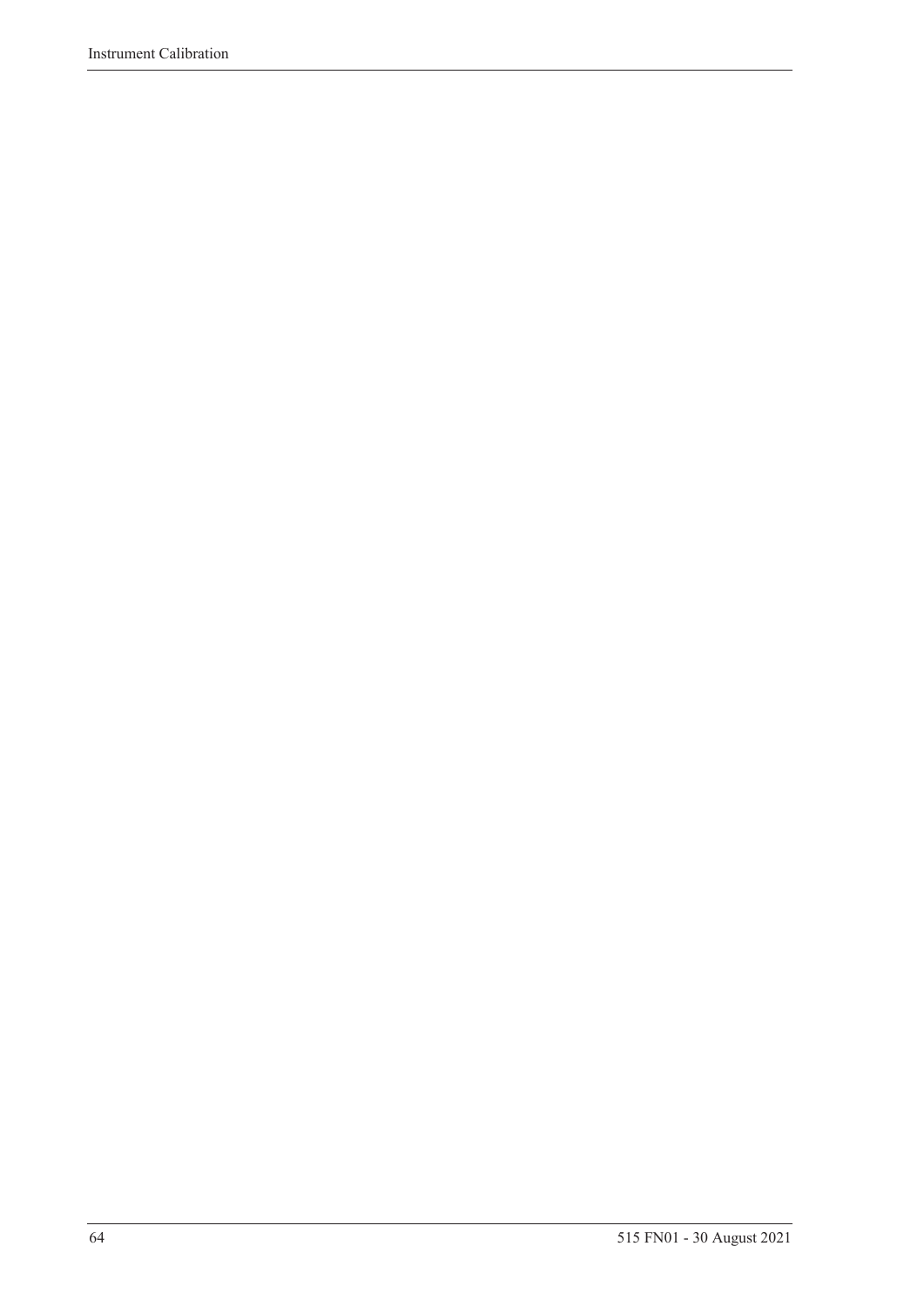# **Chapter 6 Communications**

# **Overview**

<span id="page-74-2"></span>This chapter describes the communications between the instrument and another communicating device such as a computer or a printer. You should have relevant information about the devices to which the instrument will be connected. Some connection examples are included in this manual, however, the operation and connection of other devices is outside the scope of this manual.

## **Hardware Interconnection**

<span id="page-74-3"></span>The instrument has two communication ports:

- **•** COM-1 RS-232 port on the rear panel (DB9 female connector)
- **•** COM-2 RS-485 port on the rear panel (optional) or Ethernet (optional)

The appropriate interface and protocols are selected during calibration.

#### <span id="page-74-1"></span>**COM-1 RS-232 Port**

The COM-1 RS-232 port provides communication between the instrument and one other device such as a host computer or a printer.

**Note:** A printer must have a serial port to be able to be directly connected to the flow computer. It is not possible to communicate directly with a printer via a parallel port.

Computers use either a DB9 or a DB25 connector, and the connections to each type are shown in [Figure 20.](#page-74-0)



<span id="page-74-0"></span>*Figure 20 RS-232 Cable Connections to a Computer*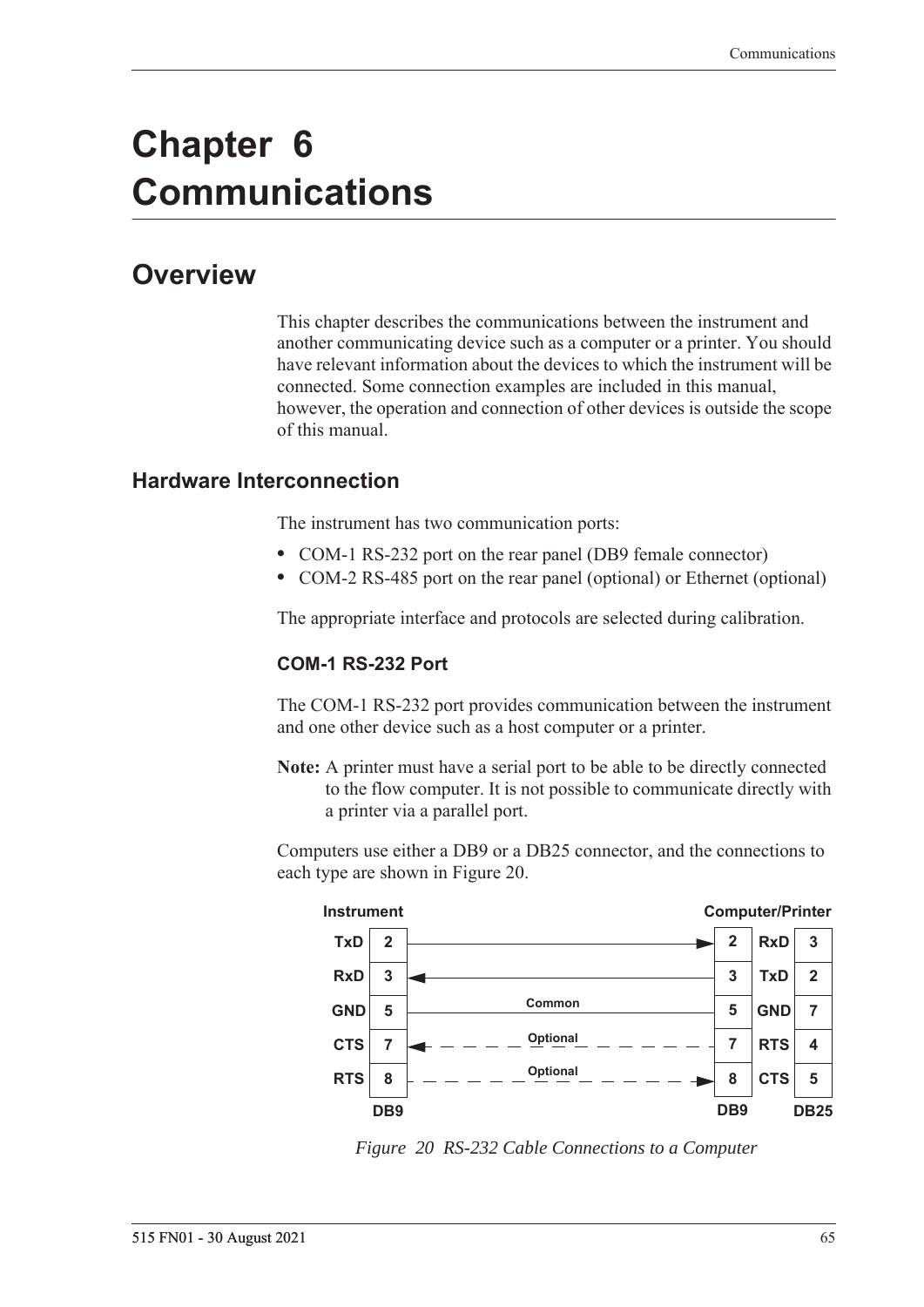**Note:** The instrument requires a cable with straight-through connections. Do not use a null modem cable for RS-232 connection to a computer.

#### <span id="page-75-1"></span>**COM-2 RS-485 Port Option**

The COM-2 RS-485 port enables communication with multiple devices. Each device has a unique address so that the "master" device can communicate with specific "slave" devices.

On RS-485 links, an external terminating resistor must be connected at the furthest end of the cable. When multiple instruments are connected, they should be "daisy chained" in a multidrop configuration as shown in Figure [21](#page-75-0). Up to 32 units can be connected to the interface at a maximum distance of 1200 metres.



<span id="page-75-2"></span>*Figure 21 RS-485 Connections*

#### <span id="page-75-0"></span>**COM-2 Ethernet Port Option**

An Ethernet module is an available option, in place of the RS-485 port, if Modbus TCP/IP connection is required. In the programming communication settings, COM-2 should be set to RTU (Modbus), 19200 Baud rate, even parity and 1 stop bit.

For further advice and example of Ethernet port usage and setup, refer to **[Ethernet Port & Setup](#page-99-0)** on page 90 in the Appendix.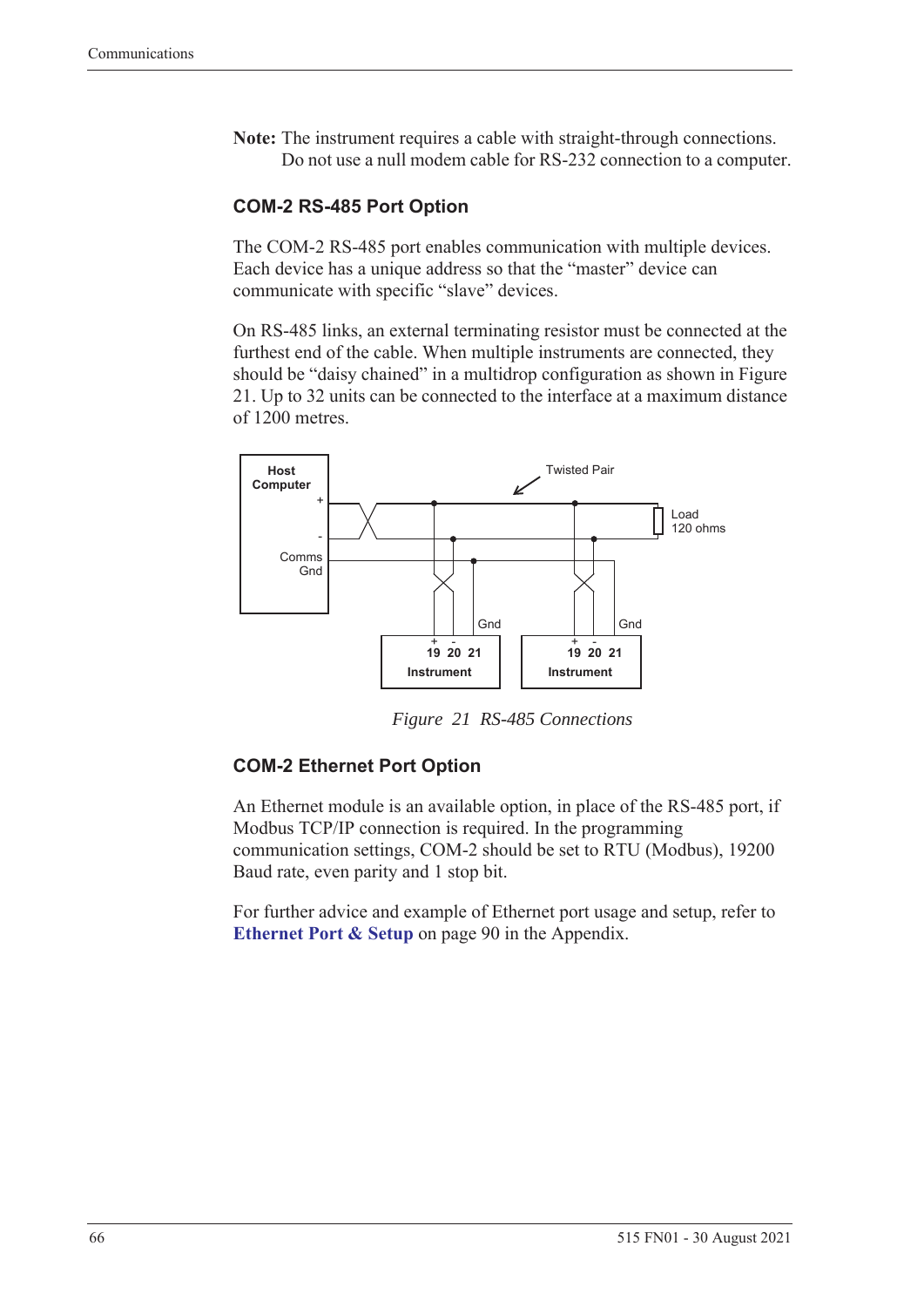# **Protocols**

<span id="page-76-1"></span>The communications protocols can be assigned to the communication ports on the instrument as follows:

- **• ASCII** Simple ASCII
- **• RTU** Modbus RTU
- **• PRN** Printer Protocol
- **• NONE** If a port is not being used, set the protocol to NONE.
- **Note:** The Printer Protocol is only available if the option with Real Time Clock is installed. Also a protocol cannot be assigned to more than one port at a time as described in **[Communications](#page-62-0)** on page 53.
- **• ASCII** In this ASCII protocol each command and response is a string of ASCII characters. This proprietary protocol is developed by Contrec to allow for simple information interchange. The main advantages of this mode are that it allows extended time intervals to occur between characters without causing a timeout error and that messages can be sent and monitored easily with a simple ASCII terminal.
- **• Modbus RTU** Modbus RTU is an industry-standard protocol which allows the instrument to be easily connected to computers running supervisory software systems. The main advantage of this mode is that its greater character density allows better data throughput than ASCII mode, however each message must be transmitted in a continuous stream.
- <span id="page-76-0"></span>**• Printer** - In the Printer protocol there is a selection of printer types. Please refer to the **[Printer Protocol](#page-88-0)** on page 79 for full details.

# **Simple ASCII Protocol**

This simple ASCII protocol requires that all requests are initiated with a colon (:) and terminated with a carriage return  $\binom{C_R}{R}$ . The message termination can include a linefeed before the carriage-return  $(\mathsf{L}_\mathsf{F}^\mathsf{C}_{\mathsf{R}})$ , but it is the carriage-return that acts as the message termination.

<span id="page-76-2"></span>All responses by the instrument are terminated with a linefeed and a carriage-return  $(L_F^C_R)$ .

# **Requests Format**

The format of a request to the instrument is as follows:

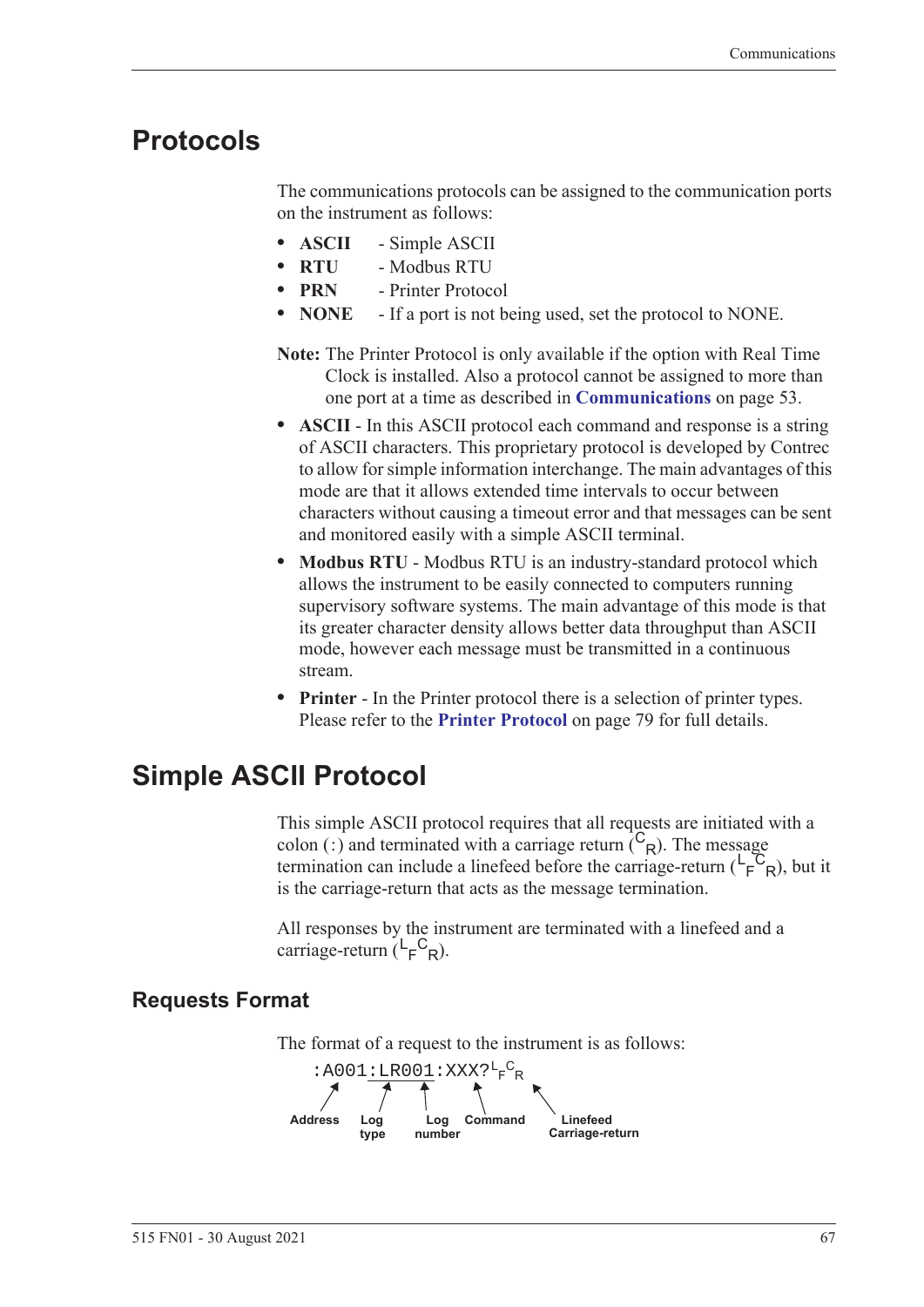Each request must include the address and command portions. The underlined section is an optional part of the request string.

#### <span id="page-77-0"></span>**Address**

In multipoint communications, each instrument must have a unique address and it is essential in the request for identifying a particular instrument. However, it may be set to 000, for special broadcast commands.

For single-instrument communications, the address can also be set to 000 in the request.

Refer to **[Communications](#page-62-0)** on page 53 for setting the instrument address.

**Note:** The instrument always responds with its address in the header regardless of the type of request.

#### **Log Type and Number**

The log type and number enables a communicating device to retrieve data from the instrument. The data can be from timebased and/or event-based logs. Data can also be from the current process variables with the either accumulated or non-accumulated (resettable) totals.

All logged records of the process variables contain the accumulated totals.

The log request is optional. If the log request is not included, or the log number is set to 000, the instrument returns the current process variables. If the log request is included, the log number defines the specific log entry by counting backwards. The most recent log entry for a timebase is 001.

The "last edit" log records the process variables at the time of the last exit from the calibration edit mode. There is only one "last edit" log, therefore, if a number is included in the request, the instrument ignores the number and returns the data at the time of the last edit. Likewise, there is only one set of current process variables with "non-accumulated totals", therefore it also ignores any log number included in the request.

The types of logs applicable to this instrument are as follows:

| Log Type                                         |
|--------------------------------------------------|
| LH - hourly log                                  |
| LD - daily log                                   |
| LW - weekly log                                  |
| LM - monthly log                                 |
| $LY$ - yearly log                                |
| LE - last edit log                               |
| LN - current totals displayed as Non-accumulated |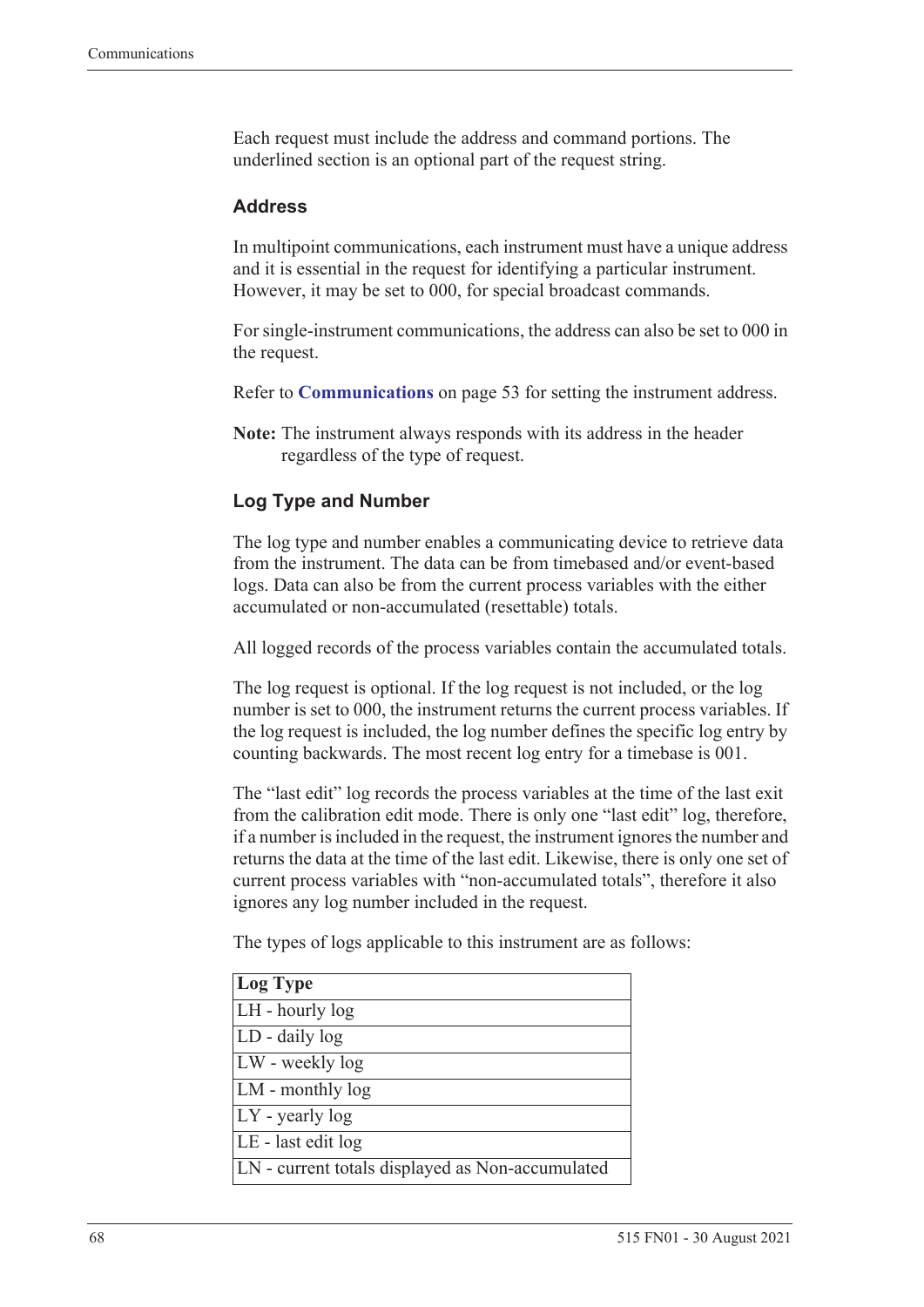The number of the log entry is the same as shown on the front panel of the instrument. For example, a request for LH003 would return the data for the log entry two hours prior to the most recent hourly log entry. If the current time is between 9:00 am and 10:00 am, the most recent hourly log LH001 was recorded at 9:00. Therefore, LH002 is for 8:00 and LH003 is for 7:00. After 10:00 am in this example, LH003 becomes the 8:00 log.

#### **Instrument Responses**

<span id="page-78-1"></span>The instrument response time to any enquiry is not more than 300 ms. The responses from the instrument are in the following format:

```
HEADER<sup>L</sup>F<sup>C</sup>R
DATA<sup>L</sup>F<sup>C</sup>R
DATA<sup>L</sup>F<sup>C</sup>R
.
.
.
DATA<sup>L</sup>F<sup>C</sup>R
L_F^CR
```
The components of the response message are as follows:

#### **Header**

The format of the response header from the instrument is as follows:



<span id="page-78-0"></span>The instrument **Exception Status** codes that the instrument returns for the ASCII protocol are the same as those described for the Modbus RTU protocol in **[Instrument Exception Status](#page-86-0)** on page 77.

#### **Data**

The format of the data variables from the instrument is as follows:

|                       |  |  |  |  | 89123.456 |  |  |                                                                                                                                                               |  | M W h |  |  |  |  | E N E R G Y |  |  |
|-----------------------|--|--|--|--|-----------|--|--|---------------------------------------------------------------------------------------------------------------------------------------------------------------|--|-------|--|--|--|--|-------------|--|--|
|                       |  |  |  |  |           |  |  |                                                                                                                                                               |  |       |  |  |  |  |             |  |  |
| Value (aligned right) |  |  |  |  |           |  |  | $\begin{bmatrix} \frac{8}{9} \\ \frac{8}{9} \end{bmatrix}$ Unit (aligned left) $\begin{bmatrix} \frac{8}{9} \\ \frac{8}{9} \end{bmatrix}$ Item (aligned left) |  |       |  |  |  |  |             |  |  |

**Note:** The decimal point in the Value is always at character position 8. Therefore whole numbers are aligned right at the decimal point, with trailing zeroes.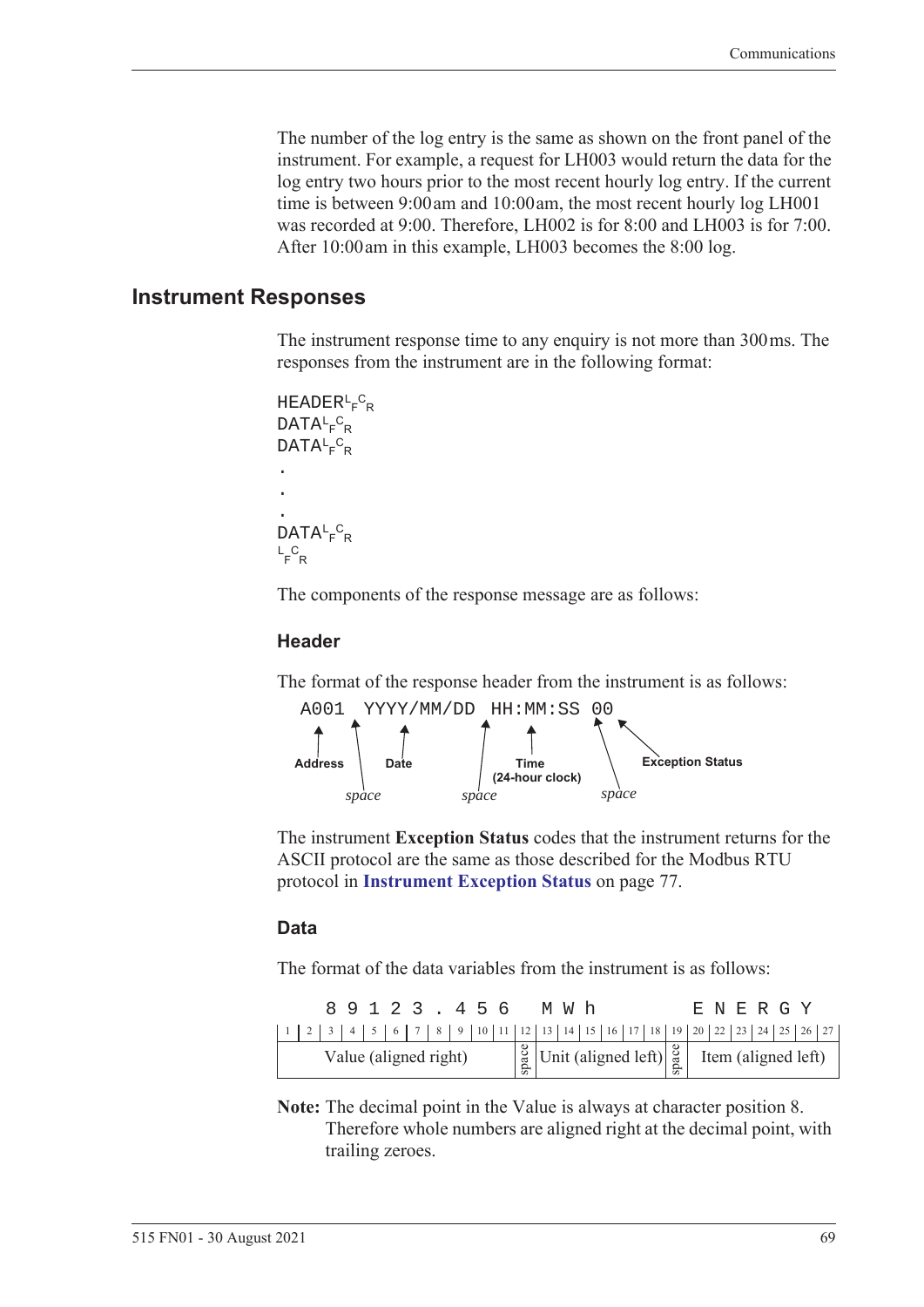#### **Variables Request**

The variables request asks the instrument to return the value of one or more requested variables. All totals are transmitted as accumulated totals.

|                  | Command Description                                                                                                                             |
|------------------|-------------------------------------------------------------------------------------------------------------------------------------------------|
| :RVA?            | Return all variables                                                                                                                            |
| :RVD?            | Return the default Total and Rate                                                                                                               |
| $:RV0?$<br>:RV9? | Return the specific variable. The numbers relate to the<br>position in the variables menu. For example, V0 is Energy,<br>V1 is Power and so on. |

#### **Variables Request and Response Example**

The following request is for the only instrument that is connected to the communication port to return the values of all main menu variables.

: A 0 0 1 : R V A ?  $L_F$   $C_R$ 

The following is an example of a hypothetical instrument response. Refer to [on page 4](#page-13-0) for the list of variables that would be returned for this application.

|             |  |  |  |  |         |  |                  |  |       | $A\ 0\ 0\ 1\ 2\ 0\ 0\ 2\ / \ 0\ 3\ / \ 1\ 4\ 1\ 8\ :\ 2\ 5\ : \ 0\ 0\ 0\ 0\ _\mathsf{F}\ ^\mathrm{c}_\mathsf{R}$ |                                                                                                     |         |  |                                                 |  |                                   |  |
|-------------|--|--|--|--|---------|--|------------------|--|-------|------------------------------------------------------------------------------------------------------------------|-----------------------------------------------------------------------------------------------------|---------|--|-------------------------------------------------|--|-----------------------------------|--|
|             |  |  |  |  |         |  | 6.116 MWh        |  |       |                                                                                                                  | $E \setminus E \setminus E \setminus E \setminus G \setminus Y \subseteq \subseteq \subseteq_{R} C$ |         |  |                                                 |  |                                   |  |
|             |  |  |  |  |         |  | 16.573 MW        |  |       |                                                                                                                  |                                                                                                     |         |  | POWER                                           |  | $L_F$ $C_R$                       |  |
|             |  |  |  |  |         |  | 1320.530 m 3     |  |       |                                                                                                                  |                                                                                                     |         |  | VOLUME <sup>L</sup> <sub>R</sub> <sup>C</sup> R |  |                                   |  |
|             |  |  |  |  |         |  |                  |  |       | 58.300 m 3/M                                                                                                     |                                                                                                     |         |  | $V - F L O W$ $F c_R$                           |  |                                   |  |
|             |  |  |  |  |         |  | 7627.117 KG      |  |       |                                                                                                                  |                                                                                                     |         |  | MASS                                            |  | $L_F$ $C_R$                       |  |
|             |  |  |  |  | 344.460 |  |                  |  |       | K G / M                                                                                                          |                                                                                                     |         |  | M – F L O W                                     |  | $L$ <sub>F</sub> $C$ <sub>R</sub> |  |
|             |  |  |  |  | 230.000 |  |                  |  | DEG C |                                                                                                                  |                                                                                                     | T E M P |  |                                                 |  | $L_F$ $C_R$                       |  |
|             |  |  |  |  | 1.260   |  | МРА              |  |       |                                                                                                                  |                                                                                                     |         |  | PRESS                                           |  | $L_{\rm F}$ $C_{\rm R}$           |  |
|             |  |  |  |  |         |  | $0.174$ m $3/KG$ |  |       |                                                                                                                  |                                                                                                     |         |  | $S P - V O L$                                   |  | $L_{F}$ $C_{R}$                   |  |
|             |  |  |  |  |         |  |                  |  |       | 2886.760 KJ/KG SP-ENT FR                                                                                         |                                                                                                     |         |  |                                                 |  |                                   |  |
| $L_F$ $C_R$ |  |  |  |  |         |  |                  |  |       |                                                                                                                  |                                                                                                     |         |  |                                                 |  |                                   |  |

The following message to an instrument, requests the current values for the default rate and total:

: A 0 0 1 : R V D ?  $L_F$   $C_R$ 

The instrument response would be similar to the following:

A001 2002/03/14 18:25:00  $F$   $\circ$ <sub>R</sub>  $126.455 m3$ <sup>F</sup> <sup>C</sup> R  $20.437$  m  $3/M$  $F$   $\circ$ <sub>R</sub> L <sup>F</sup> <sup>C</sup> R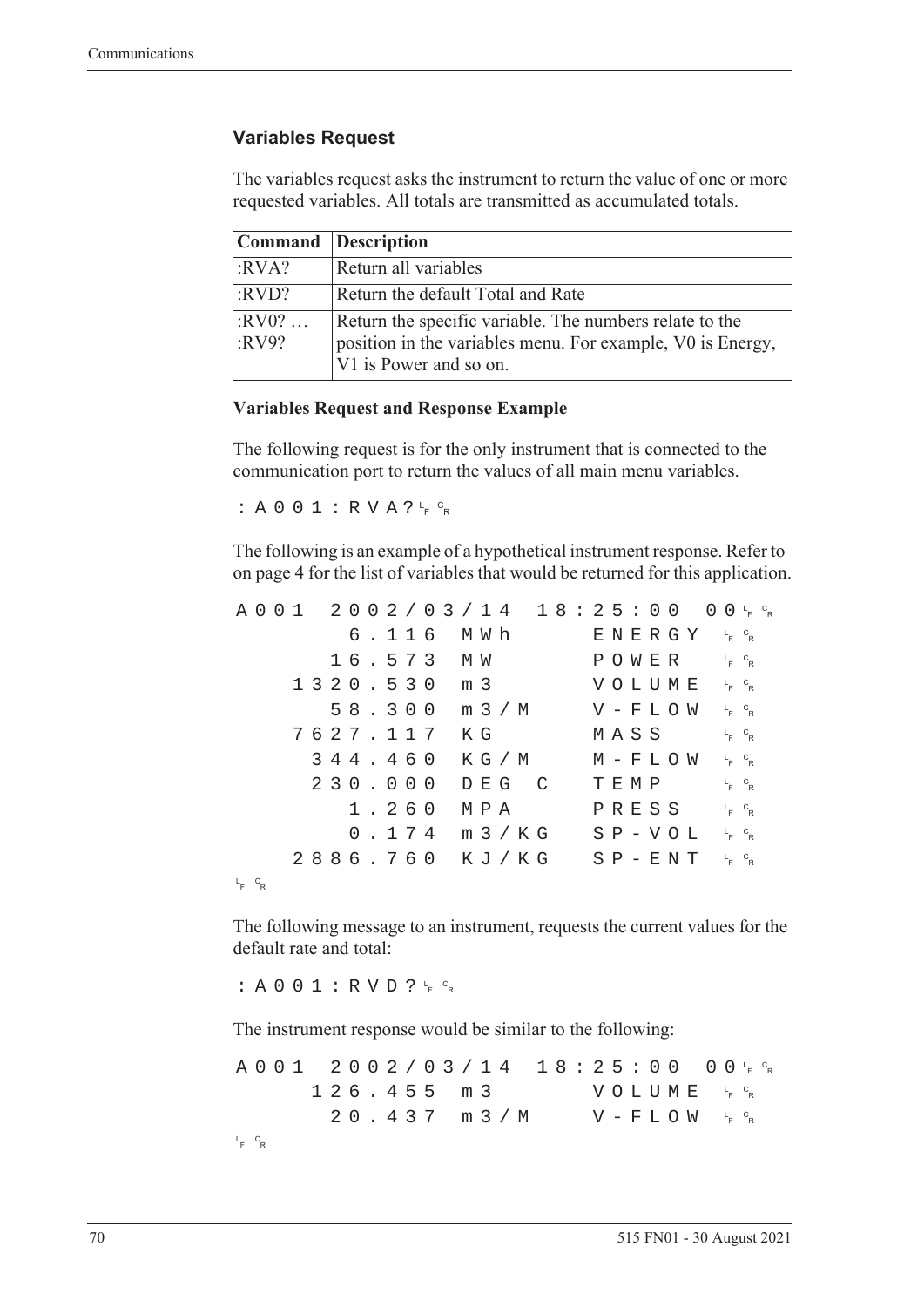#### **Log Request**

The log request asks the instrument how many logs it stores in the particular timebase. These are the values described in **[Time Settings and Data](#page-63-0)  Logging** [on page 54](#page-63-0).

|       | Command Description                                      |
|-------|----------------------------------------------------------|
| :RLH? | Return the number of hourly logs                         |
| :RLD? | Return the number of daily logs                          |
| :RLW? | Return the number of weekly logs                         |
| :RLM? | Return the number of monthly logs                        |
| :RLY? | Return the number of yearly logs                         |
| :RLR? | Return the number of log records (non-timebased logging) |

#### **Log Response Example**

The following message asks the instrument with address 001 to return the number of logs that the instrument stores:

 $: A 0 0 1 : R L R ? \nmid R$ 

The instrument response would be similar to the following:

A001 2002/03/14 18:25:00  $F$   $\circ$ R  $24r$ <sub>F</sub>  $c_R$ L <sup>F</sup> <sup>C</sup> R

#### **Clear Data Request**

The clear data request asks the instrument to clear the data in the selected registers.

| Command Description |                                                 |
|---------------------|-------------------------------------------------|
| :RCN?               | Clear the non-accumulated (resettable) totals   |
| :RCA?               | Clear the accumulated totals                    |
| :RCL?               | Clear the logs except for the "last edited" log |

#### **Clear Data Request Example**

The following message asks the instrument with address 001 to clear the logged data that the instrument stores:

: A 0 0 1 : R C L ?  $L_F$   $c_R$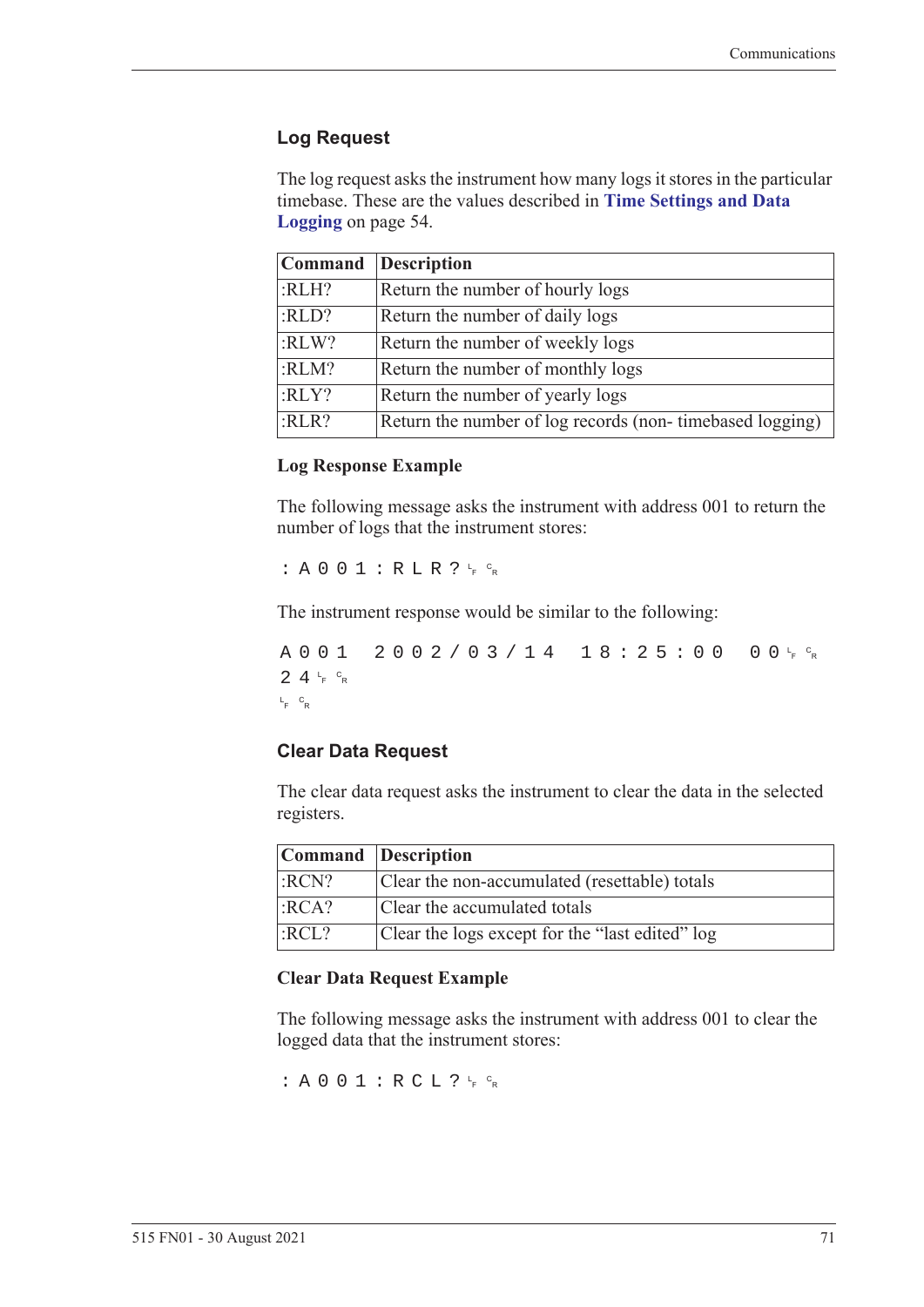The instrument response would be similar to the following:

A001 2002/03/14 18:25:00  $F$   $\circ$ <sub>R</sub> L <sup>F</sup> <sup>C</sup> R

#### **Instrument Information Request**

The Instrument Information request asks the instrument to return the general information about the model and version codes. The instrument exception status is returned as a part of the header as it is with the header for all command responses.

|      | Command Description                                                                                                      |
|------|--------------------------------------------------------------------------------------------------------------------------|
| RIG? | Return the general information about the instrument such as                                                              |
|      | Model number, Application number, Version and Serial                                                                     |
|      | numbers etc. These items are returned as a block in the same<br>format as shown on the display in the "Model Info" menu. |

#### **Instrument Information Response Example**

The following message asks the instrument with address 001 to return the general information about the instrument:

: A 0 0 1 : R I G ?  $L_F$   $C_R$ 

The following is an example of a hypothetical instrument response:

A001 2002/03/14 18:25:00 <sup>F</sup> <sup>C</sup> R  $515$   $MODEL$   $-11-F-F_{R}^{c}$  $S$  C O  $1$  I N P U T F - T P - - <sup>L</sup><sub>F</sub> <sup>C</sup>R  $S$  C O  $1$  V E R S O  $1$  O  $1$  J  $1$  , O  $0$   $1$   $1$   $1$   $6$   $8$ CUSTOM VERS 000001<sup>t</sup>F<sup>c</sup>r  $\texttt{UNIT}$  S/N 123456<sup>L</sup><sub>F</sub>  $\texttt{C}_{\texttt{R}}$ L <sup>F</sup> <sup>C</sup> R 1 2 3 4 5 6 7 8 9 10 11 12 13 14 15 16 17 18 19 20 21 22 23 24 25 26 27 28 29

### **Corrupted or Invalid Requests**

If the instrument receives a corrupted or incomplete request, there is no response. The instrument discards any partial request and waits for the next enquiry.

If the instrument receives a request message in the correct format, but for a non-existent option, it returns only the message header. For example, if the instrument received the following request variables message :A001:RVT? it will return only the header because there is no T option for the 'Variables Request' message.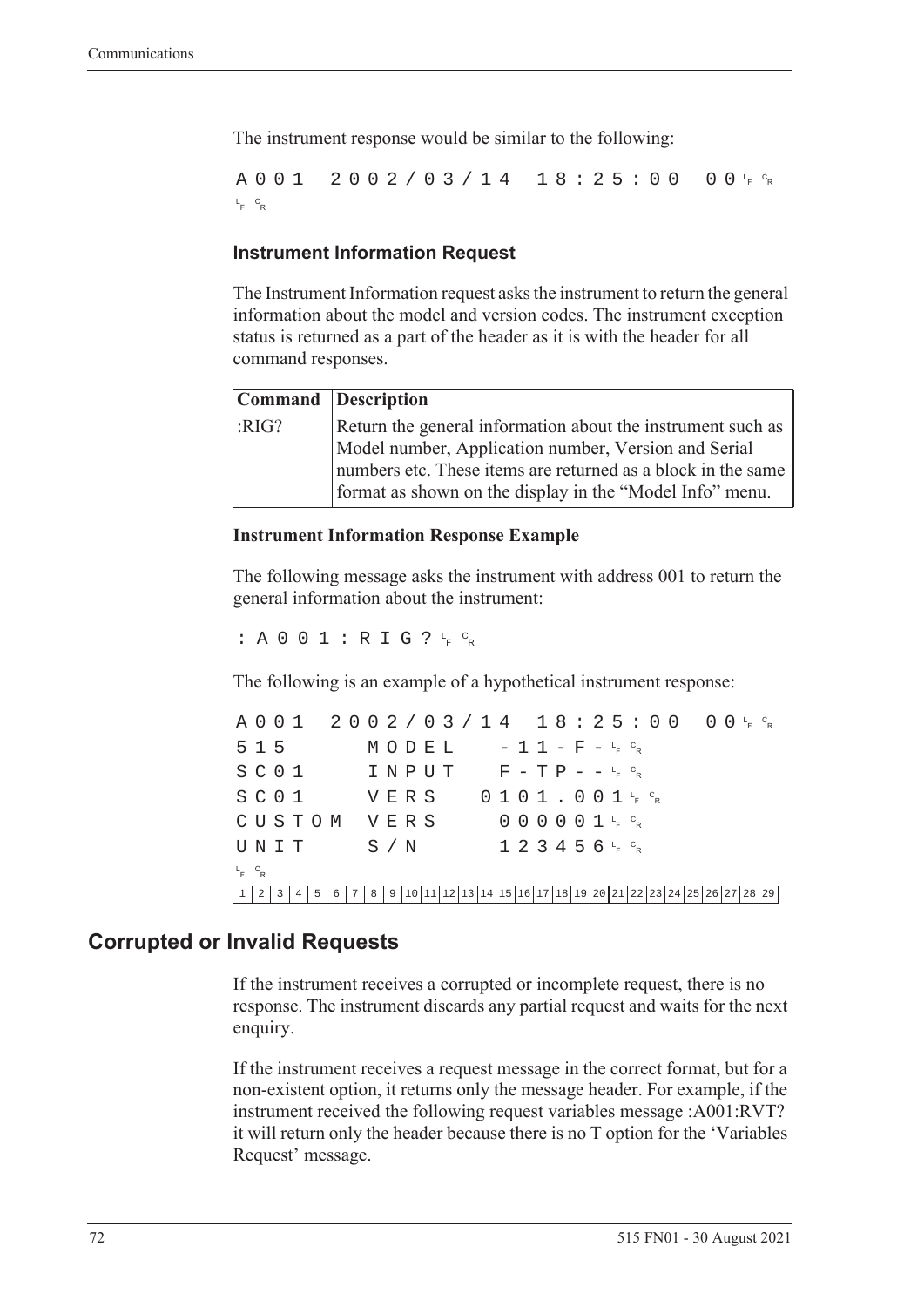# **Modbus RTU Protocol**

<span id="page-82-0"></span>Modbus RTU (remote terminal unit) is an industry standard protocol that allows the instrument to be easily interfaced to other communication devices.

The instrument implements the Modbus protocol as detailed in the *Modicon Modbus Protocol Reference Guide* PI-MBUS-300 Rev J (June 1996).

#### **Message Format**

In RTU mode, messages start with a silent interval of at least 3.5 character times. The first field transmitted is the device address. Following the last transmitted character, a similar interval of at least 3.5 character times marks the end of the message. A new message can begin after this interval. The entire message frame must be transmitted as a continuous stream. A typical message frame is shown below:

| <b>Address</b> | <b>Function</b> | Data    | <b>CRC</b> Check |  |  |  |  |
|----------------|-----------------|---------|------------------|--|--|--|--|
| $ 1$ byte      | 1 byte          | n bytes | 2 bytes          |  |  |  |  |

Except for broadcast messages, when a master device sends a query to a slave device, it expects a normal response. One of four possible events can occur from the master's query:

- **•** If the slave device receives the query without a communication error, and can handle the query normally, it returns a normal response.
- **•** If the slave does not receive the query due to a communication error, no response is returned. The master program has to process a timeout condition for the query.
- **•** If the slave receives the query, but detects a communications error (parity or CRC), no response is returned. The master program has to process a timeout condition for the query.
- **•** If the slave receives the query without a communication error, but cannot handle it (for example, if the request is to read a nonexistent register), the slave will return an exception response informing the master of the nature of the error.

#### **Instrument Address**

The address of the instrument is programmable in the range from 1 to 247. Some addresses are reserved according to PI-MBUS-300 and have a special meaning:

- 0 = Broadcast, no response required from slave devices
- **•** 248 to 255 Reserved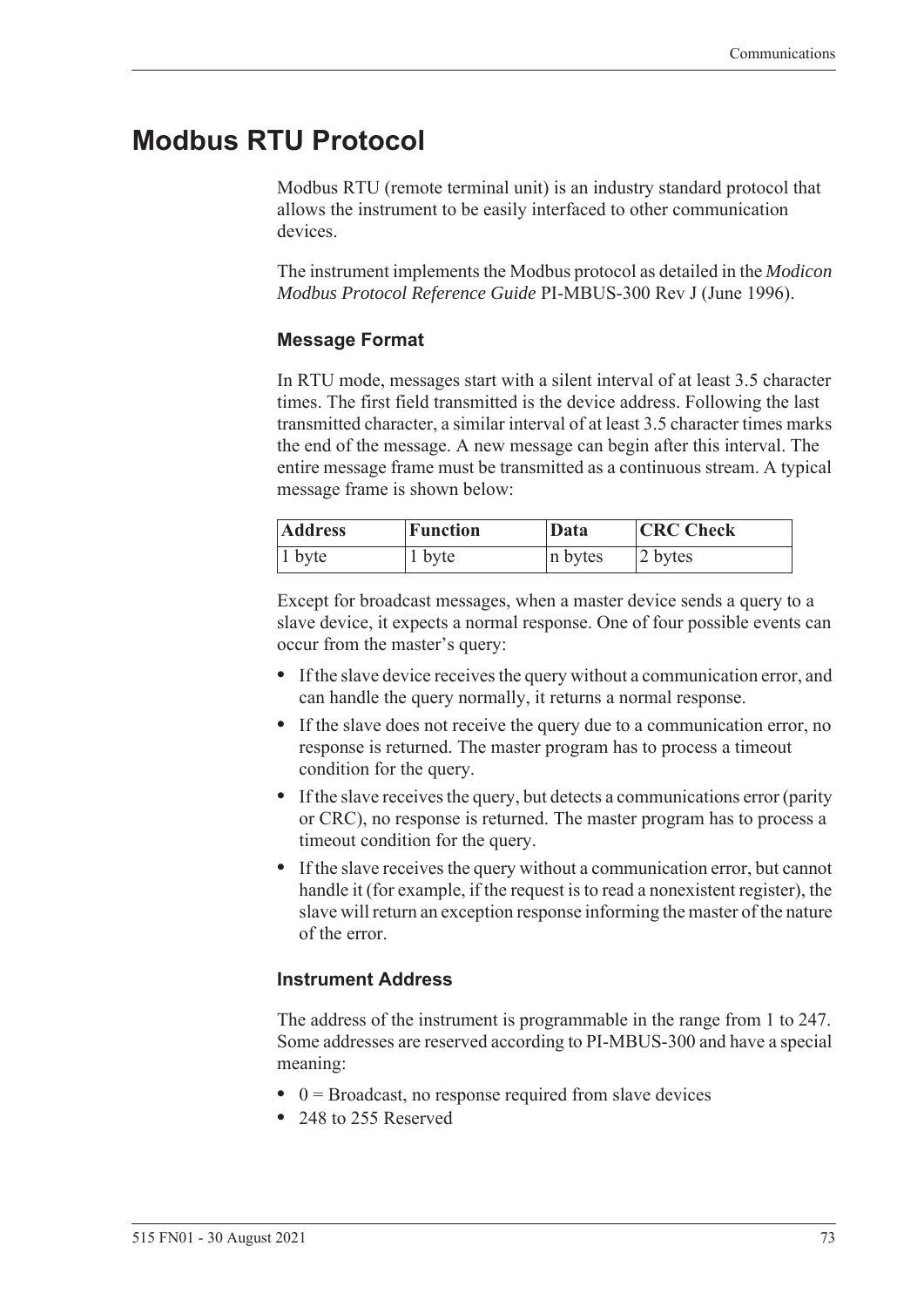## **Function Codes**

| Code            | <b>Name</b>           | <b>Description</b>                                                    |
|-----------------|-----------------------|-----------------------------------------------------------------------|
| 03              | Read data register(s) | Obtain the content of one or more 2-byte<br>data registers.           |
| 06              | Preset data register  | Preset one 2-byte data register.                                      |
| $\overline{07}$ | Read status register  | Obtain the content of 1-byte status register.                         |
| 16              |                       | $ $ Preset data register(s) Preset one or more 2-byte data registers. |

The instrument accepts the following function codes:

#### **Exception Response**

The instrument forms an exception response by adding 80H to the function code and using an exception code as the 1-byte data field in the returned frame. Implemented exception codes are as follows:

| Code | <b>Name</b>             | <b>Description</b>                                                                                                                                   |
|------|-------------------------|------------------------------------------------------------------------------------------------------------------------------------------------------|
| 01   | <b>Illegal</b> function | The function code is not a legal action for<br>the slave.                                                                                            |
| 02   | Illegal data address    | The data address is not a legal address for<br>the slave.                                                                                            |
| 03   | Illegal data value      | The data value is not a legal value for the<br>slave.                                                                                                |
| 05   | Acknowledge             | The slave has accepted the request and is<br>processing it, but a long duration of time<br>will be required to do so.                                |
| 06   | Slave device busy       | The slave is engaged in processing a long<br>duration program command. The master<br>should re-transmit the message later when<br>the slave is free. |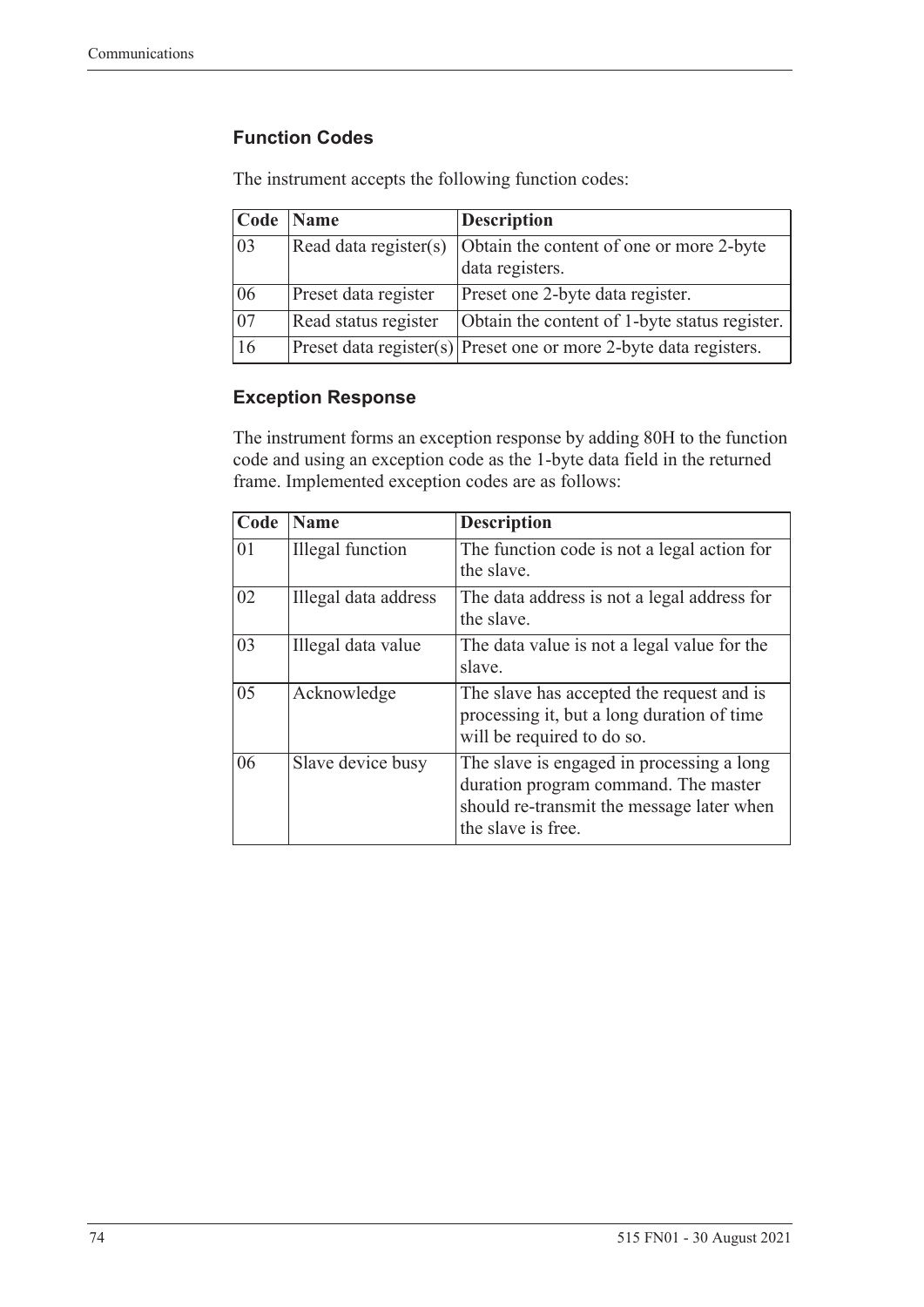# **List of Data Registers**

The following tables describe the addresses and meaning of the data registers in the instrument. The registers are grouped in blocks that relate to a particular function of the instrument. The data values are expressed in the engineering units that were selected for the variables when the instrument settings were configured.

**Note:** Conventional numbering of registers often starts from 1, therefore be aware that "register 1" in this case has "address 0" and so on.

The data registers represent different data types as specified in the tables:

- I Integer, 2 bytes (Holding Register)
- L Long Integer, 4 bytes (2 registers)
- P Programmable Format, 4 bytes (2 registers)

The "Programmable Format" data type for 4-byte (2 registers) data values can be set as either Floating Point or Long Integer via the "Data Type" program item as described in **[Communications](#page-62-0)** on page 53.

The Floating Point variable is represented in IEEE-754 Floating Point 4-byte format and requires two 2-byte data registers:

| <b>IEEE-754</b> | <b>Modicon Registers</b>                       |
|-----------------|------------------------------------------------|
| 1st byte        | low byte (register X)                          |
| 2nd byte        | $\left  \text{high byte (register X)} \right $ |
| 3rd byte        | low byte (register $X+1$ )                     |
| 4th byte        | high byte (register $X+1$ )                    |

This means that two data registers must be read or written to obtain, or preset, one data value.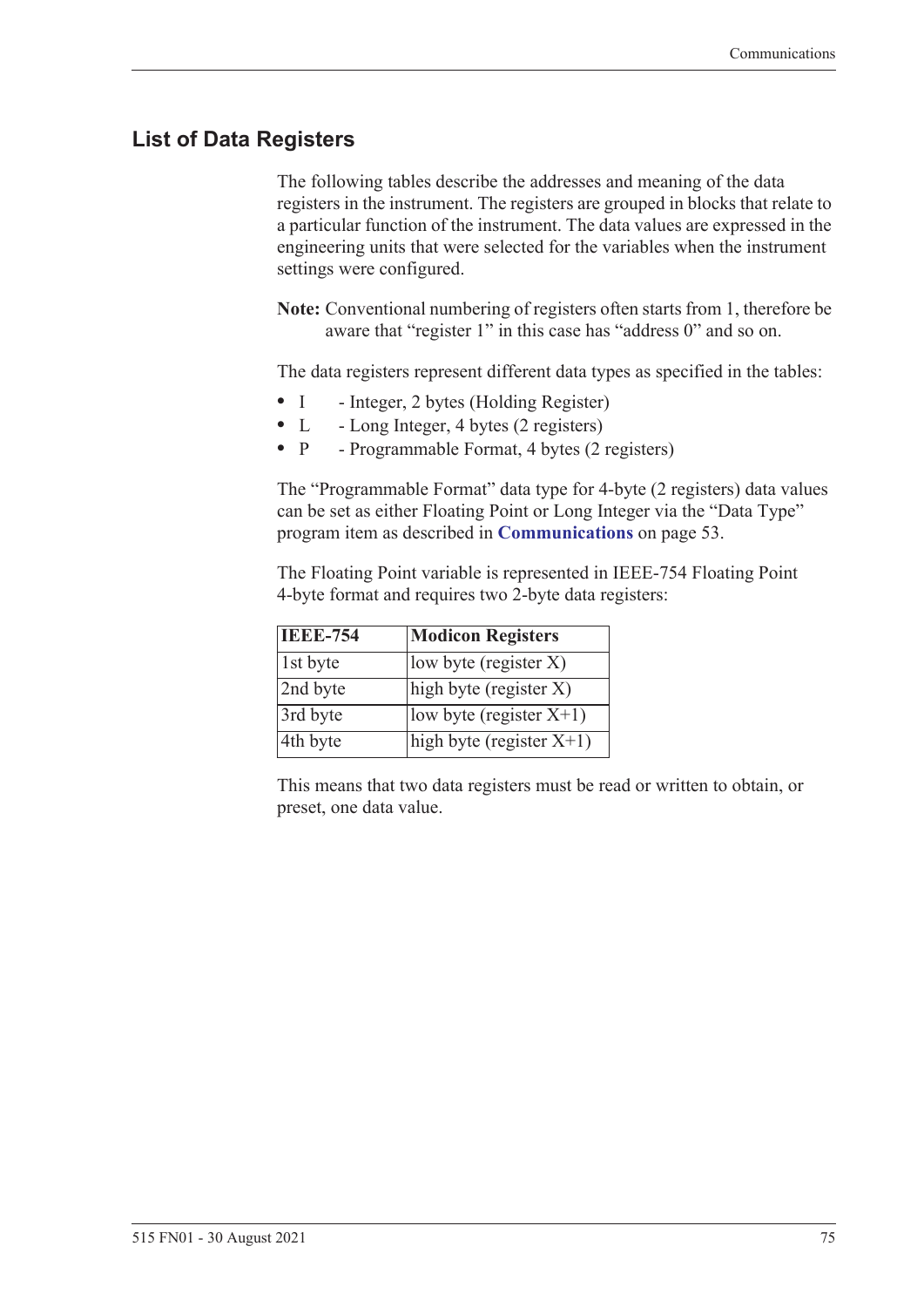## **Current and Logged Process Data**

This block of registers is available for the retrieval of current or logged process data with its matching time and date information.

Use the log type and log number to retrieve the logged information from the appropriate register. If a particular log number does not exist, or the instrument does not have the optional real-time clock, the time and date stamp and associated variables are set to zero.

| <b>Register</b> | <b>Name</b>                | <b>Comments</b>                                                                                                                                                                                       | <b>Read Only or</b><br><b>Read/Write</b> | <b>Type</b>             |
|-----------------|----------------------------|-------------------------------------------------------------------------------------------------------------------------------------------------------------------------------------------------------|------------------------------------------|-------------------------|
| $\overline{1}$  | <b>Net Oil Volume</b>      |                                                                                                                                                                                                       | R                                        | $\overline{P}$          |
| 3               | Net Oil Flowrate           |                                                                                                                                                                                                       | R                                        | P                       |
| $\overline{5}$  | <b>Gross Volume</b>        |                                                                                                                                                                                                       | R                                        | P                       |
| 7               | <b>Gross Flowrate</b>      |                                                                                                                                                                                                       | R.                                       | P                       |
| $\overline{9}$  | Gross Mass                 |                                                                                                                                                                                                       | R.                                       | P                       |
| $\overline{11}$ | <b>Gross Mass Flowrate</b> | <b>Process Variables</b>                                                                                                                                                                              | $\overline{\mathsf{R}}$                  | $\overline{\mathsf{P}}$ |
| $\overline{13}$ | <b>Flow Temperature</b>    |                                                                                                                                                                                                       | $\overline{R}$                           | P                       |
| $\overline{15}$ | <b>Flow Density</b>        | By default totals are the Accumulated values. If<br>current Non-accumulated (resettable) totals are                                                                                                   | $\overline{\mathsf{R}}$                  | $\overline{P}$          |
| $\overline{17}$ | <b>Oil Density</b>         | required, set register 37 to 06. All logged totals                                                                                                                                                    | $\overline{\mathsf{R}}$                  | $\overline{P}$          |
| $\overline{19}$ | <b>Water Density</b>       | are the Accumulated values.                                                                                                                                                                           | R.                                       | P                       |
| $\overline{21}$ | Water-Cut                  |                                                                                                                                                                                                       | R                                        | P                       |
| 23              |                            |                                                                                                                                                                                                       | R                                        | P                       |
| $\overline{25}$ |                            |                                                                                                                                                                                                       | R.                                       | $\overline{\mathsf{P}}$ |
| $\overline{27}$ |                            |                                                                                                                                                                                                       | $\overline{\mathsf{R}}$                  | $\overline{\mathsf{P}}$ |
| $\overline{29}$ |                            |                                                                                                                                                                                                       | R.                                       | P                       |
| $\overline{31}$ | Year                       |                                                                                                                                                                                                       | R/W                                      | $\mathsf{I}$            |
| $\overline{32}$ | Month                      | <b>Current Date/Time or</b>                                                                                                                                                                           | $\overline{R/W}$                         | $\mathsf{I}$            |
| $\overline{33}$ | Date                       | Logged Date/Time Stamp                                                                                                                                                                                | R/W                                      | T                       |
| $\overline{34}$ | Hour                       | (see register 38 Log Number).                                                                                                                                                                         | R/W                                      | $\overline{1}$          |
| $\overline{35}$ | Minute                     | Only current Date/Time can be edited                                                                                                                                                                  | $\overline{R/W}$                         | T                       |
| 36              | Second                     |                                                                                                                                                                                                       | R                                        | T                       |
| $\overline{37}$ | Log Type                   | 00 - hourly or log records<br>01 - daily<br>02 - weekly<br>03 - monthly<br>04 - yearly<br>05 - last edit of calibration<br>06 - current totals are non-accumulated values,<br>register 38 is ignored. | R/W                                      | $\overline{1}$          |
| $\overline{38}$ | Log Number                 | If set to 0, current variables and Date/Time are<br>retrieved                                                                                                                                         | R/W                                      | т                       |
| 39              | Clear Data                 | 01 - clear logs<br>02 - clear accumulated totals<br>03 - clear non-accumulated totals                                                                                                                 | W                                        | T                       |
| 40              | Reserved                   |                                                                                                                                                                                                       |                                          |                         |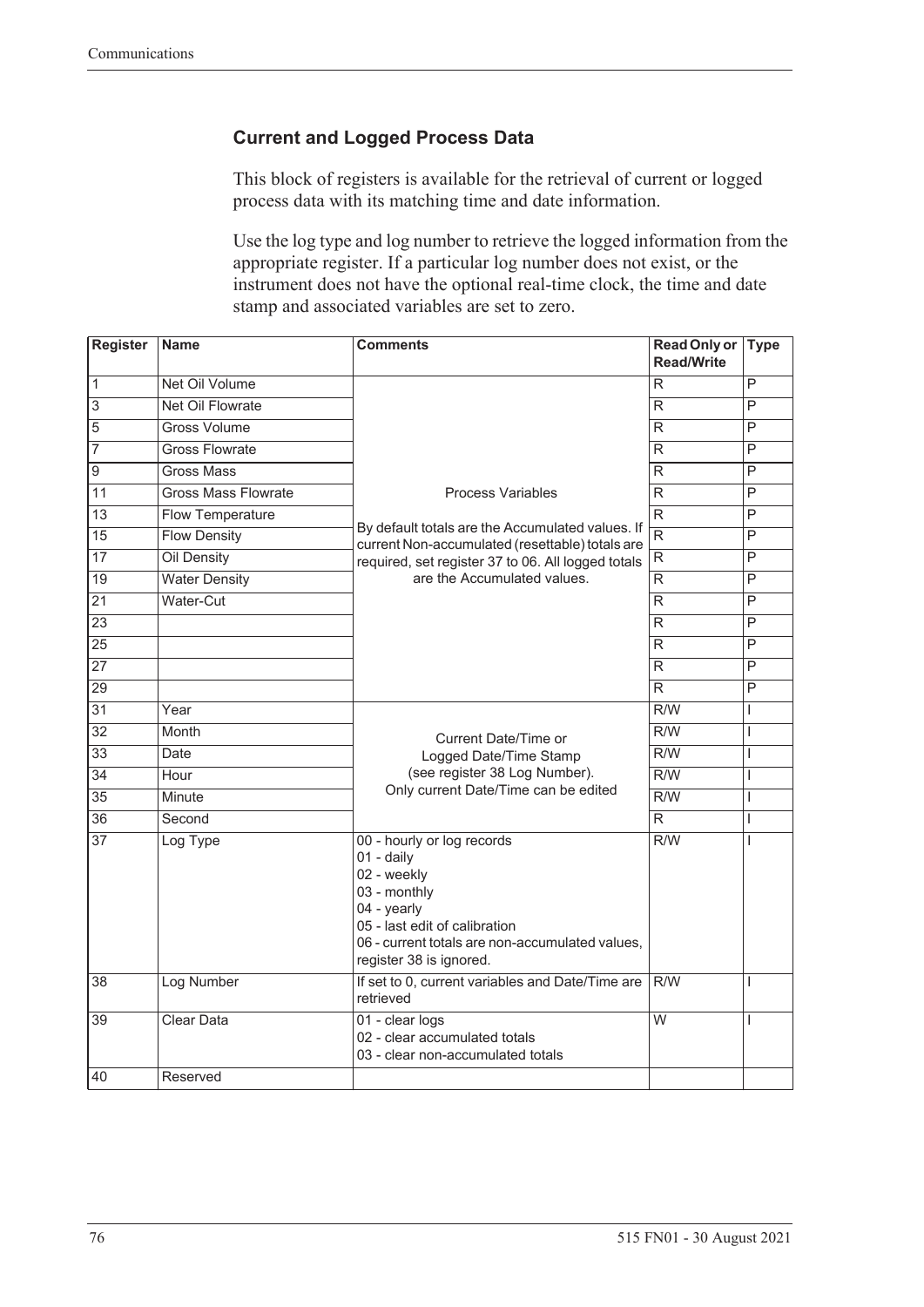## <span id="page-86-1"></span><span id="page-86-0"></span>**Instrument Exception Status**

This register is available to verify the status of the instrument.

| <b>Register</b> | <b>Name</b> | <b>Comments</b>                        | <b>Read Only or</b><br><b>Read/Write</b> | <b>Type</b> |
|-----------------|-------------|----------------------------------------|------------------------------------------|-------------|
| 41              | Exception   | $00 = no error$                        | R                                        |             |
|                 | Status      | $01$ = analog input 1 failure          |                                          |             |
|                 |             | 02 = analog input 2 failure            |                                          |             |
|                 |             | 03 = analog input 3 failure            |                                          |             |
|                 |             | $04$ = analog input 4 failure          |                                          |             |
|                 |             | 05 = invalid calibration parameter     |                                          |             |
|                 |             | 06 = invalid reference parameter       |                                          |             |
|                 |             | $07$ = invalid property                |                                          |             |
|                 |             | 08 to 09 reserved                      |                                          |             |
|                 |             | $10$ = process parameters out of range |                                          |             |
|                 |             | $11 =$ input is over limit             |                                          |             |
|                 |             | $12$ = flow error detected             |                                          |             |
|                 |             | $20 =$ system failure                  |                                          |             |
|                 |             | $21$ = power supply is low             |                                          |             |
|                 |             | $22$ = new or failed clock battery     |                                          |             |
|                 |             | 23 to 29 reserved                      |                                          |             |
|                 |             | $30 =$ alarm 1 active                  |                                          |             |
|                 |             | $31$ = alarm 2 active                  |                                          |             |
|                 |             | $32$ = alarm 3 active                  |                                          |             |
|                 |             | $33$ = alarm 4 active                  |                                          |             |

### **Instrument Control and I/O**

This block of registers is available in some applications to give access to monitor and/or control some of the instrument.

| <b>Register</b> | <b>Name</b>        | <b>Comments</b>                                                                                                                                                                                | <b>Read Only or</b><br><b>Read/Write</b> | <b>Type</b> |
|-----------------|--------------------|------------------------------------------------------------------------------------------------------------------------------------------------------------------------------------------------|------------------------------------------|-------------|
| 42              | Reserved           |                                                                                                                                                                                                |                                          |             |
| 43              | Logic Inputs       | 0 to 15 Binary representation of logic inputs                                                                                                                                                  | R                                        |             |
|                 |                    | $B0 = 0/1$ (LSB)<br>input 1 activated/deactivated<br>$B1 = 0/1$<br>input 2 activated/deactivated<br>$B2 = 0/1$<br>input 3 activated/deactivated<br>$B3 = 0/1$<br>input 4 activated/deactivated |                                          |             |
| 44              |                    | Operation Mode   Representation of operation mode<br>$0 =$ Idle/Local<br>Idle state                                                                                                            | R                                        |             |
| 45              | <b>Relay State</b> | 0 to 15 Binary representation of relay state.<br>$0 =$ open; $1 =$ closed.<br>$B0 =$ relay 1 (LSB)<br>$B1 =$ relay 2<br>$B2 =$ relay 3<br>$B3 =$ relay 4                                       | R                                        |             |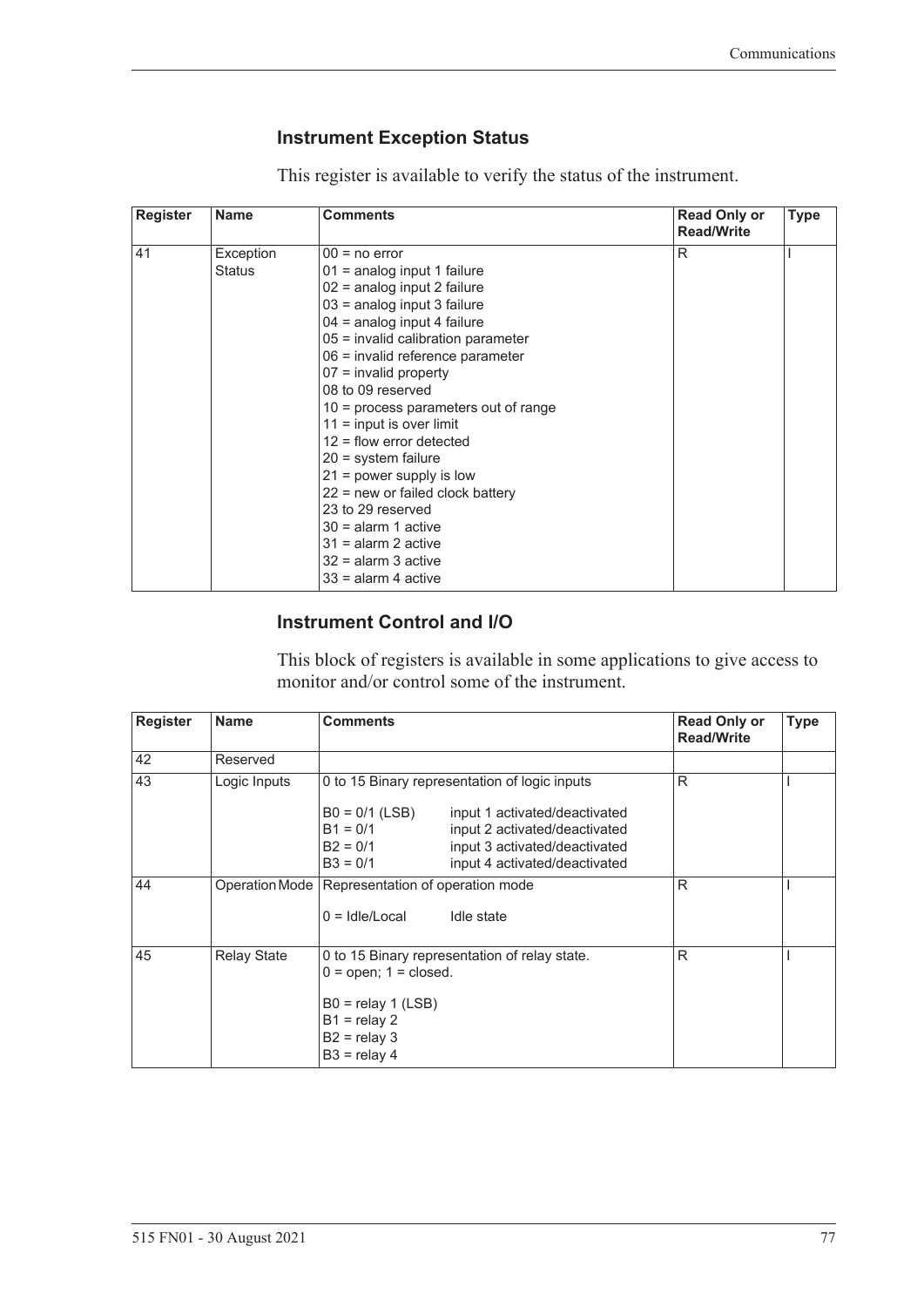| <b>Register</b> | <b>Name</b>              | <b>Comments</b>                                                                                                                                                                                                                           | <b>Read Only or</b><br><b>Read/Write</b> | <b>Type</b> |
|-----------------|--------------------------|-------------------------------------------------------------------------------------------------------------------------------------------------------------------------------------------------------------------------------------------|------------------------------------------|-------------|
| 46              | Relay Control            | 0 to 15 Binary representation of relay control.<br>$0 =$ open; $1 =$ close.<br>$B0 =$ relay 1 (LSB)<br>$B1 =$ relay 2<br>$B2 =$ relay 3<br>$B3 =$ relay 4                                                                                 | R/W                                      |             |
| 47              | Relay Control<br>Source  | 0 to 15 Binary representation of relay control source.<br>$0 =$ Local (controlled by instrument operation) $1 = RTU$<br>(controlled by Modbus register 46).<br>$B0 =$ relay 1 (LSB)<br>$B1$ = relay 2<br>$B2 =$ relay 3<br>$B3 =$ relay 4 | R/W                                      |             |
| 48              | Reserved                 |                                                                                                                                                                                                                                           | R                                        | L           |
| 51 to 99        | Instrument<br>Parameters | See next table for details.                                                                                                                                                                                                               | R/W                                      | P           |
| 101             | Analog Inp.1             | Raw analog input data.                                                                                                                                                                                                                    | R                                        | P           |
| 103             | Analog Inp.2             | 4-20mA inputs are read in Amperes.                                                                                                                                                                                                        | $\mathsf{R}$                             | P           |
| 105             | Analog Inp.3             | 0-5V or 1-5V inputs are read in Volts<br>RTD inputs are read in degrees Kelvin.                                                                                                                                                           | R                                        | P           |
| 107             | Analog Inp.4             | Unused inputs are configured as 4-20mA.                                                                                                                                                                                                   | R                                        | P           |

### **Instrument Configuration Parameters**

This block of registers is available in applications to give access to some important instrument parameters (i.e. fluid properties etc).

The usage of these parameters can be dependent on other instrument settings. For full description, please refer to the "Modbus Accessible Parameters" in **[Parameters](#page-52-0)** on page 43.

| <b>Register</b> | <b>Name</b>                    | <b>Comments</b> | Read Only or Type<br>Read/Write |   |
|-----------------|--------------------------------|-----------------|---------------------------------|---|
| 51              | Reference Oil Density          |                 | IR/W                            | ₽ |
| 53              | <b>Reference Water Density</b> |                 | IR/W                            | P |
| 55              | Water Coefficient A            |                 | IR/W                            | P |
| 57              | <b>Water Coefficient B</b>     |                 | R/W                             | P |
| 59 to 99        | Reserved                       |                 | R/W                             | P |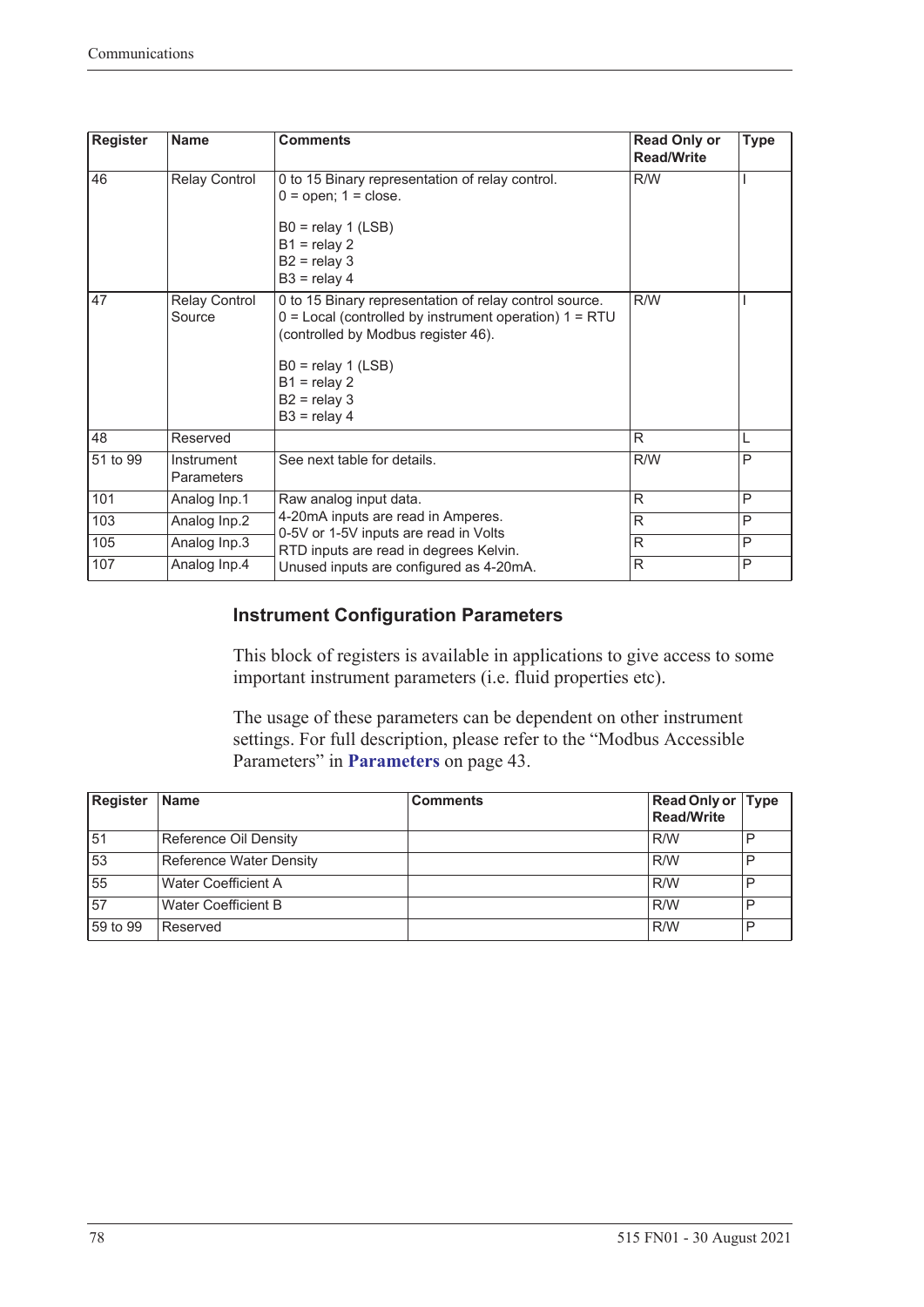# <span id="page-88-0"></span>**Printer Protocol**

<span id="page-88-2"></span>A printer protocol is available in the 500 Series. It provides the ability to print out live data, individual logged data and to do some report-style printing of logged data. The method of printing these and the format of the printouts is described below.

**Note:** Printer output is only available if the Real Time Clock option is fitted.

The selection of Printer Protocol can be made for the Communications Protocol options for the COM-1 RS232 or COM-2 RS485 port. A list of log report types and printer types available at the end of the TM-LOG calibration menu.

### <span id="page-88-3"></span>**Report Types**

The list of report types is as follows:

- REP-01 Hourly Logs Report
- **•** REP-02 Daily Logs Report
- **•** REP-03 Weekly Logs Report
- **•** REP-04 Monthly Logs Report
- **•** REP-05 Yearly Logs Report
- REP-06 Previous Day Hourly Logs (0Hr 23Hr, minimum 48 hourly logs required)

The number of logs printed in each report is determined by the values programmed in the TM-LOG menu.

#### <span id="page-88-4"></span>**Printer Types**

The list of available printers is as follows:

- PRN-01 Generic computer printer
- PRN-02 Generic roll printer (printing first line first)
- **•** PRN-03 Slip Printer TM295
- **•** PRN-04 Label (roll) printer Citizen CMP30L

#### <span id="page-88-1"></span>**Customizing a Printout**

A customized printout can be provided which can have up to 6 header lines and 6 footer lines. It is also possible to include or exclude each main menu item on the printout. If any customizing of the printout is required discuss this with the distributor.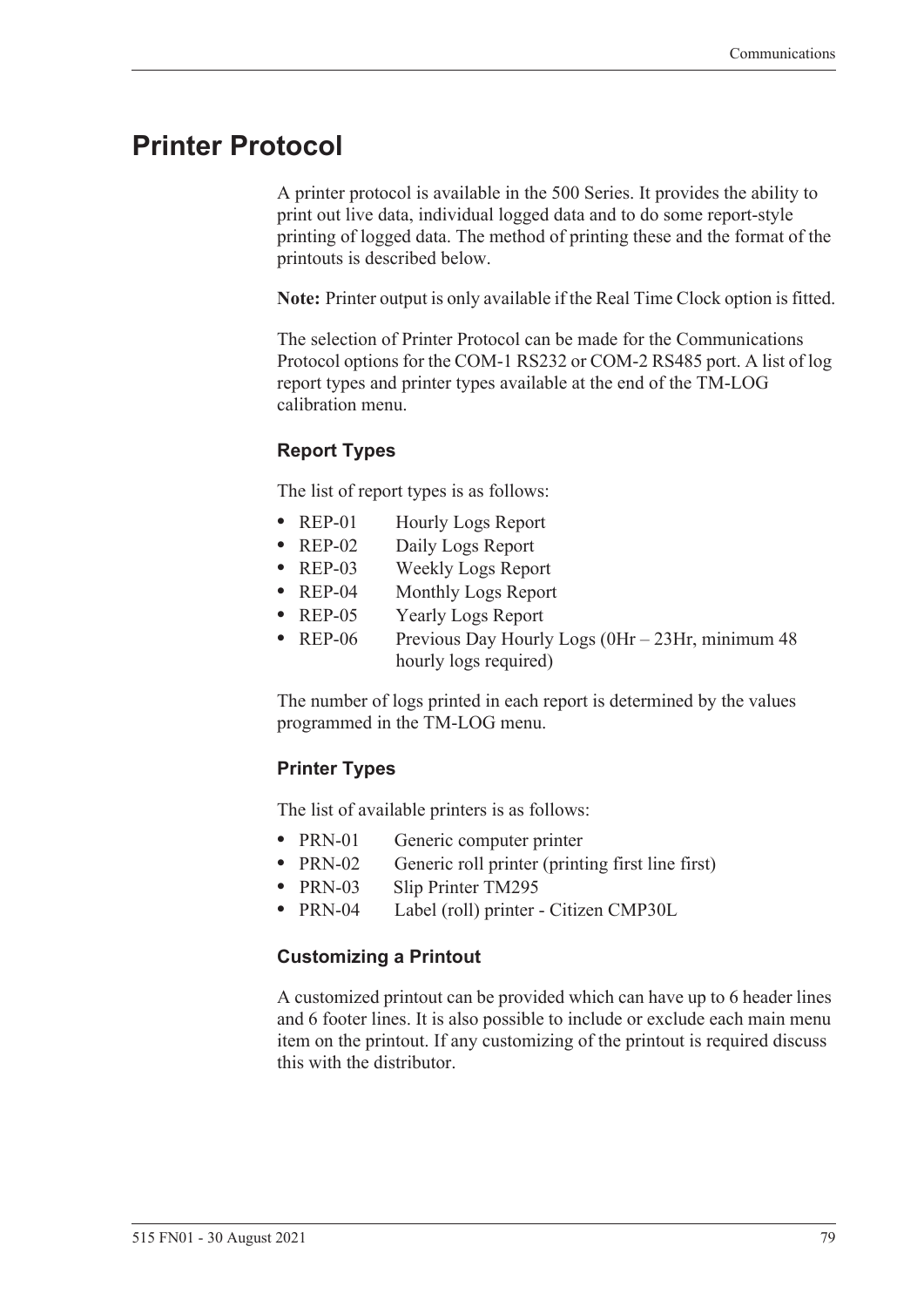# <span id="page-89-1"></span>**Types of Printouts**

#### <span id="page-89-0"></span>**Live Data**

The RESET key, when in main menu, is shared as the PRINT key if the printer protocol has been selected. A printout will be initiated whenever this key is pressed. If printing is not required, do not select printer protocol.

The format of this printout will be:

*Custom Header Lines*

*Current Docket No.* 

*Instrument Serial No. & Tag*

| Current Date & Time & Status                 |                      |                               |                                                                                   |
|----------------------------------------------|----------------------|-------------------------------|-----------------------------------------------------------------------------------|
| Total Variable<br>Total Variable<br>Variable | unit<br>unit<br>unit | value<br>value (acc)<br>value | $\langle$ Resettable total first $\rangle$<br>$\leq$ Accumulated total second $>$ |
| Variable<br>etc.                             | unit                 | value                         |                                                                                   |
| <b>Custom Footer Lines</b>                   |                      |                               | $\leq$ separation line $>$                                                        |

(Note that blank header and footer lines are not printed).

#### **Docket Number**

The docket number that appears on the live data printout indicates the print number. This number is cleared when the Accumulated totals are reset. If the Reset Mode is set for Delayed, where a print can be generated without resetting the non-accumulated totals, an additional number in brackets will be shown that indicates the number of prints since the last reset. i.e.

*DOCKET No. 000256 (000036)*

#### **Instrument Serial Number and Unit Tag**

The instrument serial number and unit tag is the same as the information shown in the Model Info menu. For more details refer to **[Model](#page-42-0)  [Information](#page-42-0)** on page 33.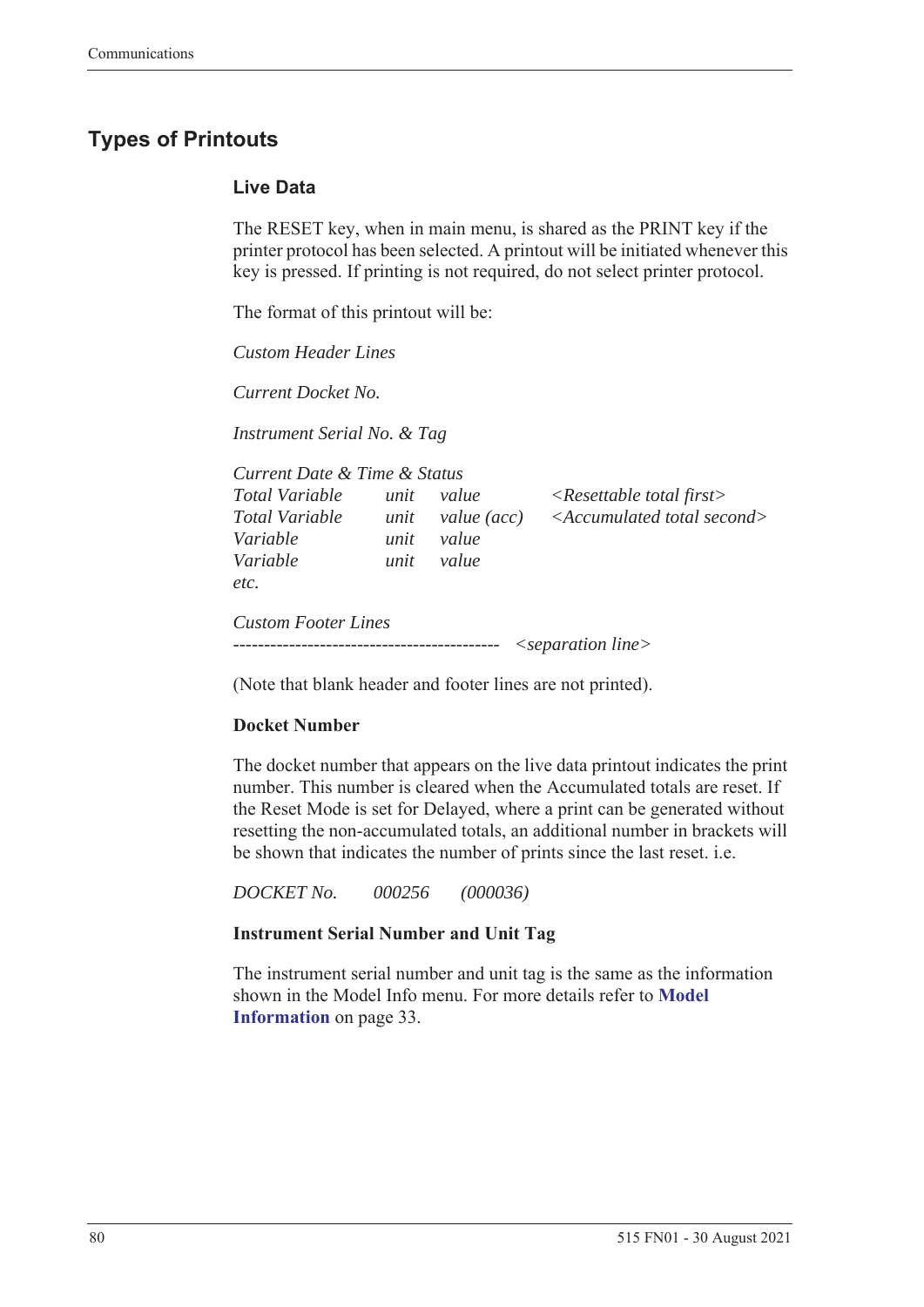#### <span id="page-90-0"></span>**Individual Log Data**

When in the Log Menu and while holding the DISPLAY key to view the data of the log of interest the RESET key can be pressed to initiate a printout of that log entry. The printout will have the time and date stamp corresponding to when the log was taken. After the print has been initiated there will be the opportunity to scroll to view another log entry and print again.

Since in each log entry all totals are stored as the Accumulated value, the printout will not have any resettable totals. The format of the printout with this exception is the same as the LIVE DATA printout:

*Custom Header Lines*

*Instrument Serial No. & Tag*

*Log Date & Time & Status Variable unit value <example: total as Accum only> Variable unit value etc.*

*Custom Footer Lines -------------------------------------------- <separation line>*

#### <span id="page-90-1"></span>**Log Report Printing**

As there is the likelihood that the reports can be of a considerable length it is strongly recommended that only the 80 Column printer with Z fold (tractor feed) paper be used. This is just as much for the memory storage of printer as it is for the reliable paper supply.

There is a HOLD.SET REPORT PRINT prompt under the main menu with the ability to print the pre-selected type of report. Pressing and holding the SET key for two seconds will initiate the printout. Any of the Log Reports will have the following format:

*Custom Header Lines*

*Title of Report*  $\langle$  *internally set, indicates report type>* 

*Current Date & Time Instrument Serial No. & Tag*

*-------------------------------------------- <separation line>*

*Log No. Date & Time & Status Variable unit value <example: total as Accum only> Variable unit value etc.*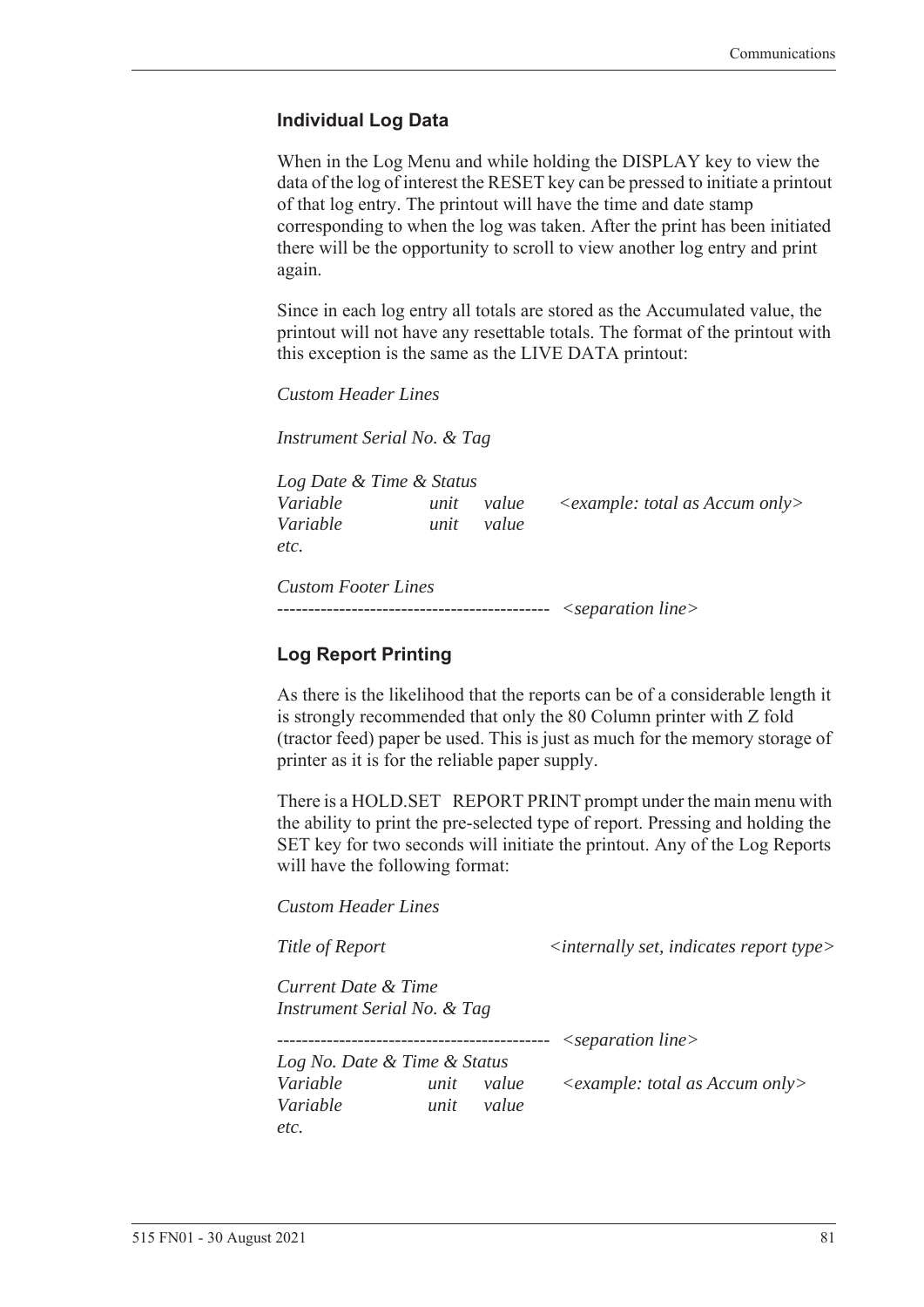|                              |      |          | $\leq$ separation line $>$                       |
|------------------------------|------|----------|--------------------------------------------------|
| Log No. Date & Time & Status |      |          |                                                  |
| Variable                     | unit | value    | $\langle$ example: total as Accum only $\rangle$ |
| Variable                     | unit | value    |                                                  |
| etc.                         |      |          |                                                  |
|                              |      | -------- | $\leq$ separation line $>$                       |
| Log No. Date & Time & Status |      |          |                                                  |
| Variable                     | unit | value    | $\leq$ example: total as Accum only $>$          |
| Variable                     | unit | value    |                                                  |
| etc.                         |      |          |                                                  |
| <b>Custom Footer Lines</b>   |      |          |                                                  |

```
-------------------------------------------- <separation line>
```
Reports will print in the historical order, and for those logs that have no data (e.g. unit was powered off at the time) the print will show "Data not available", i.e.

| Log No. Date & Time & Status |      |           |                                                  |
|------------------------------|------|-----------|--------------------------------------------------|
| Variable                     | unit | value     | $\langle$ example: total as Accum only $\rangle$ |
| Variable                     | unit | value     |                                                  |
| etc.                         |      |           |                                                  |
|                              |      |           | $\leq$ separation line $>$                       |
| Log No. Data Not Available   |      |           |                                                  |
|                              |      | --------- | $\leq$ separation line $>$                       |
| Log No. Date & Time & Status |      |           |                                                  |
| Variable                     | unit | value     | $\leq$ example: total as Accum only $>$          |
| Variable                     | unit | value     |                                                  |
| etc.                         |      |           |                                                  |

If the unit is programmed for 0 logs for a particular time base then the report for that time base will only consist of the header and ID information and a "Data Not Available" message. Likewise for the 0Hr to 23Hr report to print the complete report there must be a minimum of 48 hourly logs programmed otherwise "Data Not Available" will be printed for the missing logs.

*Custom Header Lines*

*Title of Report*

*Current Date & Time Instrument Serial No. & Tag*

*Data Not Available*

*Custom Footer Lines* 

*-------------------------------------------- <separation line>*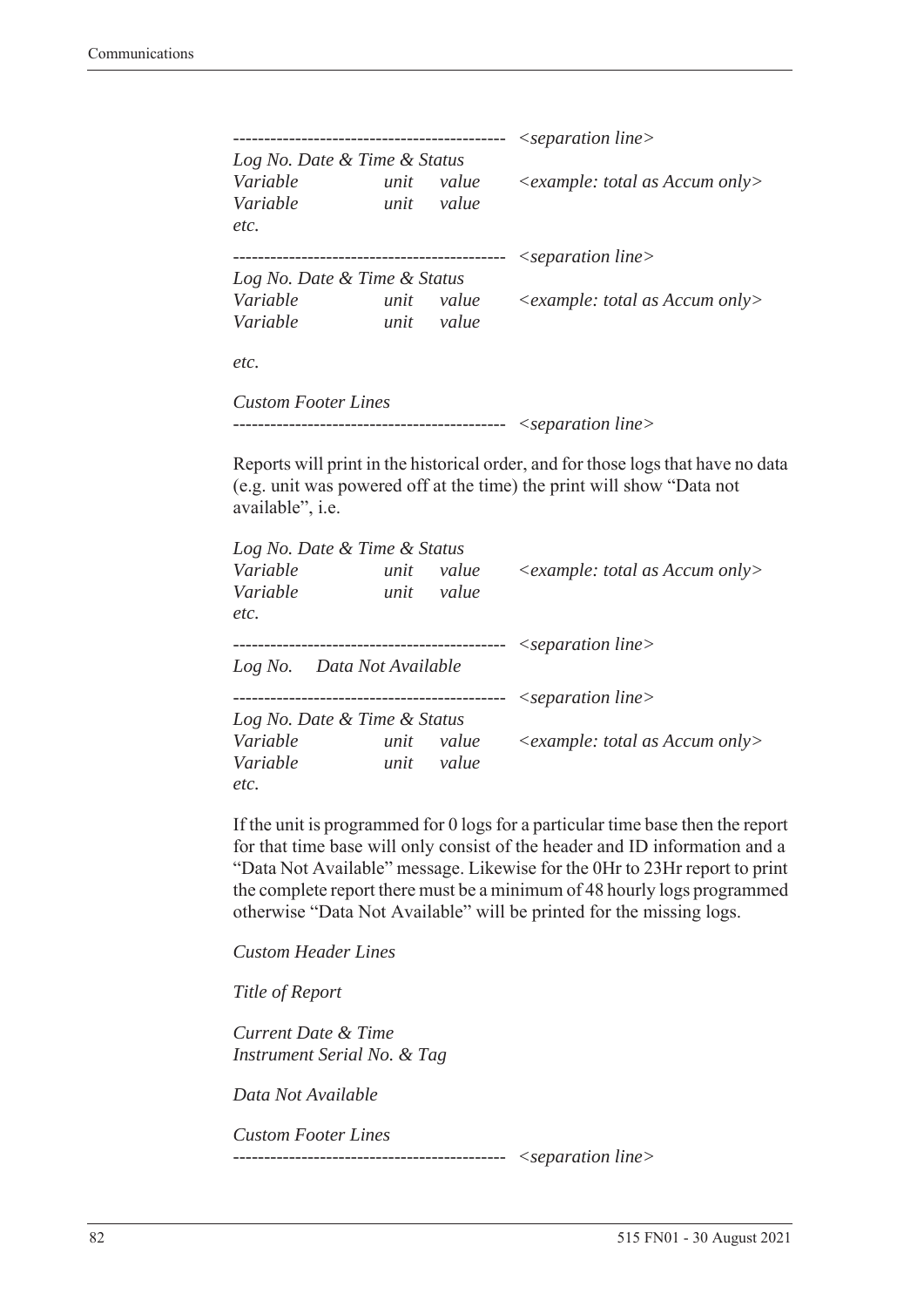## <span id="page-92-0"></span>**Printer Data Control**

Some printers have limited data buffers and are therefore unable to collect all the print data being transmitted. The 500 Series has the capability of software handshaking. The Xon/Xoff characters can be used by any of the printer types to control the flow of data to ensure that data is not lost.

Some printers will also transmit an Xoff character in response to other events such as printer being off-line, print head not engaged or power being removed. The specific behaviour of the printer being used should be noted.

#### <span id="page-92-1"></span>**Error Messages**

There are two printer error messages that can be displayed.

#### **PAPER OUT**

This message is related to the Printer Type PRN-03 TM295 Slip printer. It is standard procedure with this printer to check for paper status before printing. If a print is attempted but there is no paper the PAPER OUT message will be scrolled. The instrument will continue to poll the printer for paper and if paper is detected before a communications timeout expires the print will commence.

#### **COMMS TIMEOUT**

This message is relevant for all printer types and will be activated for the following conditions.

1. If the flow of data is stopped due to software or hardware handshaking and is not allowed to resume before the communications timeout.

2. If Printer Type is PRN-03 Slip printer and a paper status is requested but no response is received within the timeout period.

3. Paper Out has been detected for Printer Type PRN-03 but no paper is inserted within the timeout period.

When a communications timeout error has been activated the message COMMS TIMEOUT will be scrolled once, the request to print will be cleared and the instrument will return to its normal mode.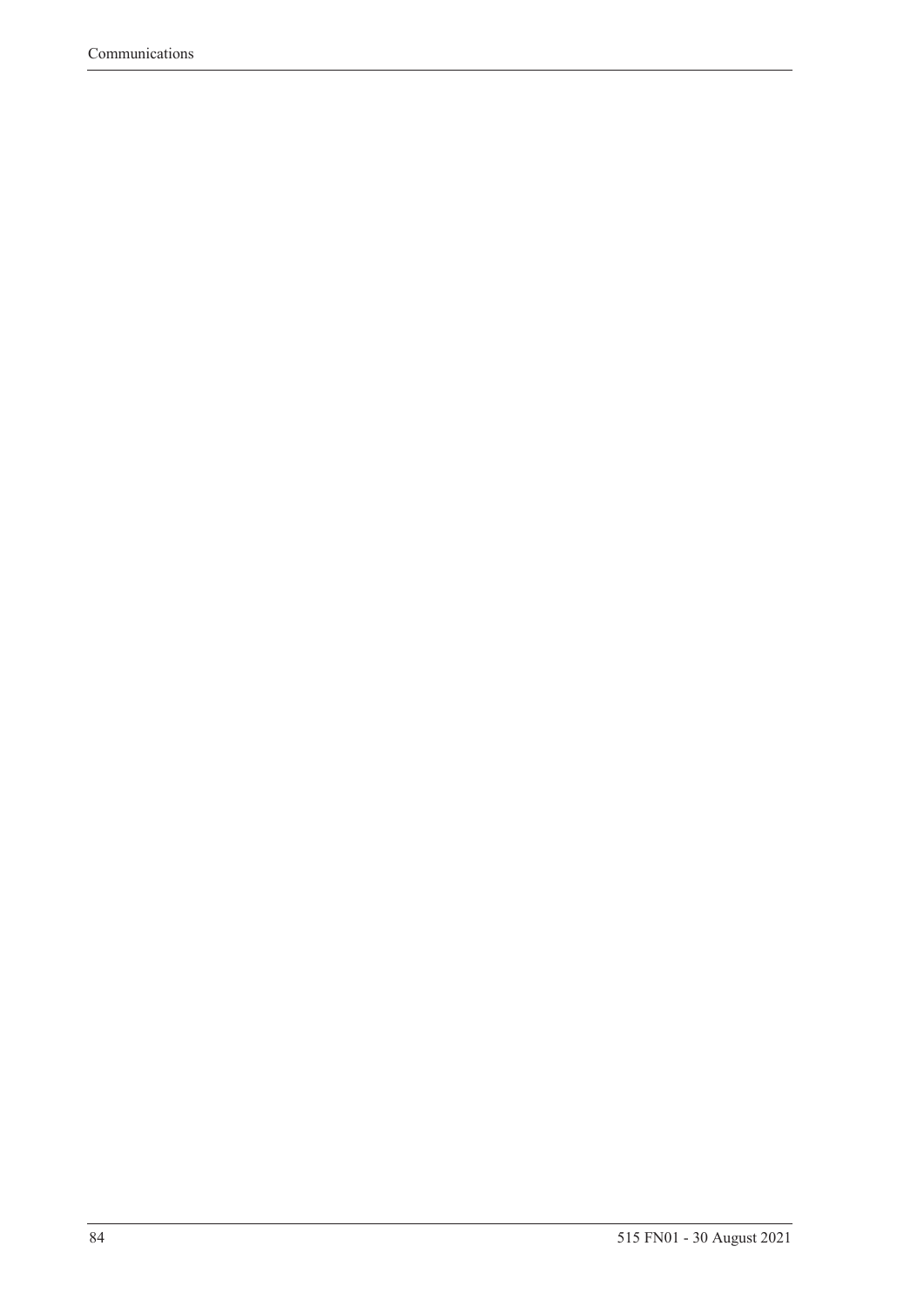# <span id="page-94-1"></span>**Appendix A Glossary**

<span id="page-94-0"></span>

| 500-PM<br><b>Software</b>              | The 500 Series Program Manager (500-PM software) is a Windows based<br>program that is freely available from the download section of the Contrec<br>website. The program is a comprehensive configuration tool and resource<br>centre that can be used to tailor an instrument to suit specific application<br>needs including program settings, units of measurement, custom tags/text,<br>access levels and more. Custom versions can be saved and configuration<br>reports generated as a PDF. |
|----------------------------------------|---------------------------------------------------------------------------------------------------------------------------------------------------------------------------------------------------------------------------------------------------------------------------------------------------------------------------------------------------------------------------------------------------------------------------------------------------------------------------------------------------|
| <b>ASCII</b>                           | American Standard Code for Information Interchange. For the ASCII<br>protocol, the instrument receives and transmits messages in ASCII, with all<br>command strings to the instrument terminated by a carriage return. Replies<br>from the instrument are terminated with a line-feed and a carriage-return.                                                                                                                                                                                      |
| <b>K-factor</b>                        | The K-factor is a constant value associated with frequency type flowmeters.<br>It is a scaling factor used in calculations to determine flow rate.                                                                                                                                                                                                                                                                                                                                                |
| <b>Linear</b><br>Correction            | A scaling of the input signal to represent the actual flow parameter.                                                                                                                                                                                                                                                                                                                                                                                                                             |
| <b>Modbus RTU</b>                      | The Modbus protocol is a message structure for communications between<br>controllers and devices regardless of the type of network. In RTU (remote<br>terminal unit) mode, each 8-bit byte in a message contains two 4-bit<br>hexadecimal characters. This mode has greater character density than<br>ASCII and allows better data throughput than ASCII for the same baud rate.                                                                                                                  |
| <b>Normalised</b><br>Input             | A normalised input ranges from 0 to 1.000. For 4-20 mA input, the signal is<br>set to 0 at 4mA and the signal is set to $1.000$ at $20mA$ .                                                                                                                                                                                                                                                                                                                                                       |
| <b>Passive Output</b><br><b>Signal</b> | Requires an external power supply.                                                                                                                                                                                                                                                                                                                                                                                                                                                                |
| <b>RTD</b>                             | <b>Resistance Temperature Device</b>                                                                                                                                                                                                                                                                                                                                                                                                                                                              |
| <b>Water-Cut</b>                       | The percentage of water volume in the water/oil mixture being measured.                                                                                                                                                                                                                                                                                                                                                                                                                           |
| Watchdog<br>Timer (WTD)                | The WDT is used to monitor the activity of the micro processor and will<br>force a reboot if the micro processor stops, while power is applied, due to<br>any internal or external influences.                                                                                                                                                                                                                                                                                                    |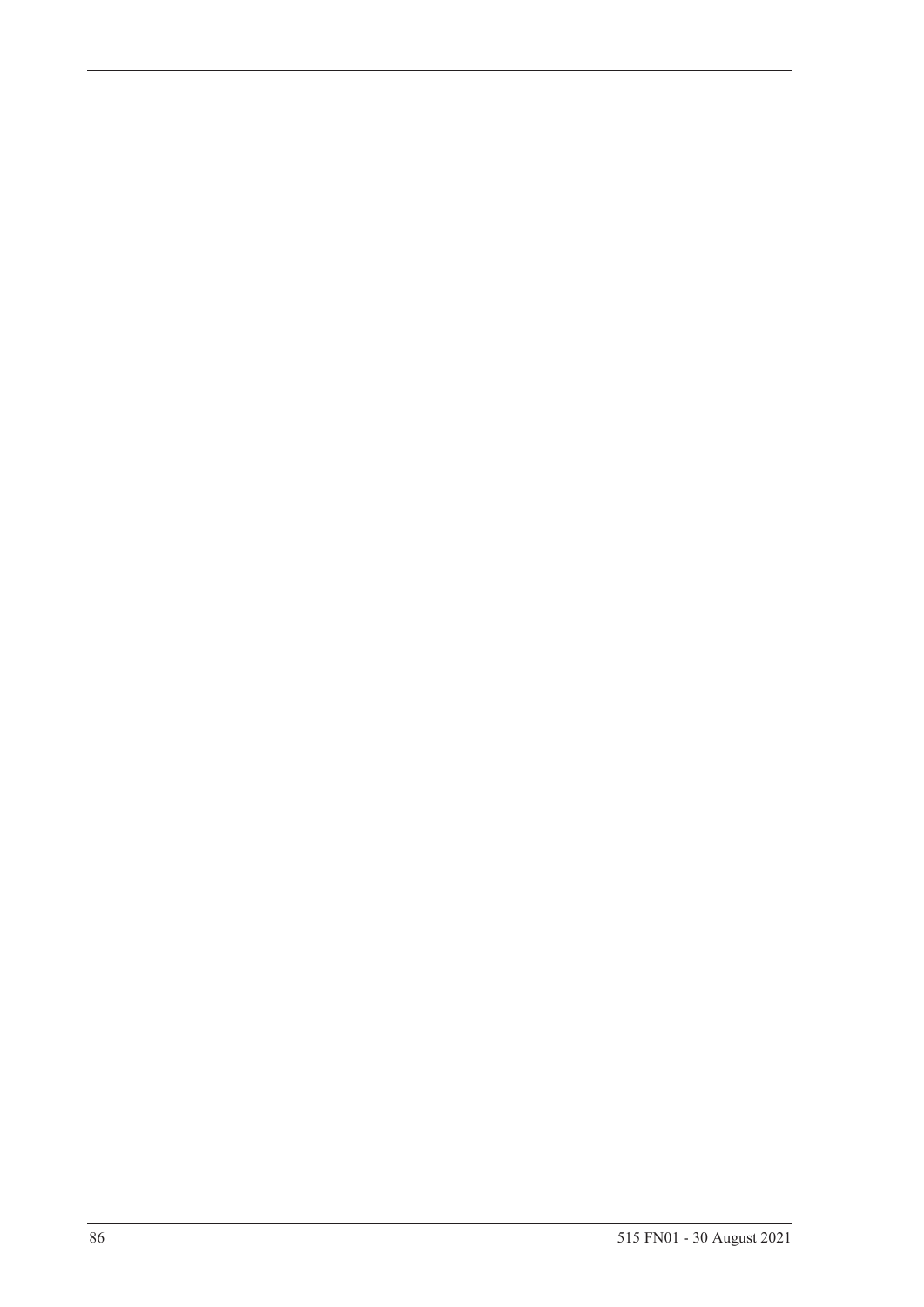# <span id="page-96-1"></span>**Appendix B Model Numbers**

# <span id="page-96-0"></span>**Product Codes**

| <b>Model</b>                                                                                                                                                                          | <b>Supplementary Code</b>                                                              |              |                                                                                                                        |   |                                                                                                                                        | <b>Description</b> |                                                                                                         |                                                                                                                             |
|---------------------------------------------------------------------------------------------------------------------------------------------------------------------------------------|----------------------------------------------------------------------------------------|--------------|------------------------------------------------------------------------------------------------------------------------|---|----------------------------------------------------------------------------------------------------------------------------------------|--------------------|---------------------------------------------------------------------------------------------------------|-----------------------------------------------------------------------------------------------------------------------------|
| 515                                                                                                                                                                                   |                                                                                        |              |                                                                                                                        |   |                                                                                                                                        |                    | - FN01                                                                                                  |                                                                                                                             |
|                                                                                                                                                                                       | $\mathbf{1}$                                                                           |              |                                                                                                                        |   |                                                                                                                                        |                    |                                                                                                         | Panel mount enclosure                                                                                                       |
|                                                                                                                                                                                       | $\overline{2}$                                                                         |              |                                                                                                                        |   |                                                                                                                                        |                    |                                                                                                         | Field mount enclosure (NEMA 4X / IP66)                                                                                      |
| <b>Enclosure</b>                                                                                                                                                                      | 3/5                                                                                    |              |                                                                                                                        |   |                                                                                                                                        |                    |                                                                                                         | Explosion proof Ex d (IECEx/ATEX), metric glands<br>(5 specifies heater)                                                    |
|                                                                                                                                                                                       | 4/6                                                                                    |              |                                                                                                                        |   |                                                                                                                                        |                    |                                                                                                         | Explosion proof Ex d (CSA), NPT glands<br>(6 specifies heater)                                                              |
|                                                                                                                                                                                       |                                                                                        | 0            |                                                                                                                        |   |                                                                                                                                        |                    |                                                                                                         | 4 logic inputs, 1 isolated output, 2 relays (only relay type 1 is<br>available), RS232 (DB9) communication port             |
| <b>Output Options</b>                                                                                                                                                                 |                                                                                        | $\mathbf{1}$ |                                                                                                                        |   |                                                                                                                                        |                    |                                                                                                         | 4 logic inputs, 2 isolated outputs, 4 relays, real-time clock data<br>logging, RS232 (DB9) and RS485 communication ports    |
|                                                                                                                                                                                       |                                                                                        | 2/3          |                                                                                                                        |   |                                                                                                                                        |                    |                                                                                                         | 4 logic inputs, 2 isolated outputs, 4 relays, real-time clock data<br>logging, RS232 (DB9) and Ethernet communication ports |
| 1                                                                                                                                                                                     |                                                                                        |              |                                                                                                                        |   | Electromechanical relays only                                                                                                          |                    |                                                                                                         |                                                                                                                             |
| <b>Relay Type</b>                                                                                                                                                                     |                                                                                        |              | $\overline{2}$                                                                                                         |   |                                                                                                                                        |                    |                                                                                                         | 2 electromechanical and 2 solid state relays                                                                                |
|                                                                                                                                                                                       |                                                                                        |              | $\overline{3}$                                                                                                         |   |                                                                                                                                        |                    |                                                                                                         | Solid state relays only                                                                                                     |
| <b>Power Supply</b>                                                                                                                                                                   |                                                                                        |              |                                                                                                                        | U |                                                                                                                                        |                    | Inputs for 12-28VDC and 100-240 VAC, 50-60Hz<br>(Previous Models: $A = 110/120$ VAC, $E = 220/240$ VAC) |                                                                                                                             |
|                                                                                                                                                                                       |                                                                                        |              |                                                                                                                        | D |                                                                                                                                        |                    |                                                                                                         | Input for 12-28VDC power only                                                                                               |
|                                                                                                                                                                                       | Standard option (now with backlight & LCD backup)<br>S<br><b>Display Panel Options</b> |              | (original Full option: F, with Infra-Red comms, no longer available)                                                   |   |                                                                                                                                        |                    |                                                                                                         |                                                                                                                             |
| C<br><b>PCB Protection</b>                                                                                                                                                            |                                                                                        |              |                                                                                                                        |   | Conformal coating - required for maximum environmental<br>operating range. Recommended to avoid damage from<br>moisture and corrosion. |                    |                                                                                                         |                                                                                                                             |
| N                                                                                                                                                                                     |                                                                                        |              | None - suitable for IEC standard 654-1 Climatic Conditions up<br>to Class B2 (Heated and/or cooled enclosed locations) |   |                                                                                                                                        |                    |                                                                                                         |                                                                                                                             |
| <b>FN01</b><br><b>Application Pack Number</b>                                                                                                                                         |                                                                                        |              |                                                                                                                        |   | Defines the application software to be loaded into the<br>instrument                                                                   |                    |                                                                                                         |                                                                                                                             |
| For example: Model No. 515.111USC<br>Displayed on the 500 Series as:<br>Note: The first character represents the CPU installed<br>(factory use only). The remaining 6 characters only |                                                                                        |              |                                                                                                                        |   |                                                                                                                                        |                    | $2 - 1 - 5 -$<br>MODEL                                                                                  |                                                                                                                             |
| represent hardware that affects the operation.                                                                                                                                        |                                                                                        |              |                                                                                                                        |   |                                                                                                                                        |                    | 515                                                                                                     |                                                                                                                             |

**Note:** Example full product part number is 515.111USC-FN01 (This is the number used for placing orders).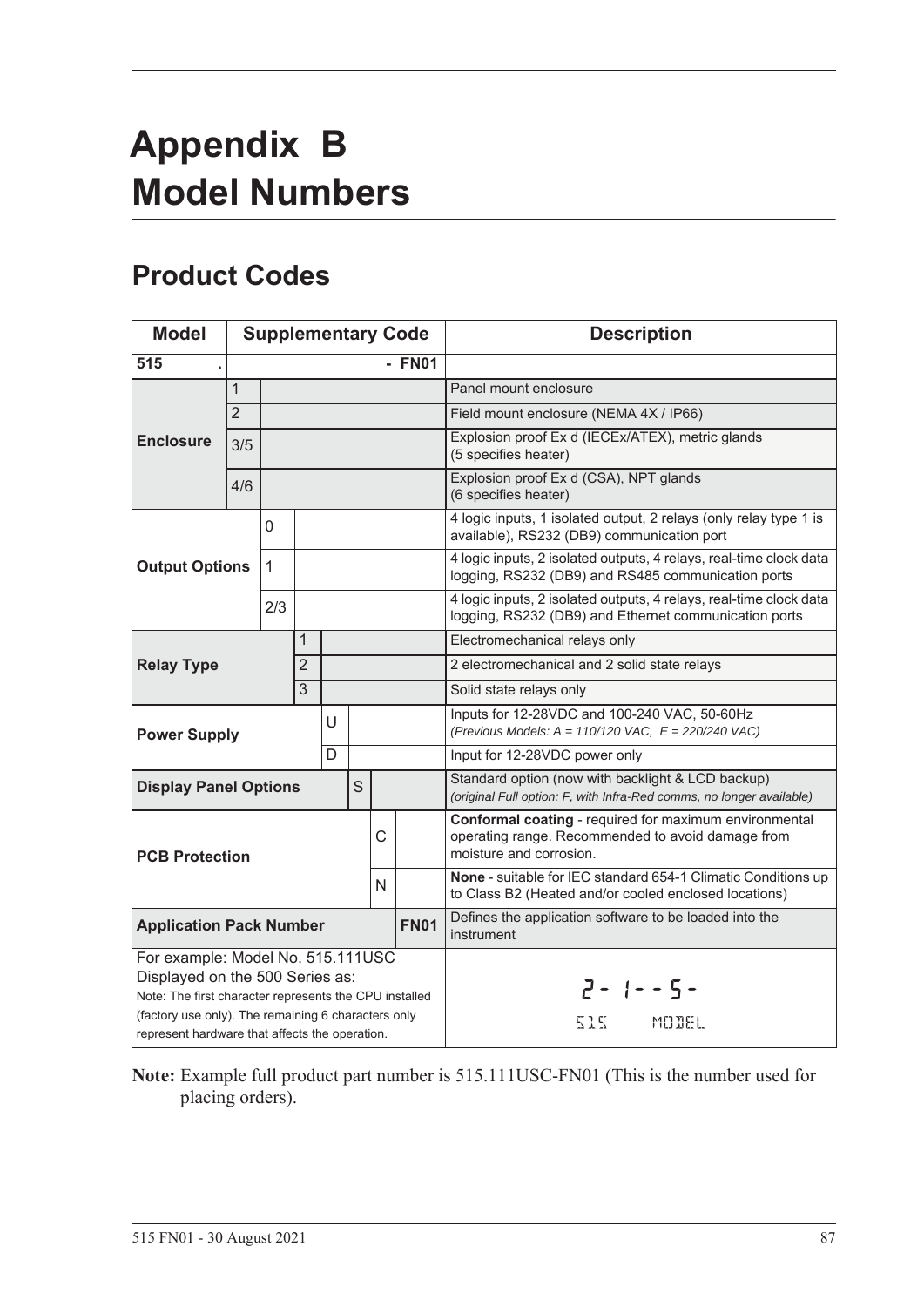# <span id="page-97-1"></span>**Custom Version Codes**

|                                                     | Code |                |                                                               | <b>Description</b>                            |
|-----------------------------------------------------|------|----------------|---------------------------------------------------------------|-----------------------------------------------|
|                                                     | 00   |                |                                                               | <b>Factory Default Application</b>            |
|                                                     | 01   |                |                                                               | Contrec Systems Pty. Ltd. Melbourne Australia |
|                                                     | 02   |                |                                                               | Contrec Limited. West Yorkshire UK            |
| <b>Origin Code</b>                                  | 03   |                |                                                               |                                               |
| <b>Identifies</b><br><b>Distributor</b>             | 04   |                |                                                               | Contrec - USA, LLC. Pelham AL 35124 USA       |
|                                                     | 05   |                |                                                               | Flowquip Ltd. Halifax UK                      |
|                                                     | 06   |                |                                                               |                                               |
|                                                     | etc. |                |                                                               |                                               |
|                                                     |      | $\Omega$       |                                                               | English (Default)                             |
|                                                     |      | $\mathbf{1}$   |                                                               | German                                        |
|                                                     |      | $\overline{2}$ |                                                               | Dutch                                         |
| <b>User Language</b>                                |      | 3              |                                                               | French                                        |
|                                                     |      | $\overline{4}$ |                                                               | Spanish                                       |
|                                                     |      | 5              |                                                               |                                               |
|                                                     |      | etc.           |                                                               |                                               |
| 000<br><b>Distributor's Code</b><br>$\cdots$<br>999 |      |                | Distributor's own choice. Possibly a code that identifies the |                                               |
|                                                     |      |                | customer and the application.                                 |                                               |
|                                                     |      |                |                                                               |                                               |
| For example: 02 3 157                               |      |                |                                                               | 023157                                        |
| Displayed on the 500 Series as:                     |      |                |                                                               | CUSTOM VERS                                   |

# **Application Information Code**

The Application Information code is an aid for users and service personnel to determine the type of inputs that are used in a particular application. The Application Information code is displayed on the instrument as shown below.

<span id="page-97-0"></span>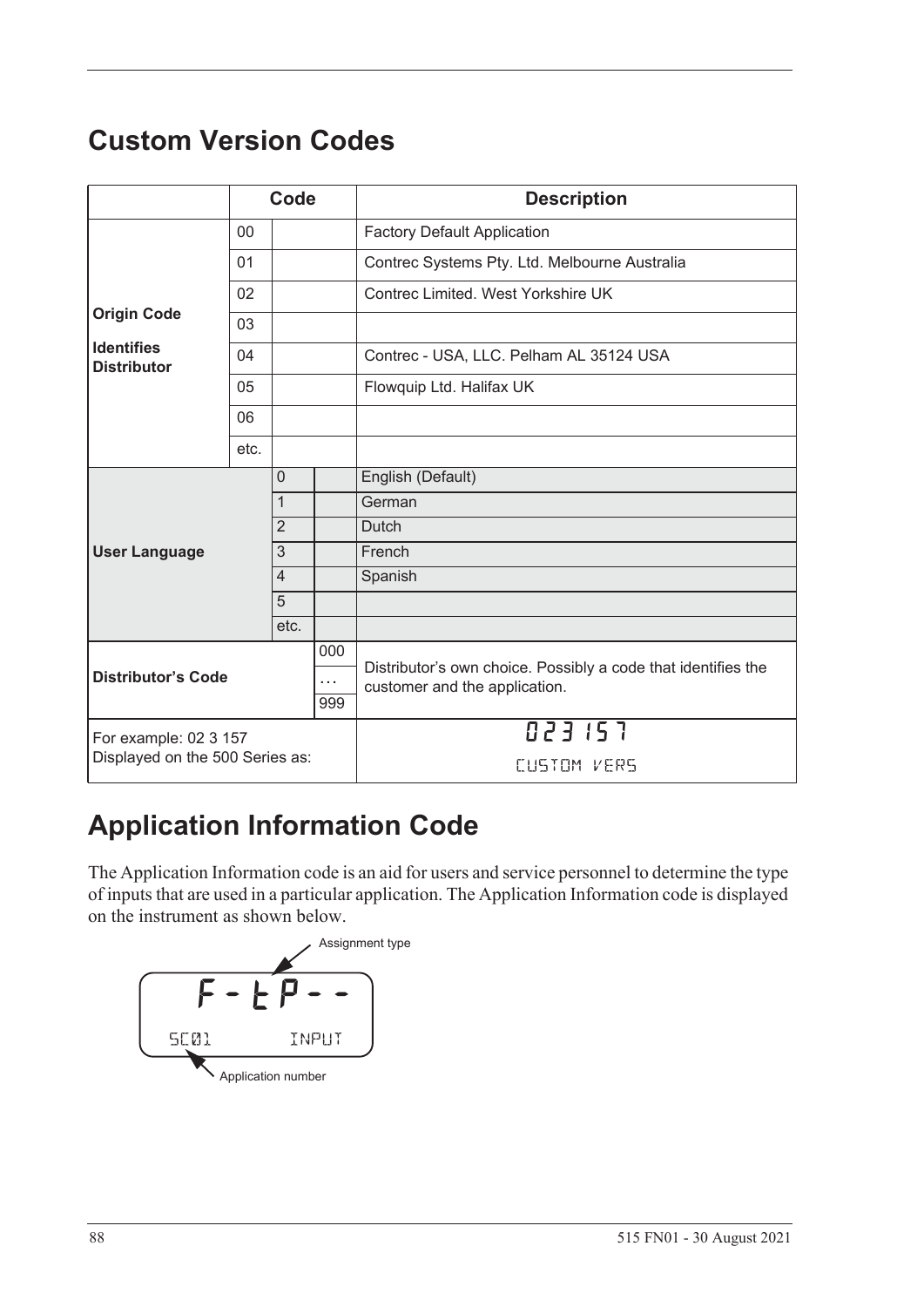The Application number identifies the application as in the following examples:

- **•** SC01 steam flow computer for frequency flow meter
- **•** GN02 natural gas flow computer for analog flow meter

The Input Assignment type indicates the physical input that is assigned to each input on the instrument. The code is made up from six characters as follows:

| FINP1   FINP2   AINP1   AINP2   AINP3   AINP4 |  |  |  |
|-----------------------------------------------|--|--|--|
|                                               |  |  |  |

The codes are as follows:

- - not used in this application
- **A** indicates a generic analog input such as for density or level etc.
- **•** C indicates a user code input
- d indicates a density input
- **•** F indicates a generic flow input such as for volume or mass etc.
- $H$  indicates a high flow input for stacked inputs
- **•** L indicates a low flow input for stacked inputs
- **•** P indicates a pressure input
- **q** indicates a quadrature input
- *k* indicates a temperature input.

For example,  $F - tP - -$  is an instrument with FINP1 (frequency input 1) assigned to a flow input, AINP1 assigned to a temperature input and AINP2 assigned as a pressure input. The other inputs are not used.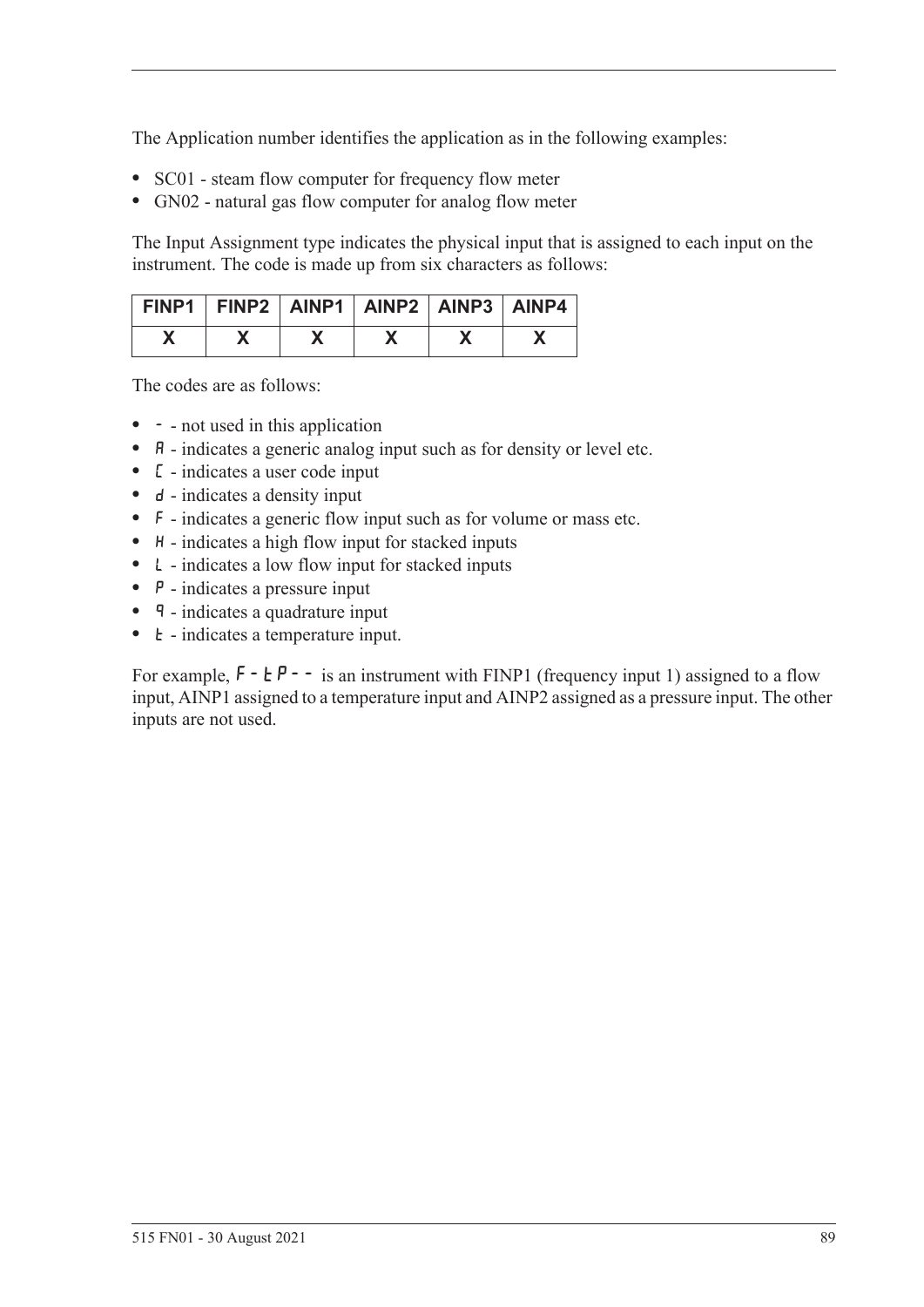# <span id="page-99-0"></span>**Appendix C Ethernet Port & Setup**

# **Ethernet Port**

The optional Ethernet port simplifies the communication network and avoids the need for an external 3rd party Serial to Ethernet converter. It allows communications via an existing Ethernet network. In some installations you will need to speak with your network (IT) administrator in order to correctly set up your network. Applications, such as DataMod (available via Contrec), can communicate over the Ethernet network to perform remote monitoring and Data Logging operations.

Within the instrument's calibration menus the Ethernet port uses the settings for the RS-485 port that need to match a supplied Ethernet unit as follows:

- **•** Protocol: RTU
- **•** Baud Rate: 19200
- **•** Data Bits: 8
- **•** Parity: Even
- **•** Stop Bits: 1

Data mapping follows the same convention applied to Modbus registers.

# **Connecting 515 Ethernet to Networks/Routers**

Ethernet 515s are set as default to DHCP (Dynamic Host Configuration Protocol), which should allow your network/router to automatically find and assign an IP address to the instrument (providing there are addresses available). If your network cannot locate the instrument you may need to run the 'Digi Discovery' tool (Contrec guide available on request) or enter the Ethernet module's MAC address within your router settings. If required, the instrument can also be set to a static IP address, however it is strongly advised that only IT competent persons access and edit site network and 515 Ethernet settings. All Ethernet instruments are supplied with the Ethernet module MAC address printed on the outside of the enclosure and also printed directly onto the Ethernet Module itself (the Option card would need to be removed to view the physical Digi Ethernet module).

Contrec Limited will not be held responsible for any changes made to customer router and network settings. Further guides on how to access the module settings and discovering IP address' can be supplied upon request.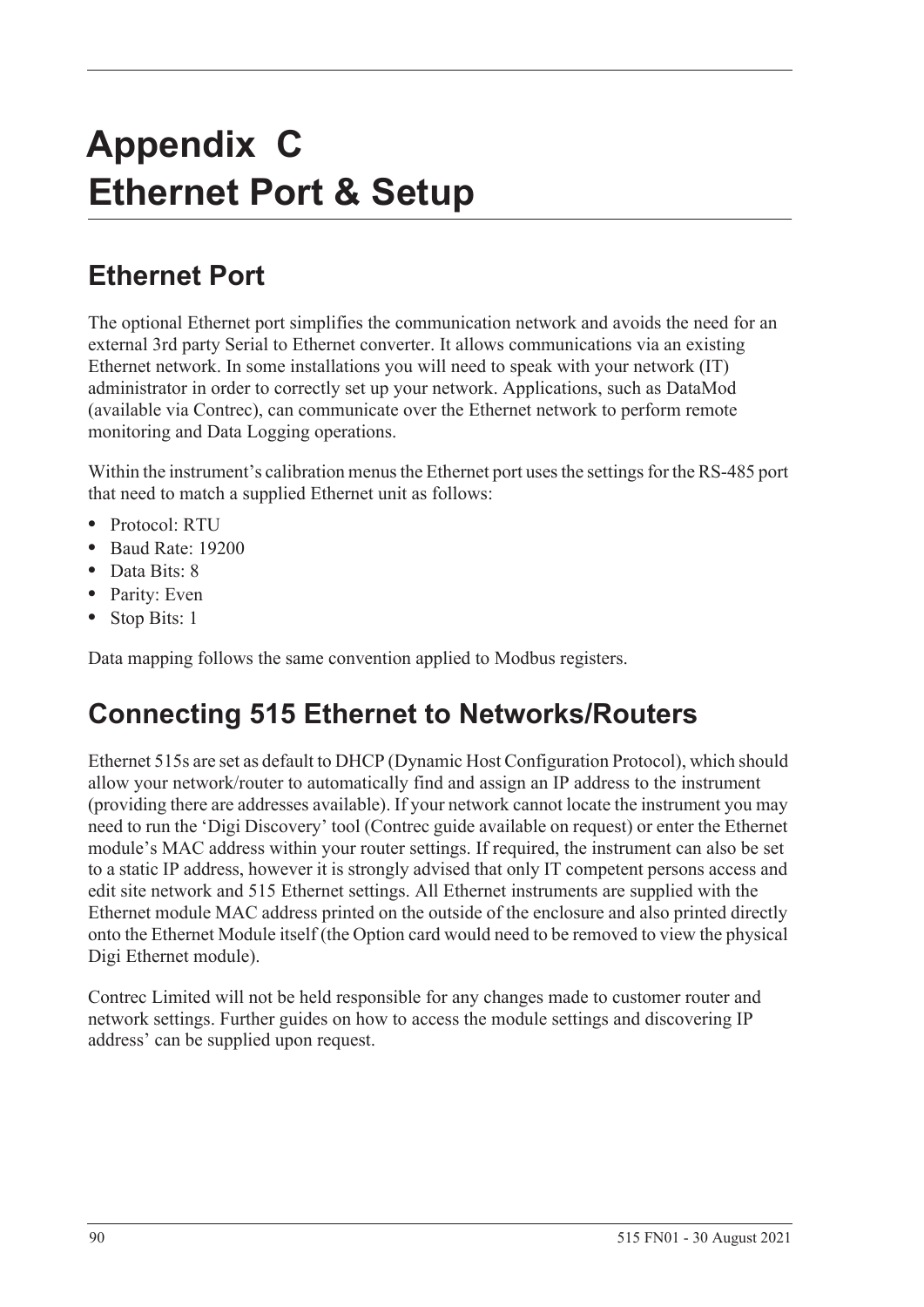# **Connecting DataMod via Ethernet**

Using the IP address that you or the network/router has assigned to the 515 instrument, enter this into the **Host Name / IPv4 Address** tab within DataMod's Modbus Connection Settings as per [Figure 22.](#page-100-0)

Ensure all other settings are correct as per the **Datamod User Guide** and the **515 Ethernet Guide - Establishing a Connection to Datamod**. Both of these documents are available from Contrec on request.

| Transmission Mode-                                            |                      |                     |                      |
|---------------------------------------------------------------|----------------------|---------------------|----------------------|
| C RTU Serial                                                  | <b>C</b> TCP/IP      | C RTU over TCP/IP   |                      |
| -RTU Serial Settings-                                         |                      |                     |                      |
| Serial Port:                                                  |                      | Baud Rate (bps):    |                      |
| COM1                                                          |                      | 19200               | $\blacktriangledown$ |
| -Data Bits-                                                   |                      | -Parity-            |                      |
| C 7 bits C 8 bits                                             |                      | C None              |                      |
|                                                               |                      | $C$ Odd             |                      |
| -Stop Bits-                                                   |                      |                     |                      |
| $C$ 1 bit $C$ 2 bits                                          |                      | $G$ Even            |                      |
|                                                               |                      |                     |                      |
| TCP/IP Settings                                               |                      |                     |                      |
| Host Name / IPv4 Address:                                     |                      |                     | Port:                |
| 192.168.0.7                                                   |                      |                     | 502                  |
|                                                               |                      |                     |                      |
|                                                               |                      |                     | 11                   |
| Receive Timeout (sec): $\begin{vmatrix} 2 \\ 1 \end{vmatrix}$ |                      | Slave Unit Address: |                      |
| Maximum Retries:                                              | $\vert$ <sub>2</sub> |                     |                      |
|                                                               |                      |                     |                      |
|                                                               |                      | <br>$\frac{QK}{2}$  | Cancel               |

<span id="page-100-0"></span>*Figure 22 DataMod - Modbus Connection Settings*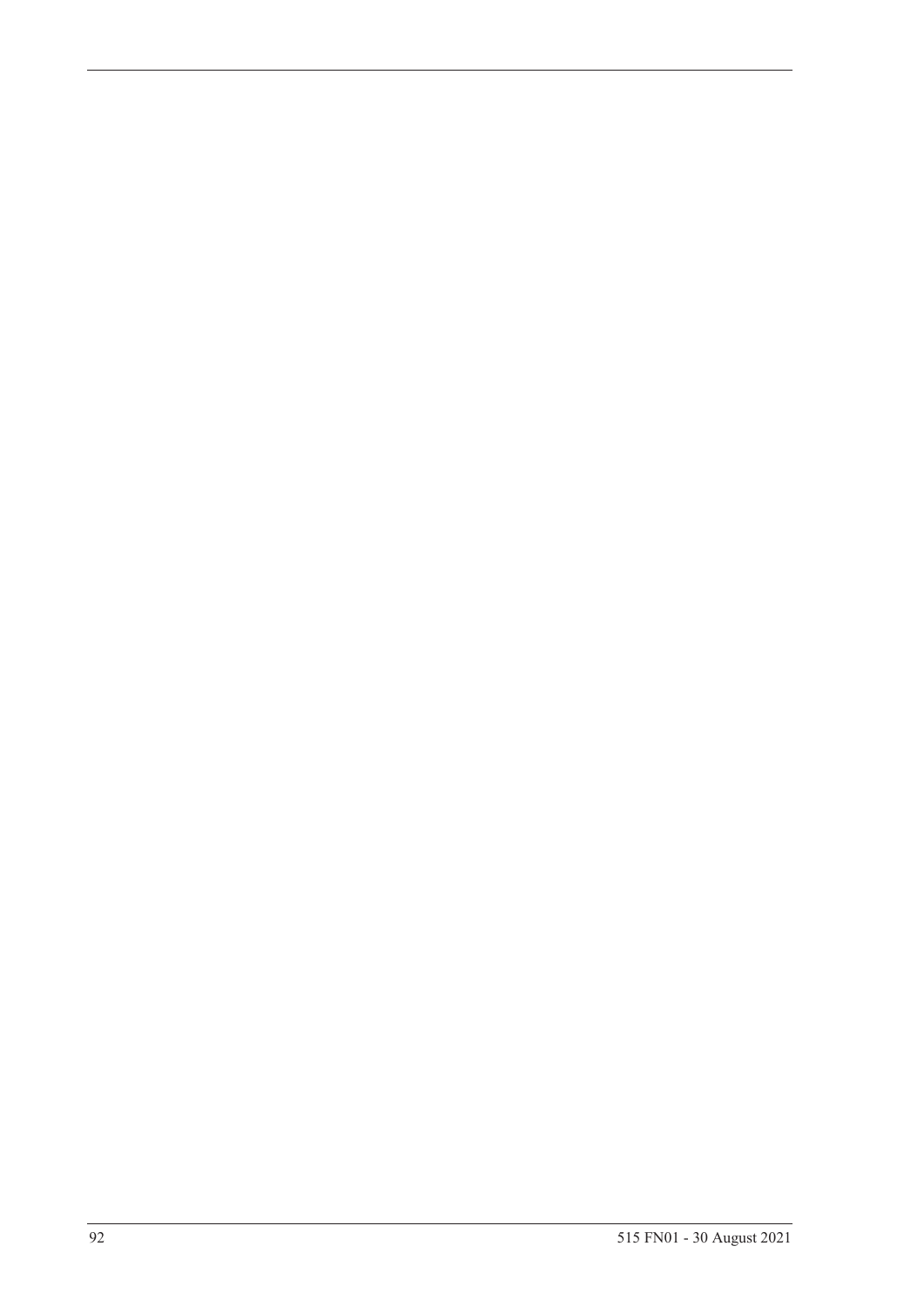# **Index**

**Numerics** 0-5V inpu[t 16](#page-25-0) 4-20mA input [17](#page-26-0) output [19](#page-28-0) 500 Series Program Manage[r 5](#page-14-0) 500-PM software [5,](#page-14-0) [85](#page-94-0)

#### **A**

ACCUM ke[y 28](#page-37-0) address, instrumen[t 68](#page-77-0) alarm connection [21](#page-30-0) equipment failur[e 51](#page-60-0) hysteresi[s 52](#page-61-0) relays [51](#page-60-1) setpoin[t 51](#page-60-2) alarms menu [51](#page-60-3) analog input connection[s 16](#page-25-1) failur[e 61](#page-70-0) scalin[g 3](#page-12-0) application cod[e 88](#page-97-0) approvals [6](#page-15-0) FCC Declaration [7](#page-16-0) ASCII protoco[l 67](#page-76-0)

### **B**

back panel [12](#page-21-0) backup program [39](#page-48-0) Program Manage[r 39](#page-48-1) basic men[u 30](#page-39-0) battery faile[d 62](#page-71-0) lif[e 54](#page-63-1) ne[w 62](#page-71-0) battery replacemen[t 25](#page-34-0) battery typ[e 25](#page-34-1) baud rat[e 53](#page-62-1)

### **C**

CAL switch-protected parameter [35](#page-44-0)

calibration backup, reports [39](#page-48-0) menu [40](#page-49-0) set mode [36](#page-45-0) view mode [36](#page-45-1) cleaning [11](#page-20-0) clock batter[y 54](#page-63-1) date format [55](#page-64-0) real-tim[e 54](#page-63-2) codes application information [88](#page-97-0) customer versio[n 88](#page-97-1) exception [77](#page-86-1) product numbe[r 87](#page-96-0) comm port COM-1 RS-232 [65](#page-74-1) COM-2 RS-485 [66](#page-75-1) communication connection[s 23](#page-32-0) protocols [67](#page-76-1) communication[s 4,](#page-13-1) [65](#page-74-2) menu [53](#page-62-2) connections alar[m 21](#page-30-0) communication [65](#page-74-3) communication[s 23](#page-32-0) electrical [12](#page-21-1) input [15](#page-24-0) mains [24](#page-33-0) output [19](#page-28-1) customer version codes [88](#page-97-1) customizing a printout [79](#page-88-1)

# **D**

daily logging [56](#page-65-0) data log viewing [31](#page-40-0)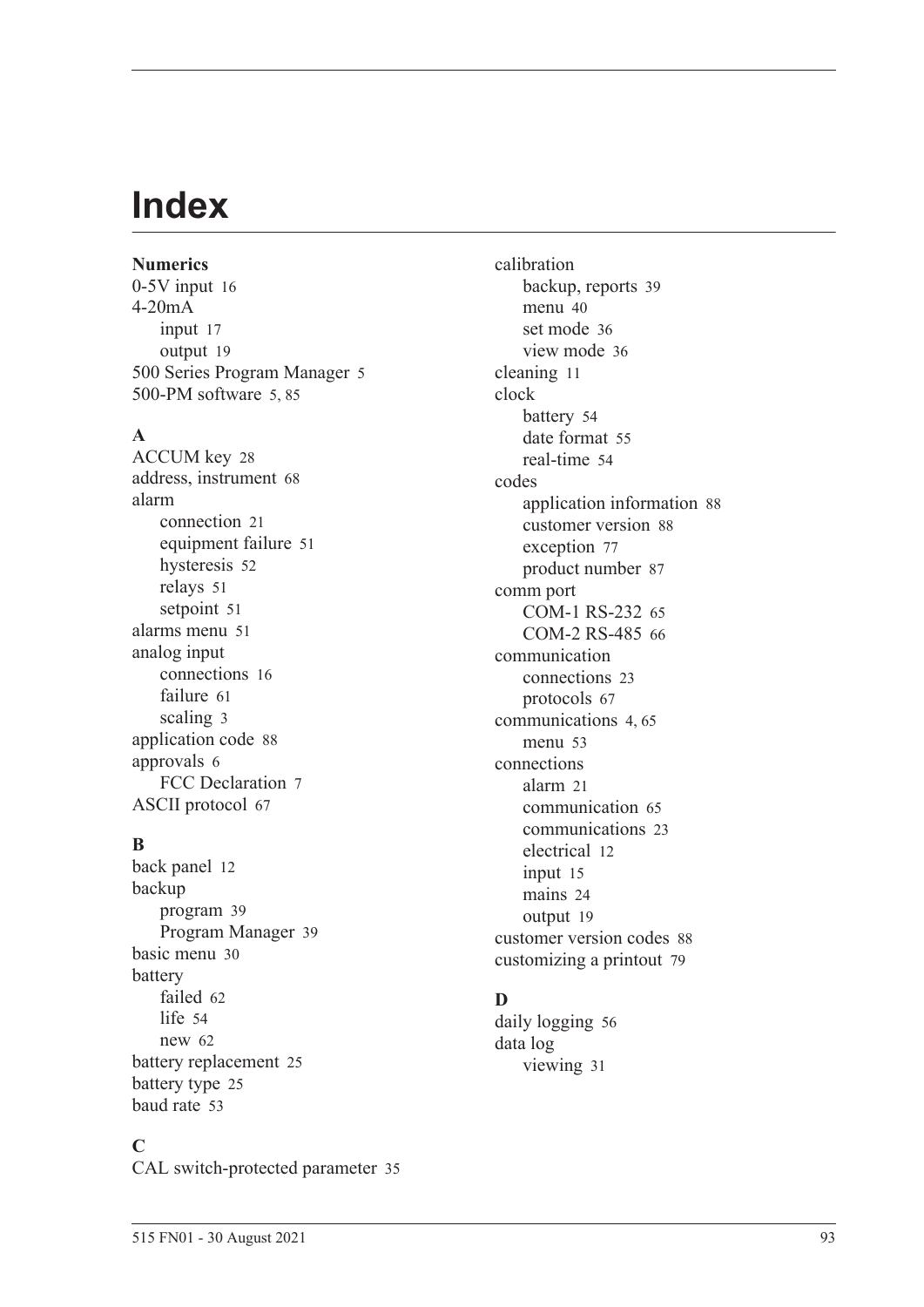data logging daily [56](#page-65-0) hourl[y 55](#page-64-1) monthly [56](#page-65-1) weekl[y 56](#page-65-2) yearly [56](#page-65-3) date format [55](#page-64-0) declaration FCC [7](#page-16-0) decontamination [11](#page-20-0) default on exception [61](#page-70-1) default tota[l 27](#page-36-0) detail men[u 30](#page-39-0) disconnection device [24](#page-33-1) display specifications [9](#page-18-0) timeout mod[e 58](#page-67-0) timeout time [58](#page-67-1) DISPLAY key [28](#page-37-1) display-only parameter [35](#page-44-1)

# **E**

earthin[g 24](#page-33-2) electrical connections [12](#page-21-1) equipment failure alarm [51](#page-60-0) error condition, overrid[e 61](#page-70-2) error message[s 61](#page-70-3) Ethernet COM-2 por[t 24,](#page-33-3) [66](#page-75-2) exception codes [77](#page-86-1) Exception Status [69](#page-78-0) exception, default [61](#page-70-1)

# **F**

failure of input [61](#page-70-0) features [1](#page-10-0) flash driver port assignmen[t 54](#page-63-3) format, date [55](#page-64-0) front panel keys [28](#page-37-2) LEDs [27](#page-36-1)

#### **G**

glossary [85](#page-94-1)

# **H**

hardware connections [65](#page-74-3) hourly logging [55](#page-64-1) hysteresis, alar[m 52](#page-61-0)

# **I**

input 0-5[V 16](#page-25-0) 4-20mA [17](#page-26-0) connections [15](#page-24-0) analog [16](#page-25-1) failure [61](#page-70-0) RTD [17](#page-26-1) sensor failure [61](#page-70-0) types [5](#page-14-1) inputs menu [44](#page-53-0) installation [11](#page-20-1) instrument address [68](#page-77-0) request forma[t 67](#page-76-2) response[s 69](#page-78-1) setting[s 42](#page-51-0) interconnections, communication [65](#page-74-3) interference suppression [22](#page-31-0) isolated output[s 5](#page-14-2)

# **K**

key ACCUM [28](#page-37-0) DISPLA[Y 28](#page-37-1) RATE [28](#page-37-3) RESE[T 28](#page-37-4) SET [30](#page-39-1) TOTAL [28](#page-37-5) keys, front panel [28](#page-37-2)

### **L**

LEDs, status [27](#page-36-1) limits volume correctio[n 6](#page-15-1) logged dat[a 31](#page-40-0) viewin[g 31](#page-40-1) logging daily [56](#page-65-0) hourly [55](#page-64-1) monthly [56](#page-65-1) weekl[y 56](#page-65-2) yearly [56](#page-65-3) logic input connection [18](#page-27-0)

### **M**

main menu basic and detailed [30](#page-39-0) main menu item[s 29](#page-38-0)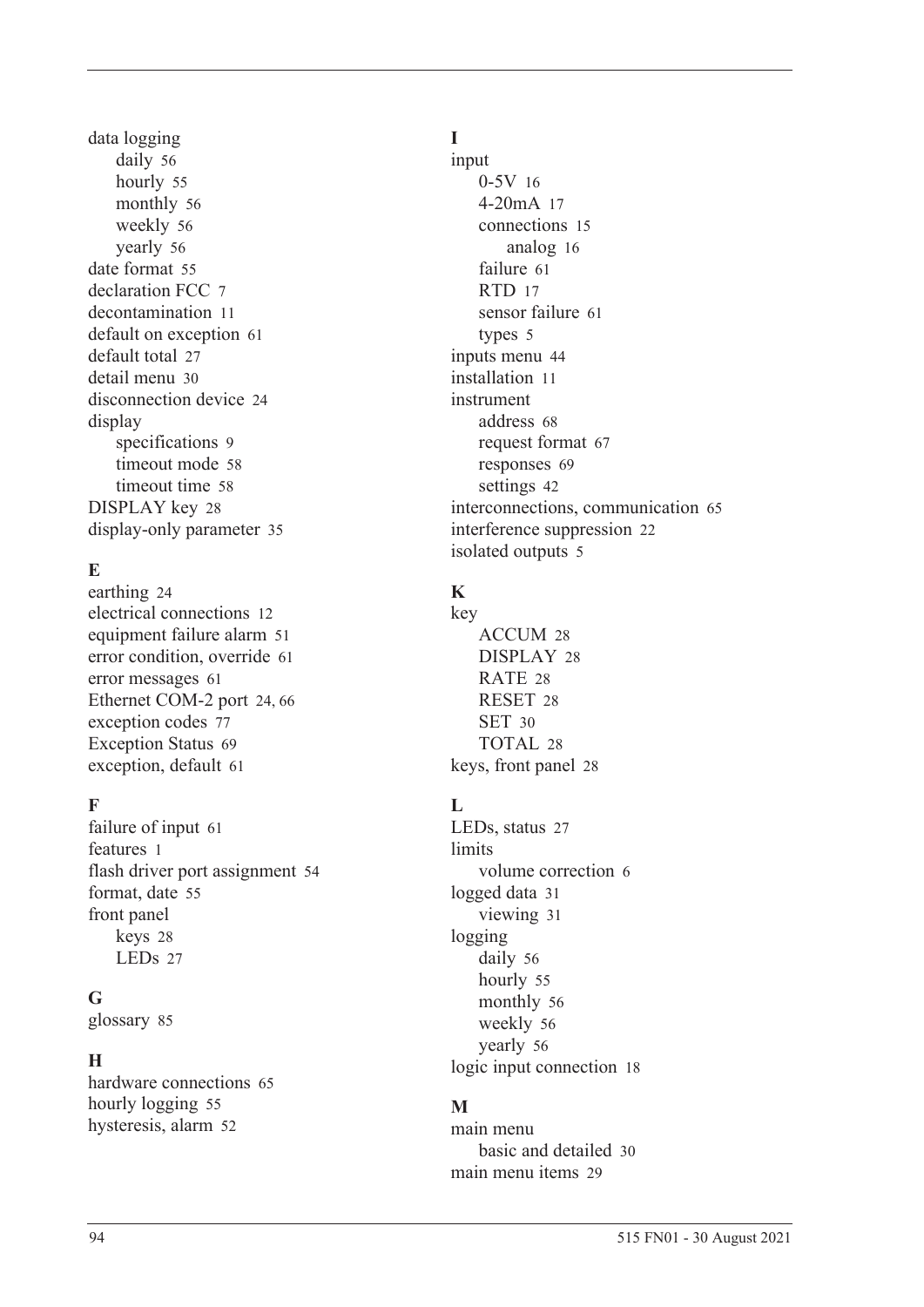mains connection[s 24](#page-33-0) maintenance [11,](#page-20-1) [24](#page-33-4) menu alarm[s 51](#page-60-3) calibratio[n 40](#page-49-0) comms [53](#page-62-2) input[s 44](#page-53-0) output[s 49](#page-58-0) params [43](#page-52-1) setu[p 57](#page-66-0) test [60](#page-69-0) tm/lo[g 54](#page-63-4) unit[s 42](#page-51-1) messages erro[r 61](#page-70-3) syste[m 61](#page-70-4) warnin[g 63](#page-72-0) Modbus accessible parameters [43](#page-52-2) Modbus data forma[t 54](#page-63-5) Modbus RTU protoco[l 73](#page-82-0) mode display timeou[t 58](#page-67-0) normal operatio[n 27](#page-36-2) set calibration [36](#page-45-0) view calibration [36](#page-45-1) model number[s 87](#page-96-1) monthly logging [56](#page-65-1) mountin[g 11](#page-20-2)

# **N**

normal operatio[n 27](#page-36-2) number mode[l 87](#page-96-1) seria[l 33](#page-42-1)

# **O**

operation, norma[l 27](#page-36-2) output connection[s 19](#page-28-1) 4-20m[A 19](#page-28-0) puls[e 20](#page-29-0) pulse facto[r 50](#page-59-0) outputs men[u 49](#page-58-0) override error condition [61](#page-70-2)

# **P**

panel LEDs [27](#page-36-1) mounting [11](#page-20-2) rear [12](#page-21-0) parameter CAL switch-protected [35](#page-44-0) display-only [35](#page-44-1) not visibl[e 35](#page-44-2) password-protected [35](#page-44-3) programmable [35](#page-44-4) parameters men[u 43](#page-52-1) parity bit [53](#page-62-3) password-protected parameter [35](#page-44-3) peak flowrate[s 30](#page-39-2) port assignment, flash driver [54](#page-63-3) COM-1 RS-232 [23,](#page-32-1) [53](#page-62-4) COM-2 Ethernet [24,](#page-33-3) [66](#page-75-2) COM-2 RS-485 [23,](#page-32-2) [53](#page-62-5) COM-[3 53](#page-62-6) flash driver assignment [54](#page-63-3) power supply interruption [54](#page-63-1) printer data control [83](#page-92-0) error messages [83](#page-92-1) protocol [79](#page-88-2) report types [79](#page-88-3) printer type[s 79](#page-88-4) printout configuration repor[t 39](#page-48-2) printouts individual logs [81](#page-90-0) live data [80](#page-89-0) log report [81](#page-90-1) type[s 80](#page-89-1) product number codes [87](#page-96-0) Program Manager [39](#page-48-1) programmable parameter [35](#page-44-4) protocol ASCI[I 67](#page-76-0) communication [67](#page-76-1) Modbus RT[U 73](#page-82-0) printer [79](#page-88-2) pulse factor, output [50](#page-59-0) pulse output [20](#page-29-0)